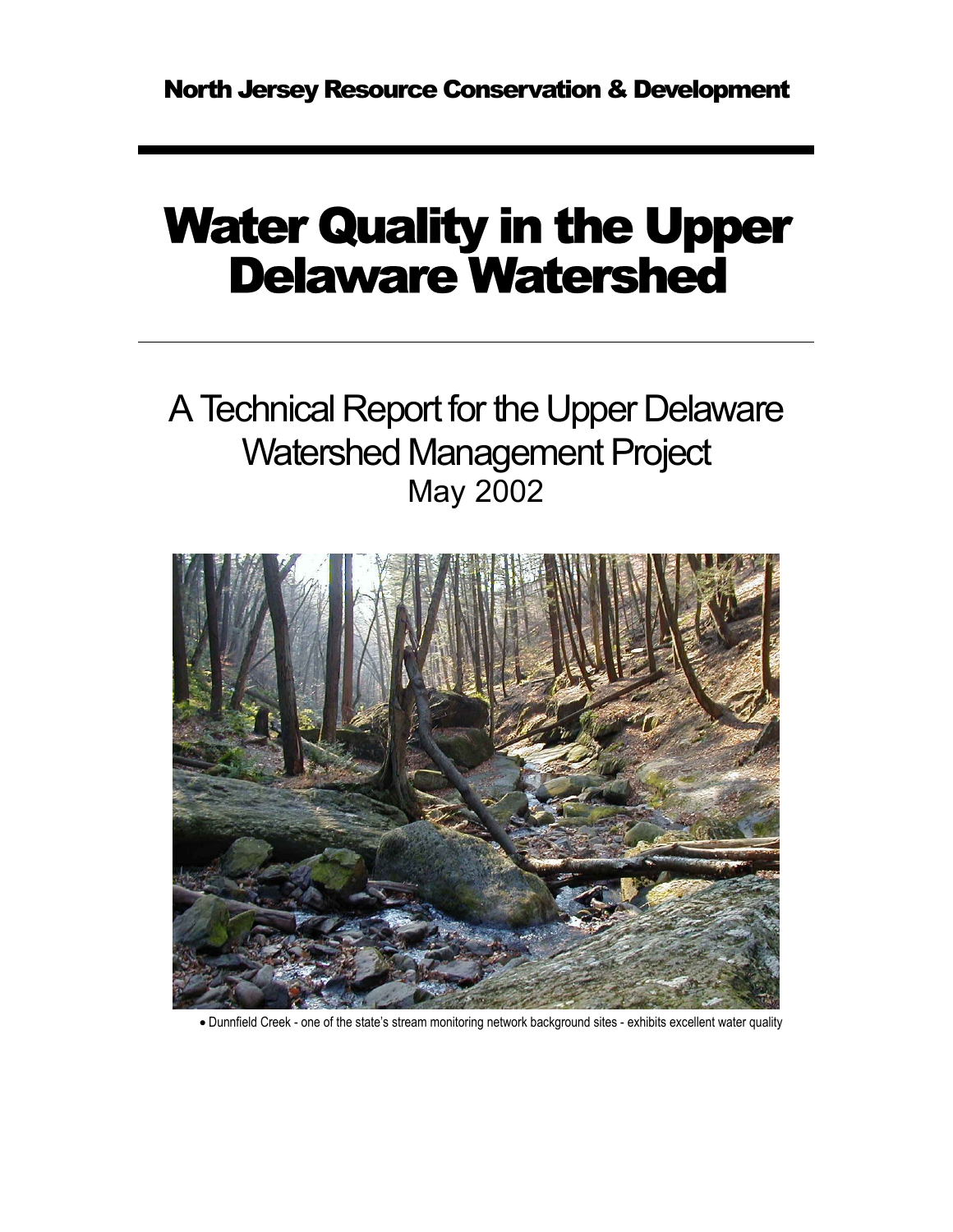

1100 Black River Road Far Hills, NJ 07931

(908)441-9191 (908) 439-2518

www.northjerseyrcd.org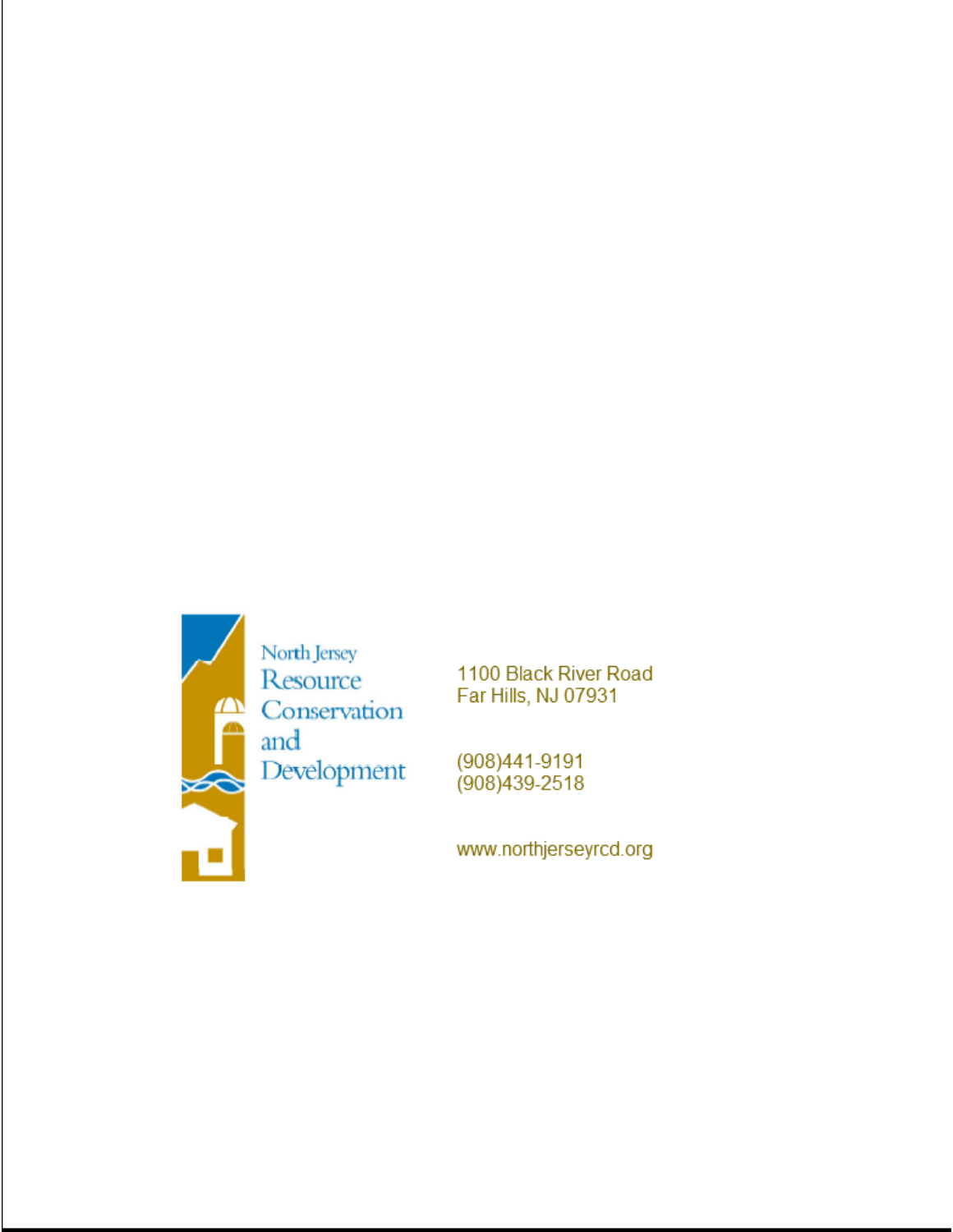# Acknowledgements

| Project Manager:                                  | Donna Drewes, USDA-Natural Resources Conservation Service (NRCS)<br>North Jersey Resource Conservation and Development (RC&D)<br>Annandale, NJ |
|---------------------------------------------------|------------------------------------------------------------------------------------------------------------------------------------------------|
| Project Coordinator:                              | Christine Hall, USDA-NRCS North Jersey RC&D                                                                                                    |
| <b>Principal Contact for</b><br><b>USGS Data:</b> | Robert Reiser, Hydrologist<br>United States Geological Survey<br>West Trenton, New Jersey                                                      |

The North Jersey Resource Conservation and Development Council is a six-county regional nonprofit supported by the Soil Conservation Districts and county governments from Hunterdon, Somerset, Sussex, Morris, Warren, and Union Counties. Though organized by local communities, RC&D Councils nationwide receive technical and administrative support from the United States Department of Agriculture – Natural Resources Conservation Service through the Resource Conservation and Development Program.

This water quality report was developed utilizing the best available data resources from the USGS, DRBC, and NJDEP. A USGS fact sheet titled *Quality of Water in Tributaries to the Upper Delaware River, New Jersey, Water Years 1985-2001* will summarize this data

We would like to acknowledge the Upper Delaware Project Team for their assistance in the creation of this report. The Project Team consists of members from the following agencies or groups:

New Jersey Department of Environmental Protection (NJDEP) United States Department of Agriculture, Natural Resources Conservation Service (NRCS) United States Department of the Interior, Geological Survey (USGS) New Jersey Conservation Foundation

The Water Quality Report is intended to provide detailed information on the water quality status of streams in the Upper Delaware Watershed. This technical report and its associated figures will help to target watershed management efforts to those regions with documented water quality impairments.

May 2002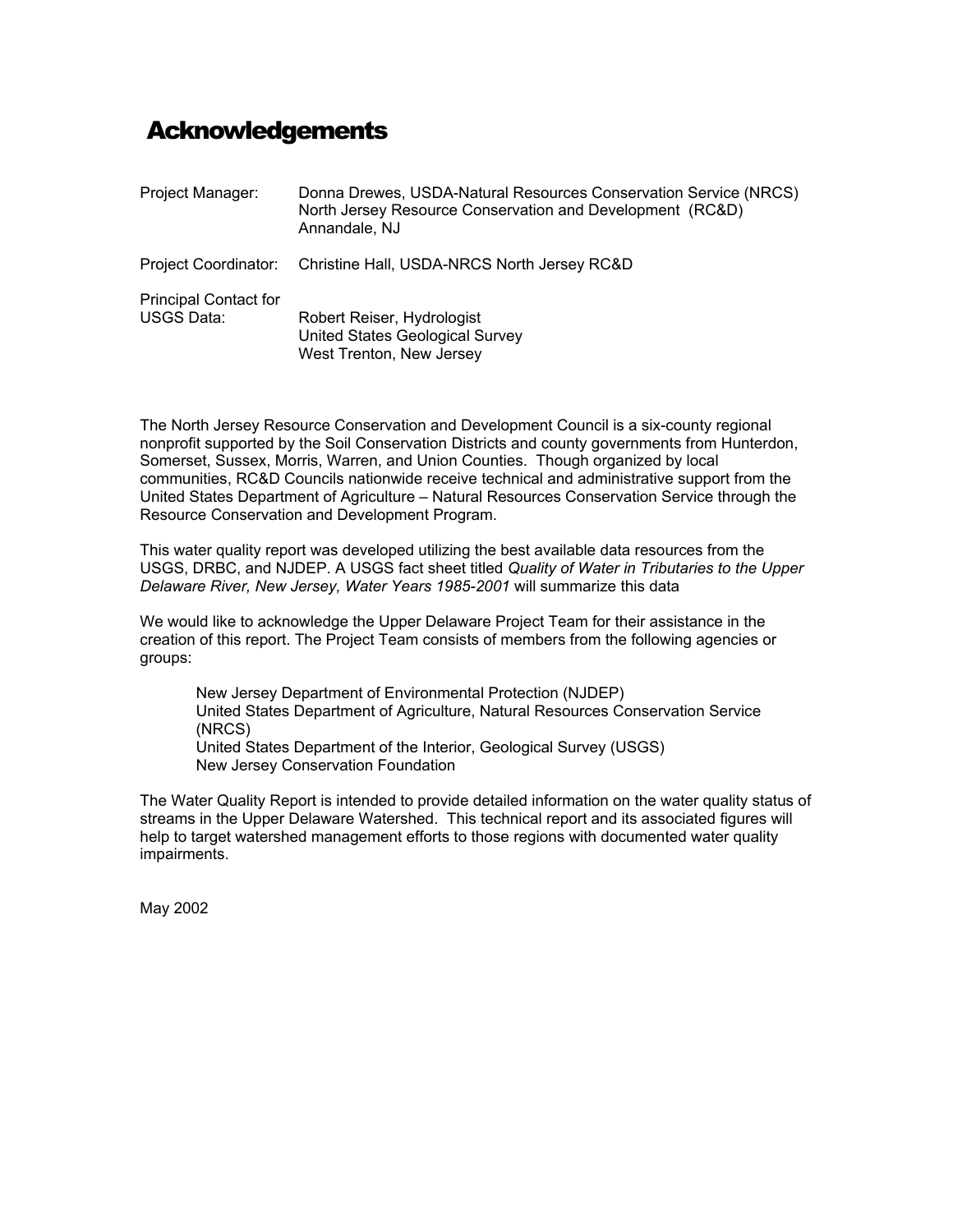# **PRELIMINARY EVALUATION OF WATER QUALITY STATUS OF TRIBUTARIES TO THE UPPER DELAWARE WATERSHED IN NEW JERSEY, WATER YEARS 1985-2001**

Data provided by the US Geological Survey

i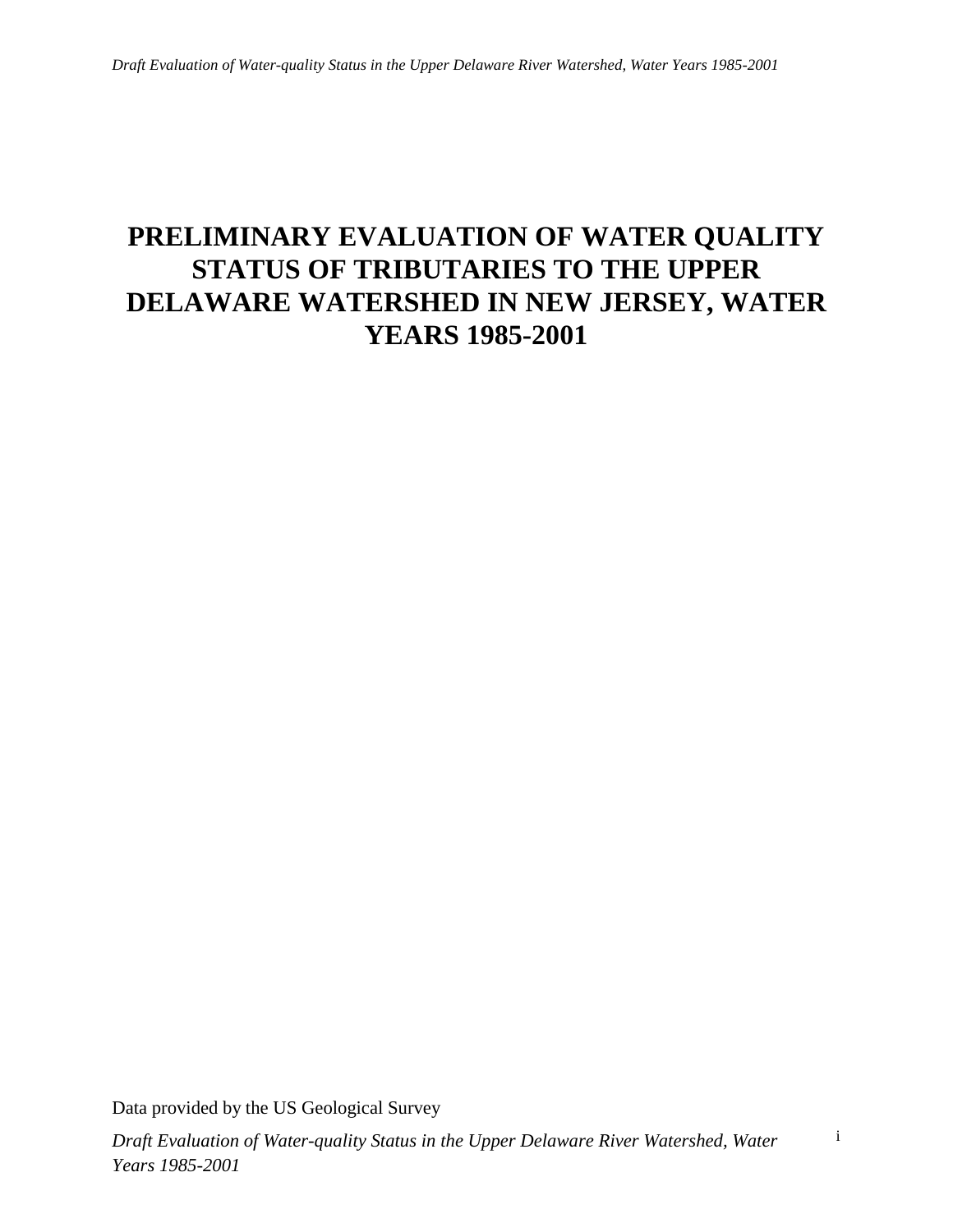| <b>Contents</b>                                                                 |  |
|---------------------------------------------------------------------------------|--|
|                                                                                 |  |
|                                                                                 |  |
|                                                                                 |  |
|                                                                                 |  |
|                                                                                 |  |
|                                                                                 |  |
|                                                                                 |  |
|                                                                                 |  |
|                                                                                 |  |
|                                                                                 |  |
|                                                                                 |  |
|                                                                                 |  |
|                                                                                 |  |
|                                                                                 |  |
|                                                                                 |  |
|                                                                                 |  |
|                                                                                 |  |
|                                                                                 |  |
| Relation of Constituents to Season and to Flow at Each Site and Between Sites24 |  |
|                                                                                 |  |
|                                                                                 |  |
|                                                                                 |  |
|                                                                                 |  |
|                                                                                 |  |
|                                                                                 |  |
|                                                                                 |  |
|                                                                                 |  |
|                                                                                 |  |
|                                                                                 |  |

 $\,$ ii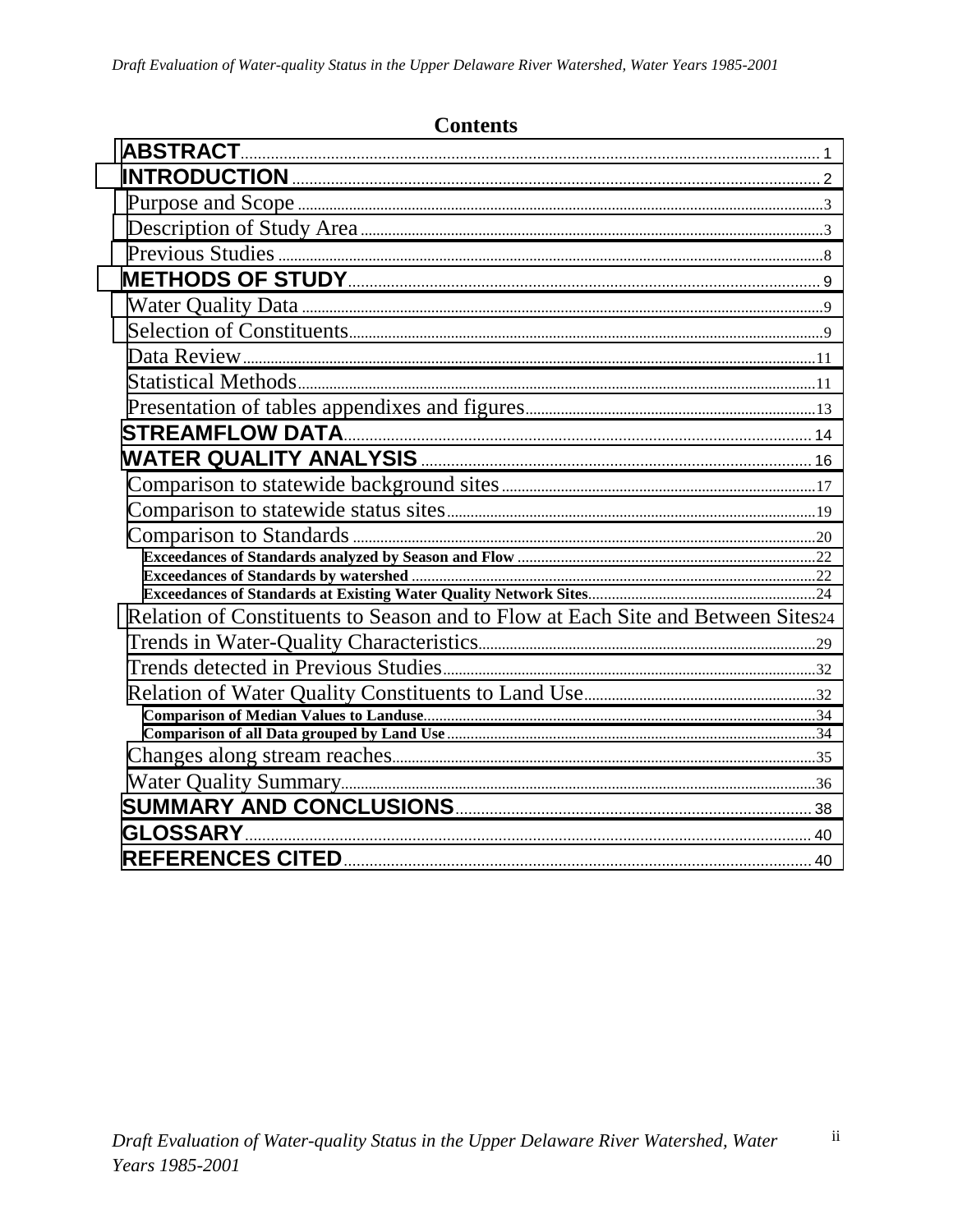# ILLUSTRATIONS

- Figure 1. Map showing location of water-quality sampling sites in the Upper Delaware River Watershed study area of New Jersey
	- 2. Map showing Upper Delaware River Watershed study area, 1995/97 landuse, and physiographic province boundaries
	- 3. Boxplots showing distribution of dissolved oxygen, pH and water temperature data at 21 USGS/NJDEP network sites and median values from all samples, statewide background sites, and statewide status sites
	- 4. Boxplots showing distribution of nutrient data at 21 USGS/NJDEP network sites and median values from all samples, statewide background sites, and statewide status sites
	- 5. Boxplots showing distribution of fecal coliform, total dissolved and total suspended solids data at 21 USGS/NJDEP network sites and median values from all samples, statewide background sites, and statewide status sites
	- 6. Cumulative probability curves for un-ionized ammonia concentrations from samples collected at 12 USGS/NJDEP network sites from 1985-2000
	- 7. Cumulative probability curves for un-ionized ammonia concentrations from samples collected at 7 DRBC sites from 1985-2000
	- 8. Cumulative probability curves for dissolved oxygen concentrations from samples collected at 12 USGS/NJDEP network sites from 1985-2000
	- 9. Cumulative probability curves for dissolved oxygen concentrations from samples collected at 9 DRBC sites from 1985-2000
	- 10. Cumulative probability curves for total dissolved solids concentrations from samples collected at 12 USGS/NJDEP network sites from 1985-2000
	- 11. Cumulative probability curves for total dissolved solids concentrations from samples collected at 8 DRBC sites from 1985-2000
	- 12. Cumulative probability curves for fecal coliform counts from samples collected at 12 USGS/NJDEP network sites from 1985-2000
	- 13. Cumulative probability curves for fecal coliform counts from samples collected at 8 DRBC sites from 1985-2000
	- 14. Cumulative probability curves for nitrate plus nitrite concentrations from samples collected at 12 USGS/NJDEP network sites from 1985-2000
	- 15. Cumulative probability curves for nitrate plus nitrite concentrations from samples collected at 6 DRBC sites from 1985-2000
	- 16. Cumulative probability curves for pH from samples collected at 12 USGS/NJDEP network sites from 1985-2000
	- 17. Cumulative probability curves for pH from samples collected at 9 DRBC sites from 1985-2000
	- 18. Cumulative probability curves for total phosphorus concentrations from samples collected at 12 USGS/NJDEP network sites from 1985-2000
	- 19. Cumulative probability curves for total phosphorus concentrations from samples collected at 7 DRBC sites from 1985-2000
	- 20. Cumulative probability curves for total suspended solids concentrations from samples collected at 10 USGS/NJDEP network sites from 1985-2000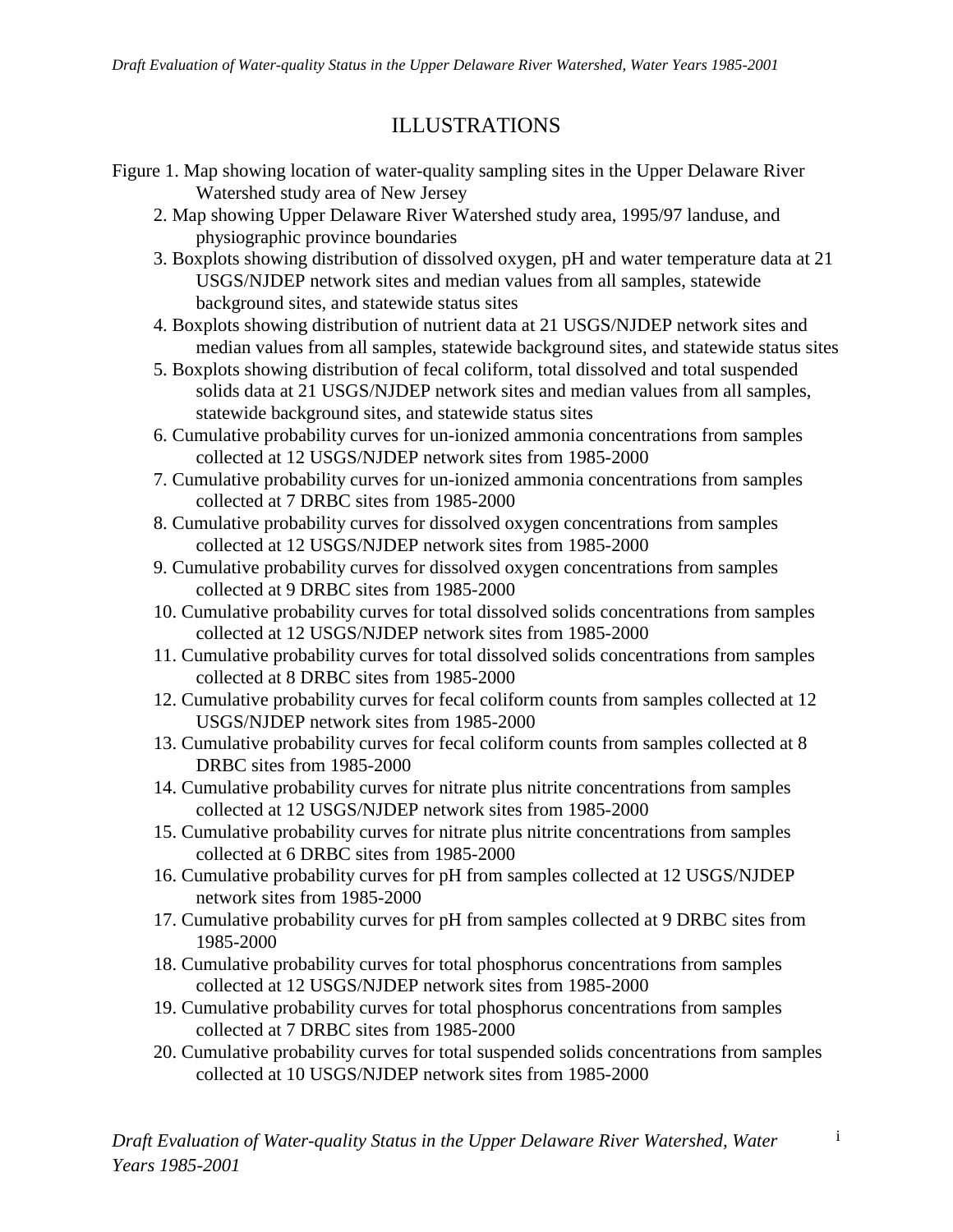- 21. Cumulative probability curves for total suspended solids concentrations from samples collected at 8 DRBC sites from 1985-2000
- 22. Cumulative probability curves for water temperature from samples collected at 12 USGS/NJDEP network sites from 1985-2000
- 23. Cumulative probability curves for water temperature from samples collected at 9 DRBC sites from 1985-2000
- 24. Relation of median concentrations, fecal coliform counts and pH units from samples collected from 1985-2000 to percent forested land use at the USGS/NJDEP network sites
- 25. Relation of median concentrations, fecal coliform counts and pH units from samples collected from 1985-2000 to percent agricultural land use at the USGS/NJDEP network sites
- 26. Relation of median concentrations, fecal coliform counts and pH units from samples collected from 1985-2000 to percent urban land use at the USGS/NJDEP network sites
- 27. Map showing median of constituents at each site in subwatershed 1 as a percentage of the instream standard
- 28. Map showing median of constituents at each site in subwatershed 2 as a percentage of the instream standard
- 29. Map showing median of constituents at each site in subwatershed 3 as a percentage of the instream standard
- 30. Map showing median of constituents at each site in subwatershed 4 as a percentage of the instream standard
- 31. Map showing median of constituents at each site in subwatershed 5 as a percentage of the instream standard

#### TABLES

- Table 1. Thirty-nine surface water quality sites sampled by the NJDEP/USGS network, the Delaware River Basin Commission (DRBC)and the NJDEP Existing Water Quality Network (EWQ) in the Upper Delaware River watershed from 1985-2001, drainage watershed characteristics, and historical period of record
	- 2. Streamflow statistics of mean daily flow at sampling sites
	- 3. Statistical summary of data collected by the NJDEP/USGS at 6 New Jersey statewide background sites from 1998-2000
	- 4.Statistical summary of all data collected by the NJDEP/USGS at 21 sites in study area from 1985 – 2000
	- 5. Statistical summary of data collected by the NJDEP/USGS at 109 New Jersey statewide status sites from 1998-2000
	- 6. Summary of data collected by New Jersey Department of Environmental Protection at 15 Existing Water Quality Network sites
	- 7. Summary of trend slopes from Seasonal Kendall tests performed on nine constituents and sampled flow at 10 sites in the Upper Delaware River watershed from 1985-2000

ii

8. Summary of water quality conditions at 12 NJDEP/USGS sites and 10 DRBC sites sampled in the Upper Delaware River watershed from 1985-2000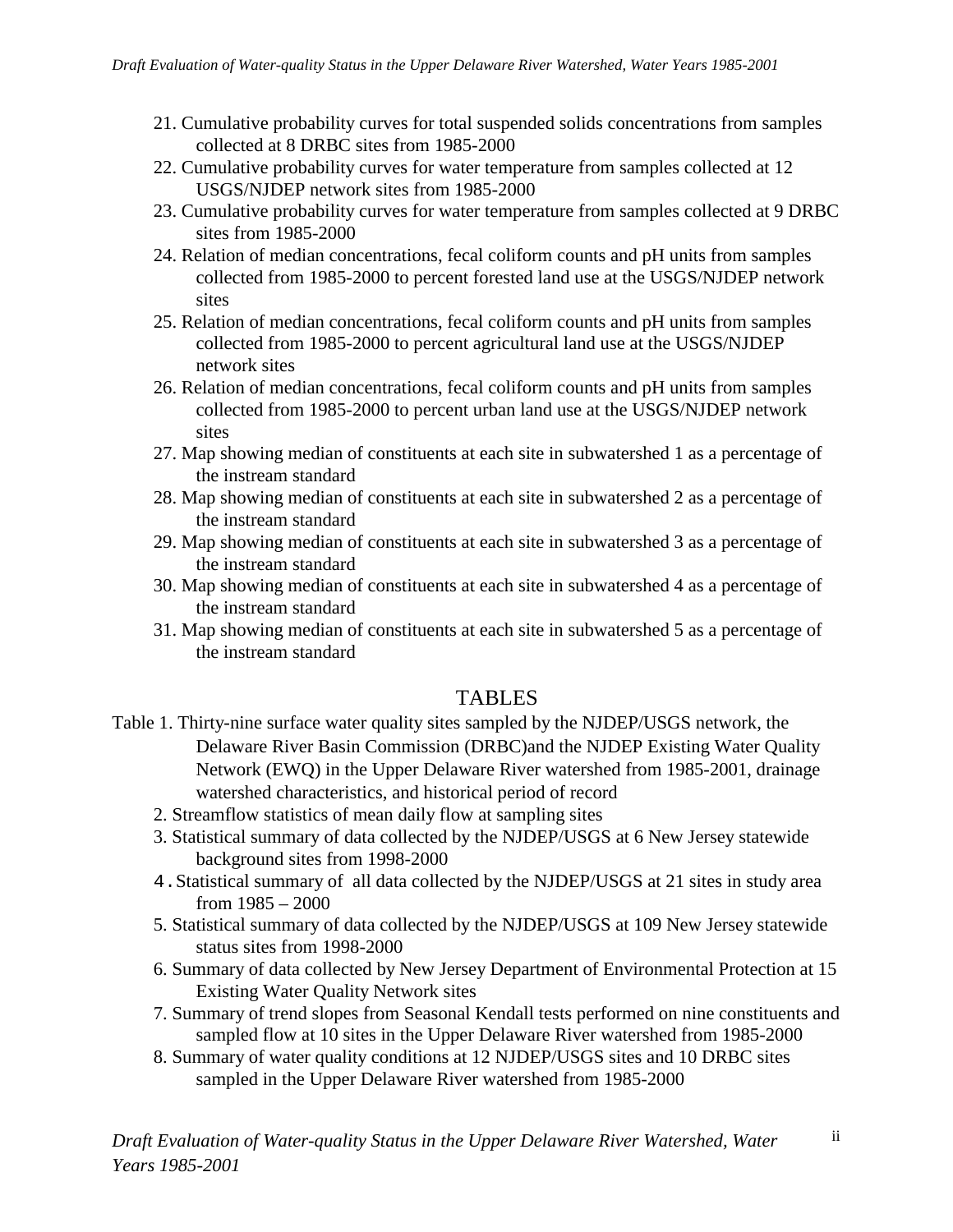# Appendixes

- Appendix 1a. Water quality standards and frequency of samples not meeting standards at the 21 NJDEP/USGS sites sampled in the Delaware River watershed watershed management area 1, from 1985-2000
	- 1b. Water quality standards and frequency of samples not meeting standards at the 15 DRBC sites sampled in the Delaware River watershed watershed management area 1, from 1985-2000
	- 1c. Geometric mean of fecal coliform counts per 100ml and exceedances of the surface water standard
	- 1d. Geometric mean of fecal coliform counts per 100mL and exceedances of the surface water standard for Delaware River Basin Commission (DRBC) sampling sites
	- 2a. Statistical summary of un-ionized ammonia from all samples collected from 1985 to 2000 at the NJDEP/USGS sites
	- 2b. Statistical summary of un-ionized ammonia from all samples collected from 1985 to 2000 at the DRBC sites
	- 2c. Statistical summary and differences in un-ionized ammonia concentrations between seasons and flow conditions using data from NJDEP/USGS sites from 1985-2000
	- 3a. Statistical summary of dissolved oxygen from all samples collected from 1985 to 2000 at the NJDEP/USGS sites
	- 3b. Statistical summary of dissolved oxygen from all samples collected from 1985 to 2000 at the DRBC sites
	- 3c. Statistical summary and differences in dissolved oxygen concentrations between seasons and flow conditions using data from NJDEP/USGS sites from 1985-2000
	- 4a. Statistical summary of total dissolved solids from all samples collected from 1985 to 2000 at the NJDEP/USGS sites
	- 4b. Statistical summary of total dissolved solids from all samples collected from 1985 to 2000 at the DRBC sites
	- 4c. Statistical summary and differences in total dissolved solids concentrations between seasons and flow conditions using data from NJDEP/USGS sites from 1985-2000
	- 5a. Statistical summary of fecal coliform counts from all samples collected from 1985 to 2000 at the NJDEP/USGS sites
	- 5b. Statistical summary of fecal coliform counts from all samples collected from 1985 to 2000 at the DRBC sites
	- 5c. Statistical summary and differences in fecal coliform counts between seasons and flow conditions using data from NJDEP/USGS sites from 1985-2000
	- 6a. Statistical summary of nitrate plus nitrite concentrations from all samples collected from 1985 to 2000 at the NJDEP/USGS sites
	- 6b. Statistical summary of nitrate plus nitrite concentrations from all samples collected from 1985 to 2000 at the DRBC sites
	- 6c. Statistical summary and differences in nitrate plus nitrite concentrations between seasons and flow conditions using data from NJDEP/USGS sites from 1985-2000
	- 7a. Statistical summary of pH data from all samples collected from 1985 to 2000 at the NJDEP/USGS sites
	- 7b. Statistical summary of pH data from all samples collected from 1985 to 2000 at the DRBC sites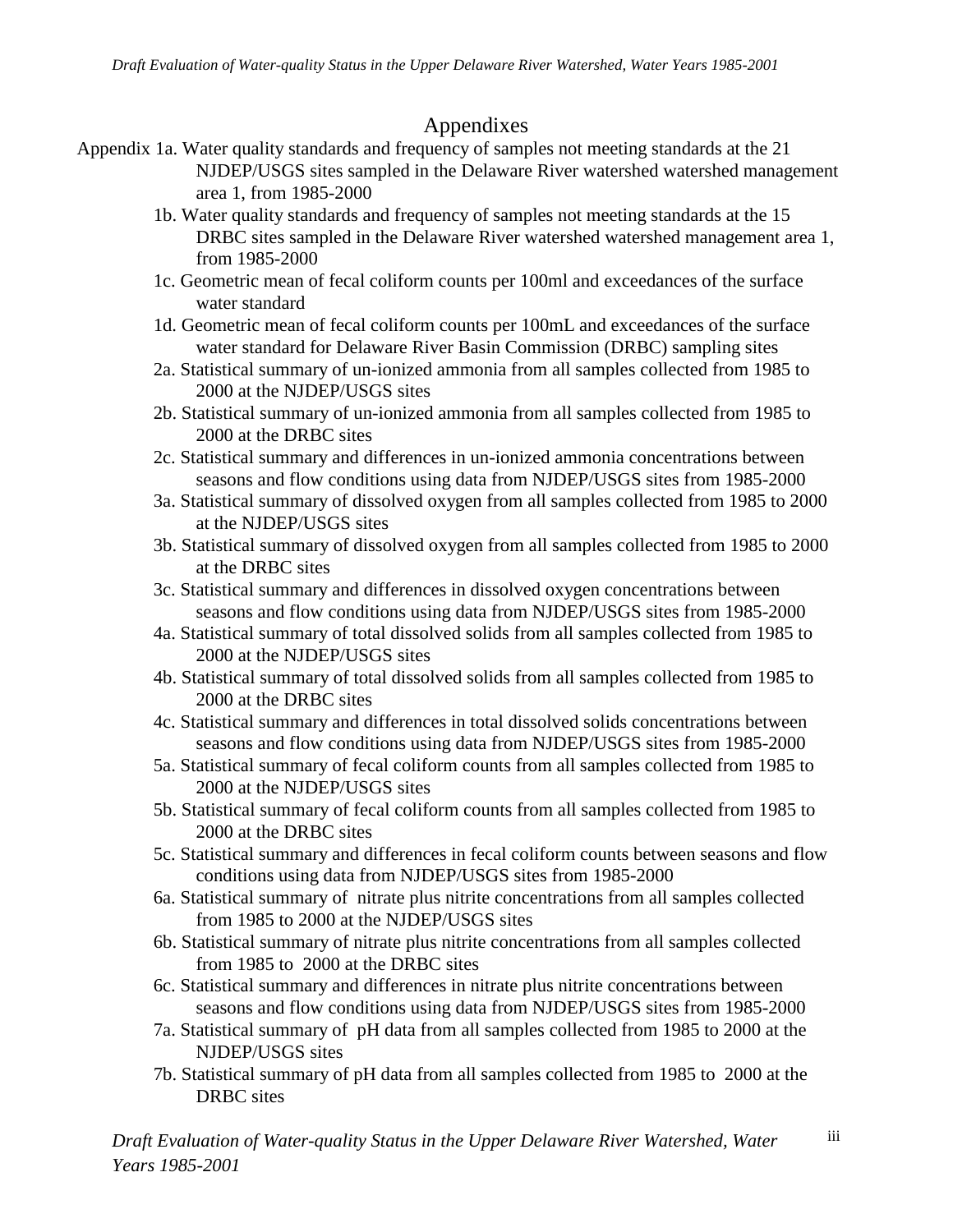- 7c. Statistical summary of pH data and differences in pH between seasons and flow conditions using data from NJDEP/USGS sites from 1985-2000
- 8a. Statistical summary of total phosphorus concentrations from all samples collected from 1985 to 2000 at the NJDEP/USGS sites
- 8b. Statistical summary of total phosphorus concentrations from all samples collected from 1985 to 2000 at the DRBC sites
- 8c. Statistical summary and differences in total phosphorus concentrations between seasons and flow conditions using data from NJDEP/USGS sites from 1985-2000
- 9a. Statistical summary of total suspended solids from all samples collected from 1985 to 2000 at the NJDEP/USGS sites
- 9b. Statistical summary of total suspended solids from all samples collected from 1985 to 2000 at the DRBC sites
- 9c. Statistical summary and differences in total suspended solids between seasons and flow conditions using data from NJDEP/USGS sites from 1985-2000
- 10a. Statistical summary of water temperature from all samples collected from 1985 to 2000 at the NJDEP/USGS sites
- 10b. Statistical summary of water temperature from all samples collected from 1985 to 2000 at the DRBC sites
- 10c. Statistical summary and differences in water temperature between seasons and flow conditions using data from NJDEP/USGS sites from 1985-2000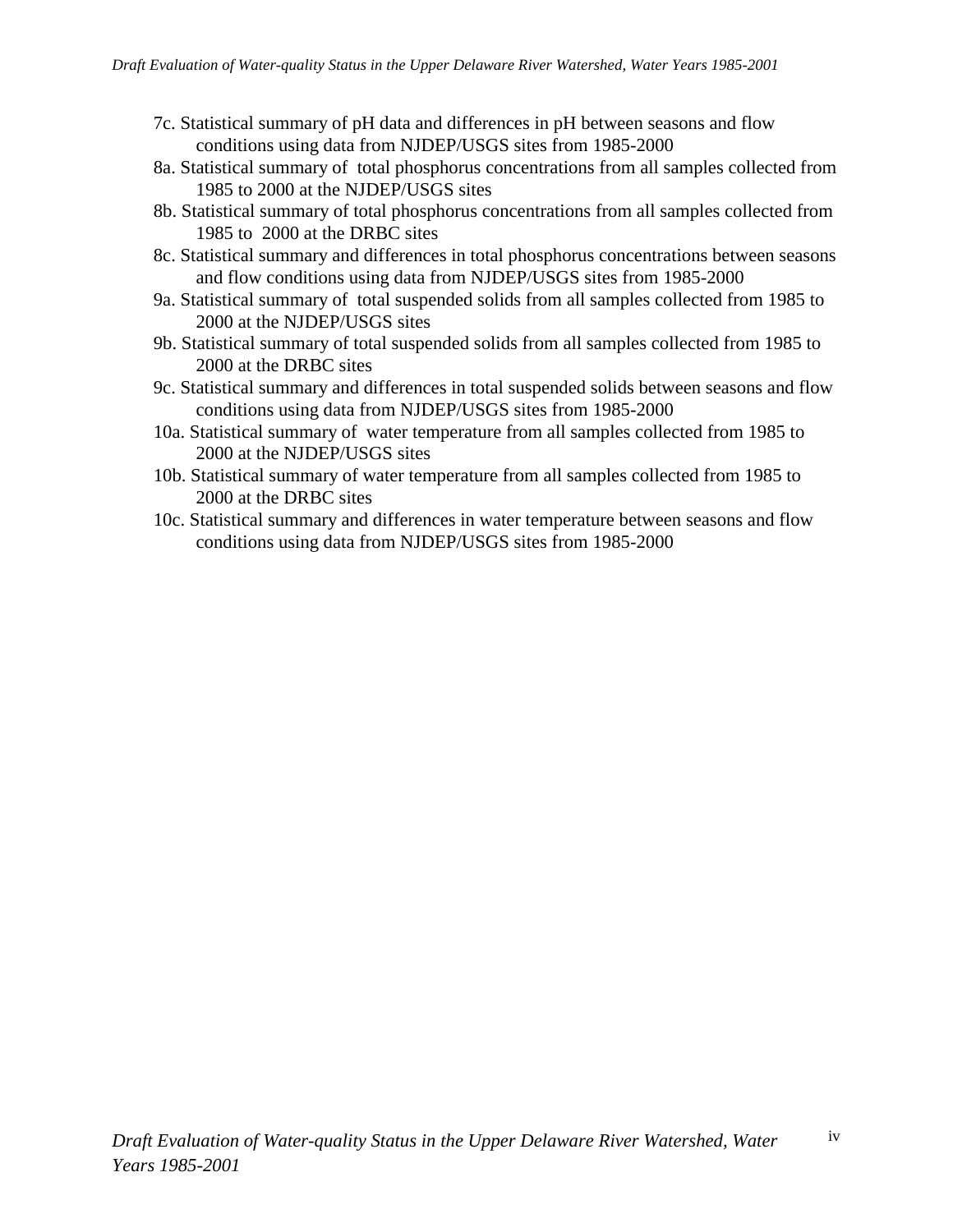# <span id="page-9-0"></span>**WATER QUALITY STATUS OF TRIBUTARIES IN THE UPPER DELAWARE WATERSHED IN NEW JERSEY, WATER YEARS 1985-2001**

#### **ABSTRACT**

Nine water quality constituents were studied at 39 surface water-quality sites. Eight of the 9 constituents did not meet standards in at least one sample at one or more sites in the study area. The constituents most commonly measured at levels above instream water quality standards were fecal coliform, > 400 MPN/100ml in 23 percent of samples; total phosphorus, > 0.1 mg/L in 22 percent of samples; water temperature in designated trout waters,  $>20^{\circ}$  C in 21 percent of samples; and  $pH$ ,  $>8.5$  or  $<6.5$  in 13 percent of samples. At sites in nontrout waters the percentage of fecal coliform and total phosphorus data not meeting standards was 51 and 31 percent respectively.

In general, the best water quality at the 39 sites in the study area are at sites in the Flat Brook, Dunnfield Creek, Shimers Brook, Van Campens Brook, and Buckhorn Creek subwatersheds. Sites in these subwatersheds usually have the lowest levels of most constituents and highest dissolved oxygen. In contrast, Sites on the Paulins Kill, Musconetcong River, Pequest River, and Pohatcong Creek have the highest median values for more constituents than sites in other subwatersheds. Results from trends tests generally indicate improving water quality on the Musconetcong River, Paulins Kill, and Pohatcong Creek. Un-ionized ammonia, total phosphorus, water temperature, pH are decreasing and dissolved oxygen is increasing at some sites including some with the worst conditions. However, total dissolved solids and nitrate plus nitrite concentrations are increasing at some sites in the Musconetcong River and Pohatcong Creek. Pohatcong Creek has the highest median concentration of nitrate plus nitrite (1.93 mg/L), but highest values at the site are still substantially less than the instream standard.

In general, water quality in the study area is better than water quality in New Jersey as a whole. Streams in the study area have lower total suspended solids, total phosphorus, nitrate plus nitrite, water temperature and fecal coliform counts than data collected at the 109 statewide status sites, those randomly chosen for the USGS/NJDEP cooperative monitoring network to represent the range of water quality in the state. Dissolved oxygen, pH, total dissolved solids, and unionized ammonia are higher in the study area than in New Jersey as a whole.

In general, the quality of water in the study area is not as good as the quality of water at 6 sites chosen for the USGS/NJDEP cooperative monitoring network on streams draining predominantly undeveloped areas from across New Jersey. Dissolved oxygen is the only constituent with a median value indicative of better water quality in the study area than at the sites ranked among the best in New Jersey. The median values for all constituents at Dunnfield Creek, all except total dissolved solids at Flat Brook and nitrate plus nitrite concentration and fecal coliform counts at Musconetcong River at the outlet of Lake Hopatcong were lower or statistically comparable to the quality at the sites.

Median values of all constituents, except dissolved oxygen, were significantly related to land use upstream from the sampling site. Sampling sites draining areas of more than 78 percent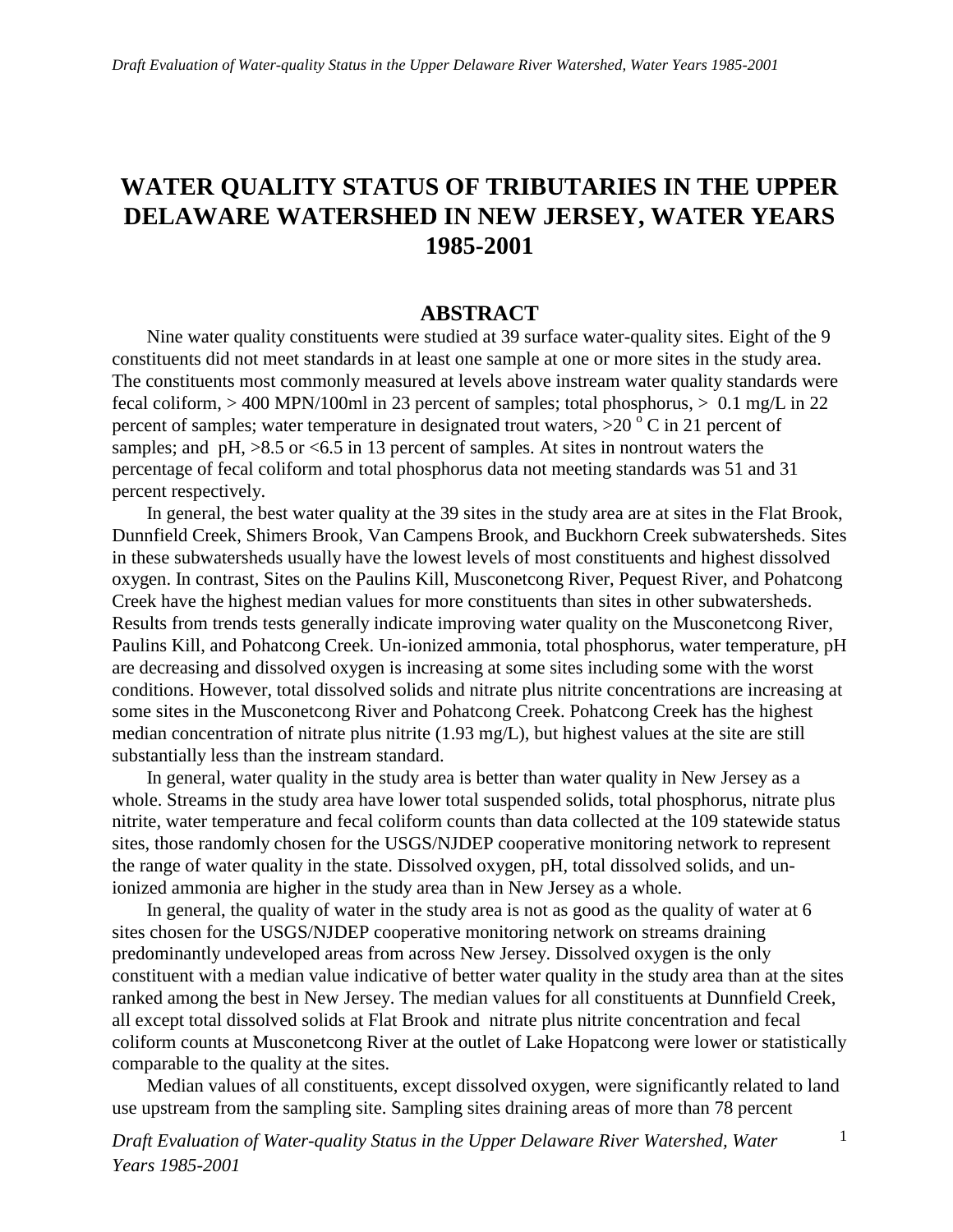<span id="page-10-0"></span>undeveloped land had significantly lower values than data collected at sites draining land with more than 19 percent urban or more than 19 percent agricultural land uses. Median values of all fecal coliform, total dissolved solids, and total phosphorus data collected at agricultural sites are significantly higher than median values of data collected from all urban and all undeveloped sites. Water temperature, pH, nitrate plus nitrite, un-ionized ammonia, and total suspended solids are equally high among the data collected at agricultural and urban sites.

Variability in water quality at a site is related to changes in season and/or flow condition. The following constituents were significantly higher in the growing season at one or more sites; water temperature, fecal coliform count, pH, total phosphorus, unionized ammonia and total dissolved solids. The following constituents were significantly higher in the nongrowing season at one or more sites; dissolved oxygen, pH, and nitrate plus nitrite. All constituents were significantly higher at low flow than at high flow at one or more sites except for dissolved oxygen, total suspended solids and nitrate plus nitrite which are higher at high flow.

#### **INTRODUCTION**

The Clean Water Act is a 1977 amendment to the Federal Water Pollution Control Act enacted by Congress in 1972 to address the issue of water quality in our nation's waterways (Jarrell, 1999). One of its goals is to improve water quality in streams to a fishable and swimmable status. Initial efforts for improving in-stream water quality focused on implementing Best-Available-Technology for treating effluent from municipal wastewater treatment plants. Efforts focused on improving the quality of these point source discharges by requiring secondary and advanced treatment. This technology reduced the amount of nutrients, total suspended solids, biochemical oxygen demand, heavy metals and other pollutants discharged to streams.

The effort to upgrade point source discharges has lead to substantial improvements in water quality of many streams during the first 20 years of the CWA. On many streams improving the quality of point source effluent without addressing non point sources of pollution was not enough to attain fishable and swimmable status. During the first 20 years of the CWA nonpoint sources of pollution were rarely evaluated (Jarrell, 1999). Law suits, beginning in the late 1980's, pushed the U.S. Environmental Protection Agency (USEPA) and state agencys to consider both point and nonpoint sources of pollution on a watershed basis (Jarrell, 1999).

The New Jersey Department of Environmental Protection (NJDEP) has implemented a watershed management approach for characterizing water quality in New Jersey. Watershed management area 1 (WMA1) comprises the upper Delaware River Watershed. To effectively understand the status of water quality, both point and nonpoint source contributions to pollution should be characterized in this area. The watershed approach considers the concerns of many stakeholders including municipal and industrial dischargers, water purveyors, municipal officials, environmental groups, agriculture, and development interests in working toward best management practices for cleaner water in the Upper Delaware Watershed. Results from this study will be used for watershed management planning and to prepare for a preliminary assessment of the nonpoint and point source loads in the study area.

NJDEP, as required by section 303d of the CWA, has identified a number of stream reaches in the Upper Delaware Watershed that exhibit observed or expected violations of surface water quality standards (NJDEP, 1998). The water quality parameters with violations include: pH, temperature, fecal coliform, un-ionized ammonia, and total phosphorus. Moderate biological impairment, based on results from macroinvertabrate studies, occurs at one or more sites in all the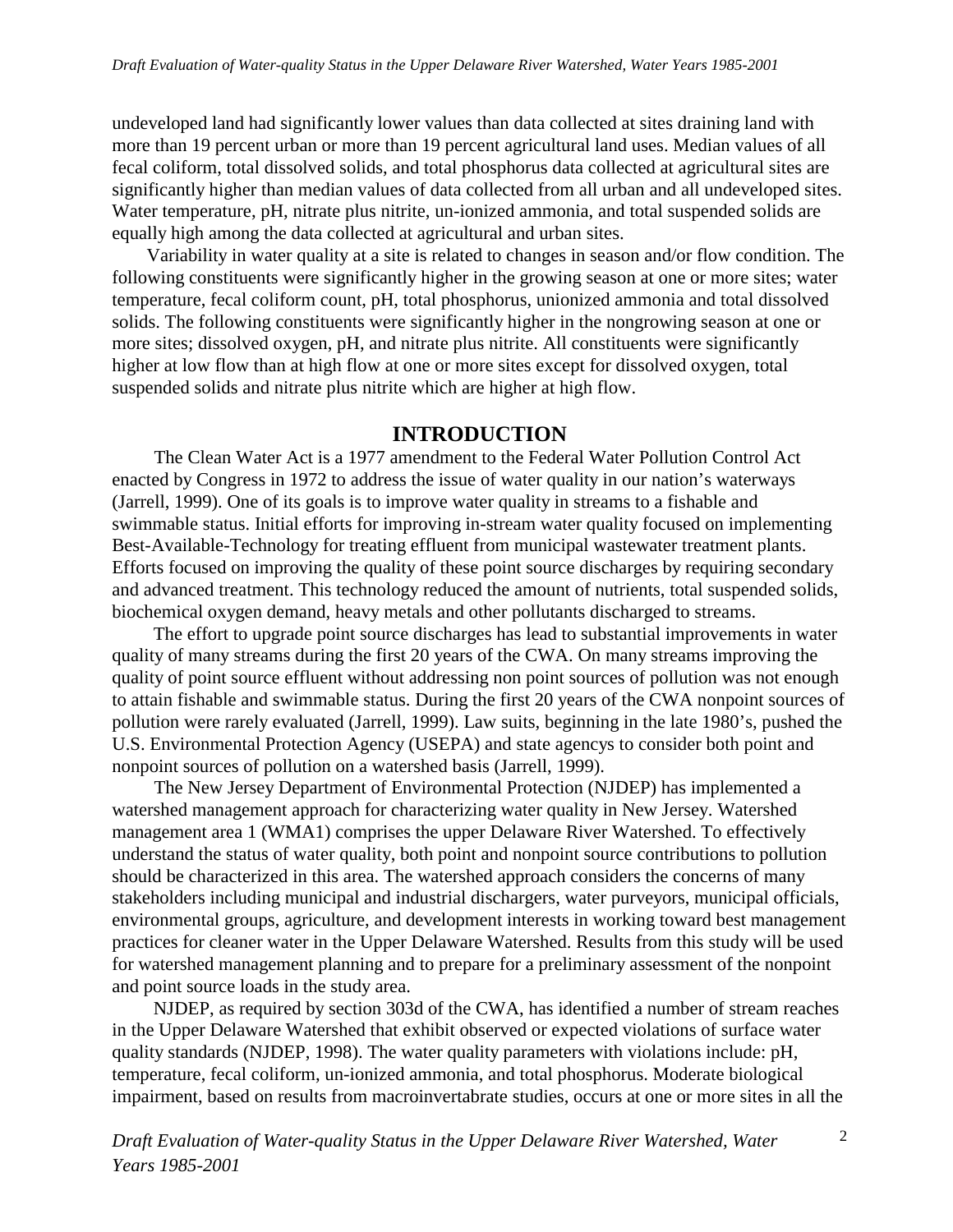<span id="page-11-0"></span>subwatersheds except Shimers Brook, Dunnfield Brook, VanCampens Brook, Pophandusing Brook, Pohatcong Creek, and Buckhorn Creek (NJDEP, 1997). Violations of water quality standards occurred in the Paulins Kill, Pequest River, Pohatcong Creek and Musconetcong River (NJDEP, 1997).

#### Purpose and Scope

The U.S. Geological Survey (USGS) in cooperation with the North Jersey Resource Conservation and Development Council (RC&D), the Natural Resources Conservation Service (NRCS) and NJDEP evaluated the water quality in WMA1. This report documents the results of the analysis of 9 water quality constituents that are among the most important for characterizing the water quality and health of streams in the watershed. The summaries of the results of analyses of 721 samples collected by the USGS/NJDEP cooperative network at 18 sites, 658 samples collected by the Delaware River Basin Commission (DRBC) at 15 sites, 58 samples collected by NJDEP at 15 Existing Water Quality (EWQ) sites, and 6 samples collected at 3 sites by the USGS National Water Quality Assessment Project (NAWQA) in the Upper Delaware River Watershed during the water years 1985 through 2001 are presented. Three DRBC sites and 9 EWQ sites are at the same location as USGS/NJDEP cooperative network sites. This evaluation of water quality includes descriptive statistics of concentrations, analysis of data in relation to water quality standards, comparisons between sites, subwatersheds and along stream reaches, analysis of changes in concentrations by season and flow condition, and a summary of trends over time.

This report also compares water quality in the study area to water quality in other areas of New Jersey. Data for the 9 constituents were compared to data collected by the NJDEP/USGS cooperative ambient stream monitoring network at 109 statewide status sites and 6 background sites located across the state. The statewide status sites are randomly chosen from each watershed management area and represent the variety of physiography and land uses found in New Jersey. The background sites are located on streams from among those with the highest water quality in the state of New Jersey.

The purpose for this initial analysis of water quality is to assess the water quality in streams draining to the Delaware River in Watershed Management Area 1 (WMA1). Results from this study will be used by NJDEP and Natural Resource Conservation Service (NRCS) for watershed management planning and to prepare for a preliminary assessment of the nonpoint and point source loads in the study area.

#### Description of Study Area

The Upper Delaware Watershed study area is approximately 744 square miles located in portions of Hunterdon, Morris, Sussex and Warren Counties in northwestern New Jersey and an additional 2 square miles of the Clove Brook subwatershed in New York state. The study area encompasses 14 tributaries, over 2 square miles  $(m<sup>2</sup>)$ , to the Delaware River in WMA1 from the Musconetcong River north to the New York state line (**fig. 1**).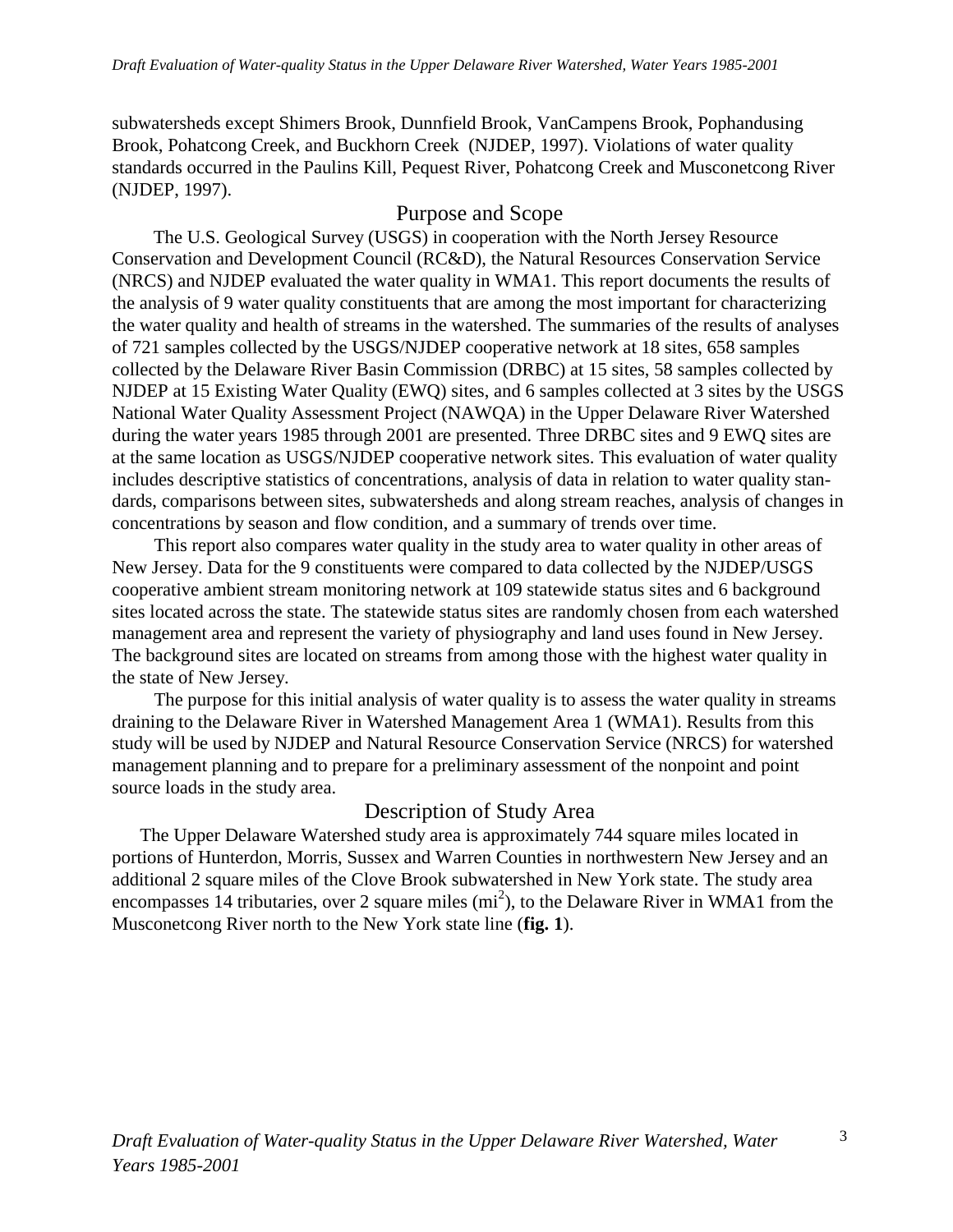The 14 major subwatersheds are:

- Paulins Kill  $(177 \text{ mi}^2)$
- Pequest River  $(157 \text{ mi}^2)$
- Musconetcong River  $(156 \text{ mi}^2)$
- Flat Brook  $(65.2 \text{ mi}^2)$
- Pohatcong Creek  $(57.1 \text{ mi}^2)$
- Lopatcong Creek ( $14.7 \text{ mi}^2$ )
- Buckhorn Creek  $(11.8 \text{ mi}^2)$
- VanCampens Brook  $(8.95 \text{ mi}^2)$
- Shimers Brook  $(7.47 \text{ mi}^2)$
- Pophandusing Creek  $(5.62 \text{ mi}^2)$
- Delawanna Creek  $(4.49 \text{ mi}^2)$
- Stony Brook  $(4.08 \text{ mi}^2)$
- White Brook  $(2.09 \text{ mi}^2)$
- Dunnfield Creek  $(3.56 \text{ mi}^2)$

The Clove Brook subwatershed  $(13.1 \text{ mi}^2)$ , is located in both New Jersey and New York and drains, to the Neversink River in New York.

The major impoundments in the watershed include:

- Lake Hopatcong (>2,000 acres)
- Merrill Creek Reservoir (6.2 acres)
- Upper and Lower Yards Creek Reservoirs (422 acres)
- Swartswood Lake (500 acres)
	- Culvers Lake (550 acres).

Merrill Creek Reservoir is used to store water pumped from the Delaware River and water is released to the Delaware River at low flow conditions. Merrill Creek is a tributary to Pohatcong Creek.

The Upper Delaware study area drains an area encompassing two physiographic provinces. The New England province covers the southern part of the study area including the Musconetcong River, Pohatcong and Lopatcong Creeks and portions of the Pequest River, Pophandusing Creek and Buckhorn Creek subwatersheds. This area is underlain by predominately granite, gneiss, and small amounts of marble of Precambrian age. These rocks are resistant to erosion and create a hilly upland dissected by deep steep-sided valleys of major streams. The Valley and Ridge province covers approximately two thirds of the study area including all tributaries upstream from Pequest River and including portions of the Pequest River, Pophandusing and Buckhorn Creek subwatersheds. The area is underlain by faulted and folded sedimentary layers of sandstone, shale, and limestone. Alternation of belts of erosion resistant sandstone and easily eroded shale and limestone creates the long parellel northeast-southwest trending ridges and valleys characteristic of the province (NJDEP, 1992).

The 39 water-quality sites sampled by the NJDEP/USGS cooperative network, USGS LINJ NAWQA project, and the DRBC, between 1985-2001 and NJDEP EWQ in 2001 and are located throughout the study area (**fig**. **1**). Three sites are sampled in both the NJDEP/USGS and NJDEP networks. Sampling sites are located in 12 of the 14 major subwatersheds. White Brook, the smallest subwatershed, and Stony Brook  $(4.08 \text{ mi}^2)$  are the only tributaries to the Delaware River, in the study area, greater than 2 square miles without any data for the constituents studied. Thirty sites drain watersheds located entirely in one province; eighteen in the Valley and Ridge, and twelve in the New England province. Nine sites along the Paulins Kill, Pequest River, Pophandusing Brook and Lopatcong Creek drain areas located in both provinces (**fig. 2**). The water flowing past the USGS/NJDEP network sites drains 549  $\text{mi}^2$  or 74 percent of the land area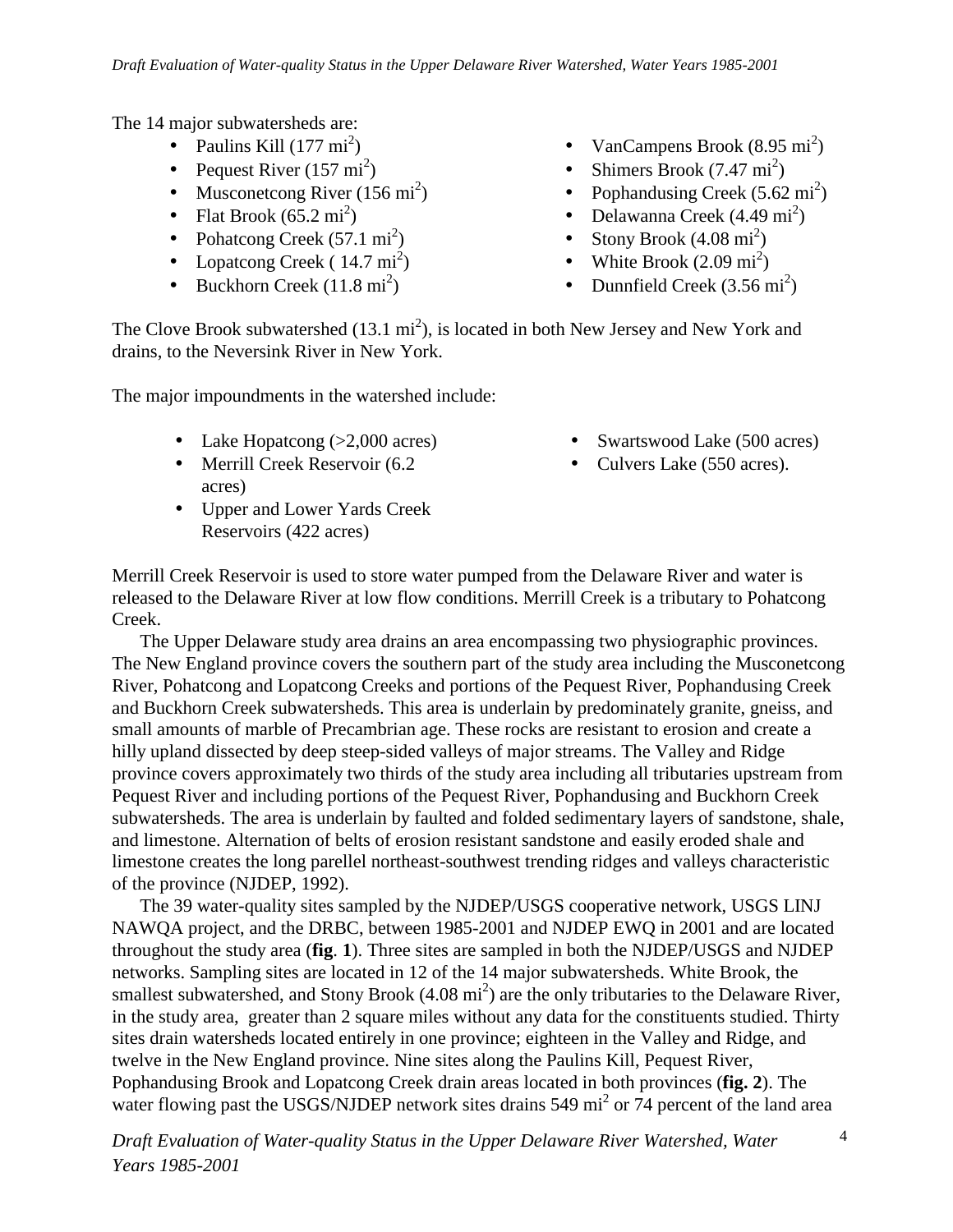in WMA1. The water flowing past the DRBC sites drains 648 mi<sup>2</sup> or 87 percent of WMA1. The EWQ network sampled 15 sites; 9 of which coincide with NJDEP/USGS or NJDEP network sites. Twenty-six sites are located in trout maintanance waters, nine are in trout production waters and 4 are on streams classified as nontrout waters.

The land uses in the study area are derived from a GIS coverage developed from 1995/97 digital infrared aerial photos (NJDEP, 2000) using the Anderson method of classification (Anderson, and others, 1976). Land uses are characterized based on percentages of urban, agriculture, forest, wetland, open water, and barren land for the study area and for each subwatershed. Undeveloped land comprised 67 percent of the land area in WMA1 (**table 1**). Forested areas comprise 53.3 percent, reservoirs, lakes and ponds 3 percent, wetlands 10 percent and barren areas 0.7 percent of the study area. Developed areas account for nearly 33 percent of the study area; 19.0 percent is used for agricultural purposes and 13.6 percent is used for residential, commercial and industrial uses. The highest percentages of undeveloped land (84.6 - 99.9 percent) are located in the Dunnfield Creek, Vancampens Brook, Flat Brook, and Shimers Brook watersheds (**fig 2**). The largest areas of urban land use are located in the vicinity of Lake Hopatcong and Hackettstown in the upper portions of the Musconetcong River watershed, Washington in the headwaters of the Pohatcong Creek watershed, Newton Borough in the Paulins Kill watershed and the Phillipsburg area located at the downstream end of the Lopatcong Creek watershed. The highest percentages of agricultural land uses (30-46%) are found in the Pophandusing Brook, Delawanna Creek, Lopatcong Creek, Pohatcong Creek, and Buckhorn Creek subwatersheds.

Municipal and industrial point source discharges exist in 6 of the 14 subwatersheds (**table 1**). Sampling sites in the Paulins Kill, Pequest River, Pohatcong Creek, Musconetcong River, Pophandusing Creek, and Lopatcong Creek subwatersheds are influenced by point sources. Sampling sites in the Musconetcong River, Paulins Kill, and Pequest River, are influenced by 14, 14 and 10 permitted point sources respectively. The Lopatcong and Pohatcong Creeks and the Pophandusing Brooks are each influenced by discharges from 2 permitted point sources. Flow data from 1994-99 for municipal facilities indicates the following amount of effluent discharged upstream of sampling sites in each watershed; 0.9 cfs to the Pequest River, 1 cfs to the Pohatcong Creek, 1.7 cfs to Paulins Kill, and 5.8 cfs to the Musconetcong River. Effluent is less than 5 percent of median flow at all sites.

5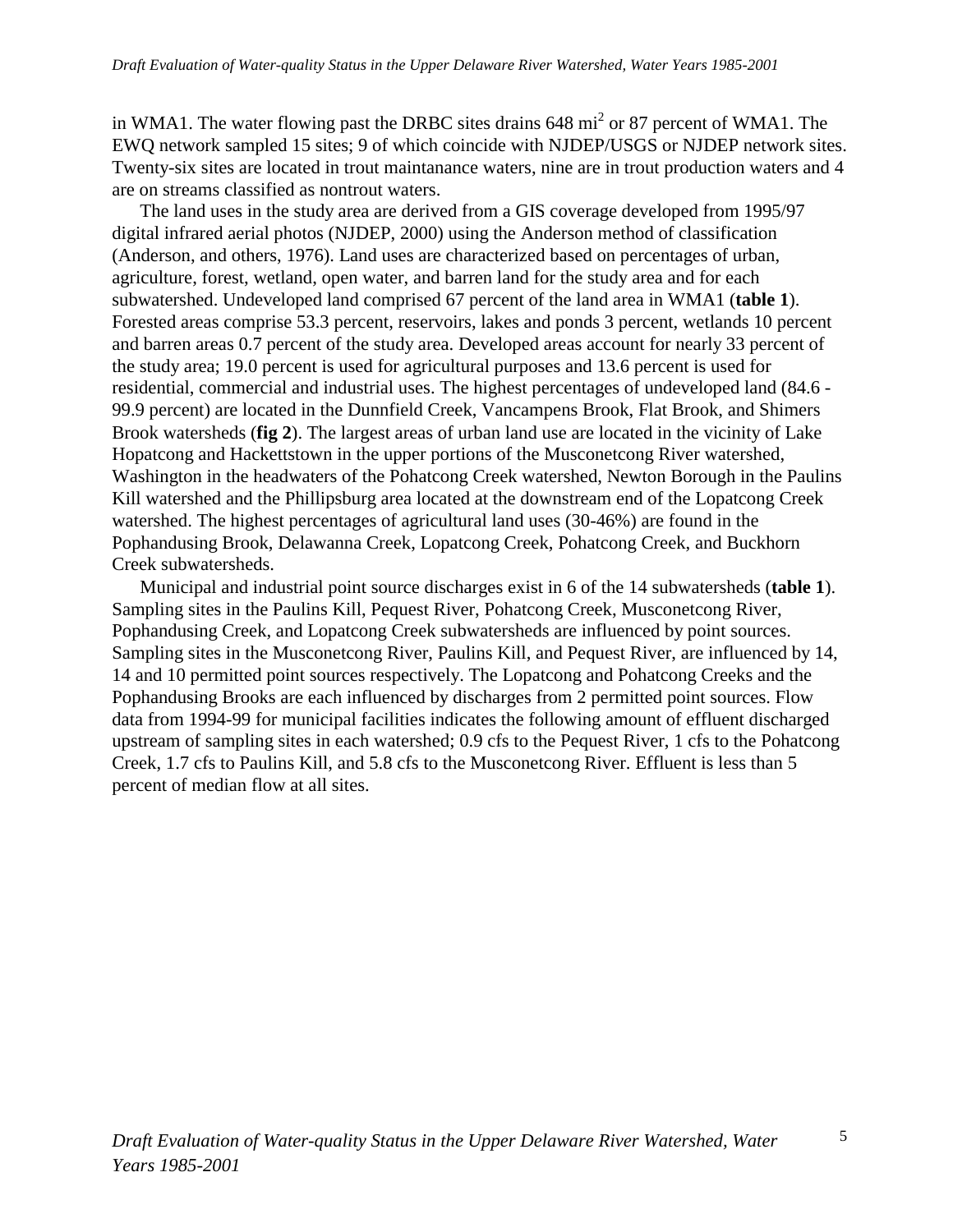**Table 1.** Thirty-nine surface water quality sites sampled by the NJDEP/USGS network, the Delaware River Basin Commission (DRBC)and the NJDEP Existing Water Quality Network (EWQ) in the Upper Delaware River watershed from 1985-2001, watershed characteristics, and historical period of record [Site numbers, eight digit numbers are NJDEP/USGS sites, EWQ are EWQ sites, DRBC are DRBC sites; Flow record,  $G =$  continuous record, P = partial record; 1995/97 landuse data from New Jersey Department of Environmental Protection; population density from 1990 census; Impairment Status, N= nonimpaired, M= moderate, S=severe; Classification, TP= trout production, TM= trout maintanance, NT= nontrout; land use percentages in bold text represent the predominant land use type at site]

|                                     |                                                             | Drain                   |                |                                                 | Number                                       | Surface              | <b>AMNET</b>                                           | Land Use (in percent) |                  |                         |                        |                   |             |                          |                            |  |
|-------------------------------------|-------------------------------------------------------------|-------------------------|----------------|-------------------------------------------------|----------------------------------------------|----------------------|--------------------------------------------------------|-----------------------|------------------|-------------------------|------------------------|-------------------|-------------|--------------------------|----------------------------|--|
| Site<br>Number                      | Site name                                                   | age<br>Area<br>$(mi^2)$ | Flow<br>Record | Historical period<br>of water-quality<br>record | of point<br>sources<br>upstream<br>from site | Water<br>$_{\rm on}$ | biological<br>Classificati impairmen Urban<br>t status |                       | lture            |                         | Agricu Forest Water    | Wet-Bar-<br>land  | ren         | Total<br>Undev<br>eloped | Total<br>Deve<br>lope<br>d |  |
| WMA1                                | Watershed management Area 1                                 | 743.65                  | $--$           | $- -$                                           | $\overline{\phantom{a}}$                     | $- -$                | $\hspace{0.05cm} -\hspace{0.05cm} -\hspace{0.05cm}$    |                       | 13.60 19.00 53.3 |                         | 10.30                  | 3.00              |             | 0.70 67.30 32.6          |                            |  |
| 01439830,<br>EWQ7                   | <b>BIG FLAT BK AT TUTTLES CORNER NJ</b>                     | 28.3                    | P              | 1976-82, 1998                                   | None                                         | <b>TP</b>            | N                                                      | 1.55                  | 0.43             | 86.5                    | 9.84                   | 1.67              |             | $0.00$ 98.02             | 1.98                       |  |
| 01440000                            | FLAT BROOK NEAR FLATBROOKVILLE NJ                           | 64.0                    | G              | 1976-80, 1993,<br>95, 1997-2000                 | None                                         | <b>TM</b>            | $\mathbf N$                                            | 3.00                  | 5.20             | 80.5                    | 9.40                   | 1.70              |             | 0.04 91.11 8.20          |                            |  |
| 01440010                            | FLAT BROOK AT FLATBROOKVILLE NJ                             | 65.0                    | None           | 1997                                            | None                                         | <b>TM</b>            | ${\bf N}$                                              | 2.90                  | 5.20             | 80.8                    | 9.30                   | 1.70              |             | 0.04 91.84 8.10          |                            |  |
| 01442760<br><b>/DRBCNPS</b><br>0025 | DUNNFIELD CREEK AT DUNNFIELD NJ                             | 3.56                    | P              | 1998-2000                                       | None                                         | TP                   | N                                                      | 0.11                  | 0.00             | 97.5                    | 2.37                   | 0.00              |             | $0.00$ 99.89             | 0.11                       |  |
| 01443290                            | PAULINS KILL US NJ RT 15 AT LAFAYETTE NJ                    | 26.3                    | None           | 1997                                            | $\overline{7}$                               | <b>TM</b>            | $\mathbf M$                                            | 22.20                 | 18.60 34.2       |                         | 19.50                  | 3.10              |             | 2.30 59.10 40.8          |                            |  |
| 01443370,<br>EWQ8                   | DRY BROOK AT COUNTY ROUTE 519 NEAR<br><b>BRANCHVILLE NJ</b> | 2.69                    | None           | 2000                                            | None                                         | <b>NT</b>            | ${\bf N}$                                              | 8.68                  | 19.77 60.98      |                         | 8.71                   | 1.86              |             | 0.00 71.55 28.4          |                            |  |
| 01443440,<br>EWQ9                   | PAULINS KILL AT BALESVILLE NJ                               | 67.1                    | P              | 1979-97                                         | $\mathbf{Q}$                                 | <b>NT</b>            | $\mathbf N$                                            | 17.47                 |                  |                         | 23.58 39.57 15.55 3.83 |                   |             | 0.00 58.95 41.0          |                            |  |
| 01443500                            | PAULINS KILL AT BLAIRSTOWN NJ                               | 126                     | G              | 1976-2000                                       | 11                                           | <b>TM</b>            | ${\bf N}$                                              | 14.65                 | 20.11            |                         | 49.06 12.14 4.04       |                   |             | 0.00 68.65 34.8          |                            |  |
| 01443550                            | JACKSONBURG CREEK NEAR MILLBROOK NJ                         | 2.43                    | None           | 1999                                            | None                                         | <b>TM</b>            | N                                                      | 5.82                  | 0.00             | 83.78                   | 9.21                   | 1.19              |             | $0.00$ 94.18             | 5.82                       |  |
| 01443600                            | JACKSONBURG CREEK NEAR BLAIRSTOWN NJ                        | 8.34                    | None           | 1999                                            | None                                         | <b>TM</b>            | ${\bf N}$                                              | 12.49                 | 9.27             | 70.47                   | 6.88                   | 0.89              |             | $0.00$ 78.24             | 21.8                       |  |
| 01444970                            | PEQUEST R AT RT 206 BL SPRINGDALE NJ                        | 10.1                    | None           | 1998                                            | None                                         | TM                   | $\mathbf M$                                            | 12.76                 | 24.53            | 44.95                   | 15.36 2.40             |                   |             | 0.00 62.71               | 37.3                       |  |
| 01445000,<br>EWQ10                  | PEQUEST RIVER AT HUNTSVILLE NJ                              | 31.0                    | P              | 2000                                            | 3                                            | <b>TM</b>            | $\mathbf N$                                            | 15.58 15.69           |                  | 52.17                   | 12.68                  | 3.88              |             | 0.00 68.73 31.3          |                            |  |
| 01445500                            | PEQUEST RIVER AT PEQUEST NJ                                 | 106                     | G              | 1976-80, 91-97                                  | $\mathbf{Q}$                                 | <b>TM</b>            | ${\bf N}$                                              | 12.59                 |                  |                         | 24.18 47.32 13.88 2.02 |                   |             | 0.00 63.23 36.8          |                            |  |
| 01446400/<br>DRBCNJ00<br>33         | PEOUEST R AT BELVIDERE NJ                                   | 157                     | P              | 1976-82, 1998-<br>2000                          | 10                                           | <b>TM</b>            | N                                                      |                       |                  | 12.10 21.40 48.00 16.00 |                        | 1.90              |             | 0.60 66.50 33.5          |                            |  |
| 01455200                            | POHATCONG CREEK AT NEW VILLAGE NJ                           | 33.3                    | P              | 1979-97                                         | $\overline{2}$                               | <b>TM</b>            | $\mathbf M$                                            | 18.55                 | 26.07            | 45.95 9.12              |                        | 0.32              | $0.00$ 55.4 |                          | 44.6                       |  |
| 01455500                            | MUSCONETCONG R AT OUT OF LAKE HOPATCONG<br><b>NJ</b>        | 25.3                    | P              | 1976-91                                         |                                              | <b>TM</b>            | M                                                      | 28.28 0.00            |                  | 47.52 8.01              |                        | $16.18$ 0.00 71.7 |             |                          | 28.3                       |  |
| 01455801                            | MUSCONETCONG R AT LOCKWOOD NJ                               | 60.1                    | P              | 1976-91                                         | 3                                            | TM                   | M                                                      | 23.00 0.40            |                  | 48.00 9.50              |                        | 9.90              |             | 9.20 76.6                | 23.4                       |  |

6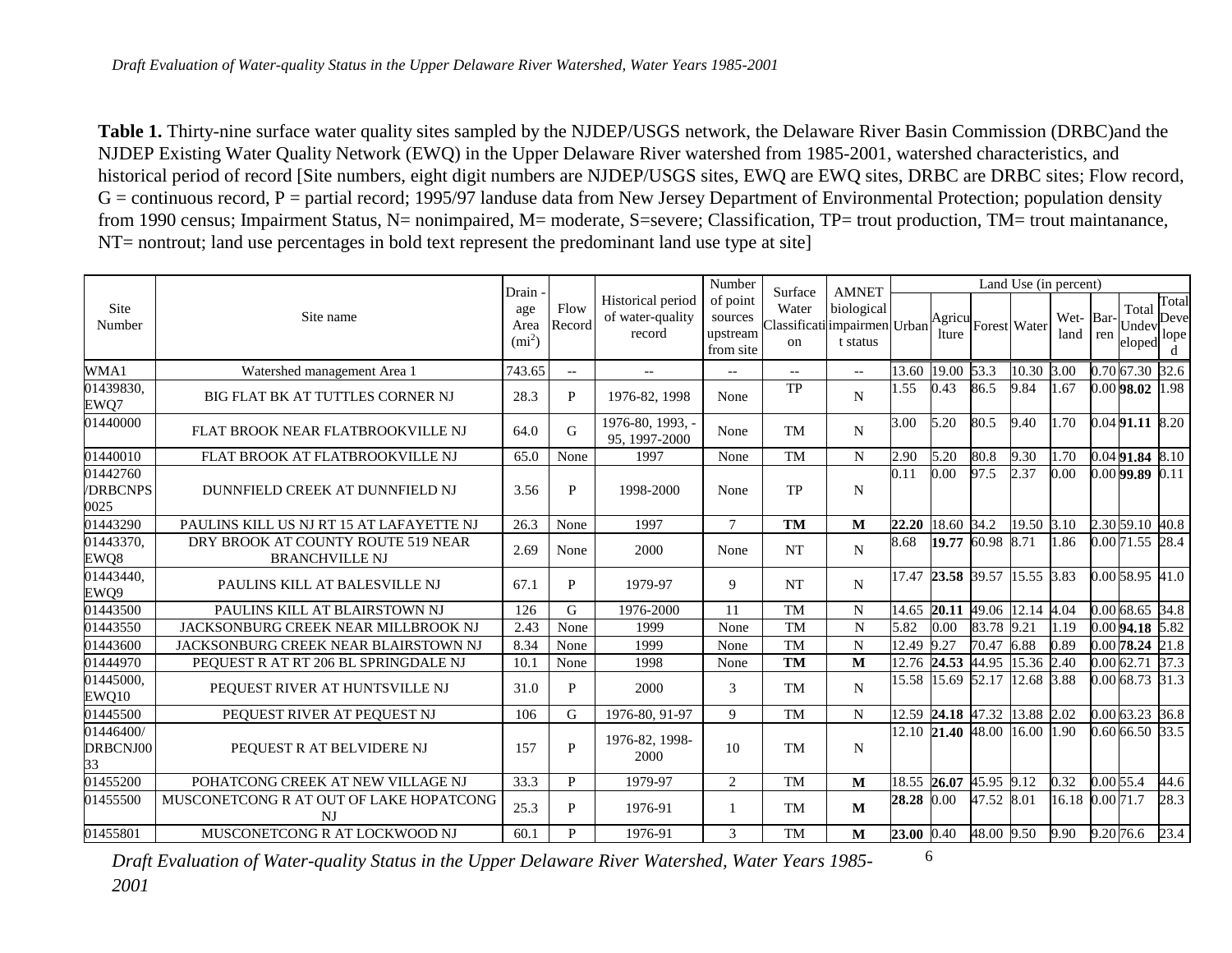|                                     |                                                       |                                  |                          |                                                 | Number                                       |                                                     |                                                                        | Land Use (in percent)                               |                                                     |                                                     |                                                     |                                                     |                                                     |                                                     |                                                     |  |  |
|-------------------------------------|-------------------------------------------------------|----------------------------------|--------------------------|-------------------------------------------------|----------------------------------------------|-----------------------------------------------------|------------------------------------------------------------------------|-----------------------------------------------------|-----------------------------------------------------|-----------------------------------------------------|-----------------------------------------------------|-----------------------------------------------------|-----------------------------------------------------|-----------------------------------------------------|-----------------------------------------------------|--|--|
| Site<br>Number                      | Site name                                             | Drain<br>age<br>Area<br>$(mi^2)$ | Flow<br>Record           | Historical period<br>of water-quality<br>record | of point<br>sources<br>upstream<br>from site | Surface<br>Water<br>on                              | <b>AMNET</b><br>biological<br>Classificati impairmen Urban<br>t status |                                                     | lture                                               | Agricu Forest Water                                 |                                                     | Wet-Bar-<br>land                                    | ren                                                 | Total<br>Undev<br>$\frac{1}{2}$ loped               | Total<br>Deve                                       |  |  |
| 01456200                            | MUSCONETCONG R AT BEATTYSTOWN NJ                      | 90.3                             | P                        | 1976-97                                         | $\tau$                                       | <b>TM</b>                                           | N                                                                      | 24.41                                               | 3.00                                                | 56.77 8.67                                          |                                                     | 7.15                                                | 0.00 72.6                                           |                                                     | 27.4                                                |  |  |
| 01456600                            | MUSCONETCONG RIVER AT HAMPTON N.J                     | 122                              | None                     | 1997                                            | 9                                            | <b>TM</b>                                           | ${\bf N}$                                                              | 21.00                                               | 11.20 52.60                                         |                                                     | 8.30                                                | 5.60                                                |                                                     | 1.2067.7                                            | 32.2                                                |  |  |
| 01457000                            | MUSCONETCONG RIVER NEAR BLOOMSBURY NJ                 | 141                              | G                        | 1976-80, 1991-97                                | 10                                           | <b>TM</b>                                           | ${\bf N}$                                                              | 19.90                                               |                                                     | 16.60 49.70                                         | 7.70                                                | 5.00                                                |                                                     | $1.10\,63.5$                                        | 36.5                                                |  |  |
| 01457400/<br><b>DRBCNPS</b><br>0025 | MUSCONETCONG R AT RIEGELSVILLE NJ                     | 156                              | P                        | 1976-2000                                       | 15                                           | TM                                                  | ${\bf N}$                                                              |                                                     |                                                     | 20.83 18.88 48.91                                   | 6.90                                                | 4.48 0.00                                           |                                                     | 60.3                                                | 39.7                                                |  |  |
| <b>DRBCNPS</b><br>0047              | SHIMERS BK AT RT 521 AT MONTAGUE NJ                   | 6.95                             | P                        | 1984-2000                                       | None                                         | TP                                                  | N                                                                      | 11.80                                               |                                                     | 3.50 67.00 12.80                                    |                                                     |                                                     |                                                     | 4.60 0.25 <b>84.6</b> 15.3                          |                                                     |  |  |
| <b>DRBCNPS</b><br>2251              | LITTLE FLAT BK AT PETERS VALLEY, NJ                   | 28.1                             | None                     | 1990-2000                                       | None                                         | TP                                                  | N                                                                      | 7.80                                                |                                                     | 13.60 65.80 11.20                                   |                                                     | 1.50 0.02                                           |                                                     | 78.5                                                | 21.4                                                |  |  |
| <b>DRBCNPS</b><br>2252              | BIG FLAT BROOK AT PETERS VALLEY, NJ                   | 32.7                             | None                     | 1990-2000                                       | None                                         | TP                                                  | $\mathbf N$                                                            | 1.70                                                |                                                     | $0.40$ 85.90 10.00                                  |                                                     |                                                     |                                                     | 1.90 $\vert 0.04 \vert$ 97.8 $\vert 2.10 \vert$     |                                                     |  |  |
| <b>DRBCNPS</b><br>0321              | FLAT BROOK AT WALPACK CENTER, NJ                      | 55.8                             | None                     | 1988-93                                         | None                                         | TM                                                  | $\mathbf N$                                                            | 3.40                                                |                                                     |                                                     | 5.00 79.70 10.10                                    | 1.70 0.04                                           |                                                     | 91.5                                                | 8.40                                                |  |  |
| <b>DRBCNPS</b><br>0032              | FLAT BK AT OLD MINE RD AT FLATBROOKVILLE, NJ          | 65.0                             | None                     | 1984-93                                         | None                                         | <b>TM</b>                                           | $\mathbf N$                                                            | 3.00                                                | 5.20                                                | 80.80                                               | 9.30                                                | 1.70 0.04                                           |                                                     | 91.8                                                | 8.20                                                |  |  |
| <b>DRBCNPS</b><br>0031              | VAN CAMPENS BK AT OLD MINE RD NR<br>MILLBROOK, NJ     | 7.6                              | P                        | 1984-2000                                       | None                                         | TP                                                  | N                                                                      | 1.30                                                | 0.00                                                | 94.10                                               | 3.00                                                | 1.50 0.02                                           |                                                     | 98.6                                                | 1.30                                                |  |  |
| DRBCNJ00<br>36                      | PAULINS KILL AT RT 46 BRIDGE AT COLUMBIA, NJ          | 165                              | P                        | 1987, 1999-2000                                 | 14                                           | <b>TM</b>                                           | N                                                                      | 7.80                                                |                                                     | 13.60 65.80 11.20                                   |                                                     | $1.60 \ 0.02$                                       |                                                     | 78.6 21.4                                           |                                                     |  |  |
| DRBCNJ00<br>35                      | DELAWANNA CK AT RT 46 AT KNOWLTON TWP, NJ             | 4.4                              | None                     | 1987, 1999                                      | None                                         | $\overline{\phantom{m}}$                            | $\mathbf N$                                                            |                                                     |                                                     | 13.80 43.60 29.10 11.70                             |                                                     |                                                     |                                                     | 1.80 $\vert 0.00 \vert$ 42.6 $\vert 57.4 \vert$     |                                                     |  |  |
| DRBCNJ00<br>31                      | POPHANDUSING BK AT SPRING ST. AT BELVIDERE,<br>NJ     | 5.3                              | None                     | 1999                                            | 2                                            | TM                                                  | N                                                                      |                                                     |                                                     | 11.50 46.00 31.90                                   | 4.80                                                | 0.80 5.00                                           |                                                     | 42.5 57.5                                           |                                                     |  |  |
| DRBCNJ00<br>$30\,$                  | BUCKHORN CREEK AT HUTCHINSON, NJ                      | 8.5                              | None                     | 1997-2000                                       | None                                         | TP                                                  | N                                                                      | 8.00                                                |                                                     | 30.00 55.60                                         | 4.80                                                | $0.50$ 1.00                                         |                                                     | 61.9                                                | 38.0                                                |  |  |
| DRBCNJ00<br>28                      | LOPATCONG CK AT MAIN ST AT PHILLIPSBURG, NJ           | 14.4                             | None                     | 1987, 1999-2000                                 | 2                                            | NT                                                  | M                                                                      | 28.40                                               |                                                     | 38.20 27.00                                         | 2.50                                                | $0.08$ 3.80                                         |                                                     | 33.4                                                | 66.6                                                |  |  |
| DRBCNJ00<br>27                      | POHATCONG CK AT RT 519 AT POHATCONG TWP,<br><b>NJ</b> | 54.6                             | None                     | 1987, 1999-2000                                 | $\overline{2}$                               | TM                                                  | N                                                                      |                                                     |                                                     | 17.10 32.70 40.00                                   | 7.40                                                | $2.30 \,   \, 0.50 \,   \,$                         |                                                     | 50.2                                                | 49.8                                                |  |  |
| EWQ1                                | CLOVE BROOK AT DUTTONVILLE, NJ                        | $-$                              | $\overline{\phantom{a}}$ | 2001                                            | $-$                                          | $\overline{\phantom{a}}$                            | $\overline{\phantom{a}}$                                               | $\hspace{0.05cm} -\hspace{0.05cm} -\hspace{0.05cm}$ | $\overline{\phantom{a}}$                            | $\overline{\phantom{a}}$                            |                                                     | $\overline{\phantom{a}}$                            |                                                     | $\overline{\phantom{a}}$                            | $\overline{\phantom{a}}$                            |  |  |
| EWQ <sub>2</sub>                    | BEAVER BROOK AT SAREPTA, NJ                           | $-$                              | $\overline{\phantom{a}}$ | 2001                                            | $\overline{\phantom{a}}$                     | $\overline{\phantom{m}}$                            | $\overline{\phantom{m}}$                                               | $\overline{\phantom{a}}$                            | $\overline{\phantom{a}}$                            | $\overline{\phantom{a}}$                            | $\overline{\phantom{a}}$                            | $\overline{\phantom{a}}$                            |                                                     | $\overline{\phantom{a}}$                            | $\overline{\phantom{a}}$                            |  |  |
| EWQ3                                | LOPATCONG CREEK AT PORT WARREN, NJ                    | $\overline{\phantom{a}}$         | $\overline{\phantom{a}}$ | 2001                                            | $\overline{\phantom{a}}$                     | $- -$                                               | $\overline{\phantom{m}}$                                               | $\overline{\phantom{a}}$                            | $\overline{\phantom{a}}$                            | $\overline{\phantom{a}}$                            | $\overline{\phantom{a}}$                            | $-\, -$                                             | $\overline{\phantom{a}}$                            | $\overline{\phantom{a}}$                            | $\overline{\phantom{a}}$                            |  |  |
| EWQ4                                | LUBBERS RUN AT LOCKWOOD, NJ                           | $--$                             | $\overline{\phantom{a}}$ | 2001                                            | $\overline{\phantom{m}}$                     | $- -$                                               | $- -$                                                                  | $\overline{\phantom{a}}$                            | $\hspace{0.05cm} -\hspace{0.05cm} -\hspace{0.05cm}$ | $\hspace{0.05cm} -\hspace{0.05cm} -\hspace{0.05cm}$ | $\hspace{0.05cm} -\hspace{0.05cm} -\hspace{0.05cm}$ | $\hspace{0.05cm} -\hspace{0.05cm} -\hspace{0.05cm}$ | $\hspace{0.05cm} -\hspace{0.05cm} -\hspace{0.05cm}$ | $\hspace{0.05cm} -\hspace{0.05cm} -\hspace{0.05cm}$ | $--$                                                |  |  |
| EWQ5                                | MUSCONETCONG RIVER AT NEW HAMPTON, NJ                 | $-$                              | $\overline{\phantom{a}}$ | 2001                                            | $-$                                          | $\hspace{0.05cm} -\hspace{0.05cm} -\hspace{0.05cm}$ | $\overline{\phantom{a}}$                                               | $- -$                                               | $\overline{a}$                                      | $\overline{\phantom{a}}$                            | $\overline{\phantom{a}}$                            | $-$                                                 |                                                     | $\overline{\phantom{a}}$                            | $\hspace{0.05cm} -\hspace{0.05cm} -\hspace{0.05cm}$ |  |  |
| EW <sub>O6</sub>                    | LITTLE FLAT BK AT SANDYSTON TOWNSHIP, NJ              | $-$                              | $- -$                    | 2001                                            | $\overline{a}$                               | $\overline{a}$                                      | $\overline{a}$                                                         | $\sim$                                              | $\overline{\phantom{a}}$                            | $\overline{\phantom{a}}$                            | $\overline{\phantom{a}}$                            | $\overline{\phantom{a}}$                            |                                                     | $\overline{\phantom{a}}$                            | $\sim$                                              |  |  |

7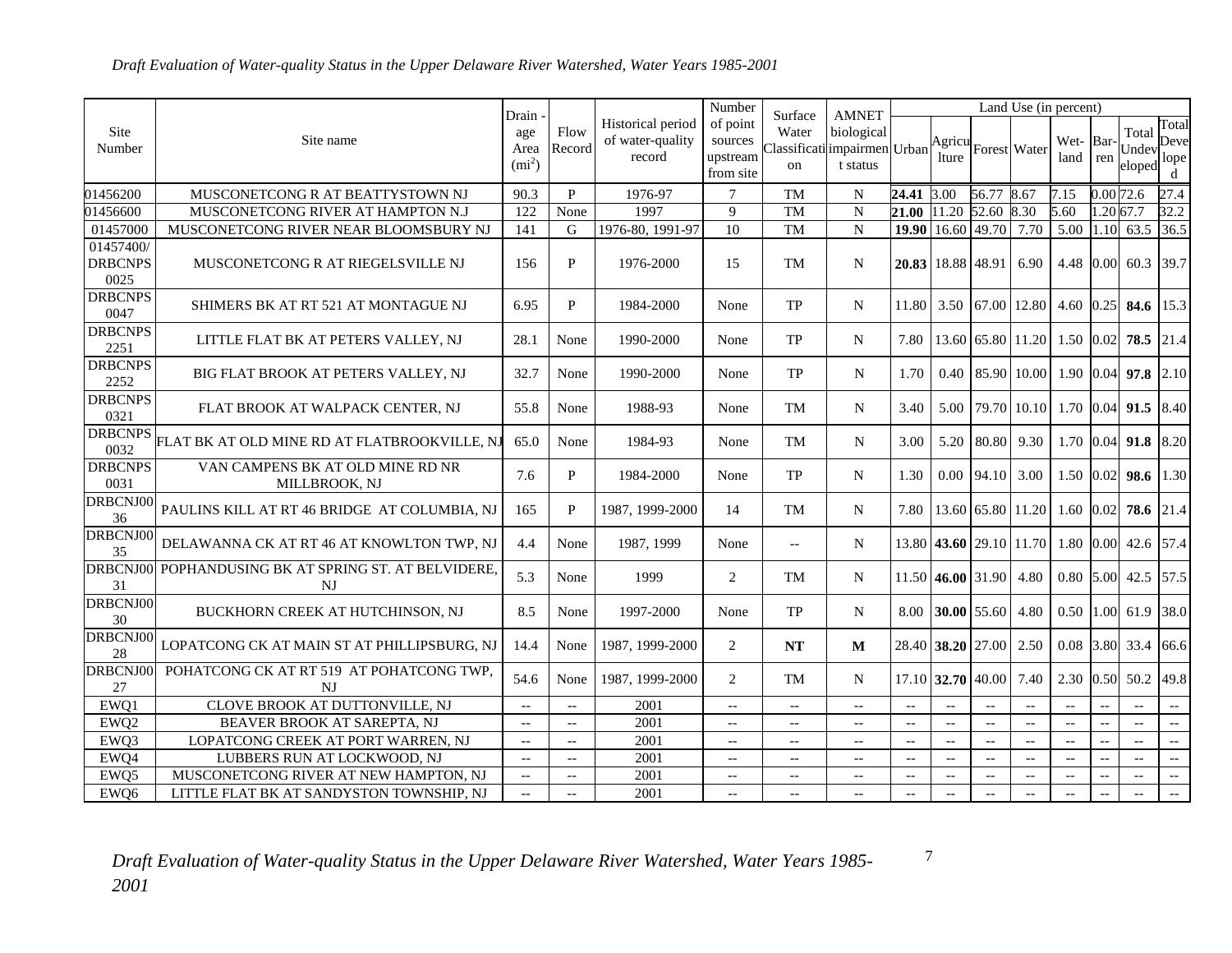<span id="page-16-0"></span>Effluent is less than 5 percent of median flow at all sites. At low flow  $(95<sup>th</sup>$  percentile), municipal effluent accounts for 21 percent of instream flow at Pohatcong Creek and 15 percent at Musconetcong River at Beattystown.

#### Previous Studies

Relations of water quality to streamflow were determined for 18 water quality constituents at 8 surface-water stations within the Delaware River watershed (WMA1) for the years 1976-93 (Buxton and others, 1999). Trends were evaluated for both high and low flow periods for both concentrations and loads. Median concentrations for 1989-93 were compared to the median value from 1976-93.

Trend tests on values of 24 water-quality characteristics at 83 surface-water quality stations in New Jersey, including 8 stations in the Upper Delaware River Watershed, were conducted on data from 1986-95 (Hickman and Barringer, 1999). The presence of trends in the concentrations of constituents at these stream sites were analyzed for statistical association with watershed characteristics (Robinson and others, 1996).

A study on the presence and distribution of volatile organic compounds in streams in New Jersey included data from 3 stations in the study area. The presence and variability of 86 volatile organic compounds in streams in New Jersey and Long Island New York, including 3 stations in WMA1, was evaluated from data collected during January 27-30, 1997, from stations chosen to represent an urban landuse gradient (O'Brien and others, 1998).

A similar study on the presence and distribution of pesticides at 50 stream sites in New Jersey and Long Island New York, included 3 stations in the study area. The presence and variability of 47 pesticides was evaluated from data collected June 9-18, 1997 (Reiser and O'Brien, 1999). Stations were chosen to represent the gradient of land uses found in the study area and analyses focused on the relation of concentrations to land use.

The presence and distribution of trace elements in bed sediment data from 1976-93 in New Jersey streams, included 5 sites in the Pequest River, Paulins Kill and Pohatcong Creek subwatersheds (O'Brien, 1997). The relation of concentrations to watershed characteristics was evaluated. The presence and distribution of chlorinated organic compounds in bed sediment data from 1976-93 in New Jersey streams, included 4 sites in the Pequest River, Paulins Kill and Pohatcong Creek subwatersheds (Stackelberg, 1997).

The biological assessment of benthic macroinvertebrate communities in New Jersey streams by the NJDEP Ambient Biomonitoring Network (AMNET) has been used to rate water quality. A rating of stream impairment has been assigned to streams in the study area based on the the benthic-macroinvertebrate population at the stream site. The AMNET rating was assigned to 74 stream sites in WMA1 based on 1992 data (NJDEP, 1994). Results showed 1 severely impaired site (1.4% of total sites) at Furnace Brook at Oxford, 19 moderately impaired sites and 54 nonimpaired sites in WMA1. Species of the instream macroinvertebrate community occupy distinct niches based on their tolerance to environmental conditions. An integrated assessment of the benthic community results in an impairment status for each site. The three possible ratings are non-impaired--the benthic community is comparable to communities found in other undisturbed streams within the region and is characterized by a maximum taxa richness, balanced taxa groups, and good representation of intolerant species; moderately impaired --the macroinvertebrate richness and community balance are reduced and intolerant taxa are absent; or severely impaired-- the benthic community has dramatically changed and macroinvertebrates are dominated by a few tolerant taxa (Buxton and others, 1999). Chemical and physical data along with biological impairment status are good indicators of stream quality and possible sources of impairment.

8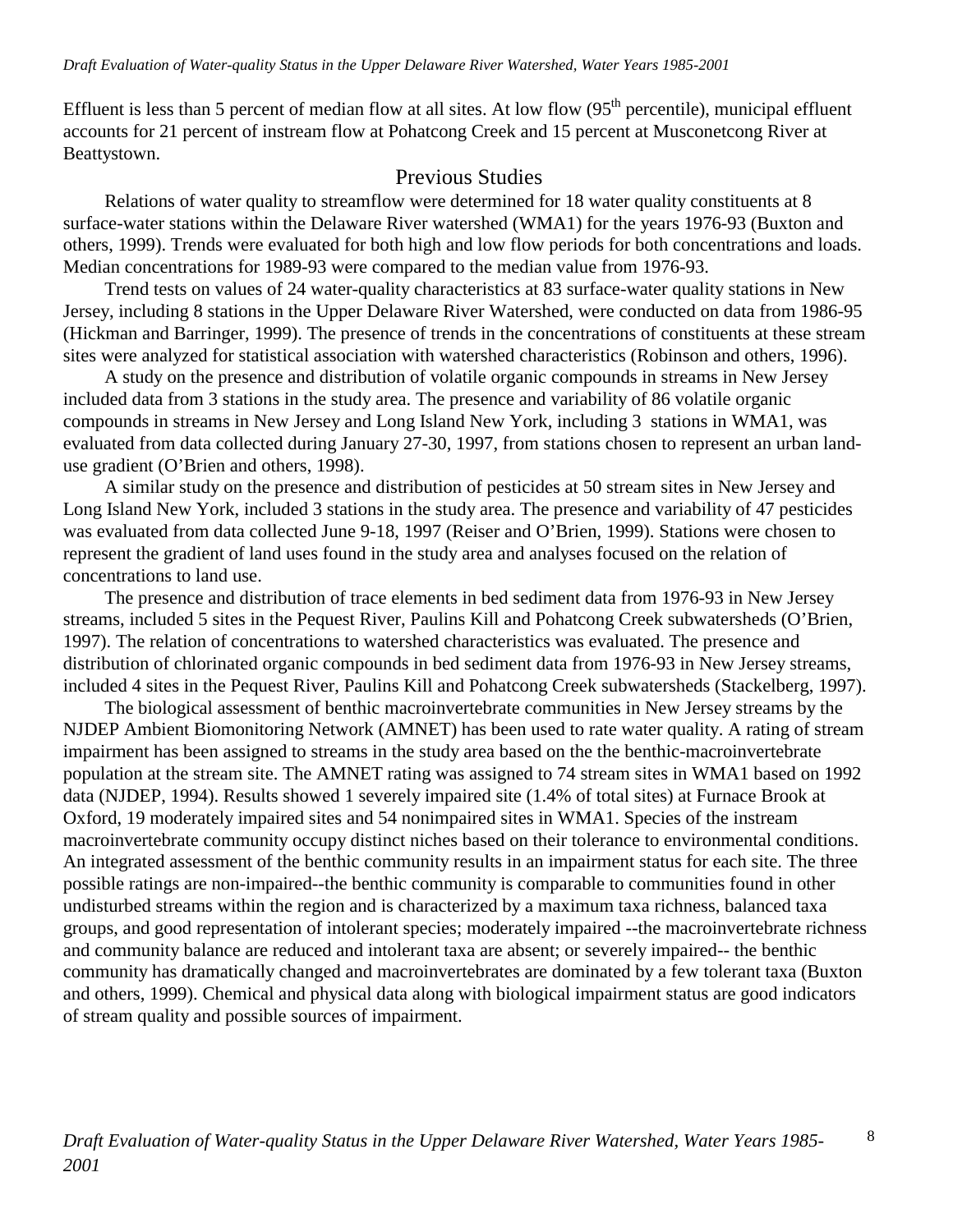# **METHODS OF STUDY Water Quality Data**

<span id="page-17-0"></span>Water quality and stream flow data used in this study are primarily from the cooperative network of the USGS and NJDEP (Reed and others, 2000). Data from 1,449 samples collected from 39 sites in four data networks was used for this project. Eighteen sites in the Upper Delaware Watershed study area have water quality data from 721 samples available in the USGS database from 1985-2000. Eleven of those sites have data collected routinely five times per year for varying numbers of years between 1985 – 1997 as part of the cooperative network (**table 1**). Seven sites sampled after 1997 have data collected routinely four times per year as part of the statewide cooperative network. Three sites were sampled twice (6 samples) during the study period as part of a data collection effort for the USGS Long Island/New Jersey National Water Quality Assessment (LINJ NAWQA) project. From 1985-2000, 658 samples were collected at the 15 DRBC sampling sites. Three DRBC sites coincide with sites sampled by NJDEP/USGS.

Data from the NJDEP EWQ network was made available for this study. Fifty-eight samples were collected by NJDEP at 15 sites in the study area between November 2000 and August 2001. Nine of the sites are at the same location as USGS/NJDEP or DRBC network sites. The EWQ sites on Clove Brook, Beaver Brook and Lubbers Run sites provide the only available data on those streams. Three other EWQ sampling sites on Little Flat Brook, Lopatcong Creek and Musconetcong River at New Hampton are at different locations on streams sampled by the other networks. The minimum and maximum values reported for the 3 or 4 samples collected at each site and those sites with values greater than the standard were summarized.

The period 1985-2000 was chosen to allow for an adequate amount of data for statistical analysis. Beginning in water year 1998, the NJDEP/USGS network of sites changed and many of the sites included in this study were no longer sampled. New network sites were chosen each year in the study area beginning in 1998 and sampled for one year. A background site was selected on Dunnfield Creek in 1998 and sampled through 2000. Additional samples were collected at sites on the Flat Brook (01440010), Paulins Kill (01443290), and Musconetcong River (01456600) in 1996-97 for the USGS Long Island/New Jersey National Water Quality Assessment (LINJ NAWQA) project. The data collected at these sites during the study period include dissolved oxygen, pH, water temperature, nutrients, major ions, dissolved and suspended solids, and fecal coliform. Pesticides and volatile organic compounds were sampled at the network sites once a year beginning in 1998.

# **Selection of Constituents**

Nine constituents considered to be important indicators of the water quality in the Delaware River Watershed were chosen for analysis in this preliminary evaluation. There is a sufficient amount of data for the chosen constituents during the period 1985-2000 necessary to complete a statistical analysis. The constituents chosen for analysis include dissolved oxygen, fecal coliform, nitrate plus nitrite, pH, total phosphorus, total dissolved, and total suspended solids, un-ionized ammonia and water temperature. All constituents have established surface water-quality standards except nitrate plus nitrite which only has a drinking water standard. The instream standard is for nitrate only.

Un-ionized ammonia concentrations were calculated from total ammonia concentrations provided from the laboratory, and pH and water temperature measured in the field. The following equation was provided by Kevin Berry, NJDEP, written commun., 1999.

Un-ionized ammonia-N =  $[100/[1 + \text{antilog}((0.09018 + 2729.92/T) - pH)]*(NH_3)/100]$  (1)

where T is water temperature in degrees Kelvin ( ${}^{\circ}$ K),  ${}^{\circ}$ K = 273.15 + degrees Celsius, and NH<sub>3</sub> is ammonia-N.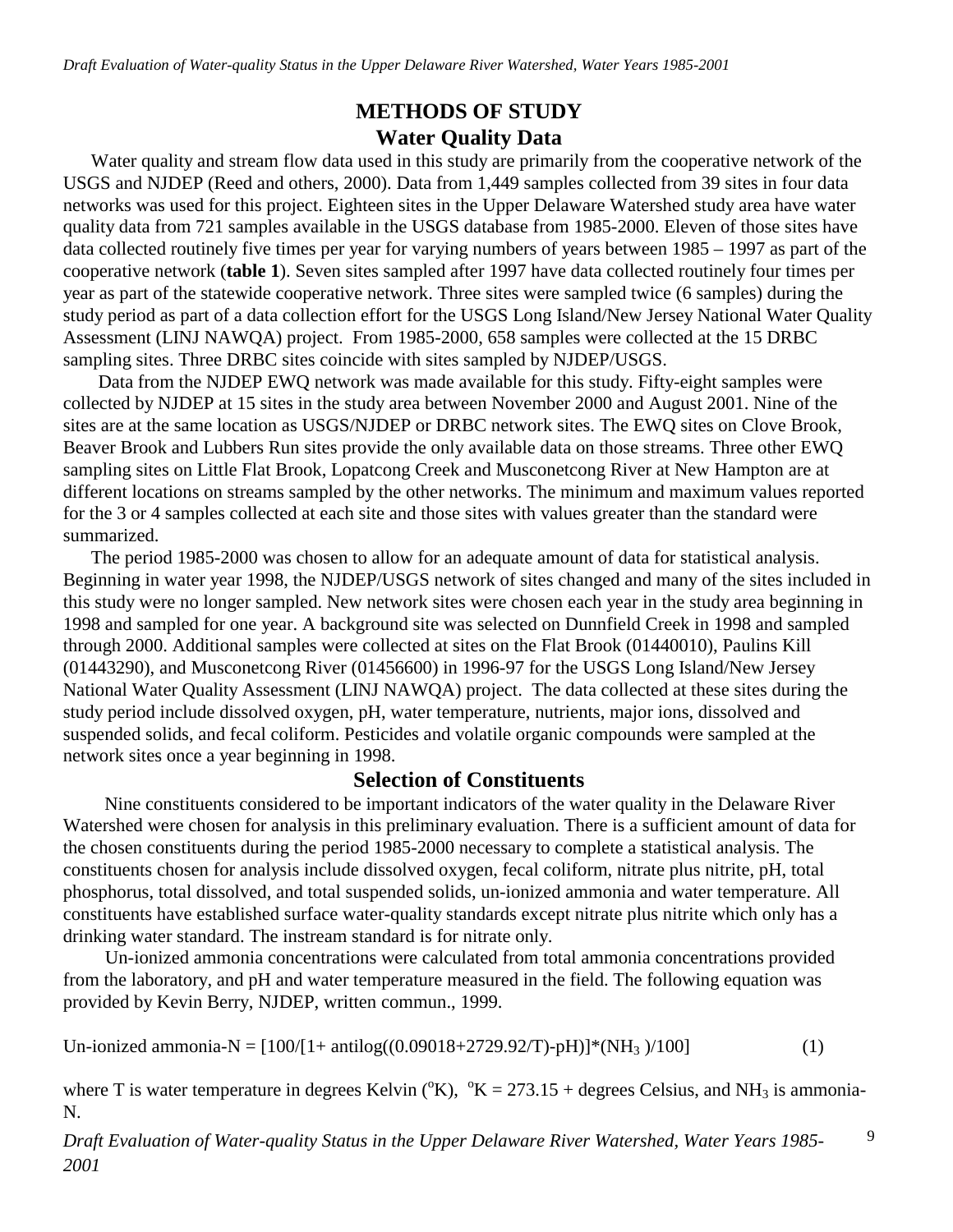Un-ionized ammonia  $(NH_3)$  concentrations, calculated from total ammonia, pH, and water temperature, were analyzed for the assessment of water quality conditions in the watershed. Ammonia is very soluble in water. It is an important compound in biological processes and is produced as a normal biological degradation product (Schornick and Fischel, 1980). The toxicity of an aqueous solution of ammonia is attributed to the un-ionized (NH3) component (Schornick and Fischel, 1980). Un-ionized ammonia has a surface water quality standard not to exceed an average 24-hour concentration of 0.05 milligrams per liter (mg/L) in nontrout streams and 0.02 mg/L in trout streams (NJDEP, 1998). Samples collected from the USGS/NJDEP network are not analyzed for un-ionized ammonia. However, total ammonia concentrations, pH and water temperature were used to compute un-ionized ammonia for this project. Unionized ammonia has the lowest detection frequency of the 9 constituents (38 percent) at sampling sites in the watershed. Un-ionized ammonia was found to exceed water quality standards in the Musconetcong River subwatershed in a previous investigation (NJDEP, 1997).

Dissolved oxygen (DO) is a direct measurement of the overall water quality of the river. The concentration of dissolved oxygen in streams depends on physical, chemical and biological characteristics of the water body. Warm temperatures, the presence of organic compounds and biological activitity reduce the amount of dissolved oxygen in water. The presence of organic compounds can cause biological and chemical oxygen demand in water. Turbulence, photosynthesis and decreases in temperature increase the amount of dissolved oxygen in water. A previous analysis of DO concentrations did not report levels below the instream water quality standards on the study area (NJDEP, 1998). Three different surface water standards exist for dissolved oxygen in New Jersey surface waters. The instantaneous criteria are > 4 mg/L in nontrout waters,  $>5$  mg/L in waters classified as trout maintenance and  $>7$  mg/L in waters classified as trout production (NJDEP, 1998).

Fecal coliform levels are a measure of the sanitary quality of water. Fecal coliform bacteria can indicate the presence of untreated human wastewater and animal feces. High numbers can cause streams to be unsuitable for swimming and fishing. Previous studies have found fecal coliform levels exceeding the established criteria at sites in the Paulins Kill, Pequest River, Pohatcong Creek and Musconetcong River watersheds (NJDEP, 1997). Fecal coliform levels have two surface water standards. Levels should not exceed a geometric mean of 200 colonies per 100 milliliters (ml) or 400 colonies/100 ml in more than 10 percent of total samples in a 30-day period (NJDEP, 1998).

Nitrate plus nitrite represents the oxidized form of nitrogen in the stream. Nitrate plus nitrite has a combined drinking water standard of 10 mg/L (USEPA, 1996). An instream standard of 10 mg/L exists for nitrate only. Nitrite is found in very small concentrations in surface waters because it is rapidly oxidized to nitrate. Nitrate enters surface water from wastewater treatment plants, and in fertilizers carried to the stream in storm runoff and groundwater. It is a primary nutrient of rooted aquatic plants and algae. Nitrate is found in surface water in much higher levels than nitrite. Nitrate is considerably less toxic to aquatic organisms than are ammonia and nitrite; however in excess amounts (>10 mg/L), nitrate contributes to methemoglobinemia in small children (Buxton and others, 1999).

The New Jersey surface water standard for  $pH$  is  $> 6.5$  and  $< 8.5$  (NJDEP, 1998). The  $pH$  of water is a measure of the negative logarithm of the hydrogen ion concentration. Values less than 7 are considered acidic and values greater than 7 are considered basic. The aquatic life found in a stream is influenced by the pH. During the day photosynthesis depletes the concentration of carbon dioxide in the water and causes an increase in pH. Samples analyzed for this study were collected in late morning or early afternoon, a time when pH would be expected to be higher than at night.

Total phosphorus concentrations are important to stream health. It is a primary nutrient for algae and aquatic plants and can stimulate excessive growth. The New Jersey standard states that total phosphorus shall not exceed 0.1 mg/L in any stream unless it can be proven that phosphorus is not a limiting nutrient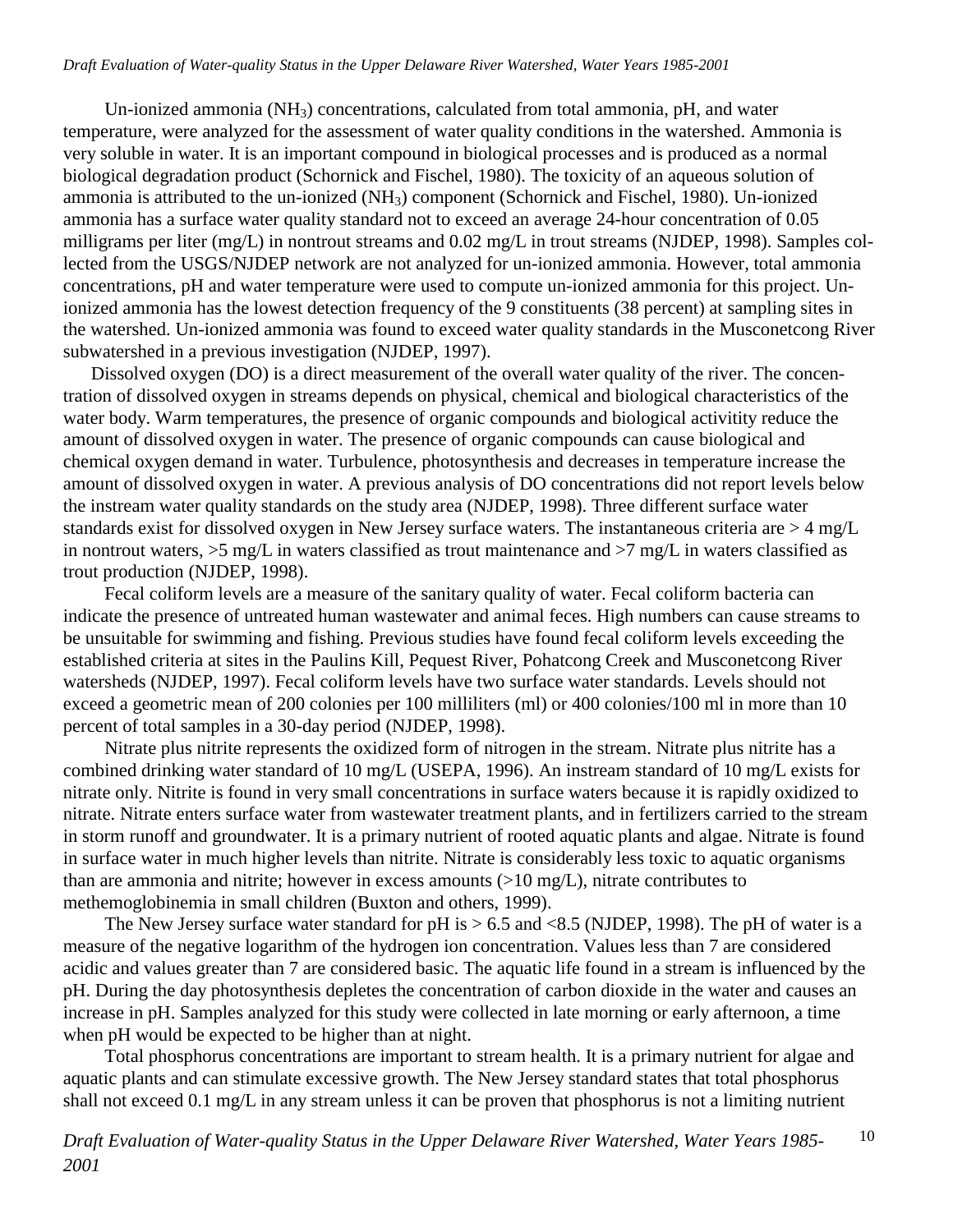<span id="page-19-0"></span>and will not otherwise render the water unsuitable for the designated uses (NJDEP, 1998). Levels over 0.1 mg/L surface are common throughout the Upper Delaware River Watershed. A second surface-water standard of 0.05 mg/L exists for lakes and reservoirs and for streams at the point of entry to these water bodies (NJDEP, 1998). Phosphates are found in solution and associated with particulates. Phosphorus is present in surface water as orthophosphates, condensed phosphates (ie polyphosphates), and organically bound phosphates (Sawyer and McCarty, 1978). Orthophosphorus applied to agricultural land, lawns, and gardens can be washed into streams in runoff. Phosphorus also enters streams from waste-water treatment plants.

Total dissolved solids (TDS) are an important constituent for purveyors and water users. A high concentration of TDS can have impacts on the taste of water and could impact hospitals, industrial facilities and the stream ecosystems. TDS concentrations are increasing over time at some locations in the watershed. The surface water and drinking water standards are both 500 mg/L (USEPA, 1996). Natural factors such as Bedrock and soil are natural sources of TDS in stream water. Human influences from point and nonpoint sources also contribute to TDS in streams.

Total suspended solids (TSS) are regulated and may be one of the more important indicators of nonpoint source pollution. The health of stream ecosystems are effected by concentrations of TSS. The primary sources of TSS in streams are storm runoff, instream erosion, and resuspension. The surface water standard is not to exceed 40 mg/L in nontrout waters and 25 mg/L in trout waters (NJDEP, 1998).

Water temperature influences the chemical and biological processes in a stream. The amount of sunlight, rainfall, air temperature, the amount of groundwater discharging to a stream and thermal point sources all influence water temperature of a stream. New Jersey surface water criteria for stream temperatures are less than  $20^{\circ}$  Celsius for trout waters and less than  $27.8$   $^{\circ}$  Celsius for nontrout waters (NJDEP, 1998).

#### **Data Review**

All data was reviewed extensively for quality assurance purposes and moved to a data base for data manipulation and statistical analysis. Data for 11 constituents was plotted versus streamflow, plotted to observe seasonal differences and compared with measured levels of other constituents. The review resulted in less than 0.1 percent of the values from the NJDEP/USGS network being changed or removed from the database. Two values of total phosphorus, one value of total suspended solids and one value of dissolved oxygen were removed from the data base. These data points were suspicious outliers that did not match the other data. A total phosphorus samples was an order of magnitude higher than another sample collected at the same site on the next day at the same flow conditions by another project. Phosphorus and total suspended solids were unusually high in the same sample. Sediment was believed to have been stirred up from the bottom. An unusually high dissolved oxygen reading of 15.6 mg/L was believed to be inaccurate.

Some nitrate plus nitrite and phosphorus data collected by the DRBC were derived from field kit determination. The nutrient data collected by the field kit method was footnoted and provided to USGS (written commun. Bob Limbeck, DRBC). The data generated by the field kit analysis were not included in the project database with the laboratory generated results that were used for statistical analysis.

Missing values of total nitrate plus nitrite from the USGS/NJDEP network data were replaced with values of dissolved nitrate plus nitrite. Little difference is observed when both values are present for a sample. Nitrate plus nitrite is present in water almost exclusively as dissolved species (Hem, 1985). Missing values of total suspended solids were substituted with values of total suspended sediment.

#### **Statistical Methods**

Water samples were categorized by the season and the hydrologic condition in which they were collected. The growing season is April through October, and the nongrowing season is November through March. The dates for defining these seasons are based on the average times of the first and final frosts in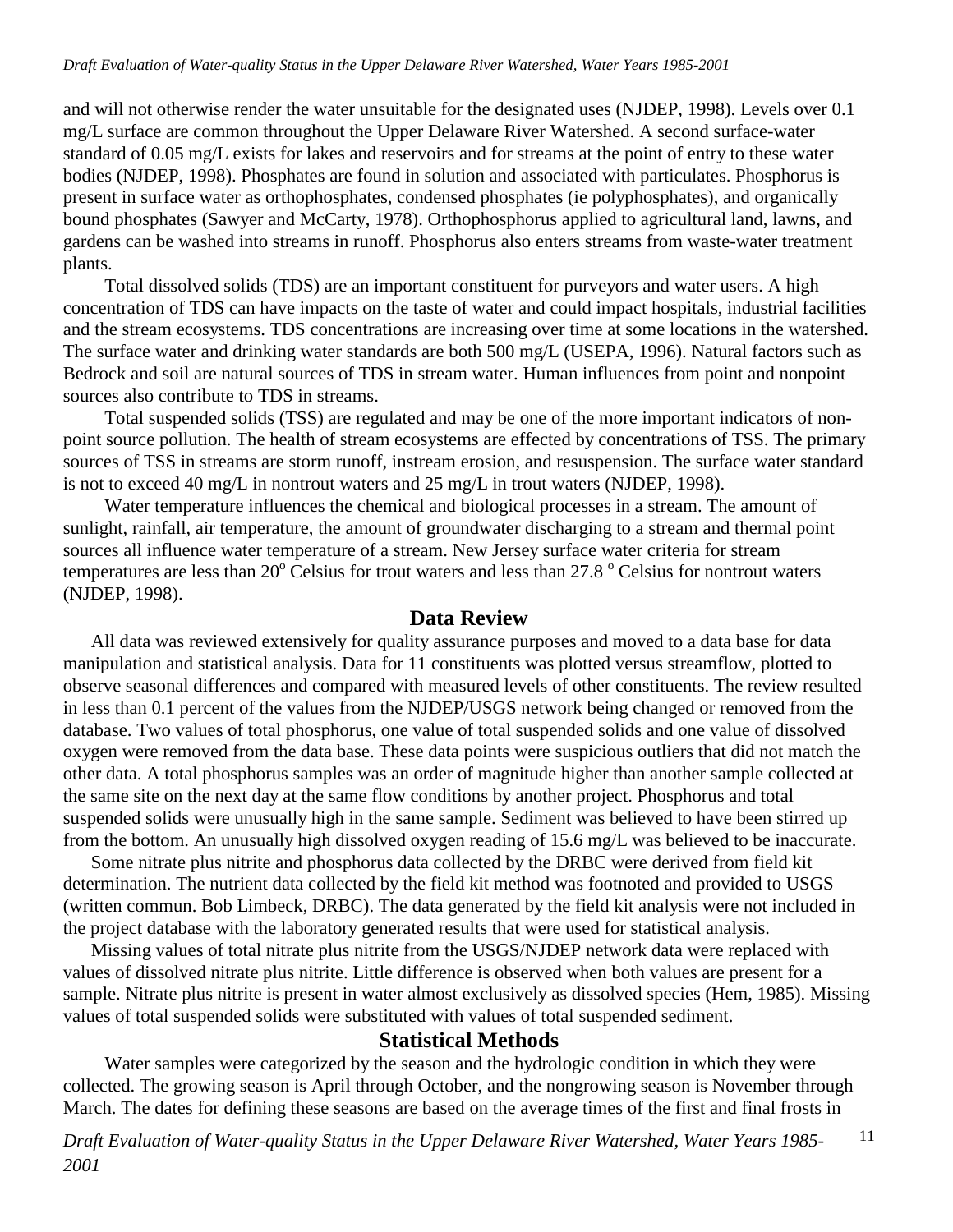New Jersey (Ruffner and Bair, 1977). Growing season samples accounted for 491 of the 727 samples collected at NJDEP/USGS network sites. Growing season samples accounted for 627 of the 658 samples collected at the DRBC sampling sites. Ten of the 15 DRBC sites had no nongrowing season samples.

All NJDEP/USGS network samples were grouped into one of two flow categories, lowflow or highflow. A lack of streamflow data at the DRBC sites prohibited analysis of data by flow condition at those sites. Lowflow samples are defined as those collected when the streamflow was less than the fifteen year (1985-2000) median flow at the site. Highflow samples are defined as those collected when the streamflow was greater than the fifteen year median flow. Median flow was computed from mean daily stream flow at gaging stations and from a USGS flow estimating program (MOVE1 correlation) at sites with a partial record of stream flow (Hirsch, 1982). Drainage area adjustment and median flow per square mile from nearby sites was used to estimate median flow at sites without flow data.

Detection frequencies were computed for each constituent. Water quality data that contain concentrations of constituents reported as less than or in some cases greater than an analytical detection limit set by the laboratory are considered censored data or nondetections. Four of the nine constituents contain censored data. Nonparametric methods of statistical analysis are used on these censored data sets.

Percentiles show the percent of samples with concentrations that are less than a particular value. These statistics are used to analyze the distribution of concentrations in a data set. Percentiles of censored data sets are computed using the maximum liklihood estimation (MLE) method developed by Helsel and Cohn (1988). With this method the censored values contain nearly as much information for estimating percentiles as would the same observations had the detection limit been below them (Helsel and Cohn, 1988). Medians of highly censored constituents shown in tables and used for comparisons to land use are derived from this method. Estimates were only used if censored values are less than 50 percent of the population. Percentiles were used to summarize the data and to make comparisons at each site and among sites by season, and flow. The inner quartile range (IQR) was used to measure variability of data. It measures the range of the central 50 percent of the data and is defined as the 75th percentile minus the 25th percentile (Helsel and Hirsch, 1992). IQR was used instead of variance or standard deviation because it is not influenced by outliers.

One-way analysis of variance (ANOVA) using a general linear model for unbalanced datasets, was applied to the ranks of data values to test for differences in median values among 3 or more datasets. The test was used to make comparisons between data from differant groups of sites in the study area. The null hypothesis  $(H<sub>0</sub>)$  states that mean rank concentrations are equal in each dataset. The alternate hypothesis states that the mean rank concentration from at least one dataset differs from the others. If the null hypothesis is rejected, Tukey's test was used to determine which mean rank concentrations in the group were significantly different at the 0.05 level. The Tukey's test takes the mean rank concentrations and shows which groups differ significantly (Helsel and Hirsch, 1992). Two-way ANOVA was applied to ranks of concentrations to simultaneously test whether the significance of season, flow, and season as a function of flow are significant factors contributing to changing concentrations in streams.

A regression technique was used to evaluate the data. Median values of the 9 compounds were evaluated with respect to land use at the 12 sites with 20 or more samples by using least squares linear regression (OLS) (Ott, 1988). Relations between median concentration, temperature, fecal coliform count and pH and percent land use were analyzed. The relation was considered to be significant if the slope of the regression line was different from zero at the 0.05 level of significance. A base-10 logarithm transformation of percent land use and median concentrations were used to normalize the data when necessary before running the regression.

The Wilcoxan rank sum test was used to test for differences in the means of two data sets. It is the nonparametric equivalent to a t-test. Data collected by DRBC was compared to data collected by the NJDEP/USGS network at the same 4 sites in the growing season. This test was performed on all 9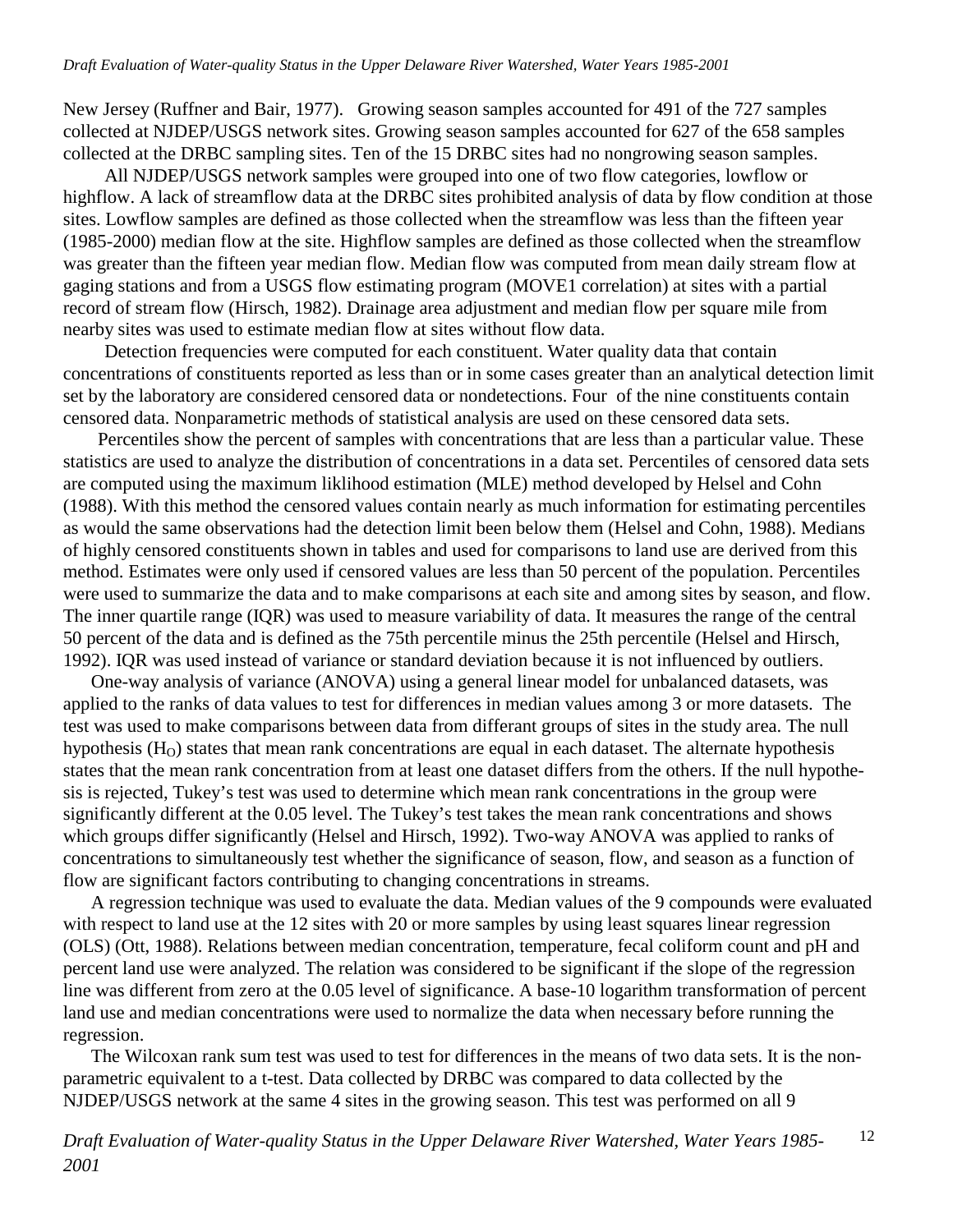<span id="page-21-0"></span>constituents collected at each of the 4 sites. The null hypothesis  $(H<sub>0</sub>)$  states that mean rank concentrations are equal at each site and assumes that sampling techniques and analytical procedures used by the agencies yields the same result. A p-value of 0.05 was used to minimize the chance that the difference occured by chance alone.

Trend tests were conducted for this study on data from 1985 through 2000 by using the Seasonal Kendall test (Helsel and Hirsch, 1992). This is a nonparametric test designed for water quality data that are not normally distributed. The test also accounts for seasonal variability in the data by only comparing data collected in the same season. The test was performed on all constituents, those with and without censored data. All censored values in the dataset were used in the analysis by substituting a value of one half the censored value. A significant trend exists if the test statistic tau was significantly different from zero at the 0.05 level. The seasonal kendall test was performed for this study on all data at sites with a regular sampling interval of 4 times per year for 7 or more consecutive years.

# **Presentation of tables appendixes and figures**

The tables and figures presented in this report summarize much of the statistical analysis of the water quality data. **Figures 1 and 2** are maps showing the location of the sampling sites, land use and physiographic provinces.

Boxplots presented in **figures 3-5**, show the distribution of the central 50 percent of data at each site. The boxplots are sorted in the figures in downstream order by subwatershed from left to right. The first boxplot on the left is the sampling site closet to the New York state border. The horizontal line through the middle of the rectangle represents the median value at the site. The horizontal line at the top of the box indicates the 75th percentile--75 percent of the data are less than this value--and the horizontal line at the bottom of the rectangle represents the 25th percentile. Outliers are not presented. For example, in **figure 3**, the inner quartile range (IQR) for dissolved oxygen at the first site on the left is 2.7 mg/L (13.1 minus 12.4). The horizontal lines in blue and green represent the median values of the constituent at randomly selected statewide and background sites respectively. The black line represents the median value of the medians at each site in the study area. The red lines indicate the New Jersey surface water standard.

The cumulative probability curves presented in **figures 6-23** , are another way to analyze the distribution of data at each site. Curves with steeper slopes indicate a wider range of values. The y axis is a range of values covering all the samples analyzed. The x axis is the percent of time samples are below a given value. For example, **figure 6** shows that 100 percent of samples are less than 0.05 mg/L at all 12 NJDEP/USGS sites and only a small percent of samples at Pohatcong Creek and two of the Musconetcong River sites are greater than 0.02 mg/L un-ionized ammonia. Horizontal lines representing the values of instream water quality standards are included in the figures to show the percentage of values at each site below the standard.

The scatter plots presented in **figures 24-26** show the median values of selected constituents at 12 NJDEP/USGS sites. The median values are sorted by the percentage of a given land use at each site. The scatter plots shown in the figures are only for those constituents with a significant relation to land use. The line in each scatter plot represents the OLS linear regression relation. The stacked bar chart at the top of each figure shows the percentage of each major land use category at the 12 sites.

Figures 27-31 are maps showing the location of sampling sites in each subwatershed. The tributaries are sorted into 5 subwatersheds; Flat Brook, Paulins Kill, Pequest River, Pohatcong/Lopatcong Creeks, and Musconetcong River. The Flat Brook subwatershed includes the Flat Brook, Shimers Brook, Van Camperns Brook, and Dunnfield Creek. The Pohatcong/Lopatcong subwatershed includes Lopatcong Creek, Pohatcong Creek, Delawanna Creek, and Buckhorn Creek. A bar chart is associated with each sampling site. Each bar in the chart represents the median value of that constiteunt as a percentage of the New Jersey surface water standard. The median of pH is not included because there is an upper and lower limit. The other constituents are referenced to a single limit. The goal for dissolved oxygen is to be above the standard while the goal for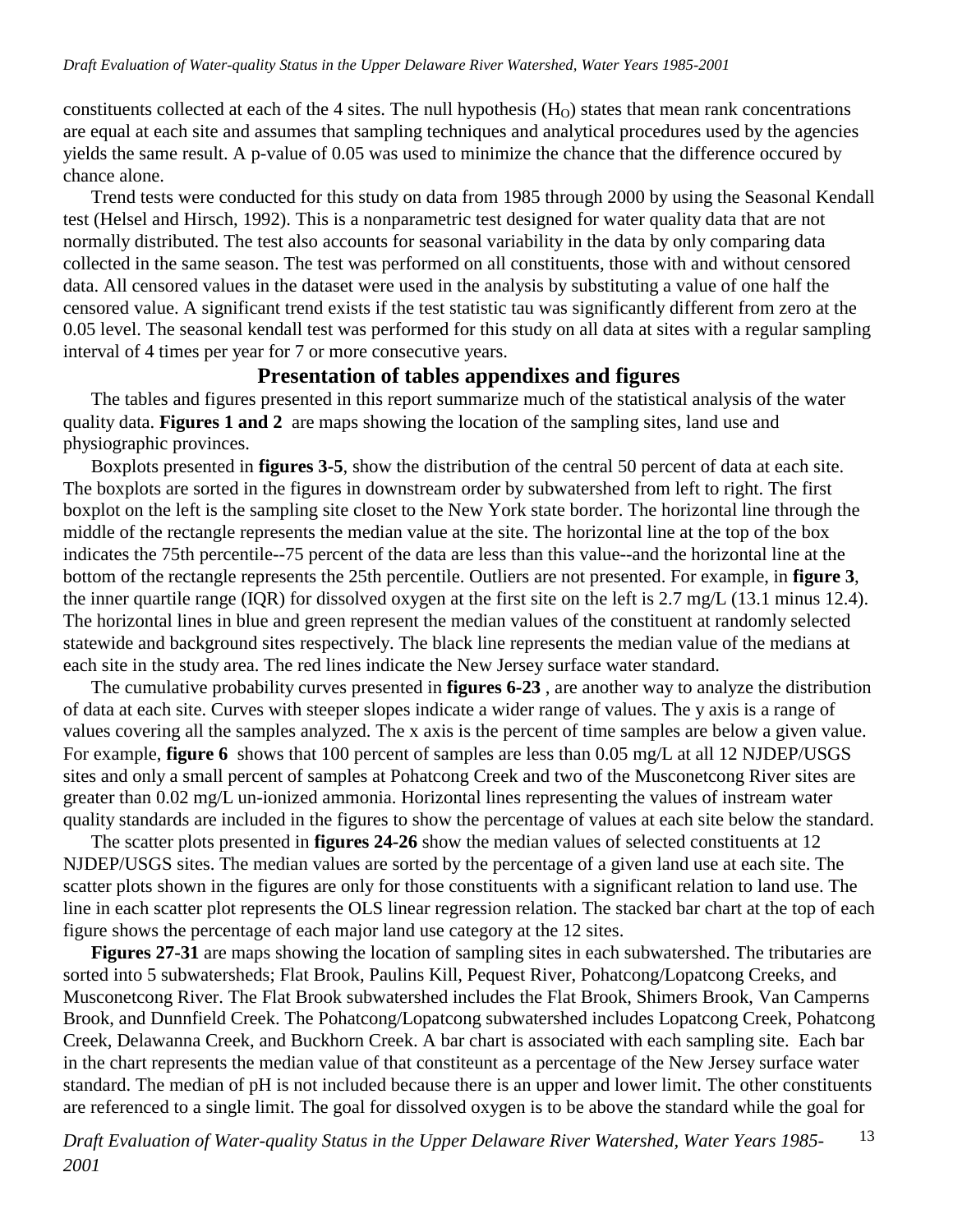<span id="page-22-0"></span>the other 7 constituents in the bar chart is to be below the standard. The bars for dissolved oxygen over 100 percent imply the median value in meeting the instream standard. Bars over 100 percent for other constituents imply median values not meeting the standard.

In **appendix 1, tables 1a-1c** list the New Jersey surface water and drinking water standards for the 9 constituents. The tables list the percentage of samples not meeting the standards in streams designated as nontrout , trout maintanance, and trout production waters (NJDEP, 1998). **Table 1a** includes a summary of all samples at NJDEP/USGS sites not meeting standards by season and flow condition. **Table 1b** shows the percentage of samples not meeting the standards at DRBC sites. **Table 1b** does not show a summmary by flow condition because the vast majority of samples collected at DRBC sites are not associated with flow data. **Table 1c** lists the geometric mean of fecal coliform counts for water years 1985-2000 at the network sites. Tbale 1d lists the geometric mean of fecal coliform counts for the DRBC sites.

In **appendices 2** through **10, Tables 2a-c** through **10a-c** list the statistical summary of values for each of the 9 water-quality constituents and the summary of statistical differences in median values by season and flow condition. The tables include the number of data points at each site, the standard deviation, inner quartile range, minimum and maximum value observed at the site and the 25th, 50th, and 75th percentile values. The percentile statistics represent the percentage of data points that are less than the number indicated. For example, in **table 2a**, the 75th percentile indicates that 75 percent of the values of un-ionized ammonia calculated for site 01440000 are less than 0.0005 mg/L.

**Tables 2c, 3c, 4c, 5c, 6c, 7c, 8c, 9c, and 10c** list a comparison of median values by season and flow condition at each site, significant differences in concentrations between seasons and between flow conditions, and the results showing if there is a significant interaction between season and flow. Significantly higher values in a season are indicated by a "G" for growing season and a "NG" for nongrowing season. Significantly higher values for a flow condition are indicated by a "LO" for low flow and a "HI" for high flow. Significantly higher values at high flow in the growing season are designated G@HI.

The column titled "flow and season interaction" lists results of a 2-way ANOVA on season and flow. The column indicates whether values collected from a particular flow condition in a single season is significant or not. For example, in **table 2c** , un-ionized ammonia values at site 01440000 are shown to be significantly higher in the growing season than in the nongrowing season. Flow alone was not a significant variable in predicting variability. However, when season and flow were considered together, samples collected in the nongrowing season at high flow had a significantly higher median value than those collected under other conditions.

**Table 2** shows a summary of streamflow statistics at the sampling sites. **Tables 3, 4, 5**, and **6** show statistical summaries of data collected at all statewide background, NJDEP/USGS network, statewide status, and existing water quality sites, respectively. **Table 7** shows the results of the seasonal kendall tests for trends. The numbers in the table represent slopes of significant trend lines. The numbers indicate the change in units per year. **Table 8** is a summary of water quality conditions. The color of the table cells indicate the median value represented as a percentage of the instream standard.

# **STREAMFLOW DATA**

Streamflow is measured at each of the NJDEP/USGS network water quality sites in the Upper Delaware River Watershed. Instantaneous streamflows prior to 1998 are determined for the mean time recorded for each sample from ratings that relate water level elevation to streamflow. Streamflow is measured at the same time as the water quality sample is collected for all samples from 1998 through 2000. Four of the 21 sites have a continuous 15 minute record of streamflow. The other 17 sites have instantaneous streamflow measurements that are correlated to mean daily streamflows at nearby continous-record gaging stations to estimate flow at the time of the sample and for estimating streamflow statistics. Streamflow data was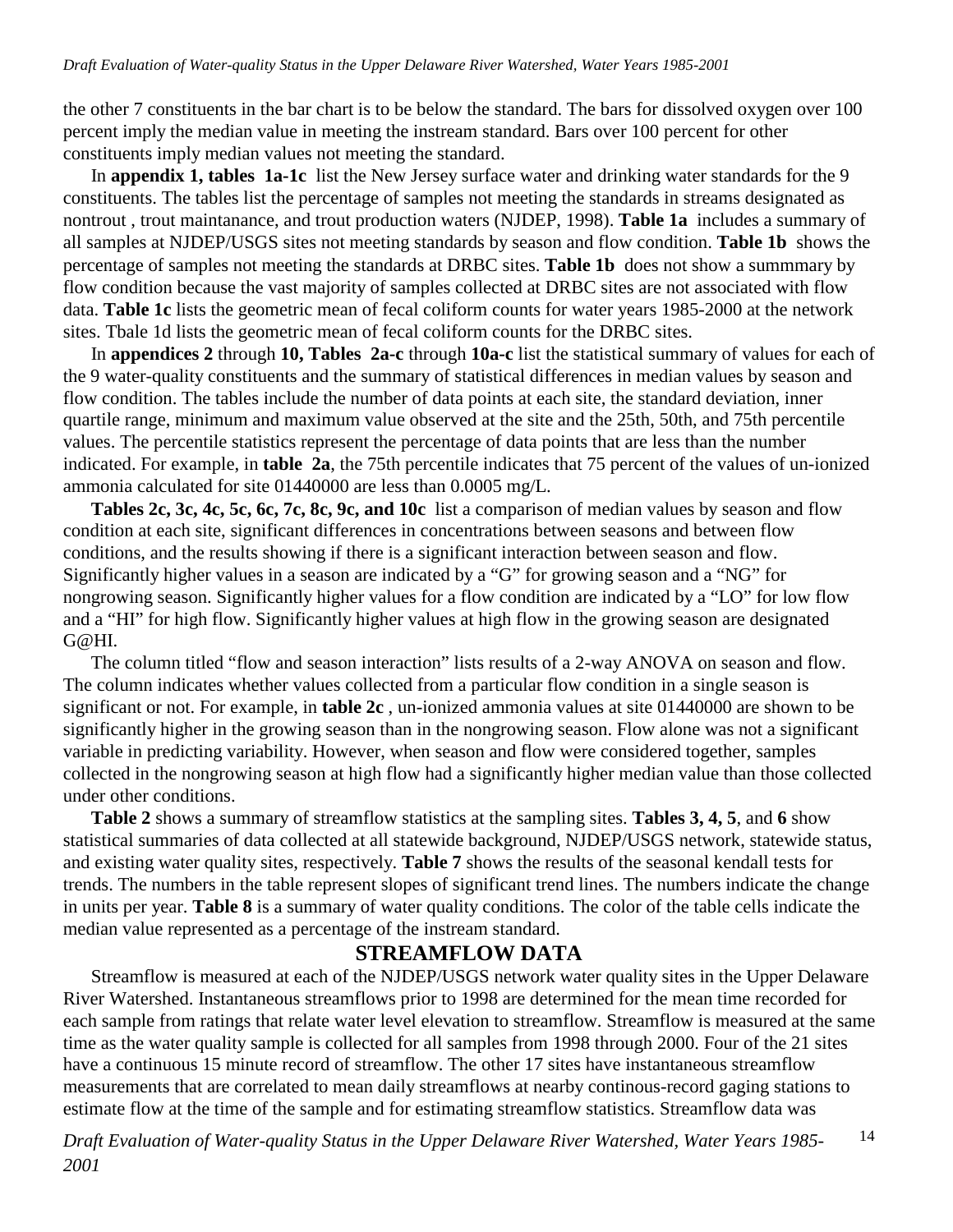available at 5 of the 15 sites sampled by the DRBC. None of the 5 sites have a continous record of streamflow and streamflow was not measured at these sites during each water quality sample. Therefore streamflow was not used in the analysis of water quality data at the DRBC sites.

Streamflow data at the NJDEP/USGS sites was used to develop a flow-duration curve summarizing magnitude and frequency of flow at each site. Flow duration curves showing the percentage of time that a particular flow is equaled or exceeded at a site were developed at each of the sampling sites (**table 2**). Flow durations at the sites with continuous streamflow records were computed from a statistical package associated with the USGS database. Flow and water quality at median flow was compared between sites. Median flow was the flow duration used to separate samples into two groups. Samples collected when flows were greater than the median were classified as high flow samples and those collected at flows less than the median were classified as low flow samples. Statisical tests were used to compare and contrast the data in both groups.

Correlation procedures were used to estimate flow duration at the 17 sites without a continuous record of streamflow from streamflow records at nearby gaging stations. A streamflow record extension technique, maintenance of variance extension (MOVE1), was used to develop a correlation between instantaneous flow at the sampling site and mean daily flow at a nearby continuous-record gaging station (Hirsch, 1982). The log of flow is used to normalize the data before the relation is developed. This technique is good for estimating low to median flow conditions. A test for base-flow conditions excludes high flow measurements from the correlation. For the purpose of this study the correlation procedure was used to estimate the median flow at the sampling sites from median daily flow at nearby gaging stations.

Samples at all sites covered the range of approximately 10 to 90 percent flow duration with some sites having high-flow samples that exceed the 0.1 percent duration and others with samples at flows as low as approximately the 99 percent duration. The majority of the samples collected at high flows are during the receding portion of the hydrograph. These samples are not representative of water quality conditions throughout the entire hydrograph. Samples were random and no sampling was conducted throughout a storm hydrograph.

The median of the average daily flow at the 4 sites with continuous streamflow records for 1985-2000 was compared to the long term median flow at those sites. Daily mean streamflow has been recorded at the Pequest River at Pequest and Paulins Kill at Blairstown gages from 1922-2000. Streamflow record at Musconetcong River near Bloomsbury is from 1904-06, 1922-2000, and from 1924-2000 at Flat Brook at Flatbrookville. The median of the daily mean streamflow was higher at each of the 4 sites during the study period than during the entire period of stream flow record. The median daily flow during the period 1985- 2000 was from 4.1 to 4.7 percent higher at the Musconetcong River, Pequest River and Paulins Kill gages and 8.4 percent higher at the Flat Brook gage.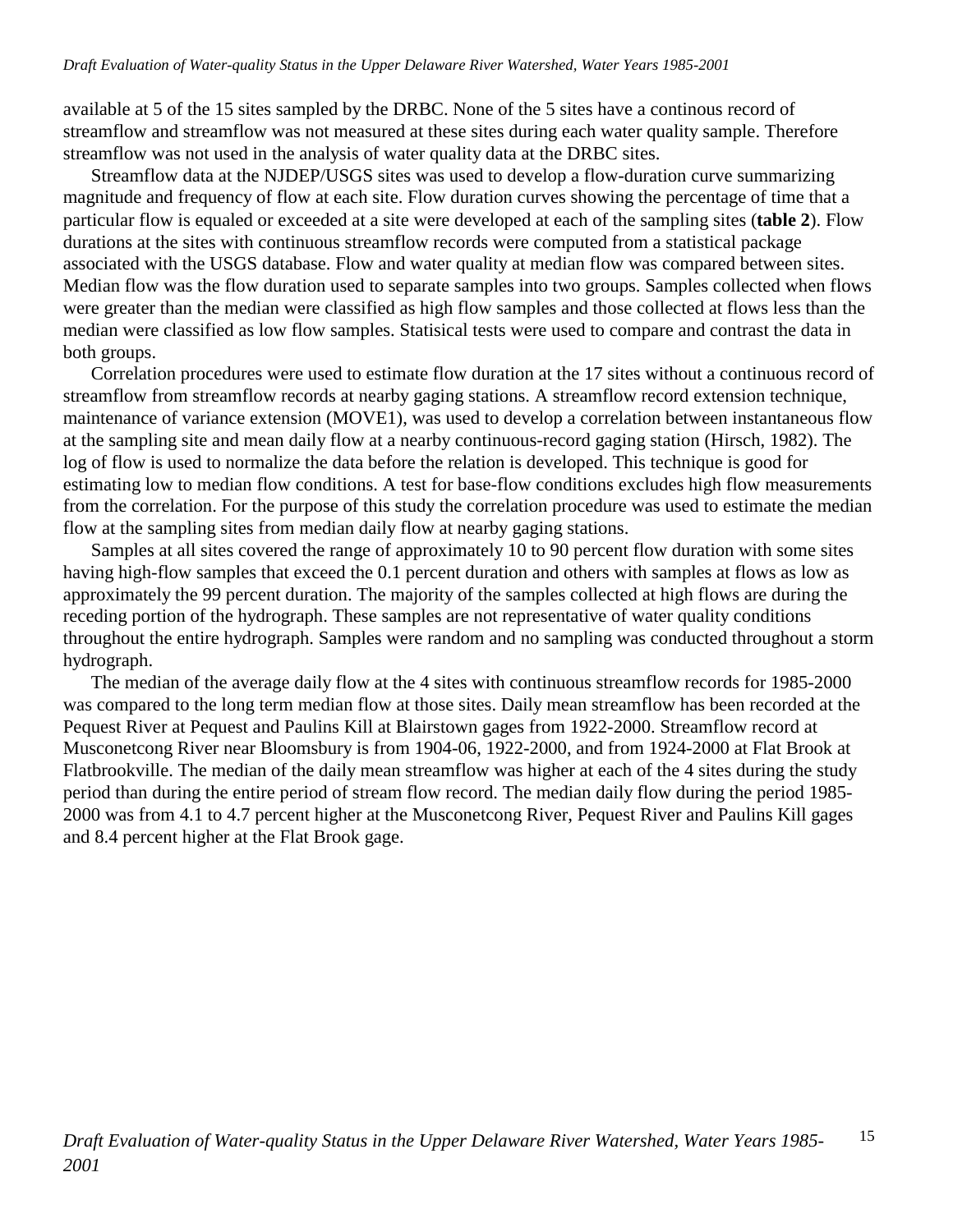<span id="page-24-0"></span>**Table 2.** Streamflow statistics of mean daily flow [flow is in cubic feet per second; flow durations are based on gage records from 1985 through 2000; median flows at ungaged sites were estimated using regression and drainage area adjustment]

|                               |                   |      | <b>Flow Duration values</b> |       | <b>Streamflow measured</b> |       |       |                               |  |  |  |  |  |
|-------------------------------|-------------------|------|-----------------------------|-------|----------------------------|-------|-------|-------------------------------|--|--|--|--|--|
|                               | Period            |      | of mean daily flow          |       |                            |       |       |                               |  |  |  |  |  |
| <b>USGS</b> Site              |                   |      |                             |       |                            |       |       | Number Minimum Median Maximum |  |  |  |  |  |
|                               | of gage<br>record | 95%  |                             |       | of                         |       |       |                               |  |  |  |  |  |
|                               |                   |      | median                      | 5%    | measure                    |       |       |                               |  |  |  |  |  |
|                               |                   |      |                             |       | ments                      |       |       |                               |  |  |  |  |  |
| Big Flat Brook (01439830)     |                   |      | 32.5                        |       | $\boldsymbol{0}$           |       |       |                               |  |  |  |  |  |
| Flat Brook (01440000)         | 1985-             | 12.5 | 78.5                        | 339.8 | 30                         | 8.400 | 66.50 | 1210                          |  |  |  |  |  |
|                               | 2000              |      |                             |       |                            |       |       |                               |  |  |  |  |  |
| Flat Brook (01440010)         |                   |      | 79.7                        |       | $\overline{2}$             | 40.00 |       | 112.0                         |  |  |  |  |  |
| Dunnfield Creek (01442760)    |                   |      | 4.3                         |       | 12                         | .3110 | 3.250 | 14.90                         |  |  |  |  |  |
| Paulins Kill (01443290)       |                   |      | 30.8                        |       | $\mathfrak{2}$             | 18.60 |       | 55.00                         |  |  |  |  |  |
| Dry Brook (01443370)          |                   |      | 2.8                         |       | $\boldsymbol{0}$           |       |       |                               |  |  |  |  |  |
| Paulins Kill (01443440)       |                   |      | 81.2                        |       | 71                         | 14.00 | 75.00 | 880.0                         |  |  |  |  |  |
| Paulins Kill (01443500)       | 1985-             | 28.9 | 140.1                       | 587.4 | 84                         | 16.90 | 134.0 | 1390                          |  |  |  |  |  |
|                               | 2000              |      |                             |       |                            |       |       |                               |  |  |  |  |  |
| Jacksonburg Creek (01443550)  |                   |      | 2.6                         |       | $\boldsymbol{0}$           |       |       |                               |  |  |  |  |  |
| Jacksonburg Creek (01443600)  |                   |      | 8.8                         |       | $\boldsymbol{0}$           |       |       |                               |  |  |  |  |  |
| Pequest River (01444970)      |                   |      | 11.5                        |       | $\boldsymbol{0}$           |       |       |                               |  |  |  |  |  |
| Pequest River (01445000)      |                   |      | 35.3                        |       | $\overline{0}$             |       |       |                               |  |  |  |  |  |
| Pequest River (01445500)      | 1985-             | 33.5 | 117.5                       | 456.9 | 31                         | 33.00 | 107.0 | 1210                          |  |  |  |  |  |
|                               | 2000              |      |                             |       |                            |       |       |                               |  |  |  |  |  |
| Pequest River (01446400)      |                   |      | 175                         |       | 12                         | 23.00 | 175.0 | 820.0                         |  |  |  |  |  |
| Pohatcong Creek (01455200)    |                   |      | 23.2                        |       | 71                         | 4.400 | 25.00 | 340.0                         |  |  |  |  |  |
| Musconetcong River (01455500) |                   |      | 32.3                        |       | 39                         | 2.400 | 19.00 | 156.0                         |  |  |  |  |  |
| Musconetcong River (01455801) |                   |      | 61.5                        |       | 41                         | 16.00 | 76.00 | 334.0                         |  |  |  |  |  |
| Musconetcong River (01456200) |                   |      | 122                         |       | 68                         | 33.00 | 128.0 | 1600                          |  |  |  |  |  |
| Musconetcong River 01456600   |                   |      | 165                         |       | $\overline{2}$             | 118.0 |       | 310.0                         |  |  |  |  |  |
| Musconetcong River 01457000   | 1985-75.9         |      | 191.9 615.2                 |       | 31                         | 71.00 | 194.0 | 1240                          |  |  |  |  |  |
|                               | 2000              |      |                             |       |                            |       |       |                               |  |  |  |  |  |
| Musconetcong River 01457400   |                   |      | 211                         |       | 85                         | 72.60 | 195.0 | 1650                          |  |  |  |  |  |

# **WATER QUALITY ANALYSIS**

This section presents an analysis of water quality data from the NJDEP/USGS stream sampling network, DRBC sampling sites, LINJ NAWQA sites, and EWQ sites in the study area. Data was evaluated with respect to instream standards, variability between sites in the study area and landuses at those sites, comparisons to data from statewide sampling networks, trends at sites, variability at sites between seasons and flow conditions, and changes in quality along stream reaches.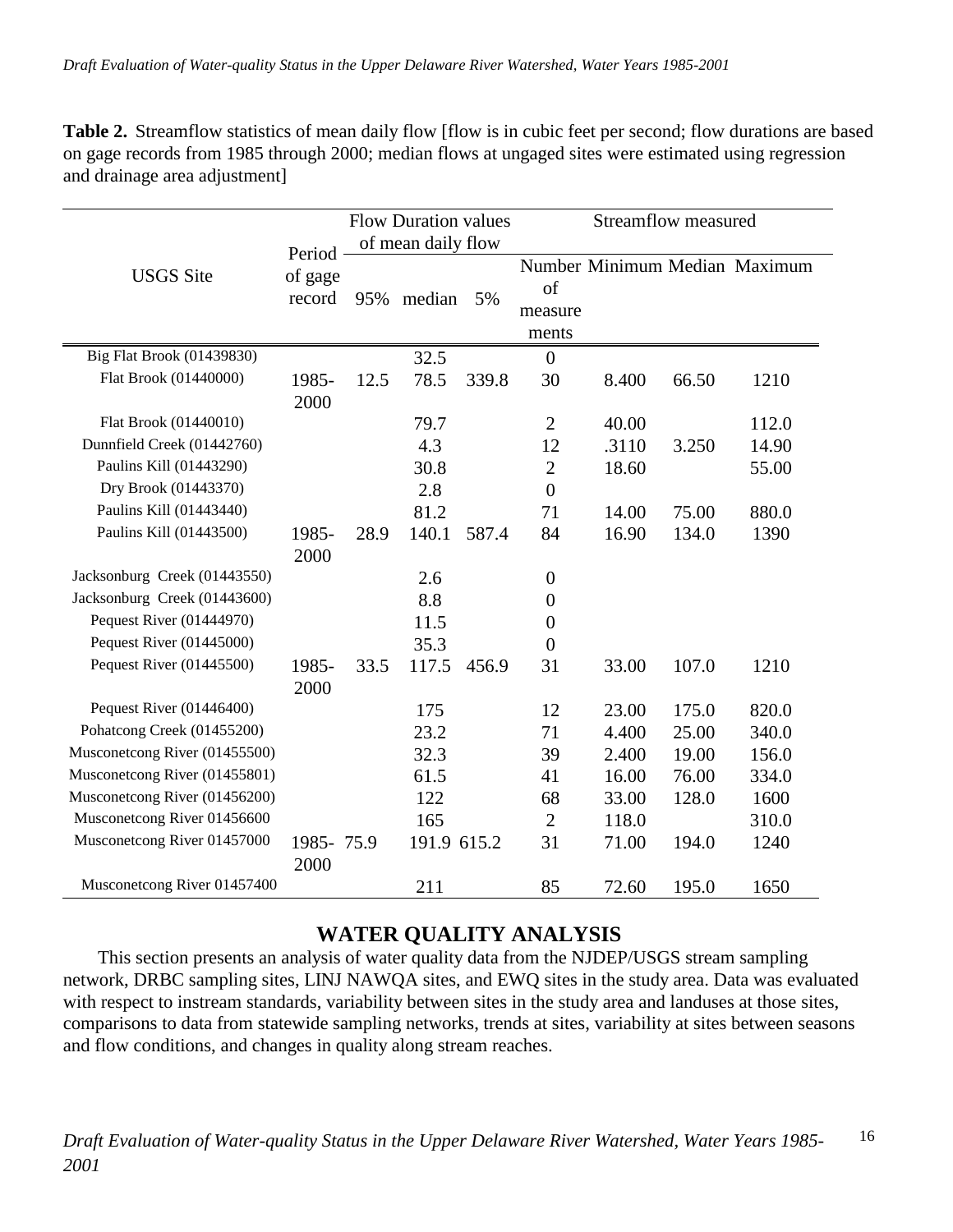# **Comparison to statewide background sites**

<span id="page-25-0"></span>The NJDEP/USGS cooperative ambient stream monitoring network includes six background sites draining undisturbed areas on New Jersey state lands. There were 72 samples collected at these sites from 1998-2000. The data from these sites is summarized in **table 3** . The six sampling sites are located on streams with the highest water quality in the state of New Jersey. The sites are classified by NJDEP as nondegraded. Dunnfield Creek at Dunnfield, from this study area, is one of the six sites. Data collected at NJDEP/USGS network sites was compared to data collected at these sites. Data from DRBC sites were collected mainly in the growing season and therefore were not comparable to data collected at the background sites.

**Table 3.** Statistical summary of data collected by the NJDEP/USGS at 6 statewide background sites from 1998 – 2000 [concentrations are in milligrams per liter; pH is in standard units; temperature is in degrees celcius; fecal coliform are most probable number per 100 ml; \*, Site also sampled by USGS/NJDEP]

| Constituent                   | Number of<br>samples | Inner<br>quartile<br>range | Standard<br>Deviation | Minimum   | 25th      | median | 75th  | <b>Maximum</b> |
|-------------------------------|----------------------|----------------------------|-----------------------|-----------|-----------|--------|-------|----------------|
| Ammonia,<br>un-ionized        | 68                   | 0.00014                    | 0.009                 | < 0.00001 | < 0.00001 | .00003 | .0001 | .0006          |
| Dissolved<br>Oxygen           | 72                   | 4.2                        | 3.1                   | 2.3       | 7.65      | 9.65   | 11.8  | 14.4           |
| Dissolved<br>Solids,<br>Total | 56                   | 72.8                       | 37.2                  | 14.5      | 22.3      | 75     | 95    | 123            |
| Fecal<br>Coliform             | 52                   | 90                         | 355                   | $<$ 20    | 5.5       | 20     | 110   | 2,400          |
| Nitrate plus<br>Nitrite       | 72                   | 0.22                       | 0.17                  | 0.018     | 0.036     | 0.09   | 0.28  | 0.85           |
| pH                            | 68                   | 2.6                        | 1.4                   | 3.9       | 4.9       | 6.85   | 7.5   | 8.0            |
| Phosphorus,<br>Total          | 72                   | 0.04                       | 0.02                  | 0.004     | 0.005     | 0.009  | 0.015 | 0.064          |
| Suspended<br>Solids,<br>Total | 60                   | 2.0                        | 2.5                   | $\leq$ 1  | 0.74      | 2.0    | 3.0   | 15             |
| Water<br>Temperature          | 72                   | 11                         | 6.3                   | 0.0       | 5.5       | 10     | 16.5  | 24.5           |

The median values of the nine constituents from all samples at the six background sites were compared to the median values of all the data analyzed at network sites in the study area (**figures 3-5**). The median values of all samples at background sites for water years 1998 to 2000 are lower than median values of data for water years 1985 to 2000 from all NJDEP/USGS network sites in the WMA1 for all constituents (**table 4**).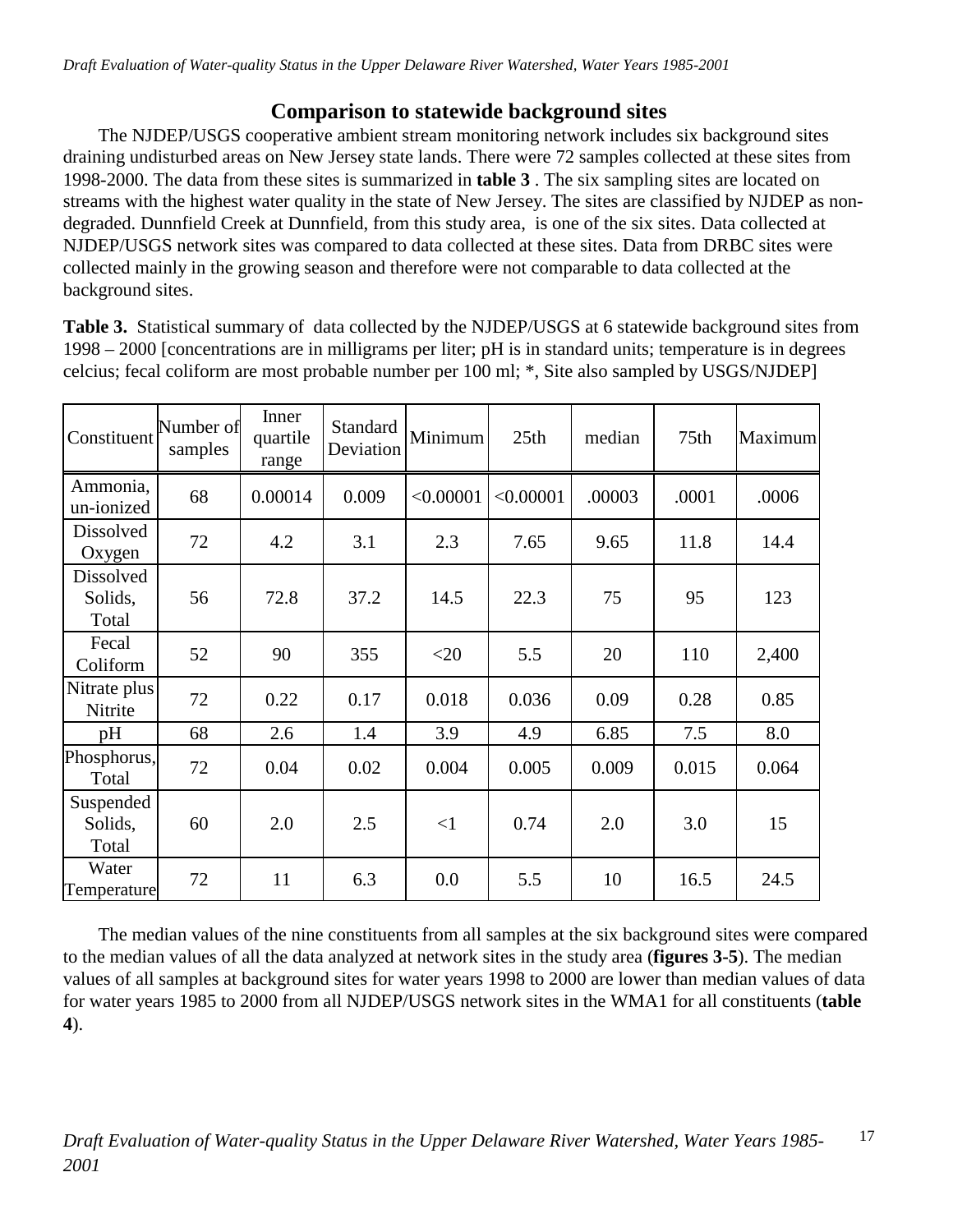| <b>Table 4.</b> Statistical summary of all data collected by the NJDEP/USGS at 21 sites in study area from 1985 |
|-----------------------------------------------------------------------------------------------------------------|
| - 2000 [concentrations are in milligrams per liter; pH is in standard units; temperature is in degrees celcius; |
| fecal coliform are most probable number per 100 ml; *, median values are a median of all the medians at         |
| each sitel                                                                                                      |

| Constituent                   | Number of<br>samples | Inner<br>quartile<br>range | Standard<br>Deviation | Minimum        | 25th   | median             | 75th  | Maximum |
|-------------------------------|----------------------|----------------------------|-----------------------|----------------|--------|--------------------|-------|---------|
| Ammonia,<br>un-ionized        | 578                  | 0.0035                     | 0.004                 | < 0.00002      | 0.0006 | 0.003<br>$0.0008*$ | 0.004 | 0.033   |
| <b>Dissolved</b><br>Oxygen    | 602                  | 3.8                        | 2.24                  | 4.6            | 9.1    | 10.8<br>$10.7*$    | 12.9  | 16.3    |
| Dissolved<br>Solids,<br>Total | 592                  | 82                         | 62.4                  | 19             | 135    | 174<br>$172*$      | 217   | 345     |
| Fecal<br>Coliform             | 563                  | 740                        | 2,772                 | $<$ 20         | 50     | 170<br>$202*$      | 790   | >24,000 |
| Nitrate plus<br>Nitrite       | 599                  | 1.20                       | 0.73                  | < 0.02         | 0.42   | 0.96<br>$0.42*$    | 1.62  | 2.93    |
| pH                            | 603                  | 0.5                        | 0.46                  | 5.8            | 7.7    | 8.0<br>$7.8*$      | 8.2   | 9.2     |
| Phosphorus,<br>Total          | 593                  | 0.06                       | 0.06                  | 0.004          | 0.03   | 0.05<br>$0.03*$    | 0.09  | 0.81    |
| Suspended<br>Solids,<br>Total | 180                  | 6.0                        | 7.54                  | < 1.0          | 1.0    | 4.0<br>$3.0*$      | 7.0   | 72      |
| Water<br>Temperature          | 607                  | 13                         | 7.44                  | $\overline{0}$ | 6.0    | 10.8<br>$12*$      | 19.0  | 29.0    |

In general, water quality at the background sites is better than the overall water quality at WMA1. Dissolved oxygen is the only constituent with a median value indicative of better water quality in the study area than at background sites. The median concentration is 10.6 mg/L in the study area and 9.6 mg/L at background sites. The inner quartile range (IQR) (between the  $25<sup>th</sup>$  and  $75<sup>th</sup>$  percentile) of each constituent from all samples at the six background sites was compared to medians at each of the12 sites with 8 or more data points. The IQR measures the range of the central 50 percent of the data. Median values at study sites that are within the range of the central 50 percent of data at background sites are considered to have comparable data. The median values for all constituents at Dunnfield Creek were within the IQR of the background data. Median values for all constituents except TDS at Flat Brook are also within the central 50 percent of the data. The nitrate plus nitrite concentration and fecal coliform counts at Musconetcong River at the outlet of Lake Hopatcong are the only other constituents at any site that are comparable to the low levels observed at the background sites. Median values at the other sites are all higher than the  $75<sup>th</sup>$  percentile at the background sites for nitrate plus nitrite and fecal coliform.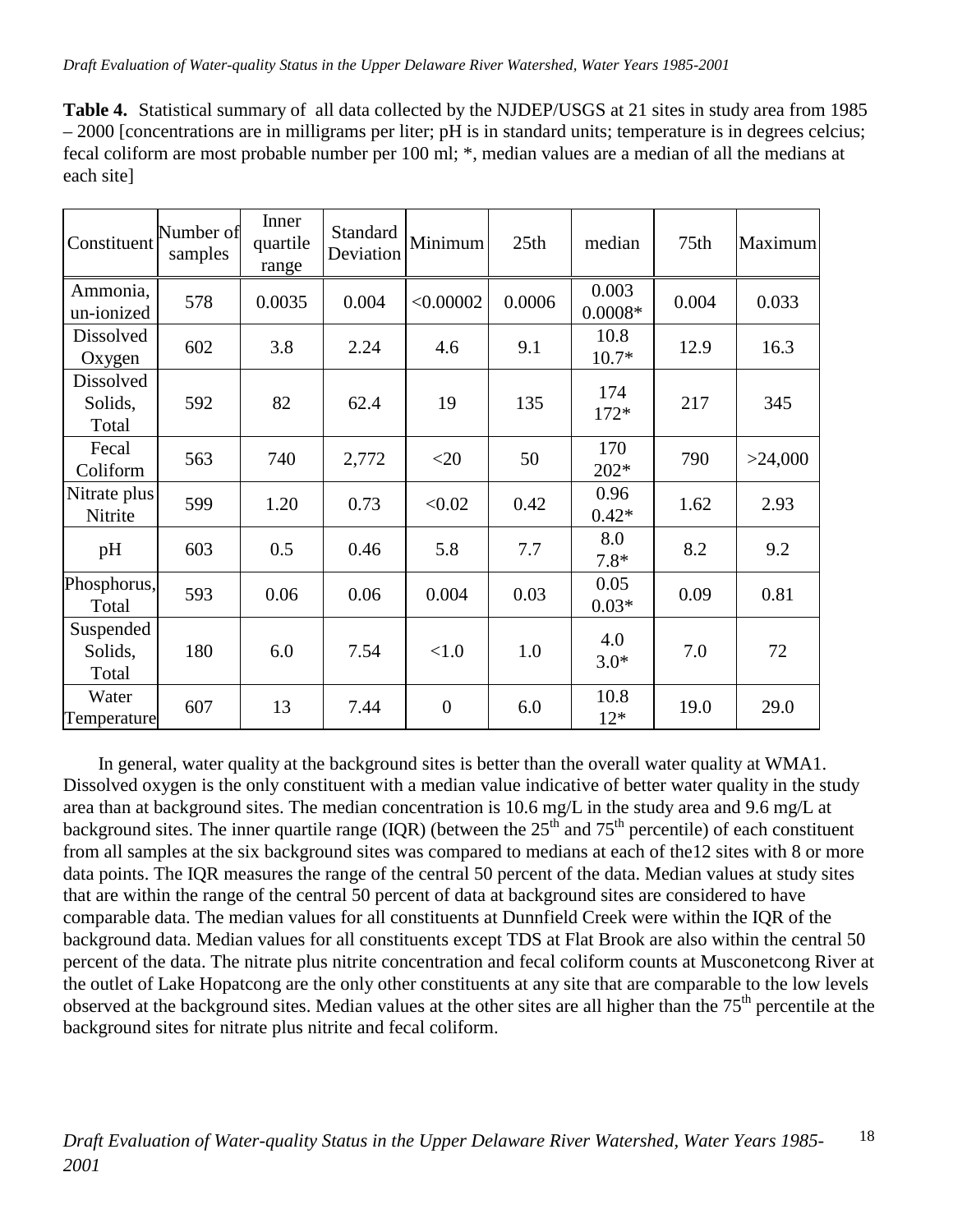# **Comparison to statewide status sites**

<span id="page-27-0"></span>The NJDEP/USGS network includes statewide status sites which represent a randomly selected population of New Jersey streams (DeLuca and others, 2000). Two sites were selected from each of the 20 watershed management areas. There were 476 samples collected at 109 sites from 1998 through 2000. The data from these sites is summarized in **table 5** . Data collected at NJDEP/USGS network sites in the study area was compared to data collected at these sites. Data from DRBC sites were collected mainly in the growing season and therefore were not comparable to data collected at the status sites.

**Table 5**. Statistical summary of data collected by the NJDEP/USGS at 109 Statewide Status Sites from 1998 – 2000 [concentrations are in milligrams per liter; pH is in standard units; temperature is in degrees celcius; fecal coliform are most probable number per 100 ml; \*, Site also sampled by USGS/NJDEP]

| Constituent                   | Number of<br>samples | Inner<br>quartile<br>range | Standard<br>Deviation | Minimum   | 25th      | median | 75th    | Maximum |
|-------------------------------|----------------------|----------------------------|-----------------------|-----------|-----------|--------|---------|---------|
| Ammonia,<br>un-ionized        | 462                  | 0.00046                    | 0.0022                | < 0.00001 | < 0.00001 | 0.0001 | 0.00047 | 0.04    |
| <b>Dissolved</b><br>Oxygen    | 473                  | 3.6                        | 2.53                  | 1.1       | 7.6       | 9.3    | 11.2    | 16.3    |
| Dissolved<br>Solids,<br>Total | 408                  | 135                        | 121                   | 18.5      | 64.6      | 111    | 200     | 1,054   |
| Fecal<br>Coliform             | 146                  | 750                        | 5,070                 | $<$ 20    | 40        | 220    | 790     | >24,000 |
| Nitrate plus<br>Nitrite       | 475                  | 1.02                       | 1.03                  | 0.02      | 0.13      | 0.52   | 1.15    | 7.6     |
| pH                            | 473                  | 1.4                        | 1.22                  | 3.5       | 6.2       | 7.1    | 7.6     | 9.0     |
| Phosphorus,<br>Total          | 475                  | 0.06                       | 0.14                  | 0.004     | 0.02      | 0.05   | 0.07    | 1.36    |
| Suspended<br>Solids,<br>Total | 388                  | $\overline{4}$             | 10.3                  | <1.0      | 1.0       | 3.0    | 5.0     | 128     |
| Water<br>Temperature          | 476                  | 12                         | 7.1                   | 0.0       | 5.5       | 12     | 17.5    | 28      |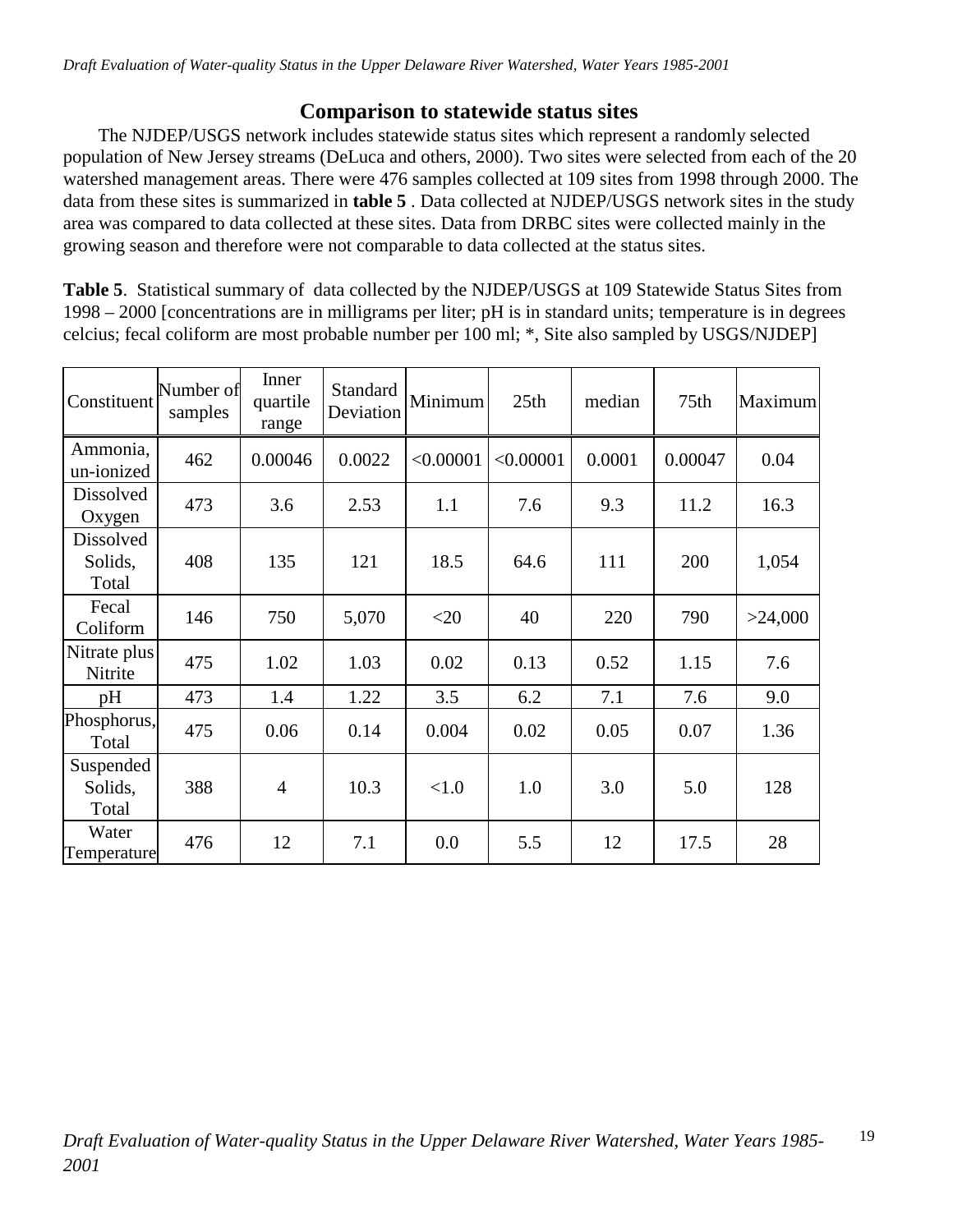<span id="page-28-0"></span>The median values of the nine constituents from all the data collected at the 109 status sites were compared to the median values of all the data analyzed at network sites in the study area (**figures 3-5**). Median values of samples from streams located in WMA1 have lower total suspended solids, total phosphorus, nitrate plus nitrite, water temperature and fecal coliform counts than from randomly selected streams in New Jersey as a whole (**table 4**). Median values of dissolved oxygen, pH, total dissolved solids, and un-ionized ammonia are higher in WMA1 than in New Jersey as a whole. Higher median pH and total dissolved solids concentrations in WMA1 than in some other areas of New Jersey, are a result of the lithology in the area. The highest TDS values observed are during low flow conditions. In many other streams in New Jersey the highest TDS values are observed during high flow events in the nongrowing season, as a result of nonpoint source runoff. In general water quality, based on these 9 constituents, is better in WMA1 than in New Jersey as a whole.

Median values at study sites that are within the range of the central 50 percent of data at background sites are considered to have comparable data.The central 50 percent of the data from all samples at the six statewide status sites was compared to medians at each of the 12 sites with 8 or more data points. A few sites in WMA1 have higher median values for some constituents than the  $75<sup>th</sup>$  percentile and others have lower median values than the  $25<sup>th</sup>$  percentile for the statewide status sites. Median values of pH, TSS, TP, nitrate plus nitrite, fecal coliform, and unionized ammonia are higher at Pohatcong Creek than the central 50 percent of data collected statewide. Median values of pH, TSS, TDS, fecal coliform, and un-ionized ammonia are higher at Pequest River sites than the central 50 percent of data collected statewide. Median values of pH, TSS, nitrate plus nitrite and un-ionized ammonia are higher at Pequest River sites than the central 50 percent of data collected statewide. Also Paulins Kill sites have higher median values of pH, TDS, and un-ionized ammonia than the central 50 percent of data collected statewide. Dunnfield Creek, Flat Brook, Van Campens Brook and Shimers Brook sites have lower medians for one or more constituents and higher dissolved oxygen than the central 50 percent of statewide data.

Sites on the Pequest River, Pohatcong River, Musconetcong River, and Paulins Kill have higher median values than the statewide median for one or more constituents. Median values of total suspended solids, nitrate plus nitrite, un-ionized ammonia, and fecal coliform counts are higher at the Pohatcong Creek and Pequest River at Pequest sites for water years 1985-2000 than the statewide median for water years 1998-2000. Higher median total suspended solids were observed at the most downstream Musconetcong River sites at Bloomsbury and Reigelsville than statewide. TDS was higher at the two Paulins Kill and Pequest River sites, total phosphorus was higher at Pohatcong Creek and un-ionized ammonia was higher at 3 Musconetcong River sites than the statewide median.

#### **Comparison to Standards**

Water quality standards establish the water quality goals and policies underlying the management of New Jersey's waters (NJDEP, 1997). The numeric criteria are set by the NJDEP to protect public health and welfare and to enhance the quality of water. The Federal Clean Water Act requires wherever attainable that surface-water quality standards should provide for protection and propagation of fish, shellfish and wildlife and to provide for recreation in and on the water (NJDEP, 1997). Drinking water standards are set by USEPA and NJDEP. These standards, known as maximum contaminant levels (MCL's) are the maximum permissible levels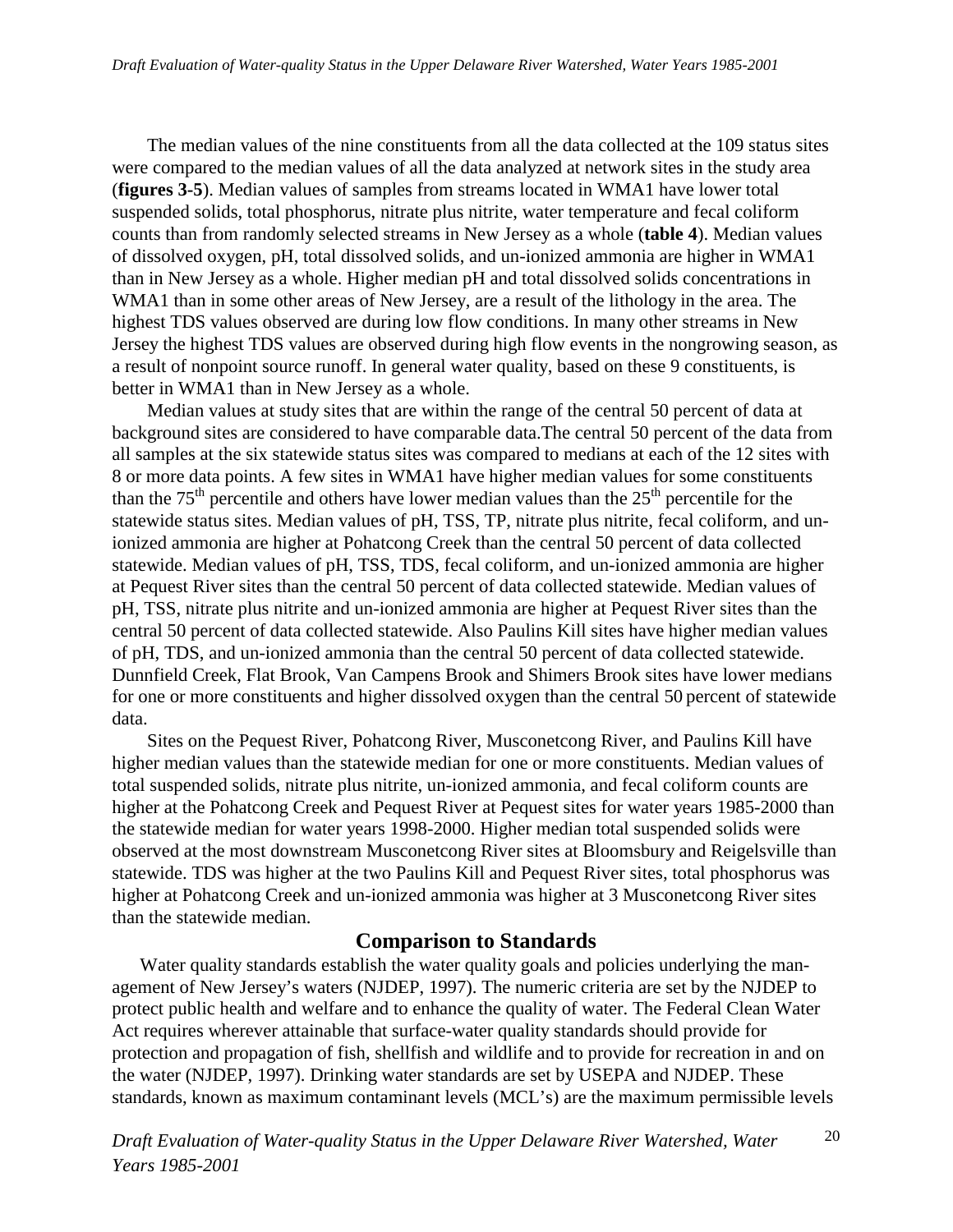allowed in public drinking water (USEPA, 1996). The standard is set for water being delivered to public water supply users, after it has been treated. The MCL for nitrate plus nitrite is used in this study as a reference to instream measurements because no instream surface water standard exists in New Jersey.

Surface water quality criteria for many of the constituents do not apply to instantaneous values derived from one sample. The standards are used simply as a level of reference for evaluating water quality conditions in the study area. Surface water quality standards exist for eight of the nine constituents analyzed. The drinking water standard for nitrate plus nitrite is used as a reference level in the absence of surface water quality criteria. Data from each sample was compared to these reference levels.

The surface water quality standards for New Jersey (NJDEP, 1998) streams represent a quality of water that supports a particular use. When criteria are met, water quality will generally protect the designated use (NJDEP, 1998). The standards for total phosphorus, total suspended solids, total dissolved solids, dissolved oxygen, and pH applies to the quality in the stream at all times. The un-ionized ammonia standard is for a 24-hour average concentration. The standards for fecal coliform are not to exceed a geometric mean or 10 percent of the total samples in a 30 day period (NJDEP, 1998). The standards for water temperature are set so that point source discharges do not cause the stream temperature to exceed the designated levels.

Standards for dissolved oxygen, total suspended solids, un-ionized ammonia, and water temperature are stricter for trout waters than for streams designated as nontrout waters. In addition, dissolved oxygen has a stricter standard in trout production streams  $(>7 \text{ mg/L})$  than in trout maintenance streams (>5 mg/L). Each DRBC station had at least one sample with a value that did not meet a standard. Each NJDEP/USGS station had at least one sample with a value that did not meet a standard, except for Flat Brook at Flatbrookville, Paulins Kill upstream of route 15 at Lafayette and Musconetcong River at Hampton. These three sites were only sampled twice and data did not include fecal coliform and un-ionized ammonia.

 The percentages of samples that do not meet the established criteria are listed by site and for all samples in trout and nontrout streams by flow condition and season (**appendix 1**, **tables 1a-1b).** The percentage of samples exceeding the standard at each site during both high flow and low flow conditions are also listed in **table 1a**. The comparison between flow conditions is not available at the DRBC sites because of lack of stream flow data at these sites. The percentage of samples not meeting standards is also presented by site in cumulative probability plots (**figs 6- 23**). The cumulative probability plots show the percentage of data at each site that is less than a given concentration, fecal coliform count, or water temperature. Horizontal lines across the plots represent established water quality or drinking water standards. The intersection of the cumulative probability line with the horizontal line representing the standard indicates the percentage of data meeting the standard. The exception is for dissolved oxygen. The intersection of the lines indicates the percentage not meeting the standard.

The most common violations of standards at NJDEP/USGS sites were for fecal coliform, above 400 MPN/100mL in 51 percent of all samples at nontrout sites and 35 percent at trout sites and total phosphorus above 0.1 mg/L in 31 percent of samples at nontrout sites and 24 percent of samples at trout sites. The fecal coliform standards for streams are not to exceed a geometric mean of 200 MPN/100mL (**table 1c)** and are not to exceed 400 MPN/ 100mL for more than 10 percent of samples collected during a 30-day period (**table 1a**). Water temperature was above 20.0 degrees Celsius in 20 percent of samples at trout sites, however no samples exceeded the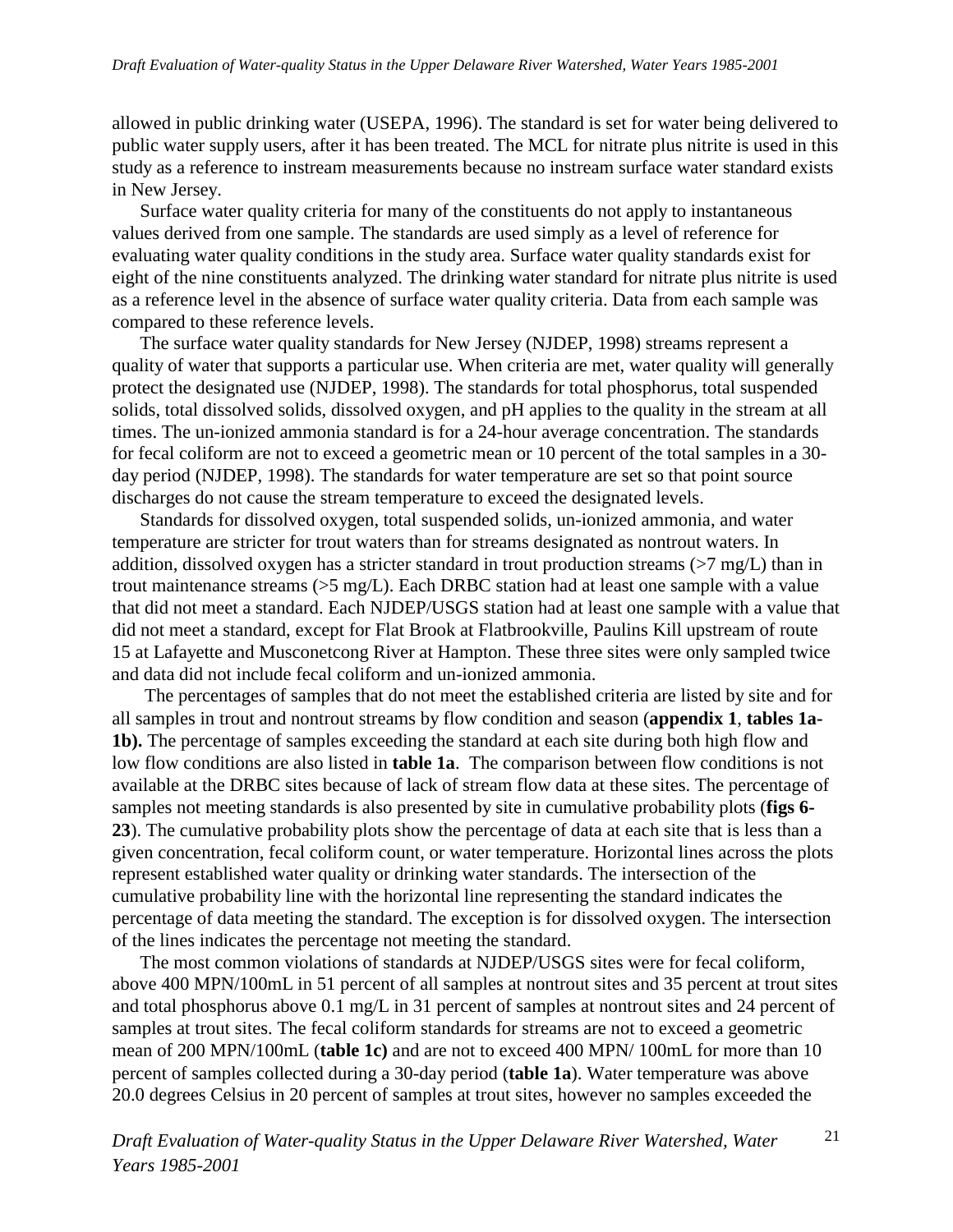<span id="page-30-0"></span>27.8 degree Celsius limit at nontrout sites. Only samples from Dunnfield Creek were less than a pH of 6.5 and only 11 percent of all samples from trout sites exceeded 8.5. Samples from both the DRBC and NJDEP/USGS were less than 6.5. All pH data at nontrout sites were within standards. Fewer than 3 percent of samples did not meet standards for total suspended solids, unionized ammonia and dissolved oxygen. Results from data collected at DRBC sites (**table 1b)** are similar to those from network sites (**table 1c**). Only one sample collected by DRBC at Pequest River at Belvidere exceeded 500 mg/L TDS. No samples from either group of sites exceeded the standard for nitrate plus nitrite.

#### **Exceedances of Standards analyzed by Season and Flow**

A seasonal comparison was made of all samples not meeting water quality standards. All violations of dissolved oxygen concentration, and water temperature were in the growing season (**table 1a**). The percentage of fecal coliform samples exceeding 400 MPN/100 ml was substantially higher in the growing season than in the nongrowing season at sites in both trout and nontrout waters. Lower counts in the nongrowing season may be related to lower water temperatures. A slightly higher percentage of total phosphorus concentrations exceeded surface water standards in the growing season. A slightly higher percentage of pH samples were less than 6.5 and greater than 8.5 in the nongrowing season. The percentages of total suspended solids and un-ionized ammonia samples not meeting standards were less than 3 percent of the total in both seasons.

Samples at DRBC sites were collected mainly in the growing season. Four constituents --unionized ammonia, total dissolved solids, total phosphorus, and total suspended solids-- were not sampled in the nongrowing season (**table 1b**). Results for four of the five constituents –dissolved oxygen, fecal coliform, nitrate plus nitrite, and water temperature-- sampled in each season are comparable to the results at network sites. A difference was found for pH. A higher percentage of pH samples were greater than 8.5 at trout sites in the growing season. A higher percentage (5.1%) of total suspended solids samples exceeded the standard in the growing season at DRBC trout sites than at network sites.

All data not meeting water quality standards were analyzed with respect to streamflow conditions at the time the sample was collected. This comparison could not be made at DRBC sampling sites because only 5 sites have flow data. Two of the five sites with flow data were also sampled by the USGS/NJDEP network and comparison of data to flow conditions was performed on the USGS/NJDEP network data. The flow data that exists at the other 3 DRBC sites indicates nearly all samples were collected at conditions less than median flow.

Dissolved oxygen, fecal coliform, total phosphorus, un-ionized ammonia and water temperatures did not meet the standard in a higher percentage of samples at low flow than at high flow conditions (**table 1a**). All total suspended solids concentrations above the standard were sampled during high flow conditions. Measurements of pH above the standard of 8.5 were more commonly found at low flow conditions and those below the standard of 6.5 were more commonly found at high flow conditions. Comparisons of the percentage of samples not meeting standards during high and low flow at each site are presented in **table 1a.** 

#### **Exceedances of Standards by watershed**

Sites on the Pohatcong Creek and Musconetcong River have more constituents not meeting standards than sites in the other subwatersheds with sampling sites studied. Fecal coliform, total phosphorus, water temperature, pH, total suspended solids and un-ionized ammonia values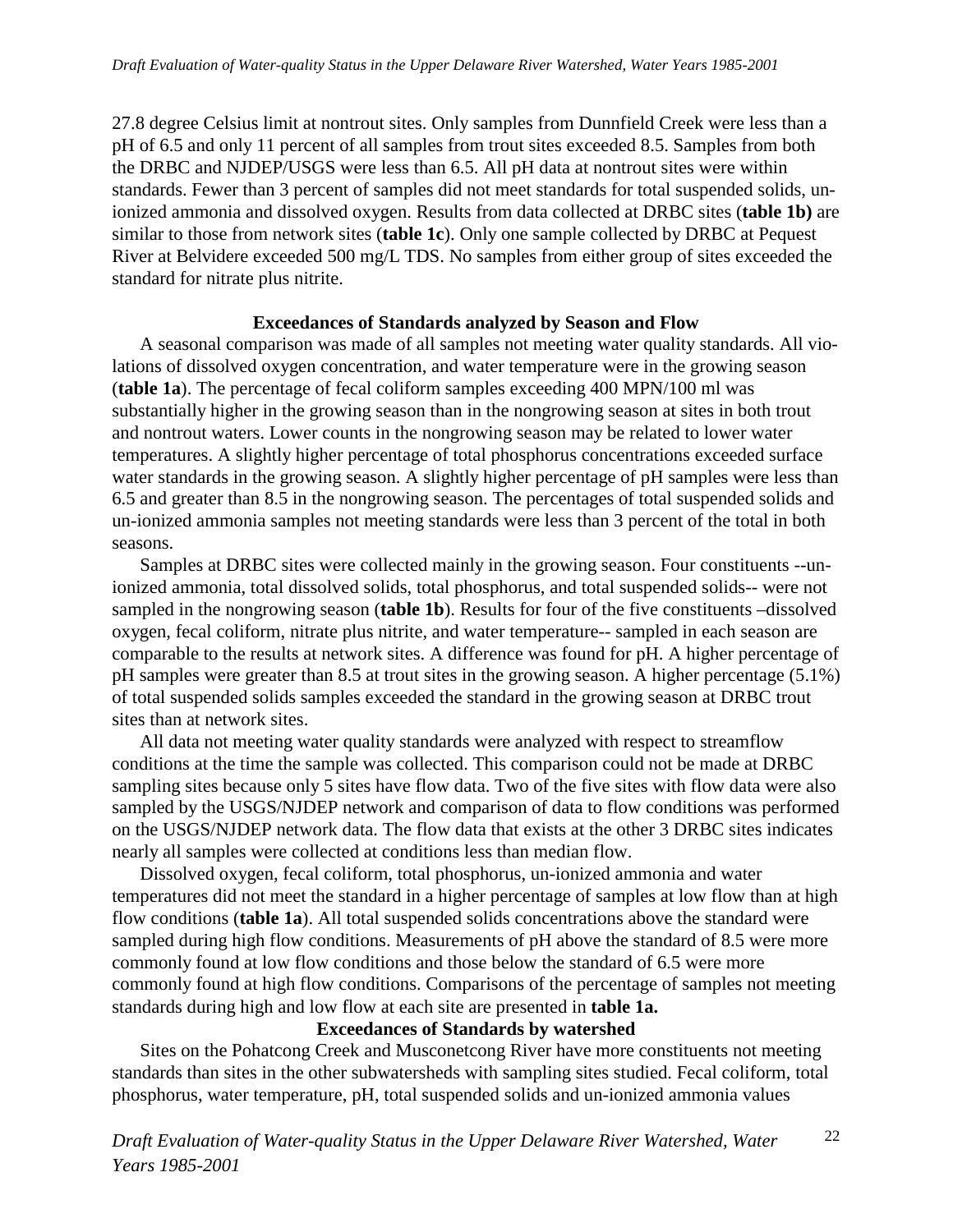exceeded the standards in one or more samples collected in these watersheds. Fecal coliform exceeded the 400 MPN/100ml standard in more than half the samples at the two Pohatcong River sites and the two Musconetcong River sites furthest downstream. However, usually there was no more than one sample collected in a 30-day period. Most exceedences at the NJDEP/USGS sites occurred at low flow conditions. Low flow samples on the Pohatcong Creek exceeded 400 MPN/100ml in 82 percent of the samples.

The geometric mean of fecal coliform counts was highest on the Pequest River at Belvidere, Pohatcong Creek, and Dry Brook sites; 880, 660 and 652 counts/100ml respectively (**table 1c**). The geometric mean at Pohatcong Creek was highest (903 counts/100ml) at low flow but also exceeded the 200 counts/100ml standard at high flow (487 counts/100ml). Samples of fecal coliform bacteria were only collected at low flow at Pequest River at Belvidere and Dry Brook. The New Jersey surface water standard was also exceeded at five other sites; Paulins Kill at Balesville, Pequest River near Springdale, Pequest River at Pequest, Musconetcong River near Bloomsbury, and Musconetcong River at Riegelsville. Pequest River near Springdale was only sampled at low flow. The geometric mean of Fecal coliform counts exceeded 200 counts/100ml at both low and high flow conditions at Pequest River at Pequest and Musconetcong River at Riegelsville. The geometric mean at Paulins Kill at Balesville and Musconetcong River near Bloomsbury did not exceed during high flow but exceeded during low flow.

The geometric mean of fecal coliform counts from data collected at DRBC sites is summarized in **table 1d**. The geometric mean exceeded the standard of 200 counts/100mL at sites on the Musconetcong River, Pohatcong Creek, Lopatcong Creek, Buckhorn Creek, Pophandusing Brook, Pequest River and Delawanna Creek. Flow data is not available for the majority of these samples. The highest geometric mean counts were 709 counts/100mL at Pohatcong Creek and 512 counts/100mL at Pophandusing Creek. The lowest geometric means were on Shimers Brook (25.4), Big Flat Brook (26.7), Dunnfield Creek (28.2), VanCampens Brook (29.6) and Flat Brook at Flatbrookville (34.7).

Fecal coliform counts exceeded standards in more than half the samples collected at 11 of the 33 sites in the NJDEP/USGS and DRBC networks (**tables 1a-1b**). In addition to the Pohatcong Creek and Musconetcong River sites, a high percentage of samples exceeded standards at Delawanna Creek, Pophandusing Creek, Lopatcong Brook, Buckhorn Creek, Dry Brook, Pequest River at Belvidere, and Paulins Kill at Balesville.

The standard for phosphorus was exceeded in a much greater percentage of samples at Pohatcong Creek at New Village than at any other site (**table 1a**). Eighty percent of all samples exceeded 0.1 mg/L and 97 percent exceeded that level at low flow, indicating a constant baseflow or point source. Phosphorus values over 0.1 mg/L did not account for more than 35 percent of the data at other sites. All sites with values over 0.1 mg/L, except for the DRBC site at the mouth of Flat Brook, were classified as urban or agricultural sites and received flow from one or more permitted point sources.

Dunnfield Creek (01442760 & DRBCNPS0025) and Jacksonburg Creek (01443550) are the only sites with pH data less than 6.4. Data below the 6.5 instream standard accounts for 65 percent of the DRBC data and 33 percent of the USGS/NJDEP data at the Dunnfield Creek site and 25 percent of the data at the most upstream Jacksonburg Creek site. The watersheds at both sites are over 94 percent undeveloped with no agricultural land uses. Both sites drain areas of steep mountainous terrain along the Kittatinny mountain ridge. The geology upstream of these sites consists of erosion resistant layers of sandstone, siltstone and quartzite –Shawangunk and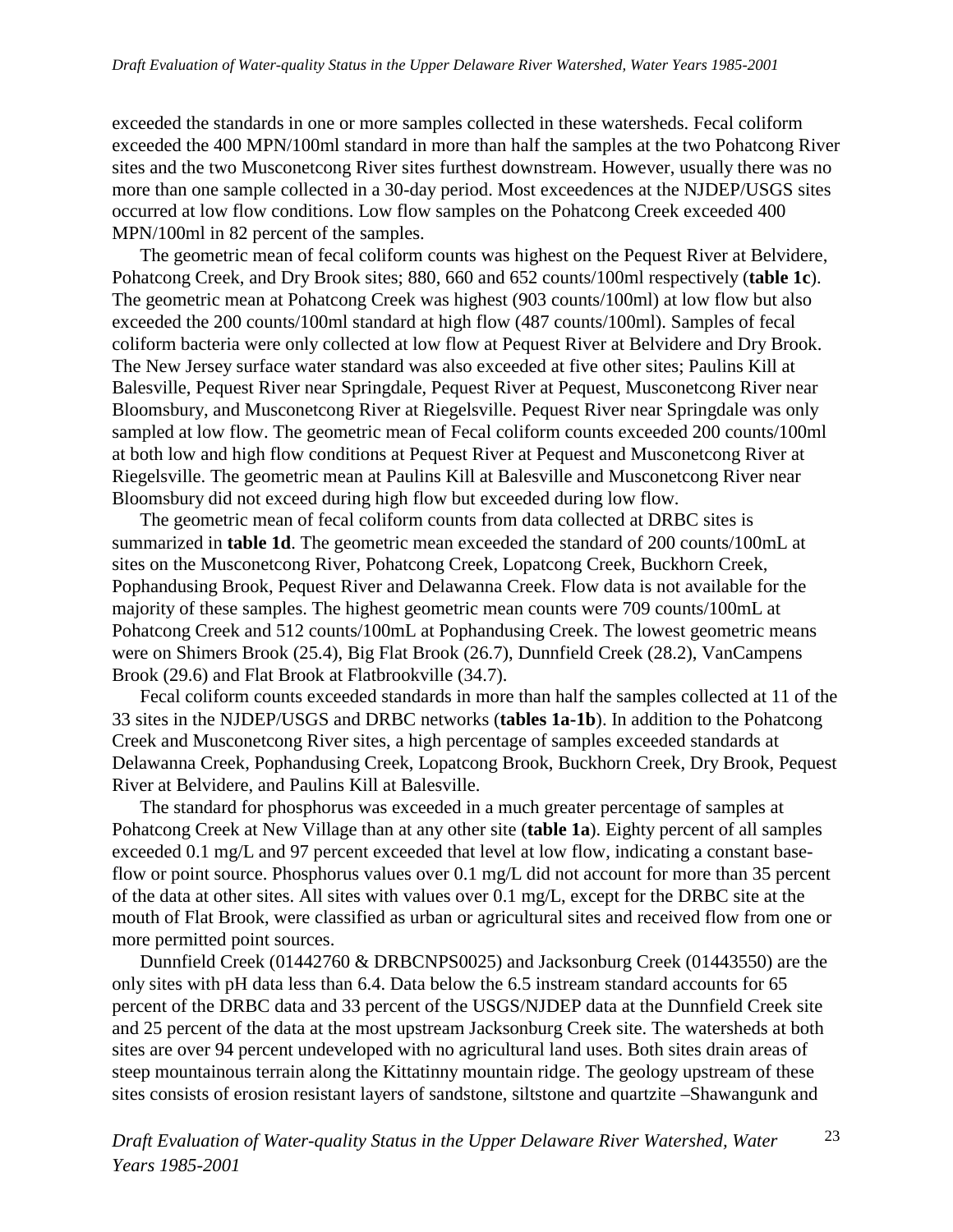<span id="page-32-0"></span>Bloomberg Red Beds Formations-- unique to the Kittatinny Mountain and Walpack Ridge (Drake and others, 1996). Soil pH in this area ranges from extremely acid to moderately acid with values ranging from 3.5 to 5.5 (U.S. Department of Agriculture, 2002).

The pH data from a second sampling site near the mouth of Jacksonburg Creek is more consistent with other sites in the study area, with values ranging from 7.5 to 8.1. The second site is approximately 5 miles downstream from the site with the low pH. The creek flows through a valley underlain by limestone and shale and consisting of some areas of agricultural and urban land use before reaching the downstream sampling site.

The surface water standard of pH less than or equal to 8.5 was not met in more streams and in a higher percentage of samples than the low-end standard of greater than or equal to 6.5. Greater than 20 percent of samples exceeded a pH of 8.5, mostly at low flow in the summer, at Pequest River at Belvidere, Pohatcong Creek, Musconetcong River near Bloomsbury and two Flat Brook sites sampled by the DRBC. These sites are in areas with the highest percentages of agricultural and urban land uses of the sites sampled.

The higher pH may be a result of a diurnal fluctuation caused by algal growth in eutrophic waters. The rate of assimilation of dissolved carbon dioxide  $(CO<sub>2</sub>)$  by algae on sunny days can exceed the rate at which  $CO<sub>2</sub>$  from the air can be brought into solution (Hem, 1985). As a result, the pH of water near the surface may increase as the ratio of bicarbonate  $(HCO<sub>3</sub>)$  to carbonate  $(H<sub>2</sub>CO<sub>3</sub>)$  becomes greater. At night, the pH declines.

Un-ionized ammonia concentrations rarely exceeded standards. Only 9 samples, mainly at low flow conditions, collected at sites on the Musconetcong River, Pohatcong Creek and Paulins Kill had values exceeding 0.02 mg/L. TDS exceeded 500 mg/L in one sample at low flow at the mouth of the Pequest River. Eleven samples exceeded the total suspended solids standard at high flow conditions at Pequest River at Pequest, the Pohatcong Creek sites, Paulins Kill at Blairstown and Shimers Brook; all agricultural sites except Shimers Brook. Dissolved oxygen was less than 5 mg/L once during low flow in the summer at a Pequest River site and less than 7 mg/L once during the summer at Buckhorn Creek. Water temperature at Musconetcong River sites and Paulins Kill at Blairstown exceeded 20° C more frequently than any other sites sampled routinely throughout the year.

#### **Exceedances of Standards at Existing Water Quality Network Sites**

Fifty-eight samples were collected at the 15 EWQ sites in the study area from November 2000 to August 2001 (**table 6**). Four samples were collected at 13 of the sites. Three samples were collected at Dry Brook at Branchville and Paulins Kill at Balesville. A statistical summary of the EWQ data at each site is not provided because of the limited number of data points. **Table 6** shows only the minimum and maximum values for each constituent and the sites with values exceeding the reference level. Total phosphorus exceeded the 0.10 mg/L instream standard in one sample at Pohatcong Creek at New Village. One sample at Pequest River at Oxford exceeded the standard for total suspended solids and total dissolved solids (**table 6**). The range in EWQ data is similar to the USGS/NJDEP network data at these sites.

#### **Relation of Constituents to Season and to Flow at Each Site and Between Sites**

Changes in streamflow conditions and season of the year were factors found to contribute to the variability of water quality of streams in WMA1. Concentrations may increase or decrease with an increase in stream flow depending on the source of the constituent. Seasonal changes, related to water temperature and human activities may influence concentrations in streams. Tests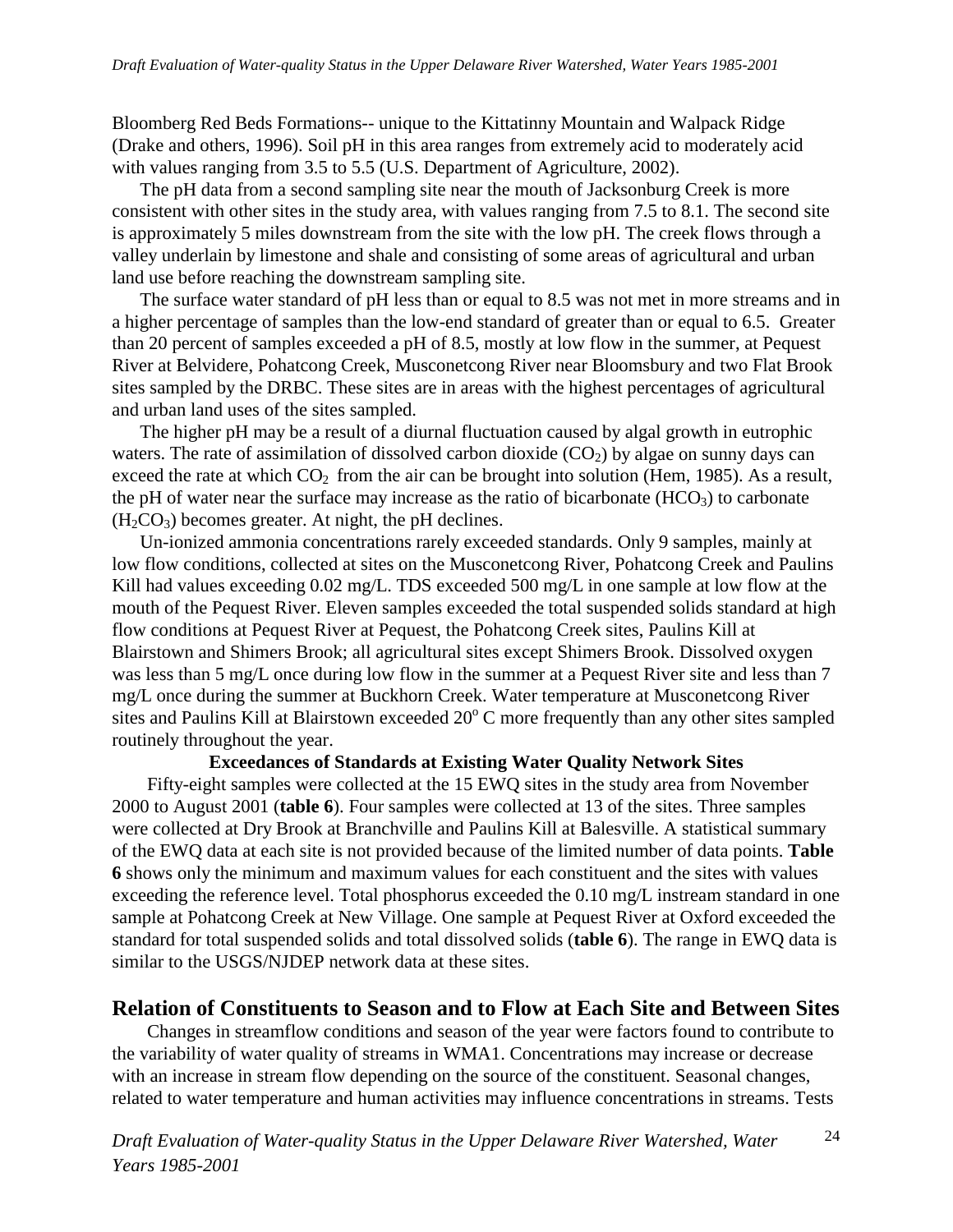relating changes in levels of constituents to changes in flow conditions and season were only performed at the NJDEP/USGS sites. Summaries of lowest and highest median values in the study area generally included summaries from both networks.

Concentrations of nine constituents, fecal coliform counts and water temperature were compared at each site by season, flow, and season as a function of flow to explain variability in the data. Statistically significant differences in levels of constituents between seasons were found to occur for each constituent at one or more of the 12 sites with a sufficient amount of data for oneway ANOVA. Significant differences in levels of constituents between flow conditions were found for each constituent except TSS. A test was also performed to see if the significant differences were related to an interaction of flow and season. At many sites the median values of a constituent varied significantly between the subsets of data collected in the growing season at high-flow, the nongrowing season at high flow, the growing season at lowflow and the nongrowing season at low flow **(appendices 2-10, tables 2c, 3c, 4c, 5c, 6c, 7c, 8c, 9c, and 10c**).

The results of the analysis are presented in tables showing summary statistics and significant differences by season and flow condition (**tables 1a-10c**). A summary of the distributions of constituents at each site and a comparison between sites is presented in cumulative probability plots (**figures 6-23**).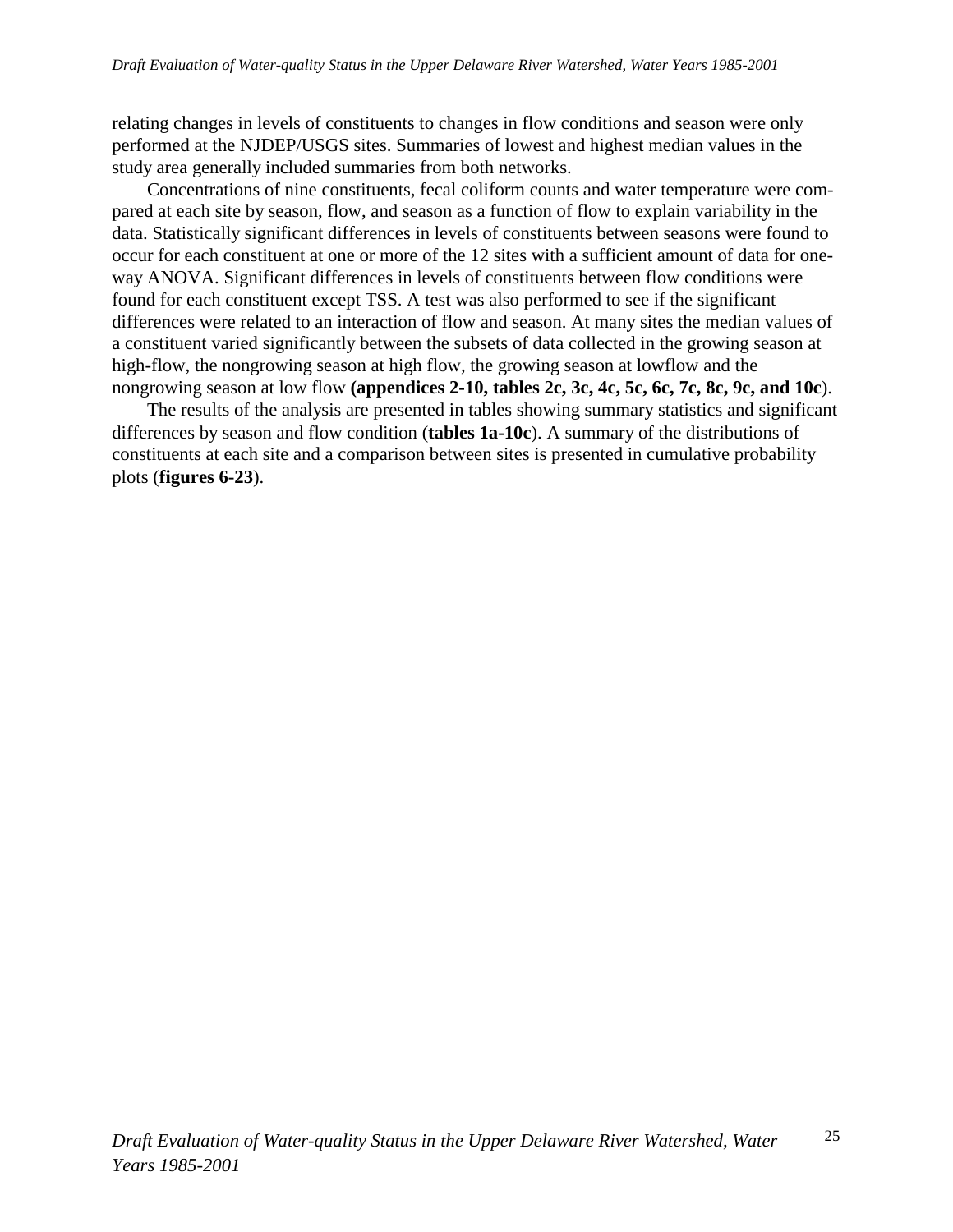#### **Table 6**. Summary of data collected by New Jersey Department of Environmental Protection at 15 Existing Water Quality Network sites [numbers in **bold** font are those exceeding the instream standard; \*;trout maintanance sites; \*\*, trout production sites; other sites are in nontrout waters; (n), NJDEP/USGS network site; (d) DRBC sampling sites;

|                   |                     |                          |                         | Water<br>Temperatu |             | pH              |              | <b>Dissolved</b> | Oxygen       |              | Nitrate                 |              | Total Phos-phori |              | Total Dis-<br>solved<br>Solids |                |              | Total<br>susp<br>ende  | Un-ionized<br>am-monia |
|-------------------|---------------------|--------------------------|-------------------------|--------------------|-------------|-----------------|--------------|------------------|--------------|--------------|-------------------------|--------------|------------------|--------------|--------------------------------|----------------|--------------|------------------------|------------------------|
| <b>AMNET Site</b> | Stream              | Municipality             | Number<br>οf<br>samples | Mini-<br>mum       | Maxi<br>mum | Mini<br>mu<br>m | Maxi-<br>mum | Mini-<br>mum     | Max-<br>imum | Mini-<br>mum | Maxi <sub></sub><br>mum | Mini-<br>mum | Maxi-<br>mum     | Mini-<br>mum | Maxi-<br>mum                   | Mini-<br>mum   | Maxi-<br>mum | solids<br>Mini-<br>mum | Maxi-<br>mum           |
| ** AN 0002        | Clove Bk            | Duttonville              | 4                       | 0.70               | 19.80       | 7.90            | 8.10         | 7.08             | 13.60        | 0.14         | 0.23                    | < 0.02       | < 0.02           | 142.00       | 280.00                         | 1.00           | 4.00         | < 0.0004               | 0.00160                |
| **AN0005A         | Little Flat Bk      | Sandyston<br>Twp         | 4                       | 1.4                | 12.4        | 7.84            | 8.2          | 9.4              | 12.71        | 0.35         | 0.65                    | < 0.02       | < 0.02           | 163.00       | 321.00                         | < 1.0          | 3            | < 0.0002               | 0.00036                |
| **AN0006 (n)      | <b>Big Flat Bk</b>  | <b>Tuttles</b><br>Corner | 4                       | 1.10               | 11.50       | 7.30            | 8.05         | 9.33             | 13.52        | 0.10         | 0.18                    | < 0.02       | < 0.02           | 57.00        | 108.00                         | < 1.0          | 4.00         | < 0.0003               | < 0.0007               |
| AN0020 (n)        | Dry Bk              | <b>Branchville</b>       | 3                       | 1.50               | 13.60       | 7.80            | 8.30         | 9.30             | 14.20        | 0.38         | 1.62                    | < 0.02       | < 0.02           | 161.00       | 223.00                         | 1.00           | 5.00         | < 0.0001               | < 0.0006               |
| AN0021 (n)        | <b>Paulins Kill</b> | <b>Balesville</b>        | 3                       | 0.30               | 26.00       | 7.84            | 8.30         | 7.50             | 13.05        | 0.22         | 1.45                    | < 0.02       | 0.05             | 310.00       | 481<br>00.1                    | 1.00           | 13.00        | 0.00050                | 0.01000                |
| *AN0037 (n)       | Pequest R           | Huntsville               | 4                       | 2.10               | 19.60       | 7.90            | 8.10         | 7.20             | 14.95        | 0.62         | 0.87                    | < 0.02       | < 0.02           | 281.00       | 379.00                         | < 1.0          | 8.00         | < 0.0002               | 0.00200                |
| *AN0043 (n)       | Pequest R           | Oxford                   | 4                       | 2.50               | 19.30       | 8.20            | 8.51         | 7.90             | 12.82        | 1.29         | 1.66                    | 0.05         | 0.22             | 313.00       | 514                            | 4.00           | 102.0        | 0.00260                | 0.01300                |
| AN0047            | Beaver Bk           | Sarepta                  | 4                       | 1.2                | 21.4        | 8.25            | 8.42         | 5.73             | 13.66        | 0.6          | 1.27                    | < 0.02       | 0.03             | 95           | 285                            |                | 5            | < 0.0009               | 0.00600                |
| **AN0050 (d)      | <b>Buck Horn Ck</b> | Hutchinson               | 4                       | 1.5                | 16.3        | 7.9             | 8.2          | 8.3              | 13.8         | 1.2          | 1.95                    | < 0.02       | 0.05             | 130          | 244                            | 4              | 12           | < 0.0005               | 0.00120                |
| **AN0052          | Lopatcong Ck        | Port Warren              | 4                       | 2.00               | 17.80       | 7.52            | 7.90         | 10.10            | 13.60        | 0.51         | 1.97                    | < 0.02       | 0.06             | 127.00       | 163.00                         | 2.00           | 14.00        | < 0.0001               | 0.00078                |
| *AN0055 (d)       | Pohatcong Ck        | Washington<br>Twp        | 4                       | 2.30               | 20.90       | 7.40            | 7.70         | 5.90             | 12.60        | 0.32         | 0.82                    | < 0.02       | 0.03             | 72.00        | 108.00                         | < 1.0          | 11.00        | < 0.0003               | 0.00060                |
| *AN0058 (n)       | Pohatcong Ck        | New Village              | 4                       | 2.00               | 21.20       | 7.88            | 8.43         | 9.90             | 13.10        | 1.40         | 2.04                    | 0.05         | 0.16             | 140.00       | 224.00                         | 4.00           | 11.00        | < 0.0002               | 0.00500                |
| *AN0066           | Lubbers Run         | Lockwood                 | 4                       | 1.90               | 20.50       | 7.85            | 8.05         | 7.84             | 13.45        | 0.31         | 0.59                    | < 0.02       | < 0.02           | 163.00       | 286.00                         | < 1.0          | 8.00         | < 0.0002               | 0.00020                |
| AN0069 (n)        | Musconetcong R      | Beattystown              | 4                       | 4.2                | 19.6        | 7.71            | 8.3          | 9.6              | 12.31        | 1.24         | 1.93                    | < 0.02       | 0.04             | 231          | 361                            | $\overline{2}$ | 8            | < 0.0002               | 0.00120                |
| AN0072            | Musconetcong R      | <b>New</b><br>Hampton    | 4                       | 3.8                | 18.7        | 8.1             | 8.34         | 9.53             | 12.87        | 1.52         | 2.39                    | < 0.02       | < 0.02           | 208          | 332                            | < 1.0          | 10           | < 0.001                | 0.00060                |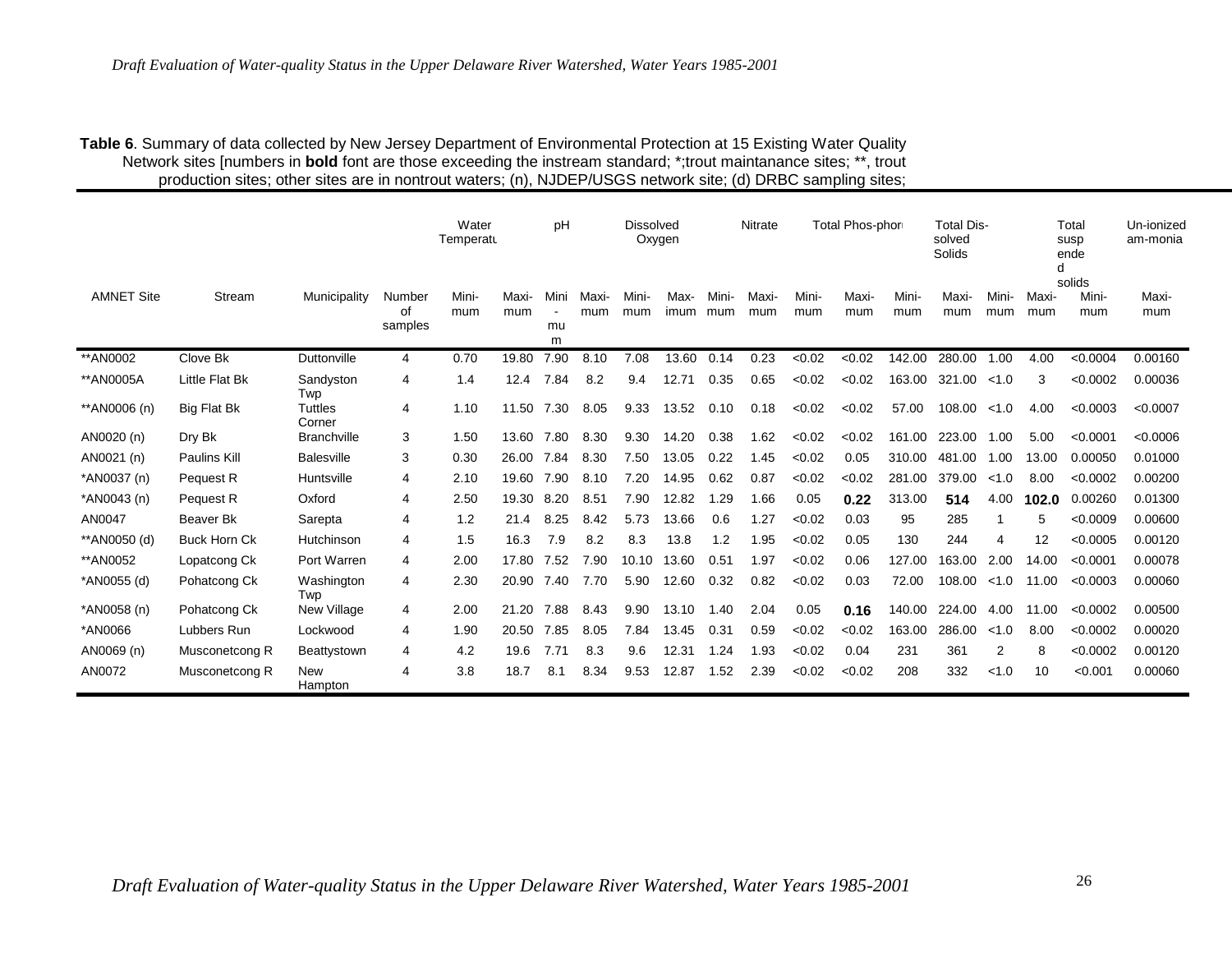Median values of constituents were compared between sites. Data from sites sampled by the NJDEP/USGS network could not be compared directly with data collected at the DRBC sites. DRBC sites were sampled primarily in the growing season and mainly at low flow, while the network sites were sampled at fixed times throughout the year. Statistical comparisons were performed on data collected in the growing season and at low flow in the growing season between all sites. Four streams are sampled at or near the same location by both networks. The Wilcoxan rank sum test was used to compare a subset of both datasets containing growing season data. Water temperature, dissolved oxygen, fecal coliform, un-ionized ammonia and total dissolved solids from the two datasets were statistically different at one or more sites. Because of these observed differences in datasets, comparisons between all the sites in both networks were not considered valid.

Sites sampled by both the NJDEP/USGS and DRBC networks on the Musconetcong River and Paulins Kill were among the sites with the lowest median dissolved oxygen and highest median values for seven of the eight other constituents. Median values of pH were not among the highest or the lowest at Paulins Kill sites and TDS at the Musconetcong River sites was not among the highest in the study area.

Median un-ionized ammonia concentrations were low and did not exceed 0.0046 mg/L at any sites (**appendix 2**, **tables 2a-2b**). Highest median values (>0.001 mg/L) were at the Beattystown and Lockwood sites on Musconetcong River, Pequest River, and Pohatcong Creek. Lowest median values (<0.0001 mg/L) were at sites on the Flat Brook, Dunnfield Creek, and Van Campens Brook. Concentrations at half the sites were significantly higher in the growing season than in the nongrowing season and most sites were significantly higher at low flow (**table 2c**). The highest concentrations measured at most sites were during low flow in the growing season.

Median concentrations of dissolved oxygen were fairly uniform at sites across the study area (**appendix 3**, **tables 3a-3b**). Median concentrations at sites sampled throughout the year were lowest (< 10.4 mg/L) at Paulins Kill and Musconetcong River sites. At sites sampled only in the growing season, median values were lowest (<9.0 mg/L) at Paulins Kill, Delawanna Creek, Pophandusing Creek and Van Campens Brook. In contrast, the highest median concentrations were on the Flat Brook, Dunnfield Creek and Pequest River at Belvidere from samples collected year round and in the growing season.

Changes in season and the subsequent change in stream temperature is the dominant factor causing the variability of dissolved oxygen concentrations in streams. All USGS/NJDEP sites had significantly higher concentrations of dissolved oxygen in the nongrowing season (**table 3c**). Median concentrations were highest at all sites at high flow, however only six sites were significantly higher at high flow than at low flow. Highest concentrations measured at all sites were in the nongrowing season, but not always at high flow (**table 3c**). Algal blooms were not thought to be the cause for dissolved oxygen values over 15 mg/L at 8 NJDEP/USGS network sites because these high readings occurred in the nongrowing season.

Median concentrations of TDS were highest (>220 mg/L) at sites on the Pequest River, Paulins Kill and Pohatcong Creek. The lowest median concentrations (< 100 mg/L) were on Dunnfield Creek and Flat Brook sites (**appendix 4**, **tables 4a-4b**). The median concentration of 22 mg/L at Dunnfield Creek is much lower than at other sites. The low value is a result of the lithology and the absence of urban and agricultural land uses in the watershed. The 4 samples at the upstream Jacksonburg Creek site are also much lower than other sites as a result of the same lithology. All sites except Musconetcong River at the outlet of Lake Hopatcong had significantly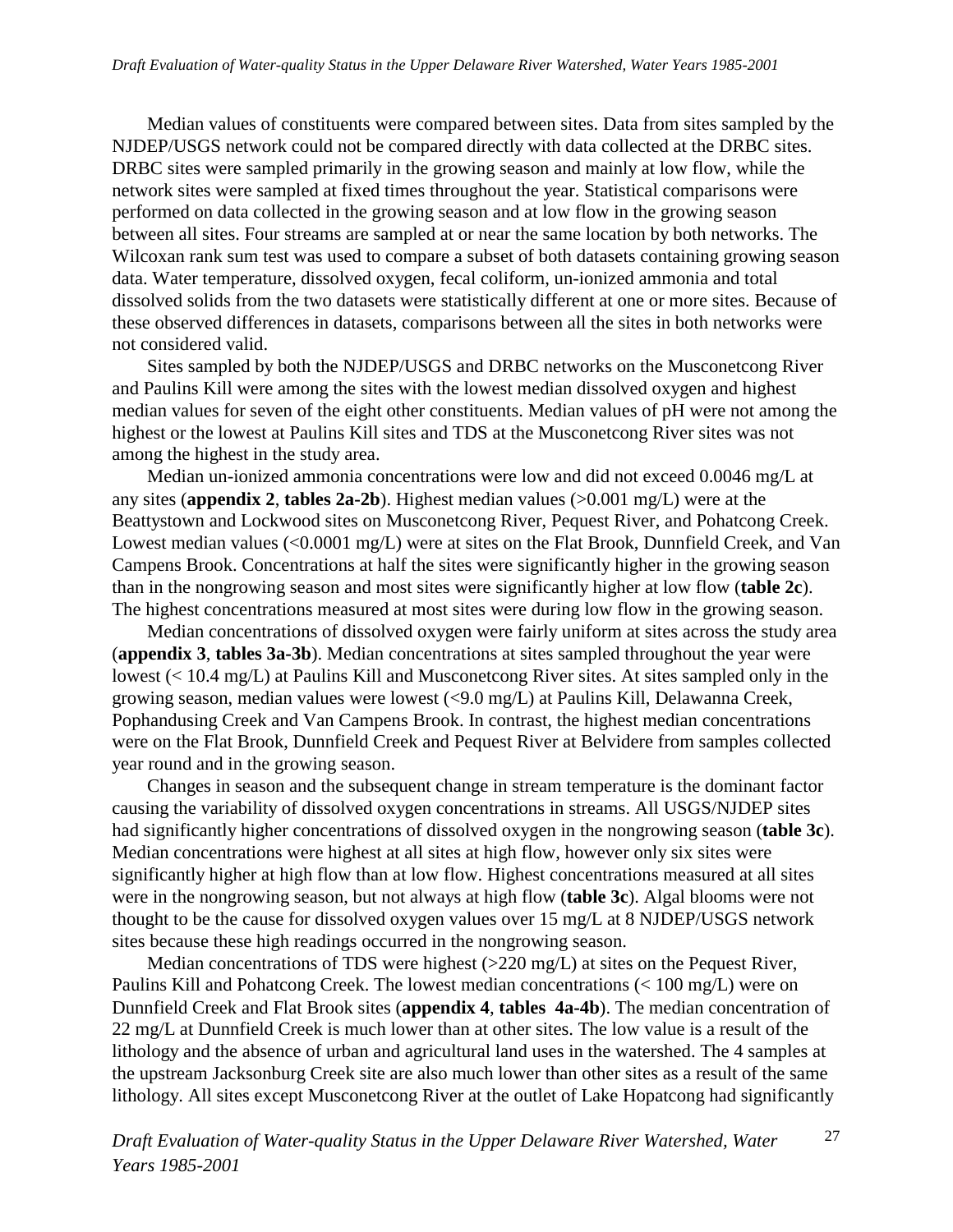higher concentrations of TDS at low flow than at high flow and half the sites had higher concentrations in the growing season (**table 4c**). The highest concentrations measured were at low flow in the growing season. In many other areas of New Jersey the highest concentrations measured in streams are during high flow events in the winter. These spikes in concentration caused by runoff containing deicing salts were not observed in the study area. This could be because the timing of high flow samples did not coincide with the time of peak concentrations of deicing salts.

Median fecal coliform counts were highest (>400 counts per 100/ml) at sites in the Pohatcong Creek, Musconetcong River and Lopatcong Creek and Paulins Kill (**appendix 5**, **tables 5a-5b**)**.** The lowest median concentrations ( < 20 counts per 100ml) were on Dunnfield Creek, Shimers Brook, Flat Brook sites, and Musconetcong River at the outlet of Lake Hopatcong. Season is the dominant factor related to variability of fecal coliform counts at sites (**table 5c**). Most sites have significantly higher counts in the growing season than in the nongrowing season. Median counts were significantly higher during low flow than during high flow at only 2 sites. The highest counts recorded are generally during high flow events in the growing season.

Median concentrations of nitrate plus nitrite were highest (>1.0 mg/L) at Pohatcong Creek, the two downstream Musconetcong River sites, the three downstream Pequest River sites and the upstream Paulins Kill site (**appendix 6**, **table 6a**). The lowest median concentrations of nitrate plus nitrite were less than 0.1 mg/L at Dunnfield Creek, Van Campens Brook, Flat Brook sites and Musconetcong River at the outlet of Lake Hopatcong (**tables 6a-6b**)**.** The highest concentrations measured were greater than 2 .0 mg/L at Musconetcong River sites, Pohatcong Creek, Pequest River and Buckhorn Creek sites. These concentrations were at low flow except at Pequest River at Pequest. Variability in median concentrations was related to changes in flow and/or season at 10 of the 12 sites, the exception being the two Pequest River sites (**table 6c**) Flat Brook, Musconetcong River at the outlet of Lake Hopatcong, and Paulins Kill at Blairstown had significantly higher concentrations at high flow while the other sites were higher at low flow. Season was a factor in the variability at four sites.

Median measurements of pH were highest (>8.0 standard units) at Pequest River sites, the Musconetcong River excluding the two upstream most sites and Paulins Kill at Blairstown (**appendix 7, tables 7a-7b**). The lowest median measurement was 6.75 at Dunnfield Creek. No measurements exceeded 7.0 at Dunnfield Creek and Jacksonburg Creek near Millbrook. The lowest readings (<6.0) at these two sites were during the winter and during high flow at Dunnfield Creek. Flow data was not available at Jacksonburg Creek. The highest readings (>9.0 standard units) were detected at Pohatcong Creek and Musconetcong River at Reigelsville at low flow in the spring. The majority of sites did not show significant variability in pH data with changes in flow or season. Flow however, was a more significant factor than season. All sites with significant changes in pH had highest median values in the growing season or at low flow (**table 7c**). A previous water quality study on the Raritan River watershed found significant drops in alkalinity concentrations at high flow at all sites. The decrease was great enough to drop the buffering capacity causing lower pH readings at high flow at most of the sites. This may be a factor contributing to lower pH at high flow at five sites in WMA1.

Median total phosphorus concentrations were highest  $(> 0.07 \text{ mg/L})$  at the Pohatcong Creek, Musconetcong River at Beattystown, Pequest River at Pequest, and Paulins Kill at Balesville sites (**appendix 8**, **tables 8a-8b**). Median total phosphorus concentrations were lowest (<0.02 mg/L) at Dunnfield Creek and Flat Brook sites. Highest concentrations detected were at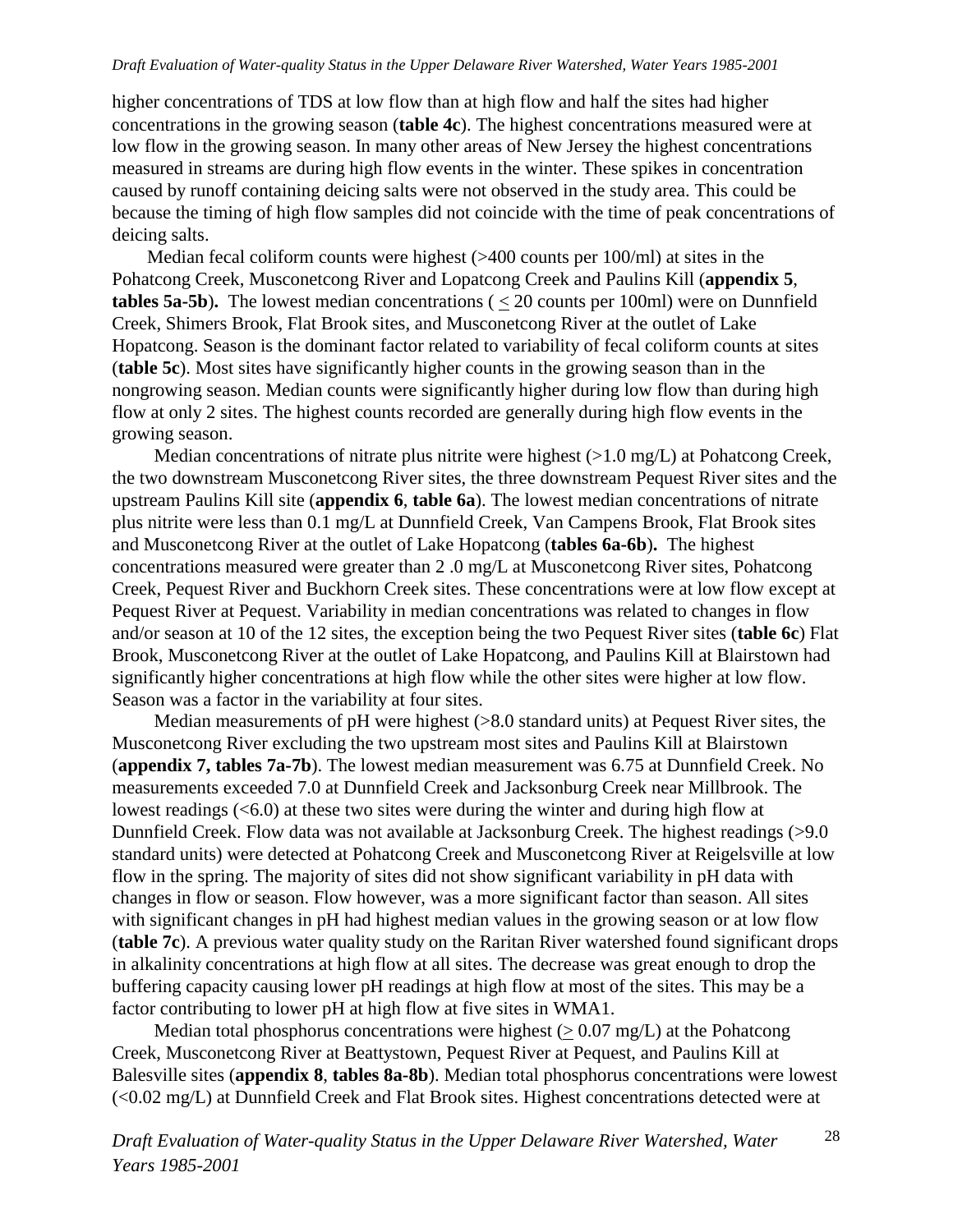low flow in the growing season. The majority of sites did not show significant variability in total phosphorus data with changes in flow or season (**table 8c**). Pohatcong Creek and Paulins Kill at Balesville, two sites with the highest median concentrations and among the highest concentrations detected were significantly higher at low flow than at high flow. Five sites were highest in the growing season.

Median total suspended solids concentrations were highest  $(> 8.0 \text{ mg/L})$  at the most downstream sites on the Pequest and Musconetcong Rivers (**appendix 9, tables 9a-9b**). Median concentrations were lowest  $\langle 3.0 \text{ mg/L} \rangle$  at sites in the Flat Brook watershed. Highest concentrations (>100 mg/L) were detected at sites on the Pequest River, Musconetcong River, Pohatcong Creek and Shimers Brook. All these concentrations were detected at high flow conditions. Median concentrations were higher at high flow than at low flow at all sites. However, no sites showed median concentrations varying significantly with a change in flow or season (**table 9c**).

At sites sampled in both the growing and nongrowing seasons, median water temperatures were highest ( $>12.0^{\circ}$  C), at the two Musconetcong River sites closest to Lake Hopatcong, and the Musconetcong River site near the mouth, and Paulins Kill at Blairstown (**appendix 10**, **table 10a**). At sites sampled by DRBC mainly in the growing season, the highest median water temperatures were greater than 20° C at Musconetcong River at the mouth, Pophandusing Brook, Delawanna Creek and Paulins Kill at the mouth (**table 10b**). The lowest median temperature was 7.2 $^{\circ}$  C at Dunnfield Creek. The lowest median water temperatures (< 18.0 $^{\circ}$  C) at sites sampled mainly in the growing season were at Van Campens Brook, Dunnfield Creek, Flat Brook sites and Pohatcong Creek. Season was the dominant factor causing the variability of water temperature in streams. All sites had significantly higher water temperature in the growing season and half the sites were significantly higher at low flow than at high flow (**table 10c**).

#### **Trends in Water-Quality Characteristics**

The Seasonal Kendall Trend test was run on data collected routinely throughout the year at sites with at least 7 years of record. Ten sites in the USGS/NJDEP network were found to have an adequate amount of data for trends tests during the study period 1985-2000 (**table 7**). The ten sites include:

| 1) Flat Brook at Flatbrookville (01440000) | 7) Musconetcong River at Lockwood      |
|--------------------------------------------|----------------------------------------|
| 2) Paulins Kill at Balesville (01443440)   | (01455801)                             |
| 3) Paulins Kill at Blairstown (01443500)   | 8) Musconetcong River at Beattystown   |
| 4) Pequest River at Pequest (01445500)     | (01456200)                             |
| 5) Pohatcong Creek at New Village          | 9) Musconetcong River at Bloomsbury    |
| (01455200)                                 | (01457000)                             |
| 6) Musconetcong River at outlet of Lake    | 10) Musconetcong River at Reigelsville |
| Hopatcong (01455500)                       | (01457400)                             |
|                                            |                                        |

Five DRBC sites were sampled for at least seven consecutive years, primarily in the growing season. Since samples were not collected on a routine schedule throughout the year, and nongrowing season data does not exist or is very sparse at these sites, trends tests were not performed on DRBC data.

Three of the five sites on the Musconetcong River had significant trends for more constituents than sites on the other streams. There were decreases in un-ionized ammonia and total phosphorus concentrations and increases in total dissolved solids concentrations at three of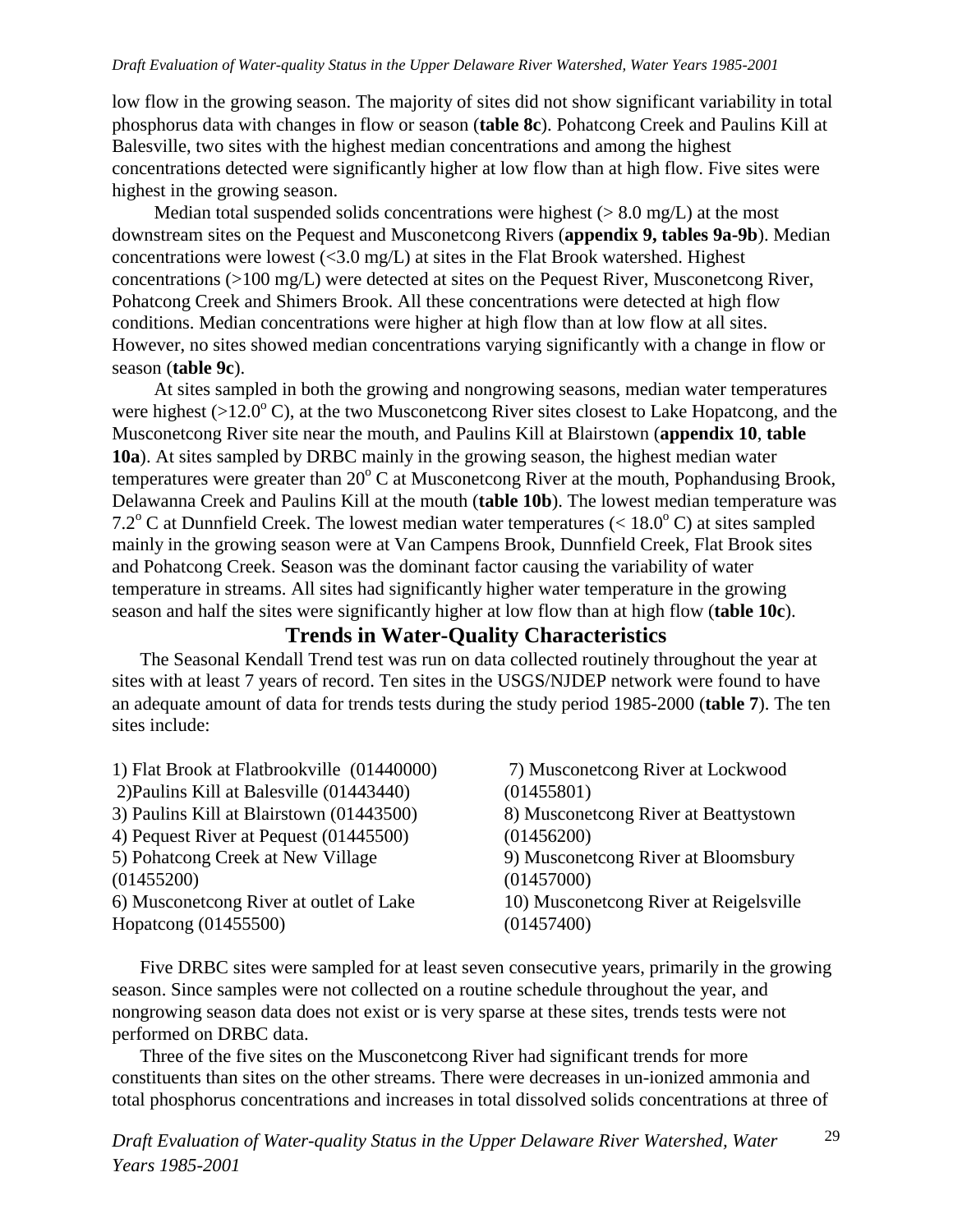the five sites. Nitrate plus nitrite concentrations increased at two sites and dissolved oxygen increased at one site. Water temperature decreased at the Reigelsville site from 1985-2000. The two Paulins Kill sites showed decreases in un-ionized ammonia and total phosphorus with a decrease in water temperatures sampled at the Blairstown site.

The Pohatcong Creek site showed increases in nitrate plus nitrite and decreases in total phosphorus concentrations in samples collected from 1985-97. The Pequest River at Pequest showed a significant decreasing trend in pH, which may be influenced by the significant increase in the stream flow during sampling events from 1991-97. There were no significant changes in data collected at the Flat Brook site during the study period.

Total phosphorus and un-ionized ammonia concentrations, showed trends at more sites than the other constituents. Trends tests indicate decreases in un-ionized ammonia at three of the six sites with the highest concentrations recorded (**table 8**). Tests also show significant decreases in total phosphorus concentrations at four of the five sites with the highest concentrations sampled (**appendix 8**, **table 8a**).

Total dissolved solids concentrations increased at three of the five Musconetcong River sites. The highest concentrations at each of these sites have occurred at low flow conditions and have not exceeded 243 mg/L. Even if the trend continues, it does not appear that the instream standard will be approached in the near future. The highest observed total dissolved solids concentrations are from a constant base-flow source and not from nonpoint sources during runoff events in the nongrowing season as has been observed in some other streams in New Jersey.

Nitrate plus nitrite concentrations have increased at 3 of the 5 sites with the highest concentrations sampled (**appendix 6**, **table 6a**) The highest concentrations observed at these sites however, did not exceed 2.8 mg/L. Nitrate plus nitrite is increasing at Pohatcong Creek at New Village, the site with the highest median concentration (1.93 mg/L). These increasing trends do not appear to be an indication that the instream reference level (10mg/L) will be approached. There were no trends observed for fecal coliform and total suspended solids.

The results of tests on nutrient values -- ammonia, nitrate plus nitrite, and phosphorus-- are consistent with the expected changes in concentrations in treated wastewater discharged from sewage treatment plants (STP's) because of upgrades to plants (Hickman and Barringer, 1999). Un-ionized ammonia has decreased at five sites tested and total phosphorus has decreased at six sites. At the same time, three of these sites have shown increases in nitrate plus nitrite and none have shown decreases. This is also consistent with STP upgrades, which tend to oxidize the nitrogen in the effluent, which decreases concentrations of ammonia and increases concentrations of nitrate plus nitrite. All trends in nutrient values occurred at stations with STP's upstream from the site, while concentrations at Flat Brook, a stream without STP's, did not change significantly.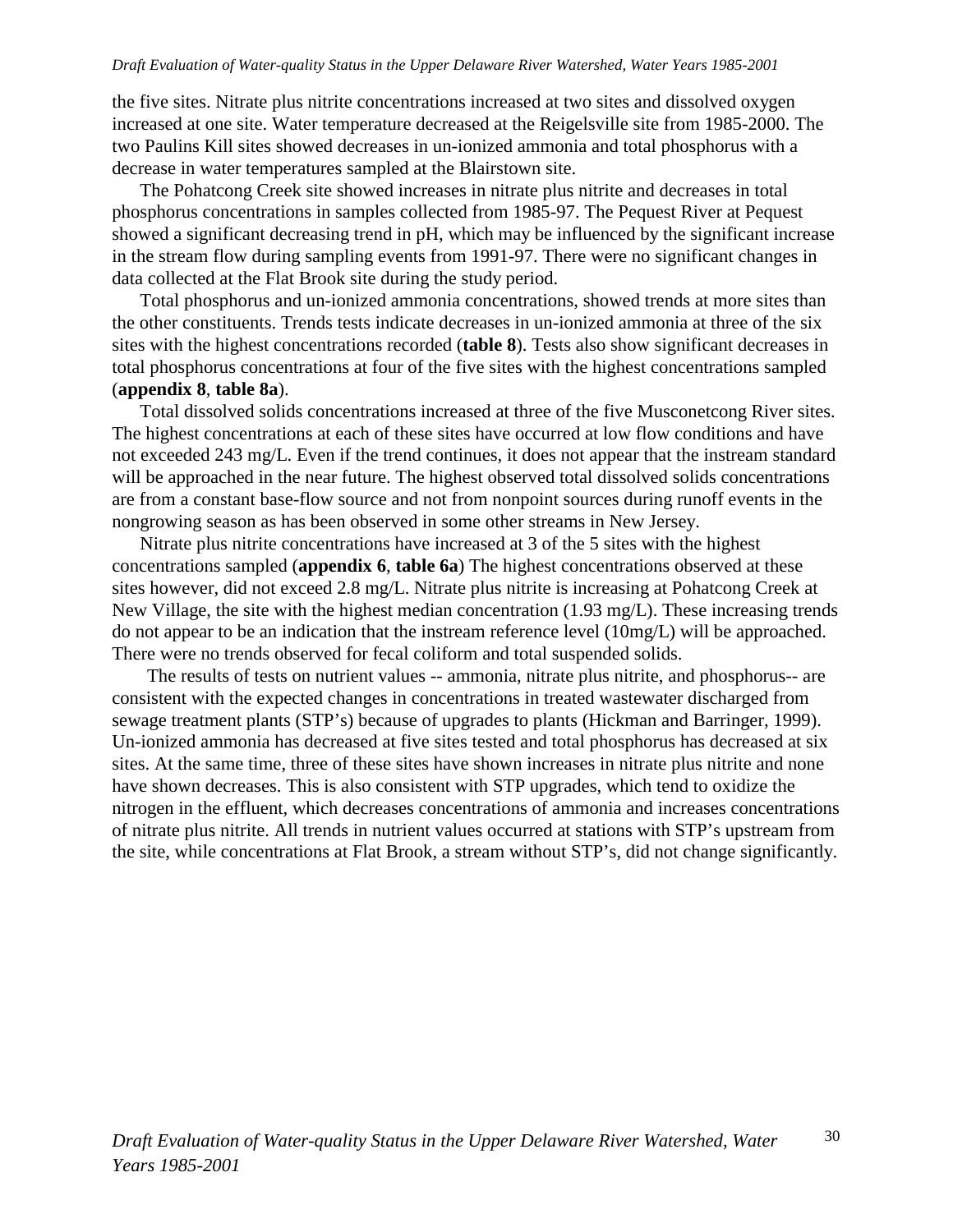**Table 7.** Summary of trend slopes from Seasonal Kendall tests performed on nine constituents and sampled flow at 10 sites in the Upper Delaware River Watershed, from 1985 through 2000 [+, positive slope indicates values increase with time; -, negative slope indicates concentration decreases with time; --, no significant change; slopes indicate change in units per year; NA, not enough data]

| Station number                       | Record        | Period of Ammonia<br>$, Un-$<br>ionized                 | Dissolved<br>Oxygen                           | Dissolved<br>solids,<br>Total         | Fecal<br>Coliform | Flow              | Nitrate +<br>Nitrite | pH                            | Phos<br>phorus,<br>total | Suspende<br>d solids,<br>total | Water<br>temper-<br>ature |
|--------------------------------------|---------------|---------------------------------------------------------|-----------------------------------------------|---------------------------------------|-------------------|-------------------|----------------------|-------------------------------|--------------------------|--------------------------------|---------------------------|
| <b>Big Flat Brook</b><br>(01439830)  |               | NA                                                      | NA                                            | NA                                    | NA                | NA                | NA                   | NA                            | NA                       | NA                             | NA                        |
| <b>Flat Brook</b><br>(01440000)      | 1993-<br>2000 | $-$                                                     | $\mathord{\hspace{1pt}\text{--}\hspace{1pt}}$ | $-$                                   | $-\,-$            | $\qquad \qquad -$ | $-$                  | $-$                           | $- -$                    | $\qquad \qquad -$              | $-$                       |
| <b>Flat Brook</b><br>(01440010)      |               | NA                                                      | NA                                            | NA                                    | NA                | NA                | NA                   | NA                            | NA                       | NA                             | NA                        |
| Dunnfield Creek<br>(01442760)        |               | NA                                                      | NA                                            | NA                                    | NA                | NA                | NA                   | NA                            | NA                       | NA                             | NA                        |
| Paulins Kill<br>(01443290)           |               | NA                                                      | NA                                            | NA                                    | NA                | NA                | NA                   | NA                            | NA                       | NA                             | NA                        |
| Dry Brook<br>(01443370)              |               | NA                                                      | NA                                            | NA                                    | NA                | NA                | NA                   | NA                            | NA                       | NA                             | NA                        |
| Paulins Kill<br>(01443440)           | 1985-97       | $-0.00015$                                              | $\overline{\phantom{m}}$                      | $-$                                   | --                | --                | --                   | --                            | $-0.01$                  | $- -$                          | $-$                       |
| Paulins Kill<br>(01443500)           | 1985-<br>2000 | $-0.000065$                                             | $\overline{\phantom{m}}$                      | $-$                                   | --                | --                | $-$                  | $-$                           | $-0.26$                  | --                             | $-0.28$                   |
| Jacksonburg<br>Creek(01443550)       |               | NA                                                      | <b>NA</b>                                     | NA                                    | NA                | NA                | NA                   | NA                            | NA                       | NA                             | NA                        |
| Jacksonburg<br>Creek(01443600)       |               | NA                                                      | NA                                            | NA                                    | NA                | NA                | NA                   | NA                            | NA                       | NA                             | NA                        |
| Pequest River<br>(01444970)          |               | NA                                                      | NA                                            | NA                                    | NA                | NA                | NA                   | NA                            | NA                       | NA                             | NA                        |
| Pequest River<br>(01445000)          |               | NA                                                      | NA                                            | NA                                    | NA                | NA                | NA                   | NA                            | NA                       | NA                             | NA                        |
| Pequest River<br>(01445500)          | 1991-97       | $\overline{\phantom{a}}$                                | $-$                                           | $-$                                   | $-$               | $+21.8$           | $\overline{a}$       | $-0.05$                       | $\overline{a}$           | --                             | $-$                       |
| Pequest River<br>(01446400)          |               | <b>NA</b>                                               | NA                                            | NA                                    | NA                | NA                | <b>NA</b>            | NA                            | NA                       | NA                             | NA                        |
| <b>Pohatcong Creek</b><br>(01455200) | 1985-97       | --                                                      | $\overline{a}$                                | $-$                                   | $-$               | $-$               | $+0.038$             | $-$                           | $-0.012$                 | --                             | $-$                       |
| Musconetcong<br>River (01455500)     | 1985-91       | $-0.00028$                                              | $+0.25$                                       | $+2.1$                                | $-$               | $\qquad \qquad -$ | $-$                  | $-\,-$                        | $- -$                    | $--$                           | $\qquad \qquad -$         |
| Musconetcong<br>River (01455801)     | 1985-91       | $\overline{\phantom{a}}$                                | $-$                                           | $-$                                   | $-$               | --                | $+0.073$             | $-$                           | $-0.011$                 | $-$                            | --                        |
| Musconetcong<br>River (01456200)     | 1985-97       | $-0.00063$                                              | $\hspace{0.05cm}$ $\hspace{0.05cm}$           | $+4.1$                                | $- \, -$          | $- \, -$          | $+0.057$             | $\hspace{0.05cm} \textbf{--}$ | $-0.013$                 | $\overline{\phantom{a}}$       | --                        |
| Musconetcong<br>River (01456600)     |               | <b>NA</b>                                               | <b>NA</b>                                     | <b>NA</b>                             | NA                | NA                | NA                   | NA                            | <b>NA</b>                | <b>NA</b>                      | NA                        |
| Musconetcong<br>River (01457000)     | 1991-97       | $\hspace{0.05cm} \hspace{0.02cm} \hspace{0.02cm} \dots$ | $- -$                                         | $\hspace{0.05cm}$ – $\hspace{0.05cm}$ | $-\, -$           | $- \, -$          | $- \,$               | $- \, -$                      | $-\, -$                  | $\overline{\phantom{a}}$       | $- -$                     |
| Musconetcong<br>River<br>(01457400)  | 1985-<br>2000 | $-0.0017$                                               | --                                            | $+2.3$                                |                   |                   |                      | $-$                           | $-0.005$                 | --                             | $-0.19$                   |

*Draft Evaluation of Water-quality Status in the Upper Delaware River Watershed, Water Years 1985-2001*  31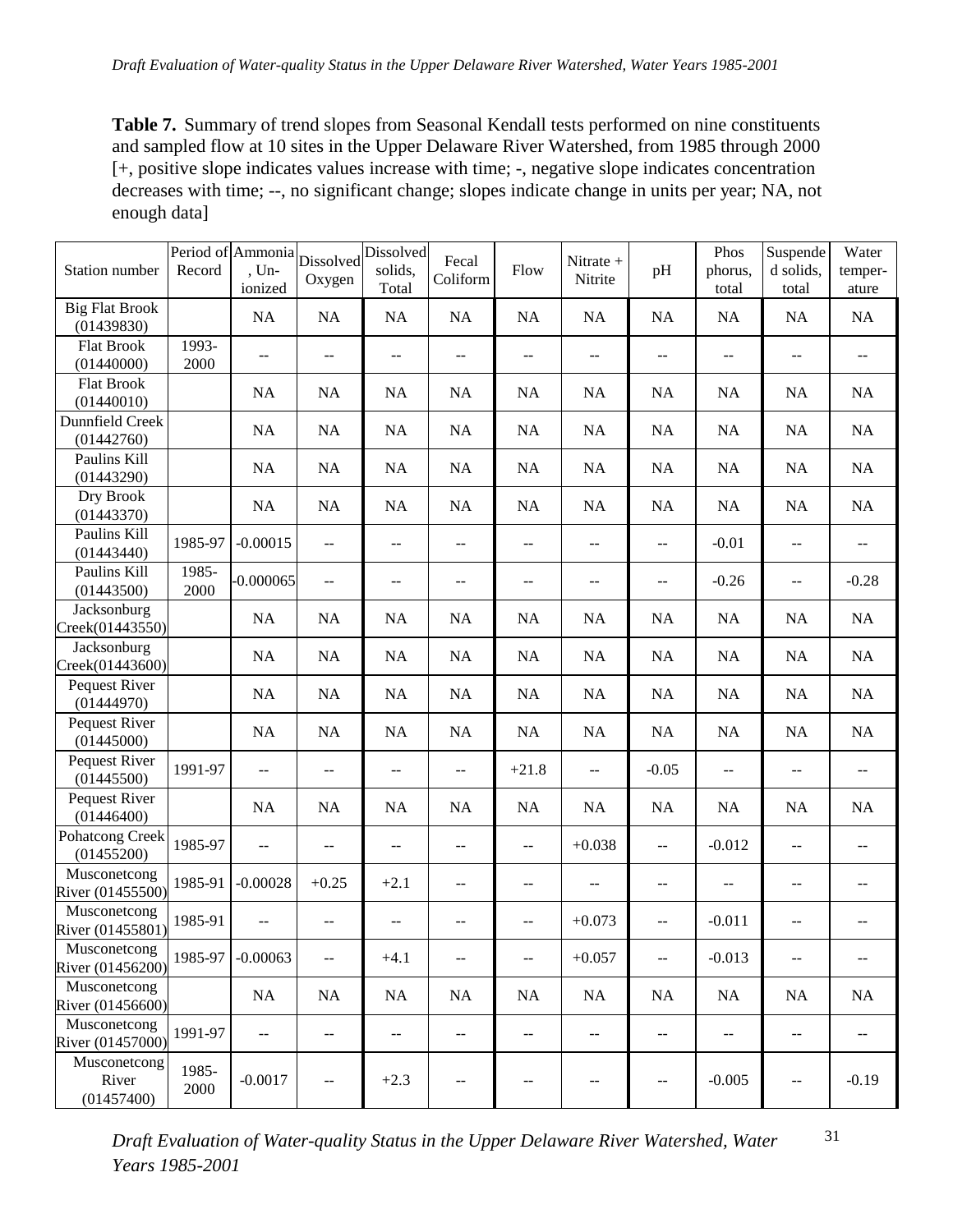### **Trends detected in Previous Studies**

Similar trend results for the nine constituents were found during three previous USGS studies at eight of the 10 sites tested. Musconetcong River sites at Lake Hopatcong and Lockwood were not included in the previous studies. The results of trends tests for seven of the nine constituents for the period 1986 through 1995 are summarized from Hickman and Barringer, 1999. A trends test was not performed on total suspended solids or un-ionized ammonia data in that study. Results from another study (Buxton and others, 1999) of trends at high- and at low flows from 1976-93, for all nine constituents are also summarized. Trends in constituents measured during 1975-86 at four sites in the Upper Delaware River watershed were included in an analysis of 60 sites for statistical association with watershed characteristics (Robinson and others, 1996).

The results from Hickman and Barringer, 1999 show trends existing for at least two parameters at each of the eight sites. Every constituent except for fecal coliform counts showed a trend at one or more stations. Total phosphorus, total ammonia, and dissolved oxygen decreased at three or more sites. Water temperature, pH, and total dissolved solids increased at two sites. Nitrate plus nitrite decreased at Paulins Kill at Blairstown and increased at Pohatcong Creek, and the Musconetcong River sites at Beattystown and Riegelsville.

The results of tests on total dissolved solids from all studies show an increasing trend at most sites in the Musconetcong River. These increases could be caused by changes in point source discharges, watershed land use or other watershed characteristics.

Results are summarized from another study (Buxton and others, 1999) of trends at high and at low flows for all constituents analyzed in this study, except pH and water temperature. The tests were performed on datasets with long-term data from 1976 through 1993. Positive trends during low flow conditions indicate increases in concentrations from ground water and (or) point sources. Positive trends during high flow conditions indicate increases in concentrations from storm runoff. Results from trends tests performed by Buxton and others showed similar but much fewer significant trends than results from this study and the Hickman and Barringer study. Flat Brook at Flatbrookville had an increasing trend in dissolved oxygen at high flow, fecal coliform decreased at high flow at Paulins Kill at Blairstown, and total dissolved solids increased at low flow at Musconetcong River at Reigelsville.

Trends in the concentrations of seven chemical constituents and two physical parameters measured during 1975-86 at 60 sites including four in the Upper Delaware River study area were analyzed for statistical association with watershed characteristics (Robinson and others, 1996). Urbanized subwatersheds were associated with increasing concentrations of sodium, chloride, magnesium and pH. Trends in total dissolved solids were strongly associated with application rates of road deicing salts. Upward trends in dissolved oxygen were associated with effluent discharged by nonmunicipal wastewater-treatment facilities. Trends in nutrients showed little association with the amount of effluent discharged to streams. Trends during 1975-86 in total ammonia at sites influenced by agricultural land use seem to indicate that nonpoint sources may be more of an influence than effluent discharge.

#### **Relation of Water Quality Constituents to Land Use**

Concentrations of constituents, water temperature, pH and fecal coliform were evaluated with respect to land use at 12 USGS/NJDEP network sites and at 6 of 13 DRBC sites, depending on the data available for each constituent. Variations in the levels of the constituents at the sites was significantly related to the land use in the watershed upstream from the sampling site. Each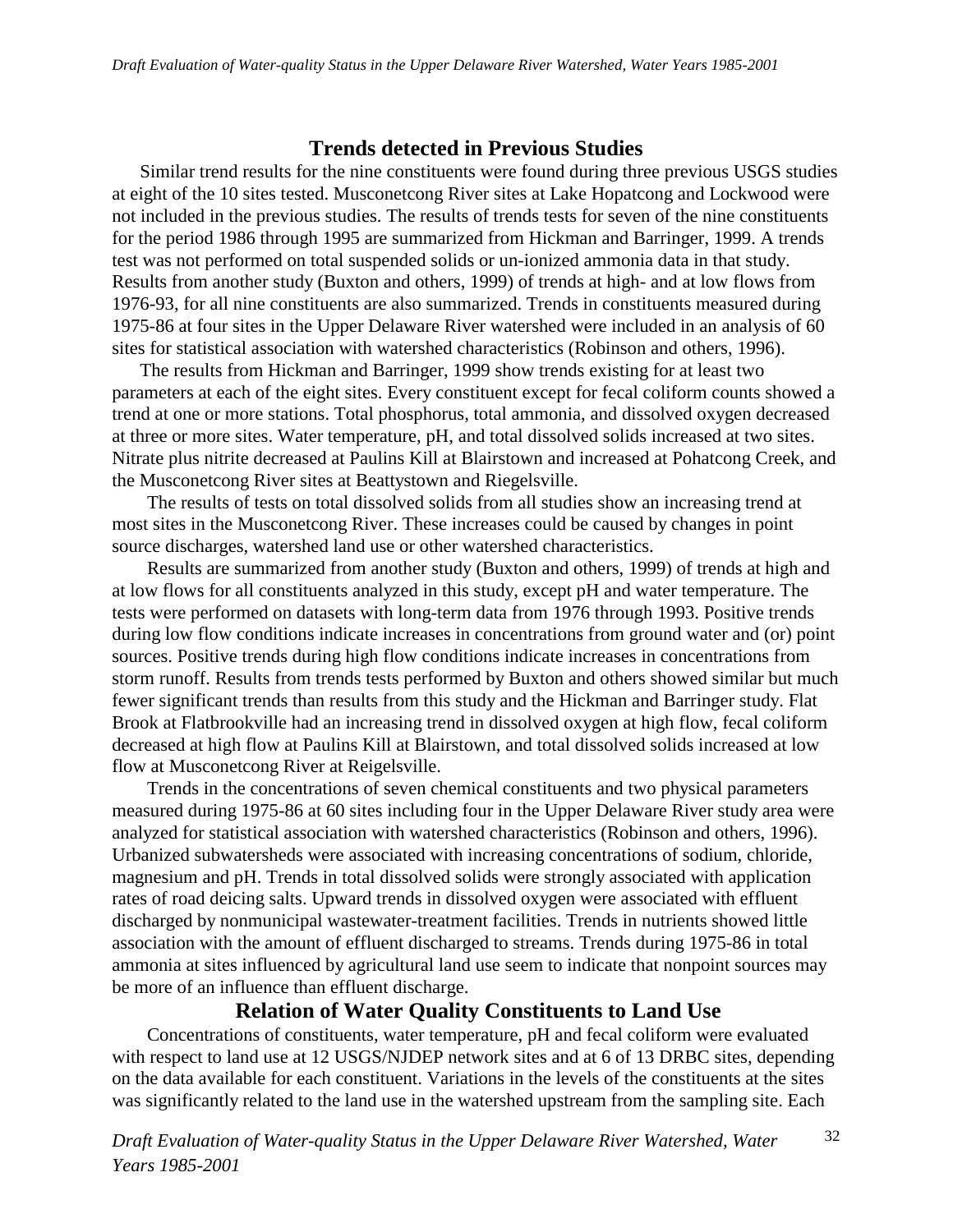of the 9 constituents was significantly related to one or more land use categories. Forested land use was related to the median values of seven constituents, more than any other land use category.

Undeveloped land uses account for 67 percent of the land area in WMA1 (**table 1**). Total undeveloped land use was computed by adding forest, water, wetland and barren land use categories. Forested land accounts for 53.3 percent of the study area while reservoirs, lakes and ponds account for 3 percent, wetlands 10.3 percent and barren areas 0.7 percent of the study area. Developed areas, consisting of urban and agricultural land uses, account for nearly 33 percent of the study area; 19.0 percent is used for agricultural purposes and 13.6 percent is used for residential, commercial and industrial uses. The 33 sites at which land use was computed, have watersheds that reflect this mix of land uses. Land use was not calculated at the watersheds drained by the EWQ sites. Thirty of the 33 sites are more than 50 percent undeveloped, twelve sites have more than nineteen percent of their watershed in agricultural land uses and fourteen sites have at least 13 percent of their watershed in urban land uses including residential, commercial and industrial uses (**table 1**).

The land uses are derived from a 1995/97 GIS coverage (NJDEP, 2000). The percentage of forested land in the watersheds studied varies from 97.5 percent at Dunnfield Creek at Dunnfield to 29.1 percent at Delawanna Creek at Knowlton Township. The percentage of land consisting of urban land uses varies from 28.4 percent in the Lopatcong Creek at Phillipsburg watershed to 0.1 percent in the Dunnfield Creek at Dunnfield watershed. Agricultural land use varies from 46 percent at Pophandusing Creek to 0.0 percent in the Musconetcong River at the outlet of Lake Hopatcong and Dunnfield Creek at Dunnfield. The percentage of wetlands varies from 16.1 percent in the Musconetcong River at outlet of Lake Hopatcong watershed to 0.0 percent in the Dunnfield Creek at Dunnfield watershed. The percentage of total developed land use varied from 66.6 percent at Lopatcong Creek at Phillipsburg (33.4 percent undeveloped) to 0.1 percent at Dunnfield Creek (99.9 percent undeveloped).

Ordinary least squares regression was used to study relations between the percentage of major land use categories at each site (forest, urban, agriculture, wetlands, total developed and total undeveloped) and median concentrations of the six constituents, water temperature, pH and fecal coliform at these sites. Medians were computed at sites with at least eight data points. Data from the USGS/NJDEP sites and DRBC sites were studied separately because the DRBC data is mainly from the growing season only. Median values of each constituent were significantly related to one or more land use categories (**figures 24-26)**.

Analysis of variance on the ranked data was also used to examine differences in data collected at sites in different land-use categories. Data from the sites in each land use was grouped together and comparisons were made between the groups. The data from all sites, even those with too few data points to compute a median value, was used in this analysis. Sites were categorized into one of three groups according to the predominant land use in the watershed. Sites with watersheds consisting of greater than nineteen percent urban land were classified as urban. Those sites with more than nineteen percent agricultural lands were classified as agricultural and those sites with greater than or equal to 78 percent undeveloped land were classified as undeveloped. These land use percentages were used to get an even amount of sites in each category and lessen the number of sites that do not fit into a category. Only one site does not fit into one of the three categories.

Results from these analyses may indicate that nonpoint sources are related to particular land uses, however the volume of permitted point source effluent discharged above each sampling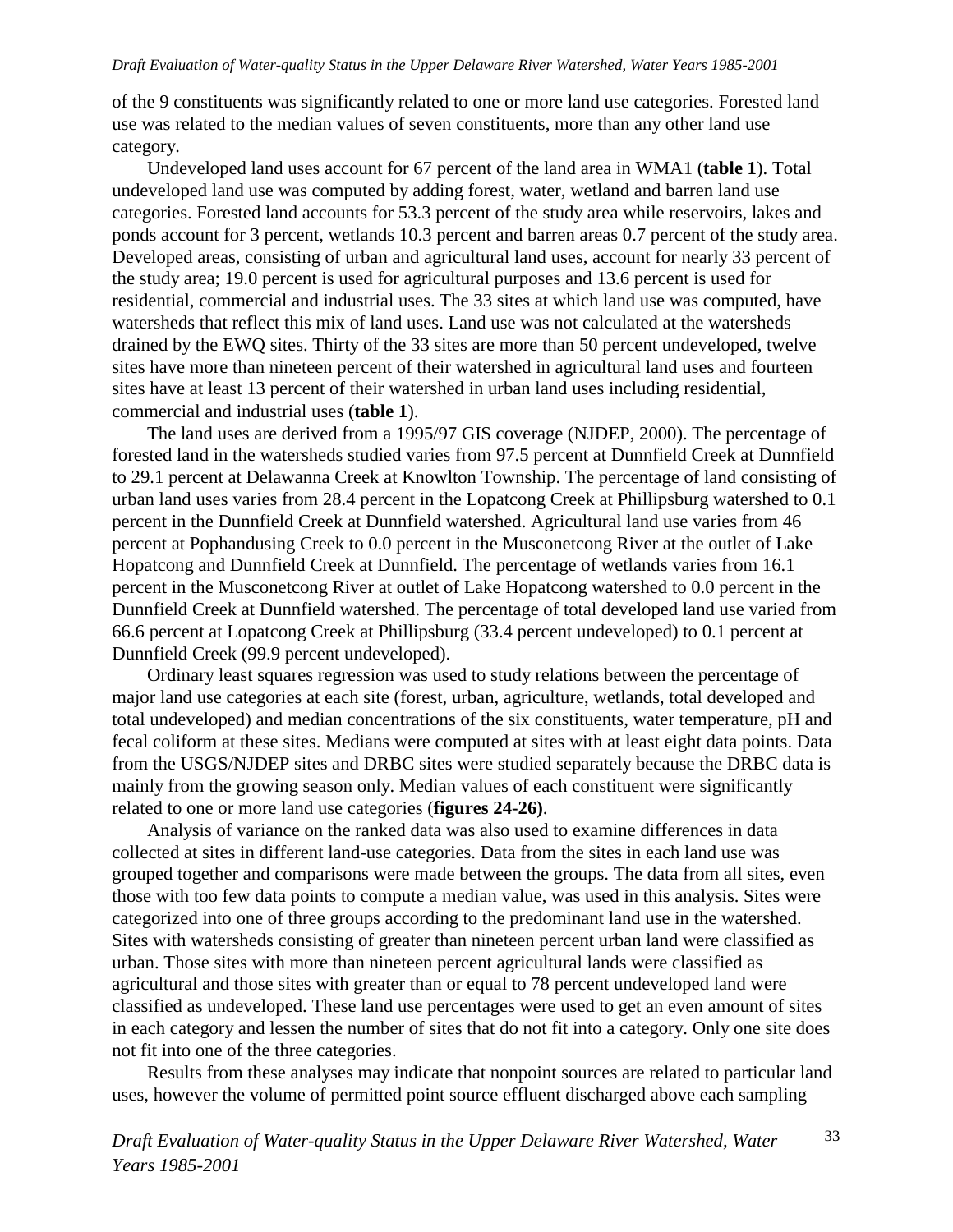sites was not considered in this preliminary analysis. In this analysis, it was not determined whether the differences in concentrations between developed and undeveloped areas are from land use or from point source influences. Streamflow at all the sites classified as urban include discharges from NJPDES point sources. No NJPDES sites discharge to streams upstream from USGS/NJDEP network sites classified as undeveloped. Discharges to groundwater were not included in this analysis. Land use for the entire watershed was calculated at each site, not just the land use in a closer proximity to the sampling site.

#### **Comparison of Median Values to Landuse**

Median concentrations, water temperatures, fecal coliform counts, and pH were compared to percentages of urban, agriculture, forest, wetland, total developed, and total undeveloped land uses at the sampling sites by using OLS regression. Median values of all nine constituents, studied in the preliminary evaluation of water quality in the watershed, were significantly related to at least one land use category. The variability in median levels of all constituents were related to the percentage of agricultural or urban land use in the watersheds sampled.

Forested land use was significantly related to the variability in the data for eight constituents in the study area. Seven constituents at USGS/NJDEP sites (**fig. 24**) and six constituents at DRBC sites were related to the amount of forested land in the watershed. As the percentage of forested land in a watershed increased the median concentrations of un-ionized ammonia, total phosphorus, total suspended solids, total dissolved solids, fecal coliform count, and pH signicantly decreased (**figure 24**). Concentrations of dissolved oxygen increased with an increase in forested land.

Seven constituents were related to urban land use. Four constituents at the USGS/NJDEP network sites (**figure 26**) and 5 constituents at the DRBC sites. As the percentage of urban land use increased in a watershed the median total phosphorus, un-ionized ammonia, total suspended solids, total dissolved solids concentrations, water temperature, and fecal coliform increased. Concentrations of dissolved oxygen decreased as urban land increased.

Agricultural land use in a watershed was related to increases in six constituents; total dissolved and total suspended solids, total phosphorus, nitrate plus nitrite, fecal coliform and pH (**figure 25**).

The percentages of total developed and total undeveloped land use were each related to seven constituents. Median values related to total undeveloped land use were the same as those related to forested land, except there was no relation with dissolved oxygen. The same constituents showed significant opposite relations to developed land use (**figure 25**).

The median concentrations of only 2 constituents were related to the percentage of wetlands. Both TDS and pH significantly increased as the percentage of wetlands increased at NJDEP/USGS network sites. At DRBC sites, only pH increased with an increase in wetlands upstream from a sampling site.

#### **Comparison of all Data grouped by Land Use**

Data values from all sites were grouped together into one of three land use categories in an effort to include all network data in this analysis, even data from sites with too few data points to compute a median value. The entire drainage area contributing to a sampling site was classified as either undeveloped, urban or agricultural. There was a significant difference between data collected from sites in each of the three landuse areas. Data for 8 of the 9 constituents collected at sampling sites draining areas of more than 78 percent undeveloped land had significantly lower values than data collected at sites draining land with higher percentages of urban and agricultural land uses. Only concentrations of dissolved oxygen did not vary between categories.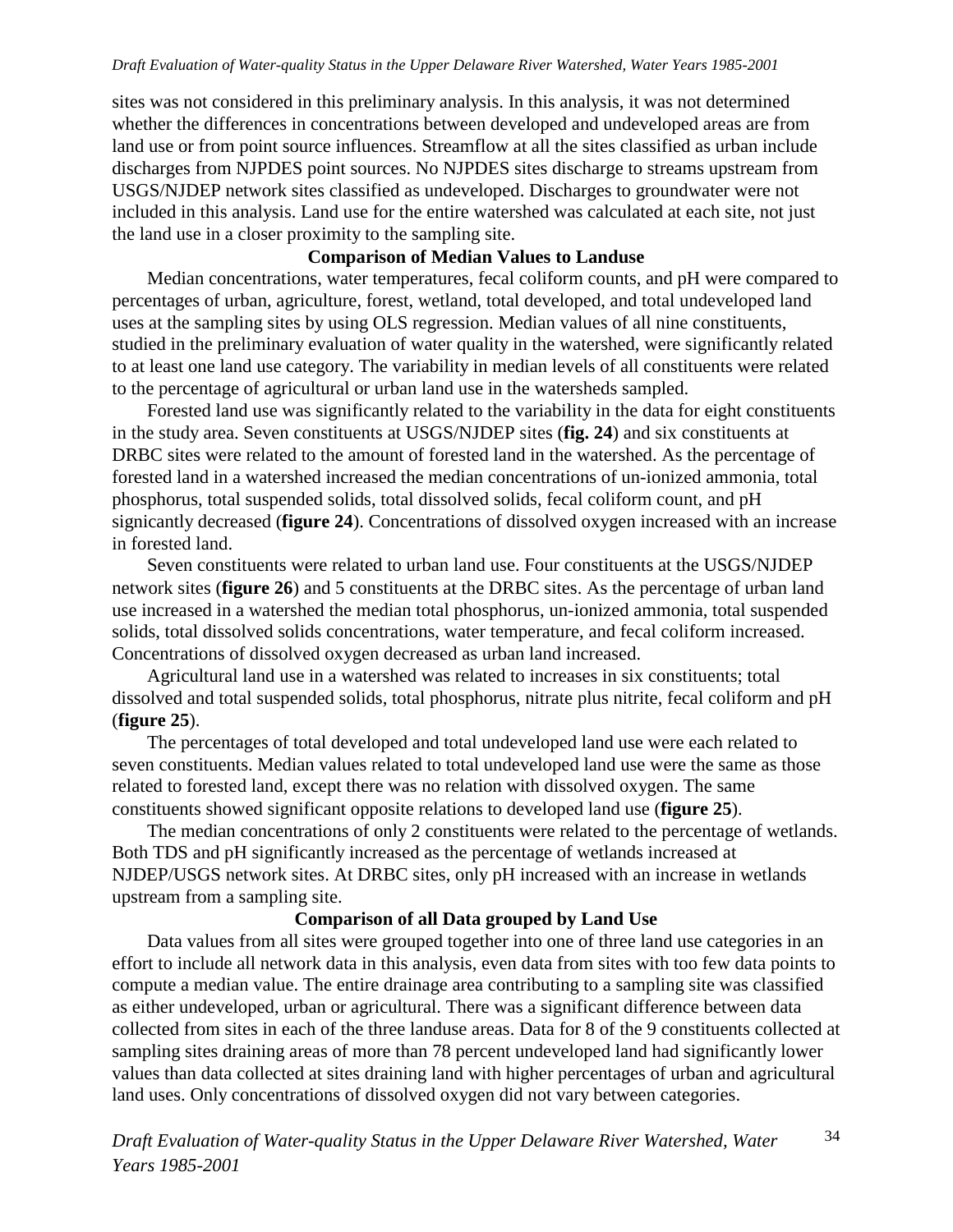Median values of fecal coliform, total dissolved solids, and total phosphorus are significantly higher at agricultural sites than the data collected at urban and undeveloped sites. Water temperature, pH, nitrate plus nitrite, un-ionized ammonia, and total suspended solids are equally high among the data collected at agricultural and urban sites. The data collected for these 5 constituents is significantly lower at undeveloped sites.

#### **Changes along stream reaches**

To facilitate regional discussion of the subwatershed area's issues and water quality along stream reaches, the subwatersheds in the Upper Delaware have been grouped into 5 larger units in this watershed characterization effort. For reports developed as part of this effort, smaller subwatersheds that have similar natural resource and human-based elements were considered. The subwatershed breakdown used is as follows:

1) Flat Brook Watershed Group Including Big and Little Flat Brook, Shimers Brook, Clove Brook, Van Campens Brook, Stony Brook and Dunnfield Creek (**fig. 27**)

2) Paulins Kill Watershed Group Including Paulins Kill, Trout Brook, Delawanna Brook, and Stony Brook (**fig. 28**)

3) Pequest River Watershed Group Including Pequest River, Bear Creek and Beaver Brook (**fig. 29**)

4) Pohatcong-Lopatcong Creek Watershed Group Including Pohatcong Creek, Lopatcong Creek, Buckhorn Creek and Pophandusing Brook (**fig. 30**)

5) Musconetcong Watershed (**fig. 31**)

Multiple stations along the Musconetcong River, Pequest River, and Paulins Kill allowed for an analysis of water quality along these stream reaches. Five sites along the Musconetcong River(**fig. 31**), and 2 sites along the Pequest River (**fig. 29**), and Paulins Kill (**fig. 28**) were used for comparison.

Five of the six sites along the Musconetcong River have a sufficient amount of data for comparison. Lake Hopatcong is in the headwaters of the watershed. Sampling sites exist along the river from the outlet of the lake to the mouth (**figure 1**). Agricutural land use increases from 0 percent at the most upstream site to 18.8 percent at the site at the mouth. Urban land use is fairly constant with the highest percentage at the most upstream site (**table 1**). Forested land varies from 47 to 57 percent. All sites are influenced by permitted point sources. Discharge from municipal facilities varies from 0.003 cfs discharged to an unnamed tributary to Lake Shawnee upstream from the site at the outlet of Lake Hopatcong to over 6 cfs at the downstream site.

Water temperature and dissolved oxygen did not vary significantly between any of the sites. Median values of fecal coliform, total dissolved solids, and nitrate plus nitrite increase progressively and significantly from upstream to downstream. Total suspended solids data is not available at the two upstream sites. Concentrations increase slightly in downstream order at the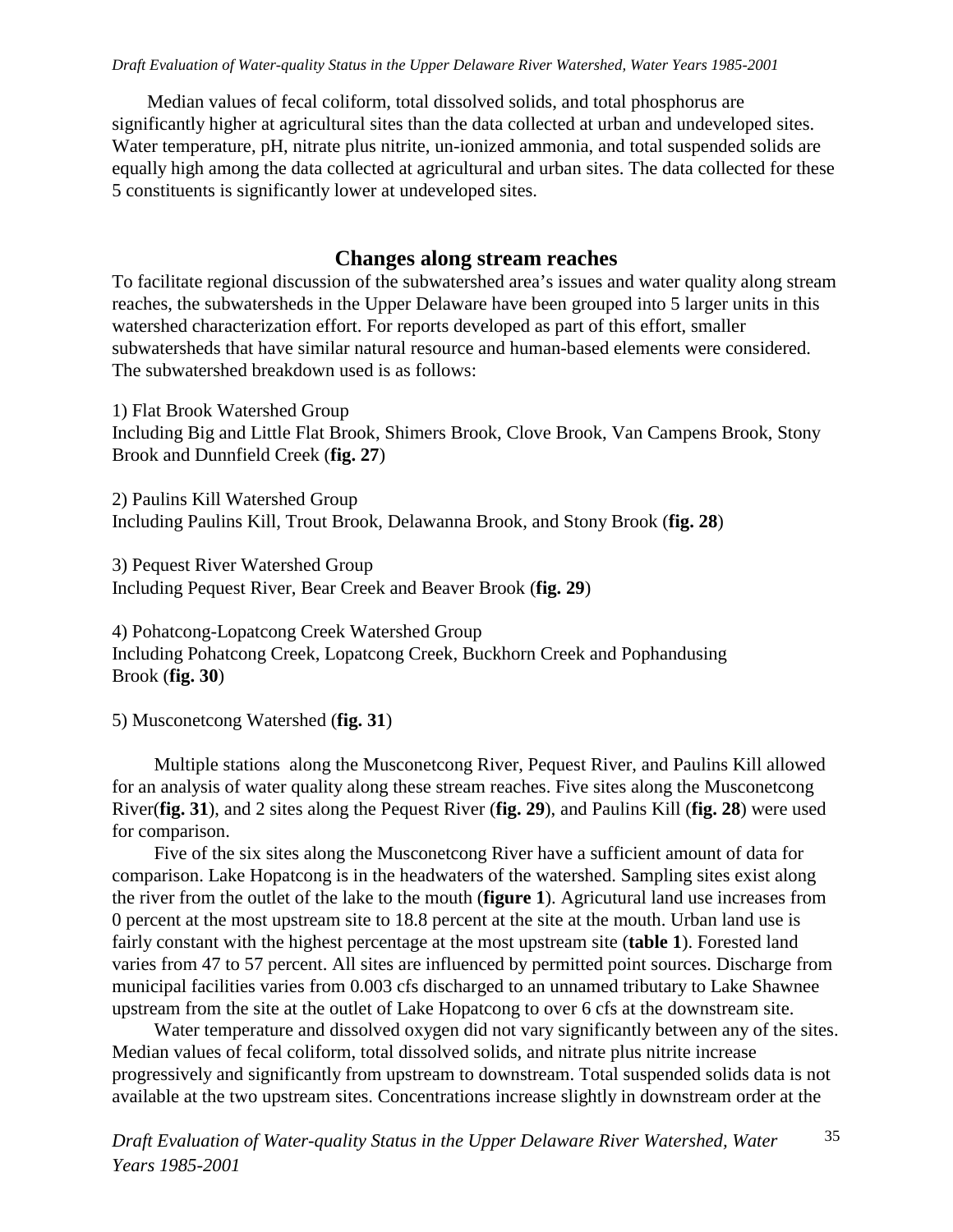other sites. Median pH values were significantly lower at the two sites in the upper portion of the watershed than at the 3 sites furthest downstream. Un-ionized ammonia and total phosphorus are equally low at the outlet of Lake Hopatcong and the Bloomsbury site. Concentrations at Lockwood, Beattystown and Reigelsville are significantly higher.

Median total phosphorus concentrations were the lowest at the most upstream site at the outlet of Lake Hopatcong (01455500) and at Bloomsbury (01457000) and among the highest at Lockwood (01455801) and Beattystown (01456200). The increase in median total phosphorus concentrations between the outlet of Lake Hopatcong and Beattystown may be influenced by point source discharges and the proximity of the Beattystown site to the urban area surrounding Hackettstown. Over 5.8 cfs of municipal effluent is discharged to the river between the sites in addition to a smaller unknown quantity of effluent discharged by 3 industrial facilities. The observed drop in median phosphorus between Beattystown and Bloomsbury may to related to the dilution of point source effluent, distance from the Hackettstown urban area, and to a difference in the period of record at the sites. The period of record at Beattystown is from 1985 through 1997. The record at the downstream site at Bloomsbury is from 1991-97. Results from trends tests have shown a significant drop in total phosphorus concentrations at 3 of the 5 sites on the Musconetcong River from 1985-97.

Few significant changes were observed between the Pequest River sites at Pequest (upstream site) and Belvidere (downstream site) which are approximately 6 miles apart. Fecal coliform was significantly higher at the downstream site at Belvidere and total suspended solids were significantly higher at Pequest. Land use is similar in both watersheds. No municipal point sources discharge to the river between the sites.

Five constituents vary significantly between the upstream most site at Balesville and downstream site at Blairstown on the Paulins Kill which are approximately 15 miles apart. The upstream site at Balesville has higher total phosphorus, total dissolved solids, nitrate plus nitrite, and fecal coliform than Blairstown. The median pH is higher at Blairstown than at Balesville. Higher percentages of agricultural and urban landuses and a larger percentage of instream flow from municipal point sources may contribute to the higher values at Balesville.

### **Water Quality Summary**

Twelve sites from the NJDEP/USGS network and 10 DRBC sites were summarized based on the median value as a percent of the surface water quality standard. **Figures 27-31** are maps showing the sampling sites and bar charts representing the median value as a percent of the surface water quality standard. The sites are also summarized with respect to the best and worst water quality in **table 8** by color-coding the table cells to represent the median value as a percent of the instream standard. The most desirable rating for each constituent at a site is designated by a white cell that represents a median value of less than or equal to 20 percent of the surface water standard. A yellow cell represents a median value of 21 to 50 percent, an orange cell 51-100 percent and a brown cell greater than 100 percent of the standard. Median values of fecal coliform exceeded the 400 MPN/100 ml standard at seven sites, the 2 downstream Musconetcong River sites, the 2 Pohatcong Creek sites, Lopatcong Creek, Paulins Kill at Balesville and Pequest River at Belvidere. Median total phosphorus exceeded 0.1 mg/L at Pohatcong Creek and the median water temperature in the growing season exceeded  $20^{\circ}$  C at the DRBC site at the mouth of the Paulins Kill.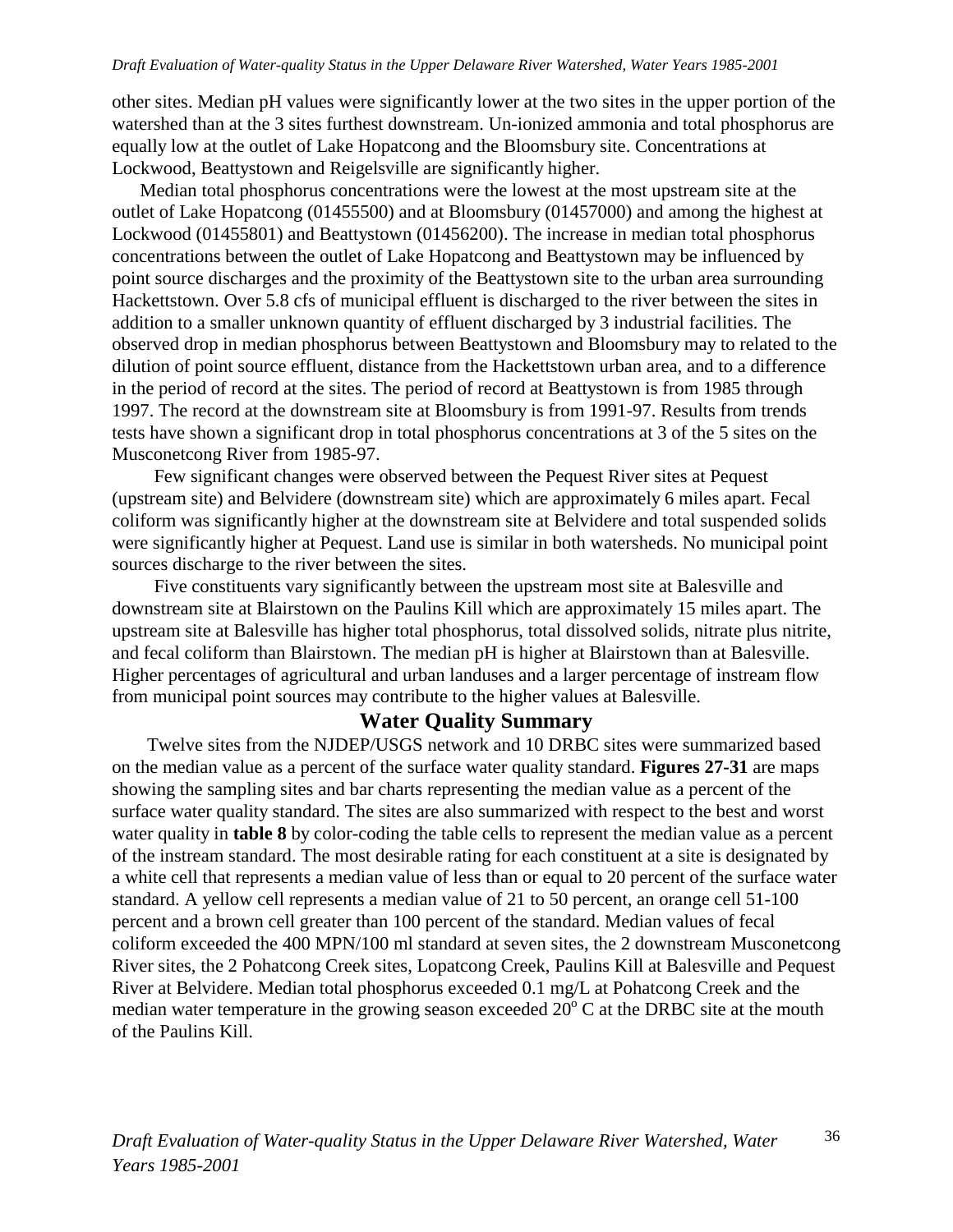**Table 8.** Summary of water quality conditions at 12 NJDEP/USGS sites and 10 DRBC sites sampled in the Upper Delaware River watershed from 1985-2000 [Colored cells represent the median as a percent of the surface water standard; White cells  $=$  < 20 percent, **Yellow** = 21-50 percent, **Orange** = 51-100 percent, **Brown** = Median greater than standard; Ratings for pH are based pH units above 6.5 or below 8.5; Ratings for dissolved oxygen are based on standard as a percent of the median; \*, trout maintenance; \*\* trout production; NA, median value not available ]

| <b>Station Number</b>                                                                    | Nutrients                |           | Inorganics                                              |                  | Other Constituents                  |                   |     |     |                               |                           |
|------------------------------------------------------------------------------------------|--------------------------|-----------|---------------------------------------------------------|------------------|-------------------------------------|-------------------|-----|-----|-------------------------------|---------------------------|
|                                                                                          | $Un-$<br>ionized Nitrate | plus      | Ammonia Nitrite Phosphoru Dissolve Dissolved<br>, total | solids,<br>total | Oxygen                              | Fecal<br>coliform | pH  |     | Suspended<br>solids,<br>total | Water<br>temper-<br>ature |
|                                                                                          |                          |           |                                                         |                  |                                     |                   | 6.5 | 8.5 |                               |                           |
| Subwatershed 1: Flat Brook, Shimers Brook, Van Campens Brook, and Dunnfield Creek        |                          |           |                                                         |                  |                                     |                   |     |     |                               |                           |
| **01440000 Flat Brook                                                                    |                          |           |                                                         |                  |                                     |                   |     |     |                               |                           |
| ** 01442760 Dunnfield Creel                                                              |                          |           |                                                         |                  |                                     |                   |     |     |                               |                           |
| **DRBC2251 Little Flat                                                                   |                          |           |                                                         |                  |                                     |                   |     |     |                               |                           |
| <b>Brook</b>                                                                             |                          |           |                                                         |                  |                                     |                   |     |     |                               |                           |
| ** DRBC2252 Big Flat Brool                                                               |                          |           |                                                         |                  |                                     |                   |     |     |                               |                           |
| **DRBC32 Flat Brook                                                                      |                          |           |                                                         |                  |                                     |                   |     |     |                               |                           |
| **DRBC321 Flat Brook                                                                     | <b>NA</b>                |           | <b>NA</b>                                               | <b>NA</b>        |                                     |                   |     |     |                               |                           |
| **DRBC47 Van Campens<br><b>Brook</b>                                                     |                          |           |                                                         |                  |                                     |                   |     |     |                               |                           |
| **DRBC31 Shimers Brook                                                                   |                          |           | <b>NA</b>                                               | <b>NA</b>        |                                     |                   |     |     | <b>NA</b>                     |                           |
|                                                                                          |                          |           |                                                         |                  | <b>Subwatershed 2: Paulins Kill</b> |                   |     |     |                               |                           |
| 01443440 at Balesville                                                                   |                          |           |                                                         |                  |                                     |                   |     |     |                               |                           |
| *01443500 at Blairstown                                                                  |                          |           |                                                         |                  |                                     |                   |     |     |                               |                           |
| *DRBC36 at Columbia                                                                      |                          | <b>NA</b> |                                                         |                  |                                     |                   |     |     |                               |                           |
|                                                                                          |                          |           | <b>Subwatershed 3: Pequest River</b>                    |                  |                                     |                   |     |     |                               |                           |
| *01445500 at Pequest                                                                     |                          |           |                                                         |                  |                                     |                   |     |     |                               |                           |
| *01446400 at Belvidere                                                                   |                          |           |                                                         |                  |                                     |                   |     |     |                               |                           |
| Subwatershed 4: Pohatcong Creek, Lopatcong Creek, Buckhorn Creek, and Pophandusing Creek |                          |           |                                                         |                  |                                     |                   |     |     |                               |                           |
| *01455200 Pohatcong Creek                                                                |                          |           |                                                         |                  |                                     |                   |     |     |                               |                           |
| *DRBC27 Pohatcong Creek                                                                  |                          | $\rm NA$  |                                                         |                  |                                     |                   |     |     |                               |                           |
| *DRBC28 Lopatcong Creek                                                                  | <b>NA</b>                | <b>NA</b> | <b>NA</b>                                               | <b>NA</b>        |                                     |                   |     |     |                               |                           |
| **DRBC30 Buckhorn Creek                                                                  | <b>NA</b>                | <b>NA</b> | <b>NA</b>                                               | NA               |                                     | <b>NA</b>         |     |     |                               |                           |
|                                                                                          |                          |           | <b>Subwatershed 5: Musconetcong River</b>               |                  |                                     |                   |     |     |                               |                           |
| *01455500 at Lk Hopatcong                                                                |                          |           |                                                         |                  |                                     |                   |     |     | NA                            |                           |
| *01455801 at Lockwood                                                                    |                          |           |                                                         |                  |                                     |                   |     |     | <b>NA</b>                     |                           |
| *01456200 at Beattystown                                                                 |                          |           |                                                         |                  |                                     |                   |     |     |                               |                           |
| *01457000 near Bloomsbury                                                                |                          |           |                                                         |                  |                                     |                   |     |     |                               |                           |
| *01457400 at Reigelsville                                                                |                          |           |                                                         |                  |                                     |                   |     |     |                               |                           |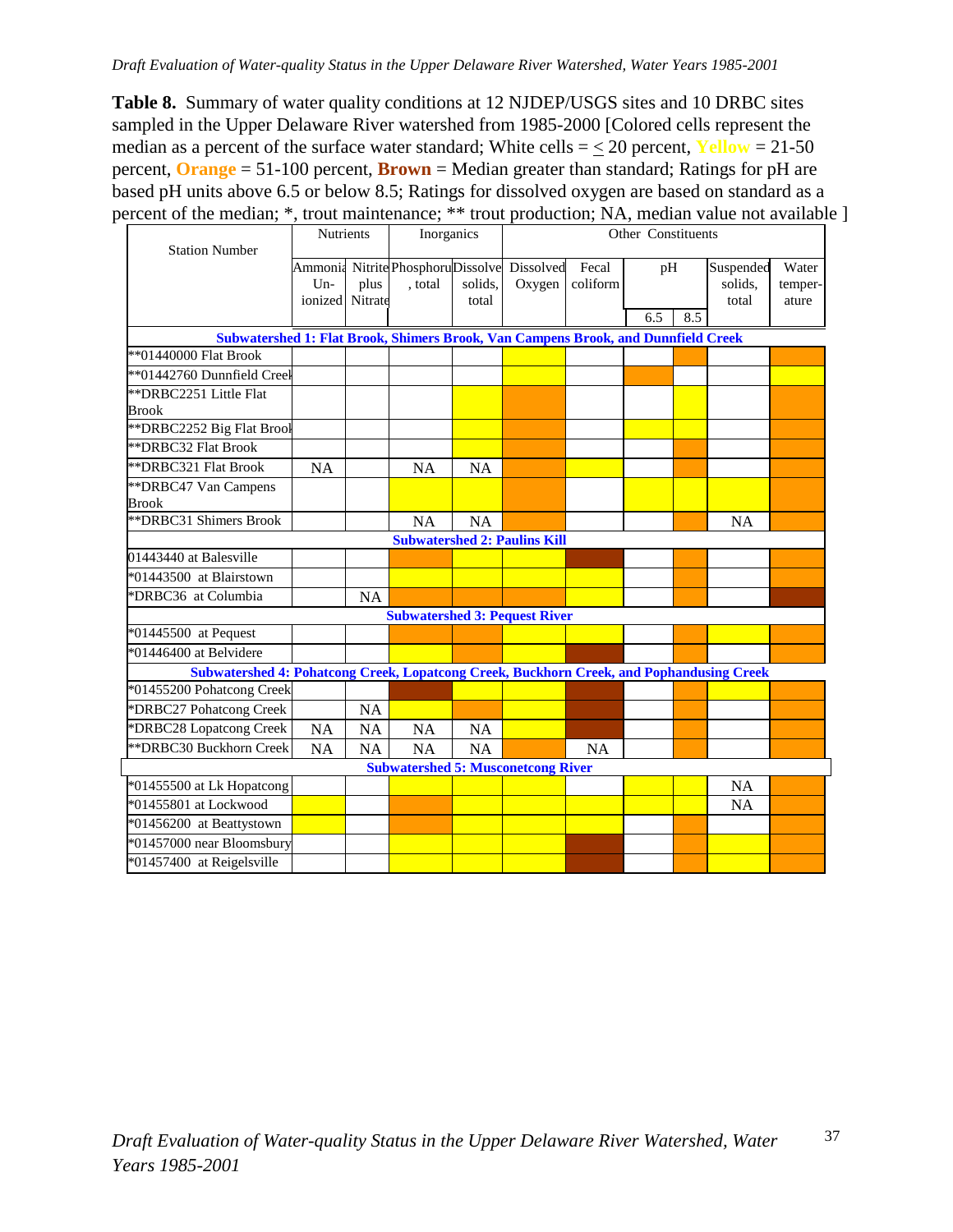### **SUMMARY AND CONCLUSIONS**

Water quality data was analyzed for nine constituents collected from 1985-2001 at NJDEP/USGS, DRBC, LINJ NAWQA, and EWQ network sites on tributaries to the Upper Delaware River watershed in New Jersey. Data was evaluated with respect to instream standards, trends at sites, variability at sites between seasons and flow conditions, variability between sites in the study area and landuses at those sites, comparisons to data from statewide sampling networks, and changes in quality along stream reaches.

In general, water quality in the study area compares favorably to water quality in New Jersey as a whole. Streams in the study area have lower total suspended solids, total phosphorus, nitrate plus nitrite, water temperature, and fecal coliform counts and higher dissolved oxygen and pH than streams from across the state. These seven constituents would indicate better overall quality in WMA1 than in other areas of the state. Total dissolved solids were higher, most likely as a result of geology and agriculture in the area. The highest levels are found at low flow in the summer and are not a result of higher amounts of road salt during runoff events in the winter. Un-ionized ammonia was slightly higher in the study area than in New Jersey as a whole.

Water quality data in the study area was compared with data collected at 6 sites on streams among those with the highest quality in the state of New Jersey. In general, water quality at the statewide background sites is better than the overall water quality at WMA1. Dissolved oxygen is the only constituent with a median value indicative of better water quality in the study area than at background sites. Data from sites draining undeveloped areas in the Dunnfield Creek, and Flat Brook have comparable or lower median values for all constituents except total dissolved solids at Flat Brook.

Data was compared to the surface water standard for 8 of the 9 constituents. The drinking water maximum contaminant level was used as a reference for nitrate plus nitrite concentrations because no instream standard exists. The most commonly occuring constituents measured above standards were fecal coliform,  $> 400$  MPN/100ml in 23 percent; total phosphorus,  $> 0.1$  mg/L in 22 percent; water temperature in designated trout waters,  $>$  20 ° C in 21 percent; and pH,  $>$ 8.5 or <6.5 in 13 percent of samples collected at USGS/NJDEP and DRBC sampling sites. At sites in nontrout waters the percentage of fecal coliform and total phosphorus data not meeting standards was 51 and 31 percent respectively. Eight of the 9 constituents did not meet standards in at least one sample at one or more sites in the study area. Nitrate plus nitrite was the only constituent that met the reference level in every sample.

Sites on the Pohatcong Creek and Musconetcong River have more constituents not meeting standards than sites in the other subwatersheds. Six of the nine constituents exceeded the level set for standards in one or more samples on these streams. Eighty percent of all samples at Pohatcong Creek at New Village exceeded 0.1 mg/L and 97 percent exceeded that level at low flow, indicating a constant base-flow or point source. Phosphorus values over 0.1 mg/L did not account for more than 35 percent of the data at other sites. Fecal coliform exceeded the 400 MPN/100ml standard in more than half the samples at 11 of the 33 sampling sites including the two Pohatcong Creek sites and the two Musconetcong River sites furthest downstream. Most exceedences at the NJDEP/USGS sites occurred at low flow conditions. Low flow samples on the Pohatcong Creek exceeded 400 MPN/100ml in 82 percent of the samples.

Dunnfield Creek and Jacksonburg Creek (01443550) are the only sites with pH data less than 6.4. Data below the 6.5 instream standard accounts for 65 percent of the DRBC data and 33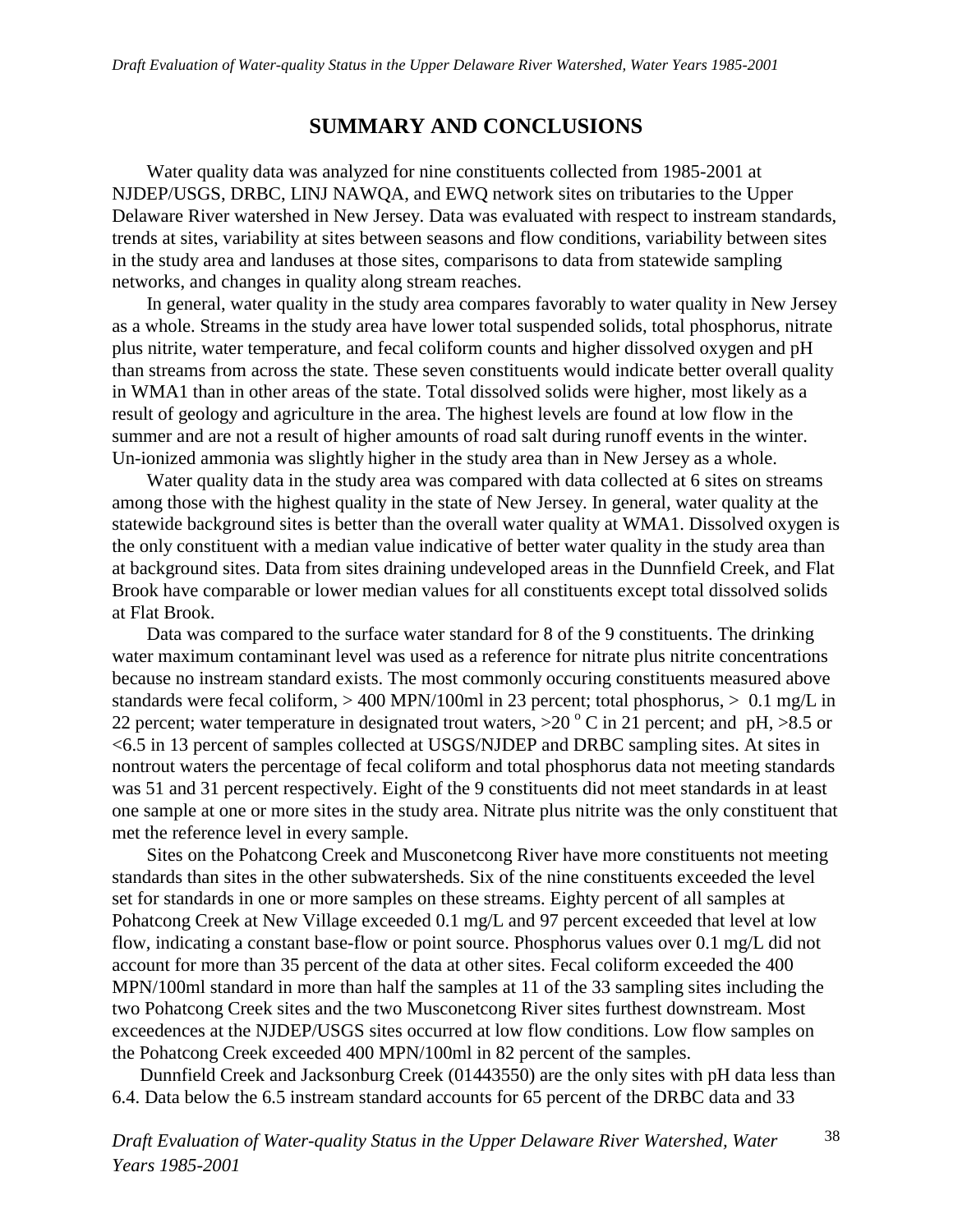percent of the USGS/NJDEP data at the Dunnfield Creek site and 25 percent of the data at the upstream most Jacksonburg Creek site. The drainage watersheds at both sites are over 94 percent undeveloped with no agricultural land uses. Both sites drain areas of steep mountainous terrain along the Kittatinny mountain ridge. The geology upstream of these sites consists of erosion resistant layers of sandstone and siltstone unique to the Kittatinny Mountain and Walpack Ridge.

Results from trends tests indicate improving water quality in the study area. Un-ionized ammonia, total phosphorus, water temperature, pH are decreasing and dissolved oxygen is increasing at some sites including some with the worst conditions. However, total dissolved solids and nitrate plus nitrite concentrations are increasing at some sites in the Musconetcong River and Pohatcong Creek. Pohatcong Creek has the highest median concentration of nitrate plus nitrite (1.93 mg/L), but highest values at the site are still substantially less than the drinking water maximum contaminant level. Total suspended solids and fecal coliform counts did not change significantly at any sites.

Median values of all constituents, except dissolved oxygen, were significantly related to land use upstream from the sampling site. Sampling sites draining areas of more than 78 percent undeveloped land had significantly lower values than data collected at sites draining land with higher percentages of urban and agricultural land uses. Median values of fecal coliform, total dissolved solids, and total phosphorus are significantly higher at agricultural sites than the data collected at urban and undeveloped sites. Water temperature, pH, nitrate plus nitrite, un-ionized ammonia, and total suspended solids are equally high among the data collected at agricultural and urban sites.

Variability in water quality at a site is related to changes in season and/or flow condition. The following constituents were significantly higher in the growing season at one or more sites; water temperature, fecal coliform count, pH, total phosphorus, unionized ammonia and total dissolved solids. The highest observed total dissolved solids concentrations are from a constant base-flow source and not from nonpoint sources during runoff events in the nongrowing season as has been observed in some other streams in New Jersey. The following constituents were significantly higher in the nongrowing season at one or more sites; dissolved oxygen, pH, and nitrate plus nitrite. All constituents were significantly higher at low flow than at high flow at one or more sites except for dissolved oxygen, and total suspended solids which are higher at high flow at all sites and nitrate plus nitrite which is higher at a few sites.

Sites on the Musconetcong River and Pohatcong Creek were among the sites with the lowest median dissolved oxygen and highest median values for six of the eight other constituents. Sites on these streams drain areas with some of the highest percentages of urban and agricultural land in the study area. Effluent from point source discharges accounts for over 4 percent of median stream flow at Pohatcong Creek and up to 5 percent at a Musconetcong river site. In contrast, sites on the Flat Brook and Dunnfield Creek have among the highest dissolved oxygen and lowest values for the other 8 constituents. Van Campens Brook also had among the lowest median values for 5 constituents. These sites drain areas over 90 percent undeveloped with no permitted point sources.

Sites along the Musconetcong River were among those with both the highest and lowest levels of nitrate plus nitrite, total phosphorus, total suspended solids, dissolved oxygen and pH in the study area. Dissolved oxygen, nitrate plus nitrite, total suspended solids, and pH were lower at the upstream sites than at the downstream sites. Total phosphorus is among the lowest at the outlet of Lake Hopatcong (01455500) and at Bloomsbury (01457000) and among the highest at Beattystown (01456200) (**figure 1**). The increase in median total phosphorus concentrations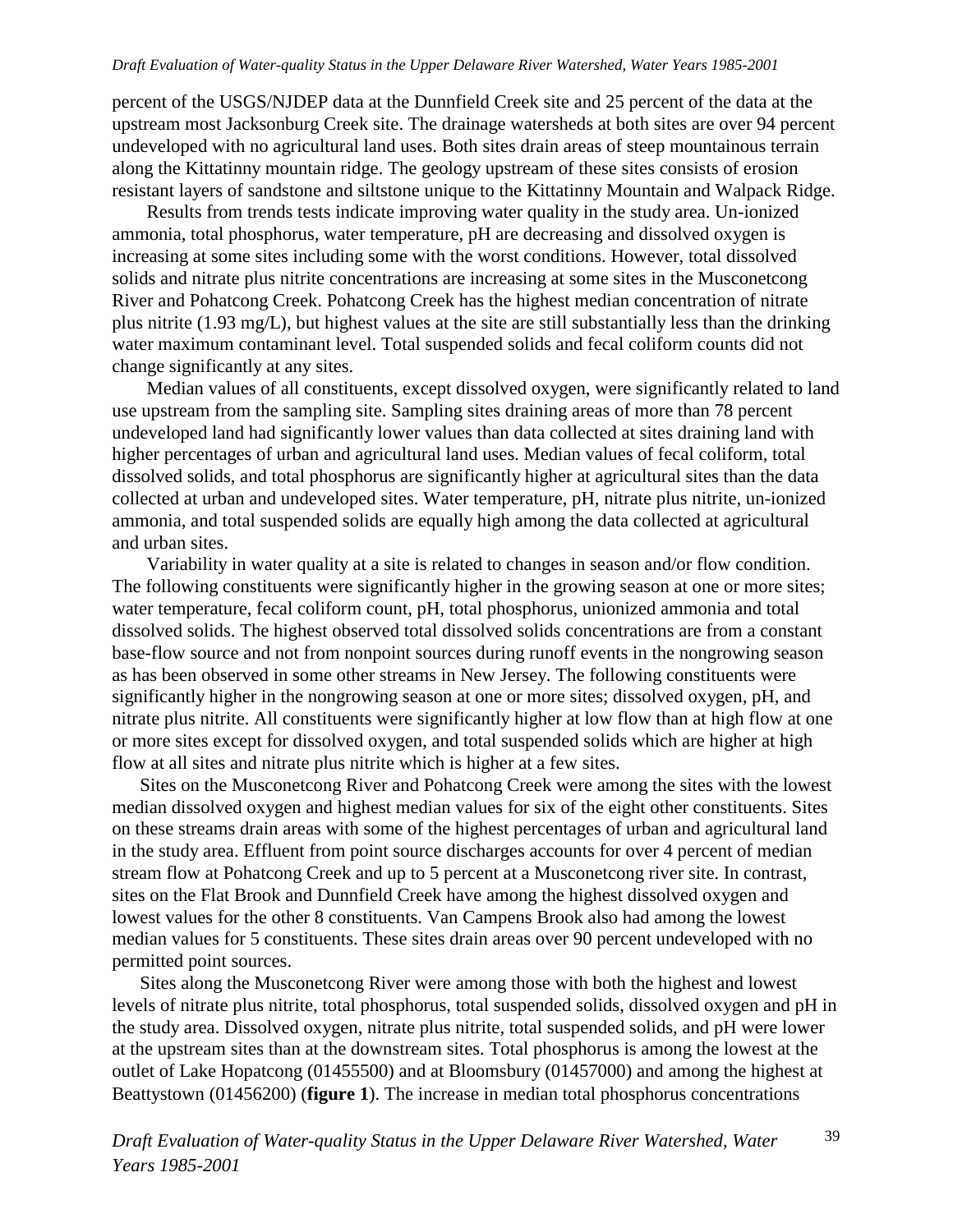*Draft Evaluation of Water-quality Status in the Upper Delaware River Watershed, Water Years 1985-2001* 

between the outlet of Lake Hopatcong and Beattystown may be influenced by point source discharges and the proximity of the Beattystown site to the urban area surrounding Hackettstown.

# **GLOSSARY**

- Background Sites—Locations sampled for the USGS/NJDEP cooperative monitoring network on streams draining predominantly undeveloped areas from across New Jersey.
- Base-flow—Sustained, low flow in a stream; ground water is the source of base-flow in most streams.
- Lithology--The character of a rock formation
- Median--The middle value from a group of samples arranged from lowest to highest.

Statewide Status Sites--Locations randomly chosen from streams across New Jersey for the USGS/NJDEP cooperative monitoring network to represent the range of water quality in the state

Streamflow—The rate at which surface water moves through a stream channel. Often referred to as discharge in reports by the USGS.

Stream reach--A distance along a stream.

- Water purveyors--Those who supply water to municipalities for residential, commercial and industrial uses.
- Watershed—The land area that drains all the streams and rainfall to a common outlet, such as the outflow of a reservoir, the mouth of a bay, or any point along a stream channel. Sometimes referred to as drainage basin or catchments.

### **REFERENCES CITED**

- Anderson, J.R., Hardy. E.E., Roach, J.T., and Witmer, R.E., 1976, A land use and land cover classification system for use with remote sensor data: U.S. Geological Survey Professional Paper 964, 28 p.
- Buxton, D.E., Hunchak-Kariouk, Kathryn, and Hickman, R.E., 1999, Relations of surface-water quality to streamflow in the Wallkill and Upper Delaware River Basins, New Jersey and vicinity, water years 1976-93: U.S. Geological Survey Water-Resources Investigations Report 99-4045, 100p.
- Helsel, D.R., and Cohn, T.A., 1988, Estimation of descriptive statistics for multiply censored water quality data: Water Resources Research, v. 24, no. 12 p. 1997-2004.
- Helsel, D.R., and Hirsch, R.M., 1992, Statistical methods in water resources: New York, Elsevier Science Publishing Company Inc., 522 p.
- Hem, J.D., 1985, Study and interpretation of the chemical characteristics of natural water: U.S. Geological Survey Water Supply Paper 2254, 263 p.
- Hickman, R.E., and Barringer, T.H., 1999, Trends in water quality of New Jersey streams, water years 1986-95: U.S. Geological Survey Water-Resources Investigations Report 98-4204, 174 p.
- Hirsch, R.M., 1982, A comparison of four streamflow record extension techniques: Water Resources Research, v. 18, no.4, p. 1081-1088.
- Jarrell, W.M., 1999, Getting started with TMDLs: Oregon Graduate Institute of Science and Technology, 86 p.
- New Jersey Department of Environmental Protection, Division of Water Resources, 1989, "Safe Drinking Water Act," New Jersey Administrative Code 7:10-1 through 16.12.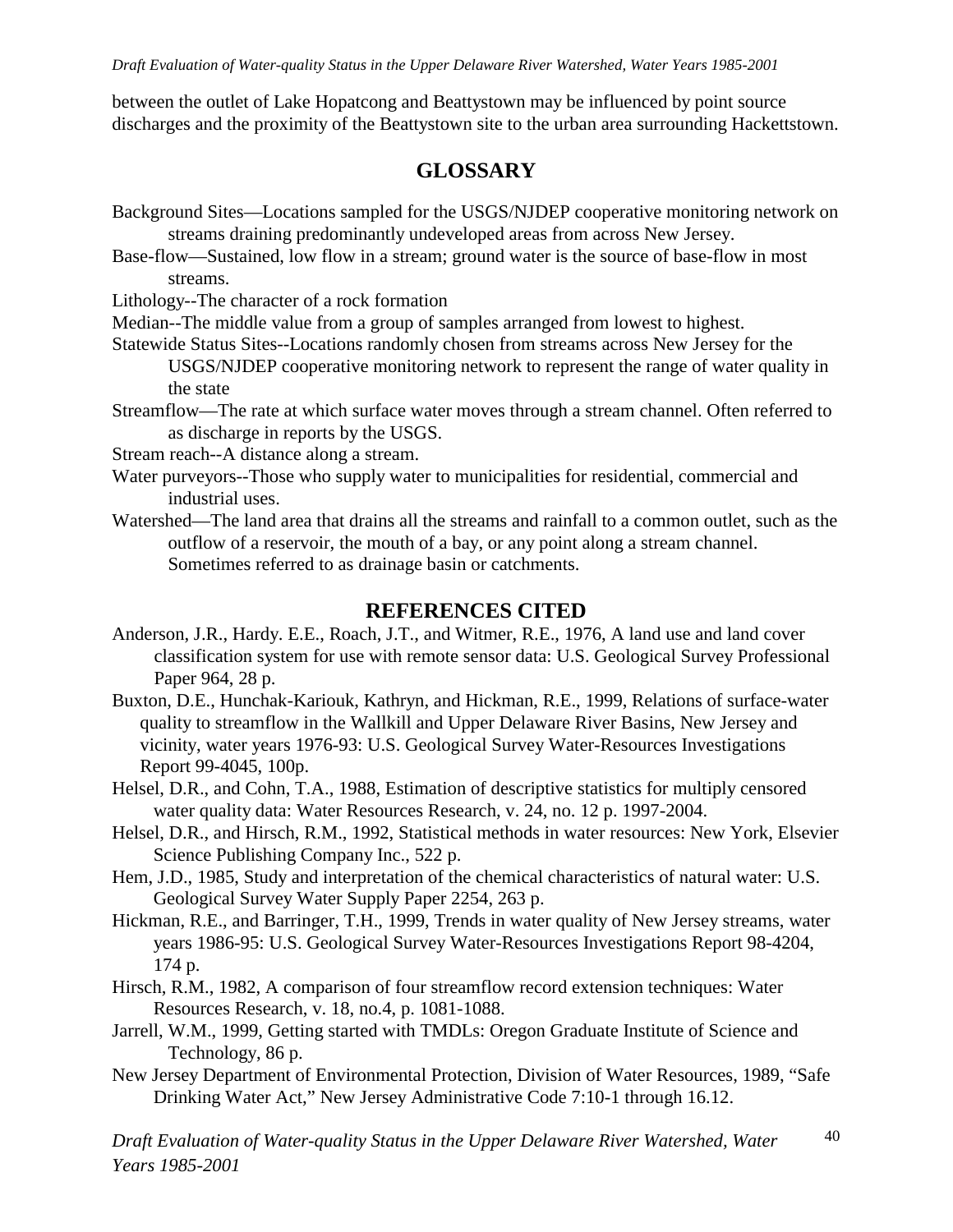\_\_\_\_\_1992, New Jersey Geological Survey, Geologic map of New Jersey.

- \_\_\_\_\_1994, Ambient monitoring network: Delaware River Drainage Basin, 1992 benthic macroinvertebrate study, 42p., 2 app.
	- \_\_\_\_\_1997, New Jersey 1996 State water quality inventory report: Trenton, N.J., New Jersey Department of Environmental Protection, Office of Environmental Planning, 5 chap.

\_\_\_\_\_1998, Surface water quality standards: N.J.A.C. 7:9B: Trenton, N.J., New Jersey Department of Environmental Protection, Office of Environmental Planning, April 1998, 122 p.

- \_\_\_\_\_\_2000, Land Use /Land Cover and Impervious Surfaces for Watershed Management Areas 8, 9 and 10, 1995/97: Bureau of Geographic Information and Analysis, (Accessed April, 2000, on the World Wide Web at URL http://www.state.nj.us/dep/gis/lulc95shp.html)
- Ott, L., 1988, An introduction to statistical methods and data analysis: Boston, Mass., PWS-Kent Publishing Company, 835 p.
- Robinson, K.W., Lazaro, T.R., and Pak, Connie, Associations between water quality trends in new Jersey streams and drainage-basin characteristics, 1975-86: U.S. Geological Survey Water- Resources Investigation Report 96-4119, 148 p.

Ruffner, J.A., and Bair, F.E., eds., 1977, The weather almanac (2d ed.): New York, Avon Books, 35p.

- Sawyer, C.N., and McCarty, P.L., 1978, Chemistry for environmental engineering: New York, McCraw-Hill, Inc., 532 p.
- Schornick, J.C., and Fischel, D.K., Effects of storm runoff on water quality in the Mill Creek drainage basin, Willingboro, New Jersey: U.S. Geological Survey Water-Resources Investigation Report 80-98, 111 p.
- U.S. Department of Agriculture, Natural Resource Conservation Service, 2002, Soil Survey Division, Official Soil Series Description Data Access website for the Arnot, Lackawanna, Lordstown and Oquaga Soil Series, (Accessed April 18, 2002, on the World Wide Web at URL http://www.statlab.iastate.edu/soils/osd/).
- U. S. Environmental Protection Agency, 1996, Drinking water regulations and health advisories: Office of water, EPA 822-B-96-002, Washington, D.C., Oct., 1996, 16 p.
- Drake, Avery A., Jr., and others, 1996, Bedrock geologic map of Northern New Jersey: U.S. Geological Survey Map I-2540-A, 2 sheets, map scale 1:100,000.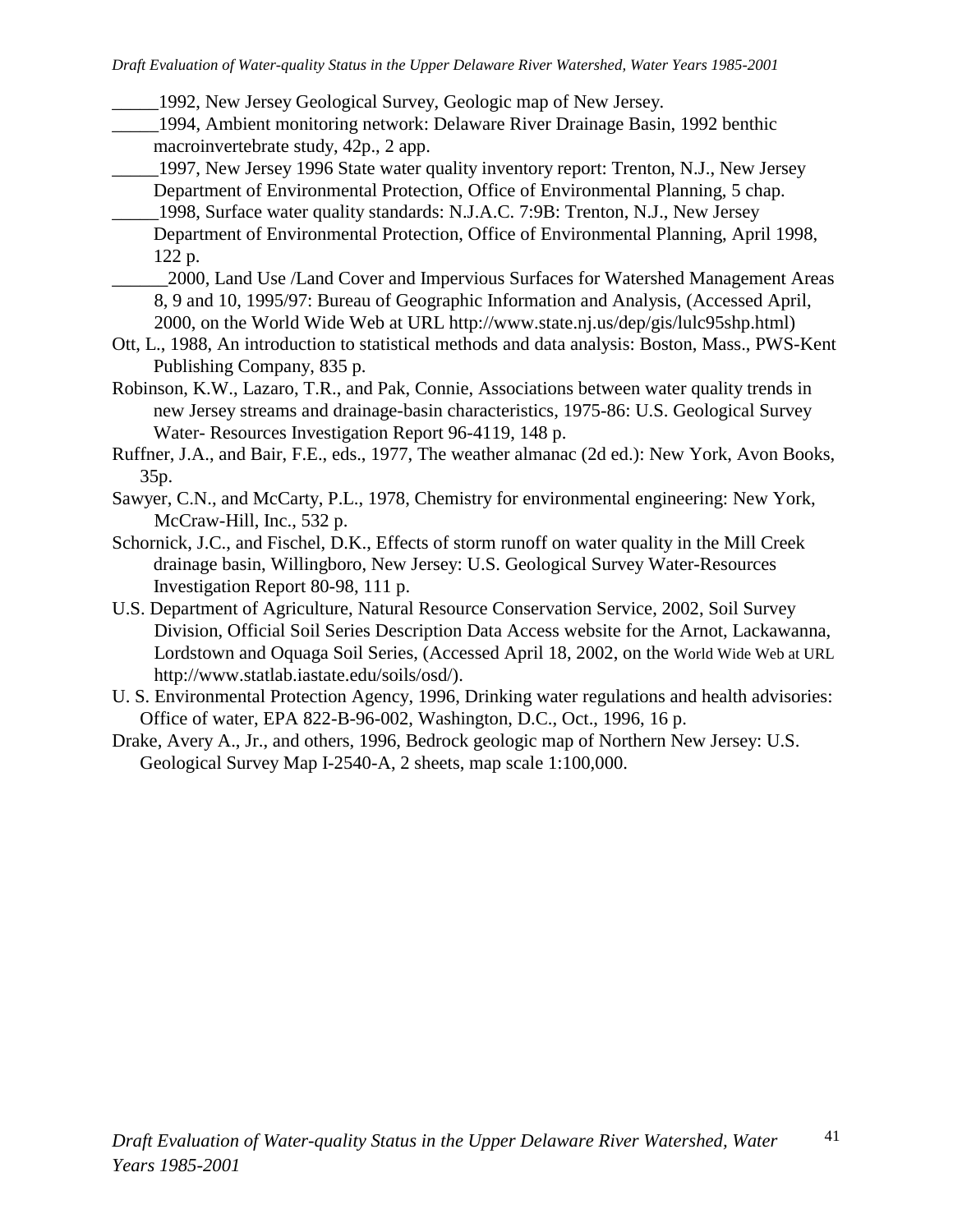## **Appendix 1. Water quality standards and frequency of samples not meeting standards at USGS/NJDEP and DRBC sites and geometric mean of fecal coliform counts sampled from 1985-2000**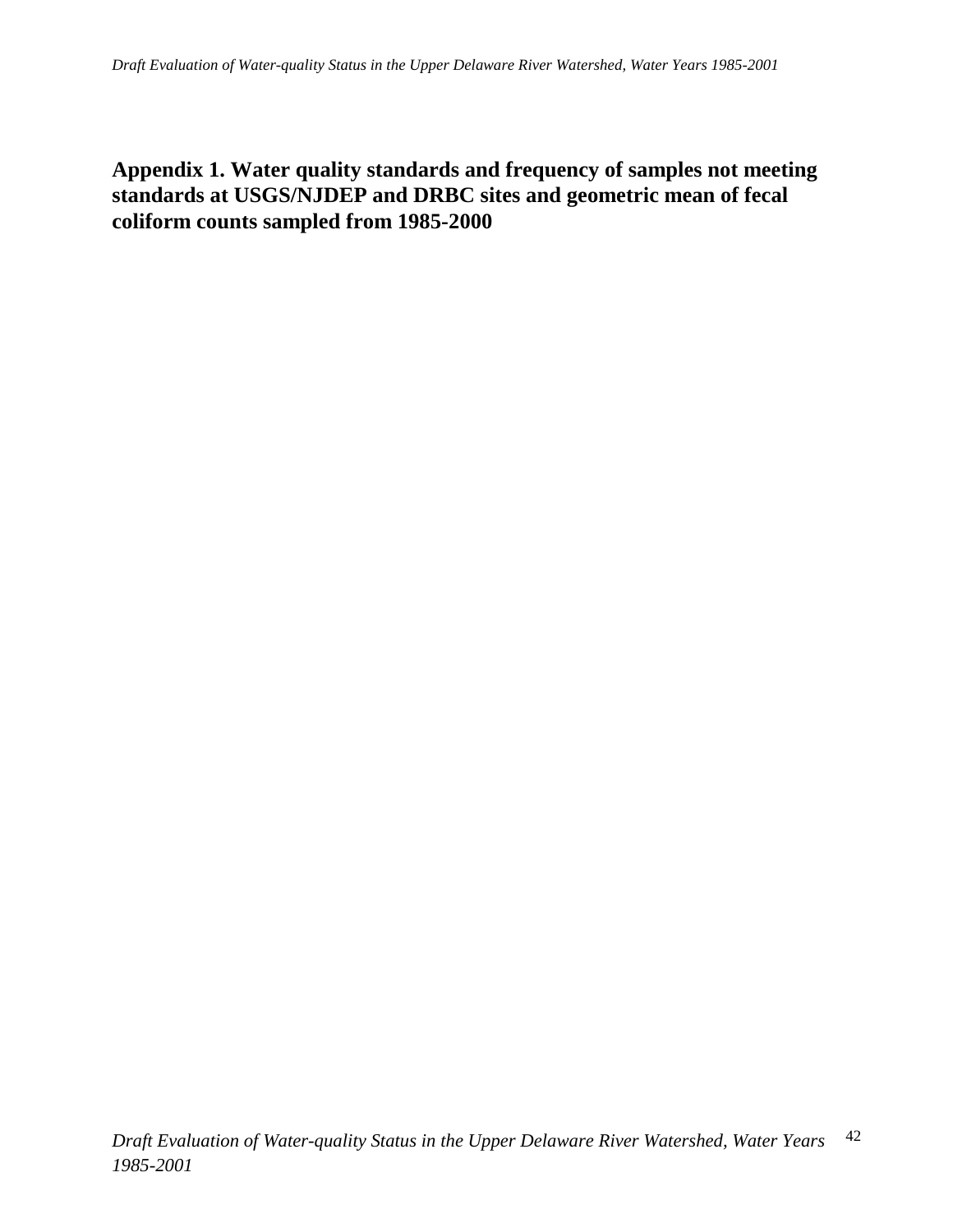**Table 1a**. Water quality standards and frequency of samples not meeting these reference levels at the 21 USGS sites sampled in the Delaware River watershed, watershed management area 1, from 1985-2000 [Standards: concentrations are in milligrams per liter, coliform is in most probable number, pH is in standard units, and temperature is in degrees celsius; <, less than the standard; >, greater than the standard; \*, trout maintenance; \*\* trout production; L, criteria in lakes, and reservoirs and tributaries at point of entry to such water bodies; G, geometric average; Blue shaded cells = high flow; **Bold text** = greater than 50% not meeting standards; --, no data available; Numbers in the table are percentages of data not meeting the standard]

| <b>Standards</b>            | Ammonia.<br>un-ionized | Oxygen                  | Dissolved   Dissolved<br>solids, total | Fecal<br>coliform | Nitrite plus<br>Nitrate | pH            | Phosphorus Suspended<br>total | solids, total temperature | Water         |
|-----------------------------|------------------------|-------------------------|----------------------------------------|-------------------|-------------------------|---------------|-------------------------------|---------------------------|---------------|
| Drinking water              | $- -$                  | $- -$                   | 500                                    | $- -$             | 10                      | $- -$         | $- -$                         | $- -$                     |               |
| New Jersey Surface<br>Water | $*0.02$<br>0.05        | >4<br>$*$ > 5<br>$**$ 7 | 500                                    | G200<br>400       | $- -$                   | >6.5<br>< 8.5 | L0.05<br>0.1                  | $*25$<br>40               | $*20$<br>27.8 |

| <b>Stream sampling</b><br>sites  |                  | Percent of samples not meeting the standard |                  |                |                  |                |                      |                  |                  |  |  |  |  |
|----------------------------------|------------------|---------------------------------------------|------------------|----------------|------------------|----------------|----------------------|------------------|------------------|--|--|--|--|
| <b>All Trout Sites</b>           | $*1.8$           | $*0.2,0**$                                  | $\Omega$         | 35             | $\mathbf{0}$     | $<1.3$ , $>11$ | 24, L54              | $*2.5$           | $*22$            |  |  |  |  |
| <b>All Nontrout Sites</b>        | $\boldsymbol{0}$ | $\boldsymbol{0}$                            | $\boldsymbol{0}$ | 51             | $\mathbf{0}$     | $\overline{0}$ | 31, L63              | $\boldsymbol{0}$ | $\boldsymbol{0}$ |  |  |  |  |
| **Big Flat Brook<br>(01439830)   | $\overline{0}$   | $\overline{0}$                              | $\mathbf{0}$     | $\overline{0}$ | $\overline{0}$   | $\Omega$       | $\overline{0}$       | $\mathbf{0}$     | $\overline{0}$   |  |  |  |  |
| *Flat Brook<br>(01440000)        | $\overline{0}$   | $\overline{0}$                              | $\overline{0}$   | 4.2            | $\overline{0}$   | <0, >9.4       | 0, L23               | $\overline{0}$   | 16               |  |  |  |  |
| *Flat Brook<br>(01440010)        | $\overline{a}$   | $\mathbf{0}$                                | $\mathbf{0}$     | --             | $\theta$         | $\Omega$       | $\overline{0}$       | $\mathbf{0}$     | 50               |  |  |  |  |
| **Dunnfield Creek<br>(01442760)  | $\mathbf{0}$     | $\mathbf{0}$                                | $\overline{0}$   | $\overline{0}$ | $\mathbf{0}$     | $<$ 33, $>0$   | 0, L33               | $\overline{0}$   | 8.3              |  |  |  |  |
| **Paulins Kill<br>(01443290)     | $-$              | $\boldsymbol{0}$                            | $\mathbf{0}$     | --             | $\boldsymbol{0}$ | $\mathbf{0}$   | $\mathbf{0}$         | $\overline{0}$   | $\overline{0}$   |  |  |  |  |
| Dry Brook<br>(01443370)          | $\mathbf{0}$     | $\boldsymbol{0}$                            | $\boldsymbol{0}$ | 60             | $\boldsymbol{0}$ | $\mathbf{0}$   | 0, L25               | $\mathbf{0}$     | $\boldsymbol{0}$ |  |  |  |  |
| Paulins Kill<br>(01443440)       | $\overline{0}$   | $\boldsymbol{0}$                            | $\boldsymbol{0}$ | 51             | $\boldsymbol{0}$ | $\mathbf{0}$   | 32, L65              | $\boldsymbol{0}$ | $\mathbf{0}$     |  |  |  |  |
| *Paulins Kill<br>(01443500)      | 1.2              | $\overline{0}$                              | $\boldsymbol{0}$ | 21             | $\mathbf{0}$     | <0, >4.8       | 4.8, L <sub>46</sub> | $\mathbf{0}$     | 29               |  |  |  |  |
| *Jacksonburg Creek<br>(01443550) | $\overline{0}$   | $\mathbf{0}$                                | $\mathbf{0}$     | --             | $\mathbf{0}$     | <25, >0        | 0, L50               | $\mathbf{0}$     | $\overline{0}$   |  |  |  |  |
| *Jacksonburg Creek<br>(01443600) | $\boldsymbol{0}$ | $\boldsymbol{0}$                            | $\boldsymbol{0}$ | --             | $\boldsymbol{0}$ | $\mathbf{0}$   | 0, L100              | $\boldsymbol{0}$ | $\boldsymbol{0}$ |  |  |  |  |
| *Pequest River<br>(01444970)     | $\overline{0}$   | 25                                          | $\mathbf{0}$     | 40             | $\mathbf{0}$     | $\overline{0}$ | $\mathbf{0}$         | $\overline{0}$   | 25               |  |  |  |  |
| *Pequest River<br>(01445000)     | $\overline{0}$   | $\mathbf{0}$                                | $\boldsymbol{0}$ | $\overline{0}$ | $\theta$         | $\mathbf{0}$   | $\mathbf{0}$         | $\mathbf{0}$     | $\mathbf{0}$     |  |  |  |  |
| *Pequest River<br>(01445500)     | $\boldsymbol{0}$ | $\boldsymbol{0}$                            | $\boldsymbol{0}$ | 26             | $\boldsymbol{0}$ | $\mathbf{0}$   | 29, L74              | 14               | $\mathbf{0}$     |  |  |  |  |
| *Pequest River<br>(01446400)     | $\Omega$         | $\overline{0}$                              | $\overline{0}$   | 80             | $\overline{0}$   | 0, >33         | 17, L42              | $\boldsymbol{0}$ | 17               |  |  |  |  |
| *Pohatcong Creek<br>(01455200)   | 4.5              | $\overline{0}$                              | $\mathbf{0}$     | ${\bf 72}$     | $\overline{0}$   | <1.4, >20      | 80, L96              | 7.1              | 20               |  |  |  |  |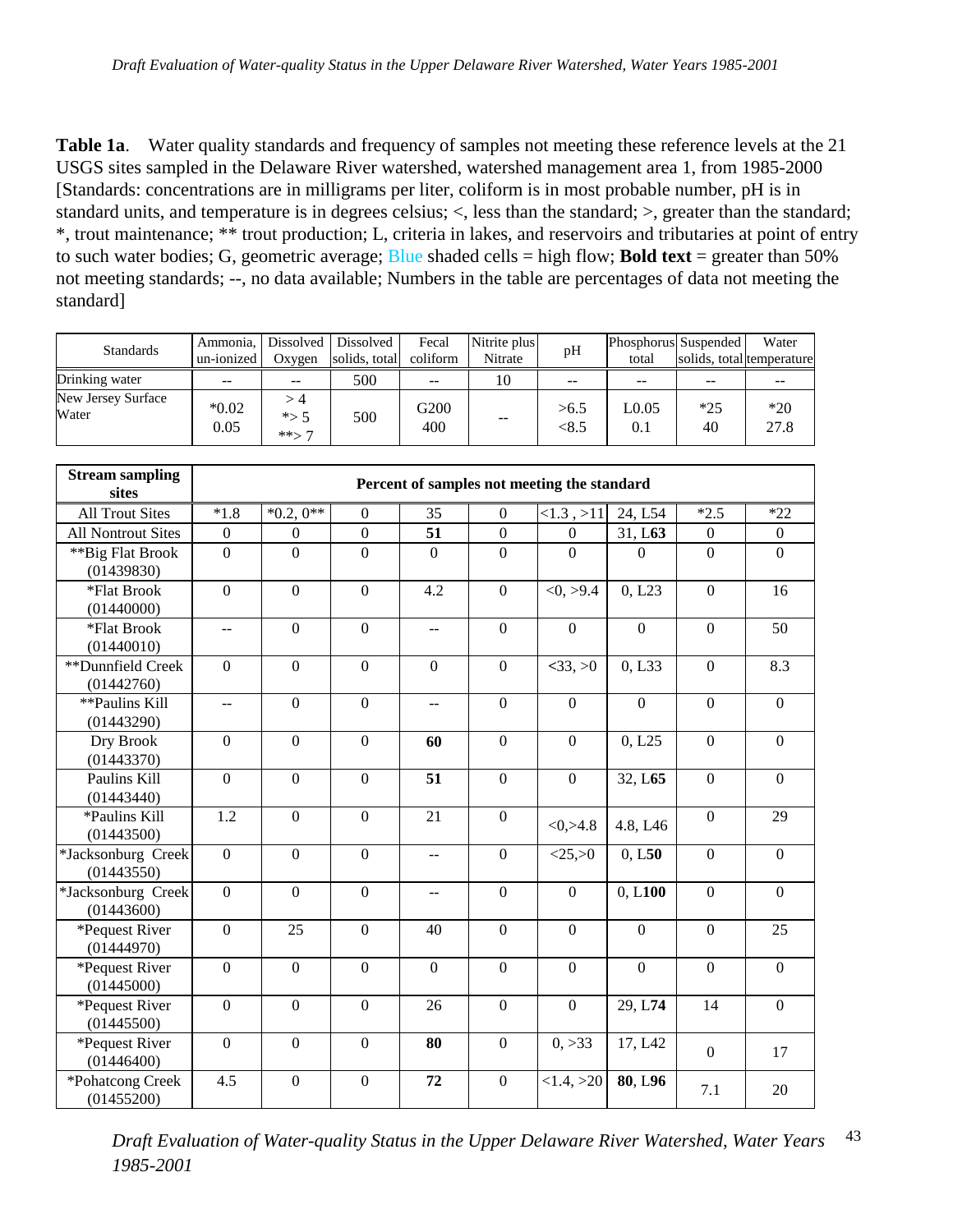| Standards                                      | Ammonia,<br>un-ionized | Dissolved<br>Oxygen                           | Dissolved<br>solids, total | Fecal<br>coliform        | Nitrite plus<br>Nitrate | pH               | total               | Phosphorus Suspended     | Water<br>solids, total temperature |
|------------------------------------------------|------------------------|-----------------------------------------------|----------------------------|--------------------------|-------------------------|------------------|---------------------|--------------------------|------------------------------------|
| Drinking water                                 |                        | $\mathord{\hspace{1pt}\text{--}\hspace{1pt}}$ | 500                        |                          | 10                      |                  |                     |                          |                                    |
| New Jersey Surface                             | $*0.02$                | >4                                            |                            | G200                     |                         |                  | L0.05               | $*25$                    | $*20$                              |
| Water                                          | 0.05                   | $*$ > 5                                       | 500                        | 400                      |                         | >6.5<br>< 8.5    | 0.1                 | 40                       | 27.8                               |
|                                                |                        | $**$ >7                                       |                            |                          |                         |                  |                     |                          |                                    |
| *Musconetcong<br>River (01455500)              | $\overline{0}$         | $\boldsymbol{0}$                              | $\boldsymbol{0}$           | 2.7                      | $\boldsymbol{0}$        | <2.6, >5.3       | 0, L7.7             | $\overline{\phantom{a}}$ | 38                                 |
| *Musconetcong<br>River (01455801)              | $\boldsymbol{0}$       | $\boldsymbol{0}$                              | $\boldsymbol{0}$           | 23                       | $\boldsymbol{0}$        | $\boldsymbol{0}$ | 27, L68             | $\mathrel{{-}-}$         | 34                                 |
| *Musconetcong<br>River (01456200)              | 6.2                    | $\boldsymbol{0}$                              | $\boldsymbol{0}$           | 23                       | $\boldsymbol{0}$        | <0, >12          | 32, L65             | $\boldsymbol{0}$         | 25                                 |
| *Musconetcong<br>River 01456600                | --                     | $\boldsymbol{0}$                              | $\boldsymbol{0}$           | $\overline{\phantom{a}}$ | $\boldsymbol{0}$        | $\mathbf{0}$     | $\boldsymbol{0}$    | $\boldsymbol{0}$         | $\mathbf{0}$                       |
| *Musconetcong<br>River 01457000                | $\boldsymbol{0}$       | $\boldsymbol{0}$                              | $\boldsymbol{0}$           | 55                       | $\boldsymbol{0}$        | <0, >26          | 10, L <sub>26</sub> | $\boldsymbol{0}$         | 13                                 |
| *Musconetcong<br>River 01457400                | 1.3                    | $\boldsymbol{0}$                              | $\boldsymbol{0}$           | 52                       | $\boldsymbol{0}$        | <0, >11          | 24, L60             | 4.3                      | 24                                 |
|                                                |                        |                                               |                            | By season                |                         |                  |                     |                          |                                    |
| Growing season,<br>trout sites                 | $*1.9$                 | $*0.6, **0$                                   | $\boldsymbol{0}$           | 44                       | $\overline{0}$          | $<0.9$ , $>10$   | 27, L59             | 2.2                      | 35                                 |
| Nongrowing season,<br>trout sites              | $*1.6$                 | $*0, **0$                                     | $\boldsymbol{0}$           | 14                       | $\boldsymbol{0}$        | <2.1, >13        | 19, L <sub>45</sub> | 2.7                      | $\boldsymbol{0}$                   |
| Growing Season,<br>nontrout sites              | $\boldsymbol{0}$       | $*0, **0$                                     | $\boldsymbol{0}$           | 65                       | $\boldsymbol{0}$        | $\boldsymbol{0}$ | 37, L72             | $\boldsymbol{0}$         | $\boldsymbol{0}$                   |
| Nongrowing season,<br>nontrout sites           | $\boldsymbol{0}$       | $*0, **0$                                     | $\boldsymbol{0}$           | 27                       | $\boldsymbol{0}$        | $\boldsymbol{0}$ | 21, L48             | $\boldsymbol{0}$         | $\boldsymbol{0}$                   |
|                                                |                        |                                               |                            | By flow                  |                         |                  |                     |                          |                                    |
| All high flow<br>samples, at trout sites       | 0.9                    | $*0, **0$                                     | $\boldsymbol{0}$           | 31                       | $\boldsymbol{0}$        | <1.6, >7.8       | 22, L52             | 5.4                      | 12                                 |
| All low flow<br>samples, at trout sites        | 2.6                    | $*0.7,$<br>$**0.4$                            | $\boldsymbol{0}$           | 37                       | $\boldsymbol{0}$        | <1.1, >13        | 25, L <sub>56</sub> | $\boldsymbol{0}$         | 31                                 |
| All high flow<br>samples, at nontrout<br>sites | $\boldsymbol{0}$       | $*0, **0$                                     | $\boldsymbol{0}$           | 32                       | $\boldsymbol{0}$        | <0, >0           | 21, L52             | $\boldsymbol{0}$         | 6.1                                |
| All low flow<br>samples, at nontrout<br>sites  | $\overline{0}$         | $\boldsymbol{0}$                              | $\boldsymbol{0}$           | 65                       | $\boldsymbol{0}$        | < 0, > 0         | 38, L71             | $\Omega$                 | $\Omega$                           |
| **Big Flat Brook<br>(01439830)                 |                        |                                               |                            |                          |                         |                  |                     |                          |                                    |
|                                                | $\boldsymbol{0}$       | $\boldsymbol{0}$                              | $\boldsymbol{0}$           | $\boldsymbol{0}$         | $\boldsymbol{0}$        | $\boldsymbol{0}$ | $\boldsymbol{0}$    | $\boldsymbol{0}$         | $\boldsymbol{0}$                   |
| *Flat Brook<br>(01440000)                      | $\overline{0}$         | $\overline{0}$                                | $\overline{0}$             | $\overline{0}$           | $\overline{0}$          | $\overline{0}$   | 0, L7.7             | $\overline{0}$           | $\overline{0}$                     |
|                                                | $\boldsymbol{0}$       | $\boldsymbol{0}$                              | $\boldsymbol{0}$           | 5.9                      | $\boldsymbol{0}$        | <0, >16          | 0, L31              | $\boldsymbol{0}$         | 26                                 |
| *Flat Brook<br>(01440010)                      |                        |                                               | 44                         |                          | н.                      | $\overline{0}$   |                     |                          | $\overline{0}$                     |
|                                                | --                     | $\boldsymbol{0}$                              | $\boldsymbol{0}$           | --                       | $\boldsymbol{0}$        | $\boldsymbol{0}$ | $\overline{0}$      | $\boldsymbol{0}$         | $\boldsymbol{0}$                   |
| **Dunnfield Creek<br>(01442760)                | $\overline{0}$         | $\boldsymbol{0}$                              | $\boldsymbol{0}$           | 44                       | $\overline{0}$          | $<$ 60, $>$ 0    | 0, L20              | $\boldsymbol{0}$         | $\overline{0}$                     |
|                                                | $\boldsymbol{0}$       | $\boldsymbol{0}$                              | $\boldsymbol{0}$           | $\boldsymbol{0}$         | $\boldsymbol{0}$        | <14, >0          | 0, L43              | $\boldsymbol{0}$         | 14                                 |
| **Paulins Kill<br>(01443290)                   |                        |                                               | 44                         |                          | --                      | $\overline{0}$   |                     |                          | $\overline{0}$                     |
|                                                | $-$                    | $\boldsymbol{0}$                              | $\boldsymbol{0}$           | --                       | $\boldsymbol{0}$        | $\boldsymbol{0}$ | $\boldsymbol{0}$    | $\boldsymbol{0}$         | $\boldsymbol{0}$                   |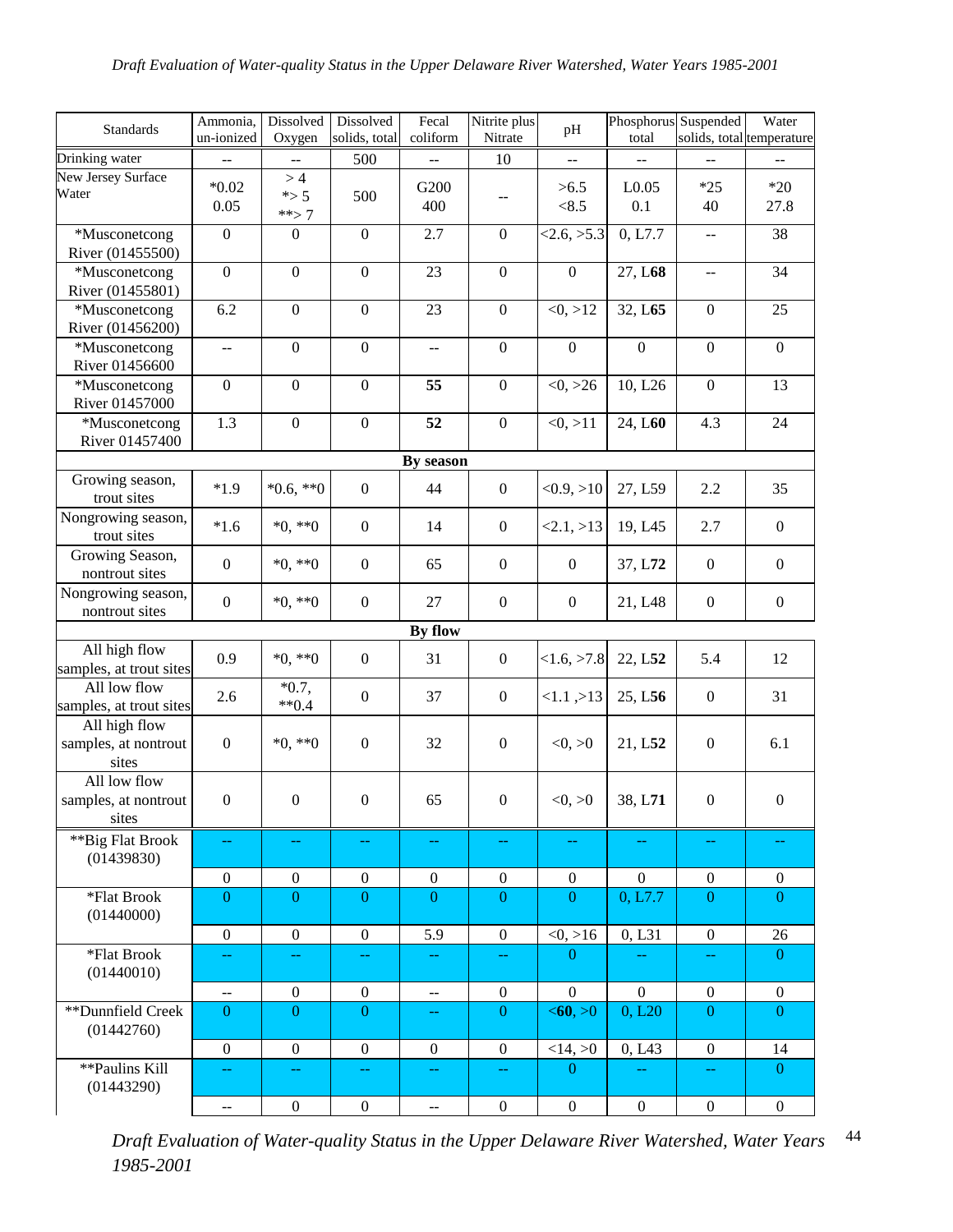| <b>Standards</b>                            | Ammonia,<br>un-ionized | Dissolved<br>Oxygen      | Dissolved<br>solids, total | Fecal<br>coliform        | Nitrite plus<br>Nitrate | pH               | total                    | Phosphorus Suspended      | Water<br>solids, total temperature |
|---------------------------------------------|------------------------|--------------------------|----------------------------|--------------------------|-------------------------|------------------|--------------------------|---------------------------|------------------------------------|
| Drinking water                              | --                     | $\overline{a}$           | 500                        | $\overline{a}$           | 10                      | --               | $\overline{a}$           |                           |                                    |
| New Jersey Surface<br>Water                 | $*0.02$<br>0.05        | >4<br>$*$ > 5<br>$**$ >7 | 500                        | G200<br>400              |                         | >6.5<br>< 8.5    | L <sub>0.05</sub><br>0.1 | $*25$<br>40               | $*20$<br>27.8                      |
| Dry Brook<br>(01443370)                     | 44                     |                          | 44                         | ÷÷                       | --                      |                  | --                       | --                        | 44                                 |
|                                             | $\boldsymbol{0}$       | $\boldsymbol{0}$         | $\boldsymbol{0}$           | 60                       | $\boldsymbol{0}$        | $\mathbf{0}$     | 0, L25                   | $\boldsymbol{0}$          | $\boldsymbol{0}$                   |
| Paulins Kill<br>(01443440)                  | $\overline{0}$         | $\overline{0}$           | $\overline{0}$             | 32                       | $\mathbf{0}$            | 0, 0             | 21, L52                  | $\overline{0}$            | $\overline{0}$                     |
|                                             | $\boldsymbol{0}$       | $\boldsymbol{0}$         | $\boldsymbol{0}$           | 66                       | $\overline{0}$          | $\mathbf{0}$     | 42, L76                  | $\boldsymbol{0}$          | $\boldsymbol{0}$                   |
| *Paulins Kill<br>(01443500)                 | 2.5                    | $\overline{0}$           | $\overline{0}$             | 29                       | $\boldsymbol{0}$        | <0, >4.9         | 2.4, L39                 | 5.0                       | 15                                 |
|                                             | $\boldsymbol{0}$       | $\boldsymbol{0}$         | $\boldsymbol{0}$           | 16                       | $\boldsymbol{0}$        | <0, >4.7         | 7.0, L54                 | $\boldsymbol{0}$          | 42                                 |
| *Jacksonburg Creek<br>(01443550)            | μü                     | 44                       | 44                         | 44                       | $\rightarrow$           |                  |                          | $\rightarrow$             | 44                                 |
|                                             | $\boldsymbol{0}$       | $\boldsymbol{0}$         | $\boldsymbol{0}$           | --                       | $\boldsymbol{0}$        | <25, >0          | 0, L50                   | $\boldsymbol{0}$          | $\boldsymbol{0}$                   |
| *Jacksonburg Creek<br>(01443600)            | 44                     | 44                       | 44                         | 44                       | --                      |                  |                          | $\rightarrow$             | $\rightarrow$                      |
|                                             | $\boldsymbol{0}$       | $\boldsymbol{0}$         | $\boldsymbol{0}$           | $\overline{\phantom{a}}$ | $\boldsymbol{0}$        | $\boldsymbol{0}$ | $\boldsymbol{0}$         | $\boldsymbol{0}$          | $\boldsymbol{0}$                   |
| *Pequest River<br>(01444970)                | μü                     | 44                       | 44                         | 44                       | $\perp$ $\perp$         |                  |                          | $\rightarrow$             | μü                                 |
|                                             | $\boldsymbol{0}$       | $25\,$                   | $\boldsymbol{0}$           | 40                       | $\mathbf{0}$            | $\mathbf{0}$     | $\boldsymbol{0}$         | $\boldsymbol{0}$          | 25                                 |
| *Pequest River<br>(01445000)                | 44                     |                          | --                         | 44                       | $\rightarrow$           |                  |                          | $\rightarrow$             |                                    |
|                                             | $\boldsymbol{0}$       | $\boldsymbol{0}$         | $\boldsymbol{0}$           | $\boldsymbol{0}$         | $\boldsymbol{0}$        | $\mathbf{0}$     | $\boldsymbol{0}$         | $\overline{0}$            | $\boldsymbol{0}$                   |
| *Pequest River<br>(01445500)                | $\overline{0}$         | $\Omega$                 | $\overline{0}$             | 20                       | $\boldsymbol{0}$        | <0, >13          | 33, L60                  | 22                        | $\overline{0}$                     |
|                                             | $\boldsymbol{0}$       | $\boldsymbol{0}$         | $\boldsymbol{0}$           | 31                       | $\boldsymbol{0}$        | <0, >19          | 25, L88                  | $\boldsymbol{0}$          | $\boldsymbol{0}$                   |
| *Pequest River<br>(01446400)                | $\overline{0}$         | $\overline{0}$           | $\overline{0}$             | 44                       | $\overline{0}$          | $\theta$         | 17, L33                  | $\overline{0}$            | 17                                 |
|                                             | $\boldsymbol{0}$       | $\boldsymbol{0}$         | $\boldsymbol{0}$           | 80                       | $\boldsymbol{0}$        | $<$ 0, >67       | 17, L50                  | $\boldsymbol{0}$          | 17                                 |
| *Pohatcong Creek<br>(01455200)              | 2.9                    | $\overline{0}$           | $\overline{0}$             | 63                       | $\overline{0}$          | < 2.8, > 14      | 65, L94                  | 11                        | 5.4                                |
|                                             | 6.1                    | $\boldsymbol{0}$         | $\boldsymbol{0}$           | 82                       | $\boldsymbol{0}$        | <0, >26          | 97, L97                  | $\boldsymbol{0}$          | 35                                 |
| $^*\!{\rm Musconetcon}$<br>River (01455500) | $\bf{0}$               | $\bf{0}$                 | $\bf{0}$                   | 10                       | 0                       | $\mathbf{0}$     | 0, L9.1                  | $\rightarrow$             | 27                                 |
|                                             | $\boldsymbol{0}$       | $\boldsymbol{0}$         | $\boldsymbol{0}$           | $\boldsymbol{0}$         | $\boldsymbol{0}$        | <3.6, >7.1       | 0, 7.1                   | $\overline{\phantom{a}}$  | 43                                 |
| *Musconetcong<br>River (01455801)           | $\overline{0}$         | $\boldsymbol{0}$         | $\boldsymbol{0}$           | 16                       | $\boldsymbol{0}$        | $\overline{0}$   | 18, L63                  | --                        | 26                                 |
|                                             | $\boldsymbol{0}$       | $\boldsymbol{0}$         | $\boldsymbol{0}$           | 36                       | $\boldsymbol{0}$        | $\overline{0}$   | 42, L79                  | $\mathbb{H}^{\mathbb{Z}}$ | 50                                 |
| *Musconetcong<br>River (01456200)           | $\overline{0}$         | $\overline{0}$           | $\overline{0}$             | 20                       | $\boldsymbol{0}$        | <0, >11          | 30, L60                  | $\mathbf{0}$              | 16                                 |
|                                             | 13                     | $\boldsymbol{0}$         | $\boldsymbol{0}$           | 26                       | $\boldsymbol{0}$        | <11, >13         | 36, L71                  | $\boldsymbol{0}$          | 36                                 |
| *Musconetcong<br>River 01456600*            |                        |                          |                            |                          |                         | $\boldsymbol{0}$ |                          |                           | $\overline{0}$                     |
|                                             | $\boldsymbol{0}$       | $\boldsymbol{0}$         | $\boldsymbol{0}$           | $\overline{\phantom{a}}$ | $\boldsymbol{0}$        | $\mathbf{0}$     | $\overline{0}$           | $\boldsymbol{0}$          | $\boldsymbol{0}$                   |
| *Musconetcong<br>River 01457000*            | $\overline{0}$         | $\overline{0}$           | $\overline{0}$             | 38                       | $\boldsymbol{0}$        | <0, >19          | $6.\overline{3}$ , L25   | $\mathbf{0}$              | $\boldsymbol{0}$                   |
|                                             | $\boldsymbol{0}$       | $\boldsymbol{0}$         | $\boldsymbol{0}$           | 73                       | $\boldsymbol{0}$        | <0, >33          | 13, L27                  | $\boldsymbol{0}$          | 27                                 |
| *Musconetcong<br>River 01457400*            | $\overline{0}$         | $\overline{0}$           | $\overline{0}$             | 41                       | $\overline{0}$          | <0, >8.6         | 21, L <sub>53</sub>      | 9.1                       | 11                                 |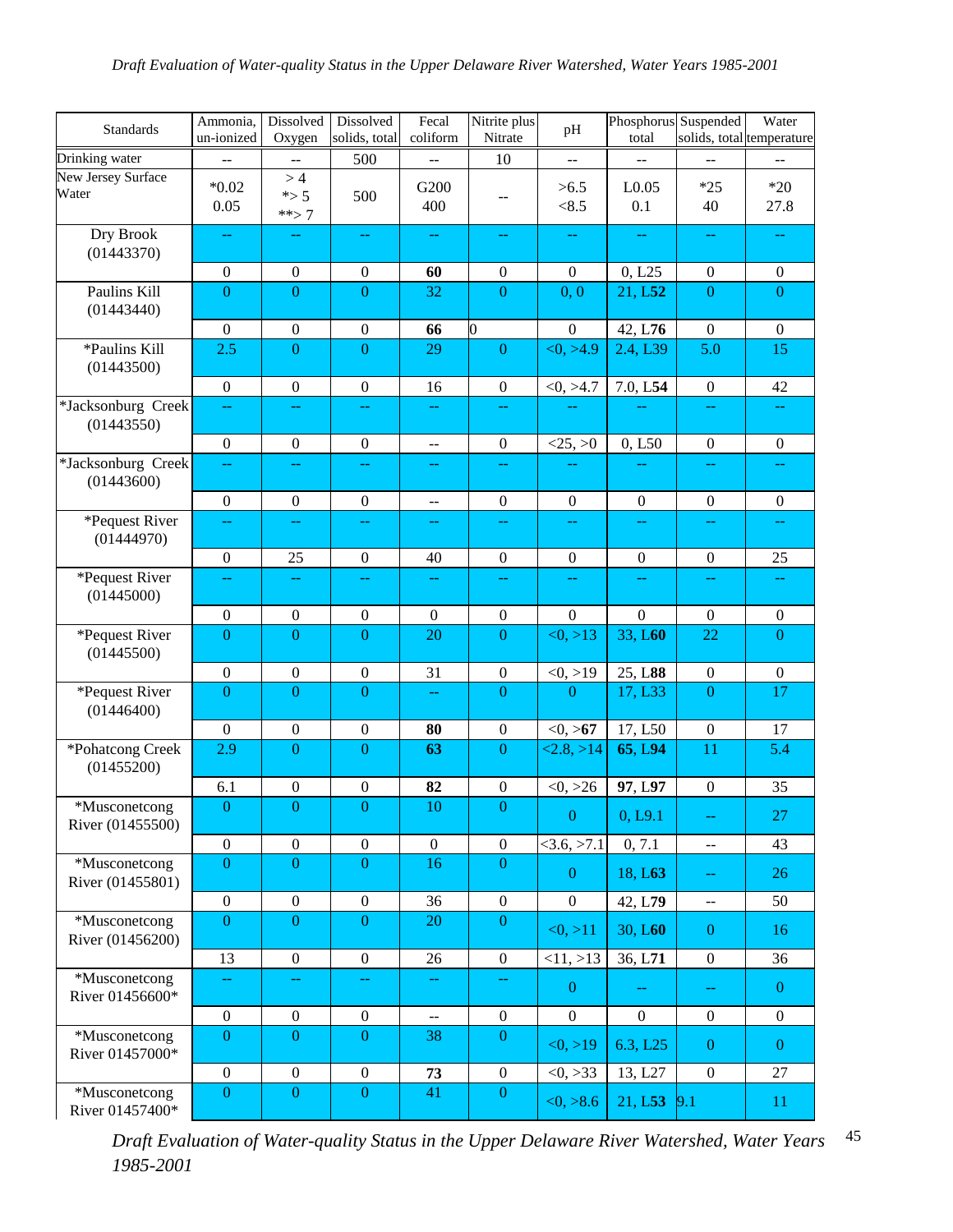| <b>Standards</b>            | Ammonia,<br>un-ionized | <b>Dissolved</b><br>Oxygen | Dissolved<br>solids, total | Fecal<br>coliform | Nitrite plus<br>Nitrate | pH            | Phosphorus Suspended<br>total |             | Water<br>solids, total temperature |
|-----------------------------|------------------------|----------------------------|----------------------------|-------------------|-------------------------|---------------|-------------------------------|-------------|------------------------------------|
| Drinking water              |                        |                            | 500                        | $-$               | 10                      | $-$           | --                            | --          |                                    |
| New Jersey Surface<br>Water | $*0.02$<br>0.05        | >4<br>$*$ 5<br>$**$ >7     | 500                        | G200<br>400       | --                      | >6.5<br>< 8.5 | L0.05<br>0.1                  | $*25$<br>40 | $*20$<br>27.8                      |
|                             | 2.1                    |                            |                            | 58                |                         | $<0.$ >12     | 25. L <sub>65</sub>           |             | 33                                 |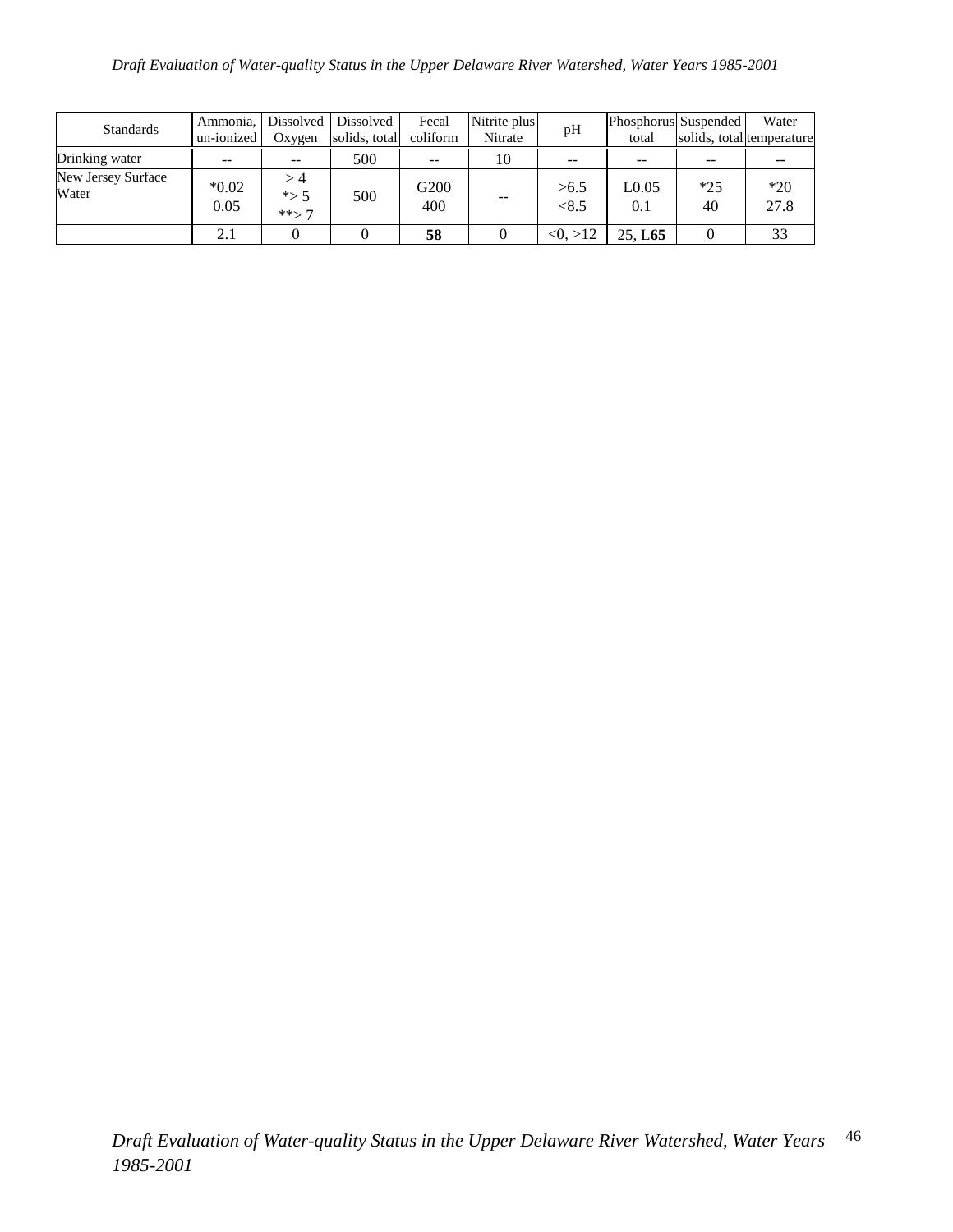Table 1b. Water quality standards and frequency of samples not meeting these reference levels at the 15 DRBC sites sampled in the Delaware River watershed, watershed management area 1, from 1985-2000 [concentrations are in milligrams per liter, coliform is in most probable number, pH is in standard units, and temperature is in degrees celsius; <, less than the standard; >, greater than the standard; \*, trout maintenance; \*\* trout production; L, criteria in lakes, and reservoirs and tributaries at point of entry to such water bodies; G, geometric average; **Bold text** = greater than 50% not meeting standards; --, no data available]

| <b>Standards</b>            | Ammonia, Dissolved<br>un-ionized | Oxygen                   | Dissolved<br>solids.<br>total | Fecal<br>coliform | Nitrite<br>plus<br>Nitrate | pH               | Phosphoru<br>s, total | Suspended<br>solids.<br>total | Water<br>temperature |
|-----------------------------|----------------------------------|--------------------------|-------------------------------|-------------------|----------------------------|------------------|-----------------------|-------------------------------|----------------------|
| Drinking water              | $-$                              | --                       | 500                           | --                | 10                         | $- -$            | $- -$                 | --                            | $- -$                |
| New Jersey Surface<br>Water | $*0.02$<br>0.05                  | >4<br>$*$ > 5<br>$**$ >7 | 500                           | G200<br>400       | --                         | >6.5<br>${<}8.5$ | L0.05<br>0.1          | $*25$<br>40                   | $*20$<br>27.8        |

| Stream sam pling sites                |                  | Percent of samples not meeting the standard |                          |                  |                  |           |                      |                                               |                  |  |  |  |  |  |
|---------------------------------------|------------------|---------------------------------------------|--------------------------|------------------|------------------|-----------|----------------------|-----------------------------------------------|------------------|--|--|--|--|--|
| <b>Trout Sites</b>                    | $*0$             | $**0.3$                                     | 0.8                      | 9.9              | $\Omega$         |           | $<2.9, >12$ 8.5, L26 | $*5.1$                                        | $*36$            |  |  |  |  |  |
| <b>Nontrout Sites</b>                 | $\mathbf{0}$     | $\Omega$                                    | $\Omega$                 | 69               | $\Omega$         | <0, >4.3  | 25, L50              | 15                                            | $\Omega$         |  |  |  |  |  |
| *Musconetcong River<br>DRBCNPS0025    | $\overline{0}$   | $\overline{0}$                              | $\boldsymbol{0}$         | 44               | $\boldsymbol{0}$ | <0, >4.2  | 18, L54              | 25                                            | 52               |  |  |  |  |  |
| **Shimers Brook<br>DRBCNPS0047        | $\overline{0}$   | $\overline{0}$                              | $\overline{0}$           | 2.2              | $\boldsymbol{0}$ | <0, 12>   | 0, L9.4              | 4.8                                           | 47               |  |  |  |  |  |
| **Little Flat Brook<br>DRBCNPS2251    | $\overline{0}$   | $\overline{0}$                              | $\overline{0}$           | 3.3              | $\mathbf{0}$     | <0, >8.6  | $\overline{0}$       | $\mathbf{0}$                                  | 25               |  |  |  |  |  |
| **Big Flat Brook<br>DRBCNPS2252       | $\overline{0}$   | $\mathbf{0}$                                | $\boldsymbol{0}$         | $\boldsymbol{0}$ | $\boldsymbol{0}$ | <0, >1.7  | $\overline{0}$       | $\mathbf{0}$                                  | 6.3              |  |  |  |  |  |
| *Flat Brook<br>DRBCNPS0321            | LL.              | $\overline{0}$                              | $\overline{a}$           | 5.7              | $\mathbf{0}$     | <0, >29   | $\overline{0}$       | $\overline{a}$                                | 50               |  |  |  |  |  |
| *Flat Brook<br>DRBCNPS0032            | $\overline{0}$   | $\mathbf{0}$                                | $\boldsymbol{0}$         | 2.6              | $\boldsymbol{0}$ | <0, >34   | 4.5, L4.5            | $\mathbf{0}$                                  | 64               |  |  |  |  |  |
| **Van Campens Brook<br>DRBCNPS0031    | $\overline{0}$   | $\overline{0}$                              | $\boldsymbol{0}$         | 1.3              | $\boldsymbol{0}$ | <2.0,>0   | $\overline{0}$       | $\mathbf{0}$                                  | 6.9              |  |  |  |  |  |
| *Paulins Kill<br>DRBCNJ0036           | $\overline{0}$   | $\overline{0}$                              | $\overline{0}$           | 21               | $\overline{0}$   | <0, >8.7  | 20, L <sub>80</sub>  | $\overline{0}$                                | 70               |  |  |  |  |  |
| *Delawanna Creek<br>DRBCNJ0035        | --               | $\mathbf{0}$                                | $\overline{a}$           | 75               | $\Omega$         | <0, >20   | $-$                  | $\overline{a}$                                | $\mathbf{0}$     |  |  |  |  |  |
| Pophandusing Brook<br>DRBCNJ0031*     | $\overline{a}$   | $\theta$                                    | $- -$                    | 67               | $\Omega$         | $\Omega$  | --                   | $\mathord{\hspace{1pt}\text{--}\hspace{1pt}}$ | 67               |  |  |  |  |  |
| <b>Buckhorn Creek</b><br>DRBCNJ0030** | $-$              | 8.3                                         | $\overline{0}$           | 57               | $\boldsymbol{0}$ | <0, >8.3  | $\overline{0}$       | $\theta$                                      | 42               |  |  |  |  |  |
| <b>Lopatcong Creek</b><br>DRBCNJ0028  | $\boldsymbol{0}$ | $\mathbf{0}$                                | $\boldsymbol{0}$         | 64               | $\mathbf{0}$     | <0, >19   | 0, L60               | $\mathbf{0}$                                  | $\boldsymbol{0}$ |  |  |  |  |  |
| Pequest River<br>DRBCNJ0033*          | $\overline{0}$   | $\overline{0}$                              | 8.3                      | 35               | $\mathbf{0}$     | <0, >22   | 27, L64              | $\overline{0}$                                | 39               |  |  |  |  |  |
| Pohatcong Creek<br>DRBCNJ0027         | $\overline{0}$   | $\overline{0}$                              | $\boldsymbol{0}$         | 69               | $\mathbf{0}$     | <0, >4.3  | 25, L50              | 15                                            | $\boldsymbol{0}$ |  |  |  |  |  |
| Dunnfield Creek<br>DRBCNPS0025**      | $\mathbf{0}$     | $\boldsymbol{0}$                            | $\overline{\phantom{a}}$ | 6.3              | $\boldsymbol{0}$ | < 65, > 0 | $\boldsymbol{0}$     | $\mathbf{0}$                                  | 4.3              |  |  |  |  |  |
|                                       |                  |                                             |                          | By season        |                  |           |                      |                                               |                  |  |  |  |  |  |
| Growing season, trout<br>sites        | $\overline{0}$   | $**0.3$                                     | 0.8                      | 10               | $\mathbf{0}$     | <3.0, >13 | 8.5                  | 5.1                                           | 38               |  |  |  |  |  |
| Nongrowing season,<br>trout sites     | $\overline{a}$   | $\boldsymbol{0}$                            | $\overline{a}$           | $\boldsymbol{0}$ | $\mathbf{0}$     | <0, >3.4  | $\overline{a}$       | $-$                                           | 6.9              |  |  |  |  |  |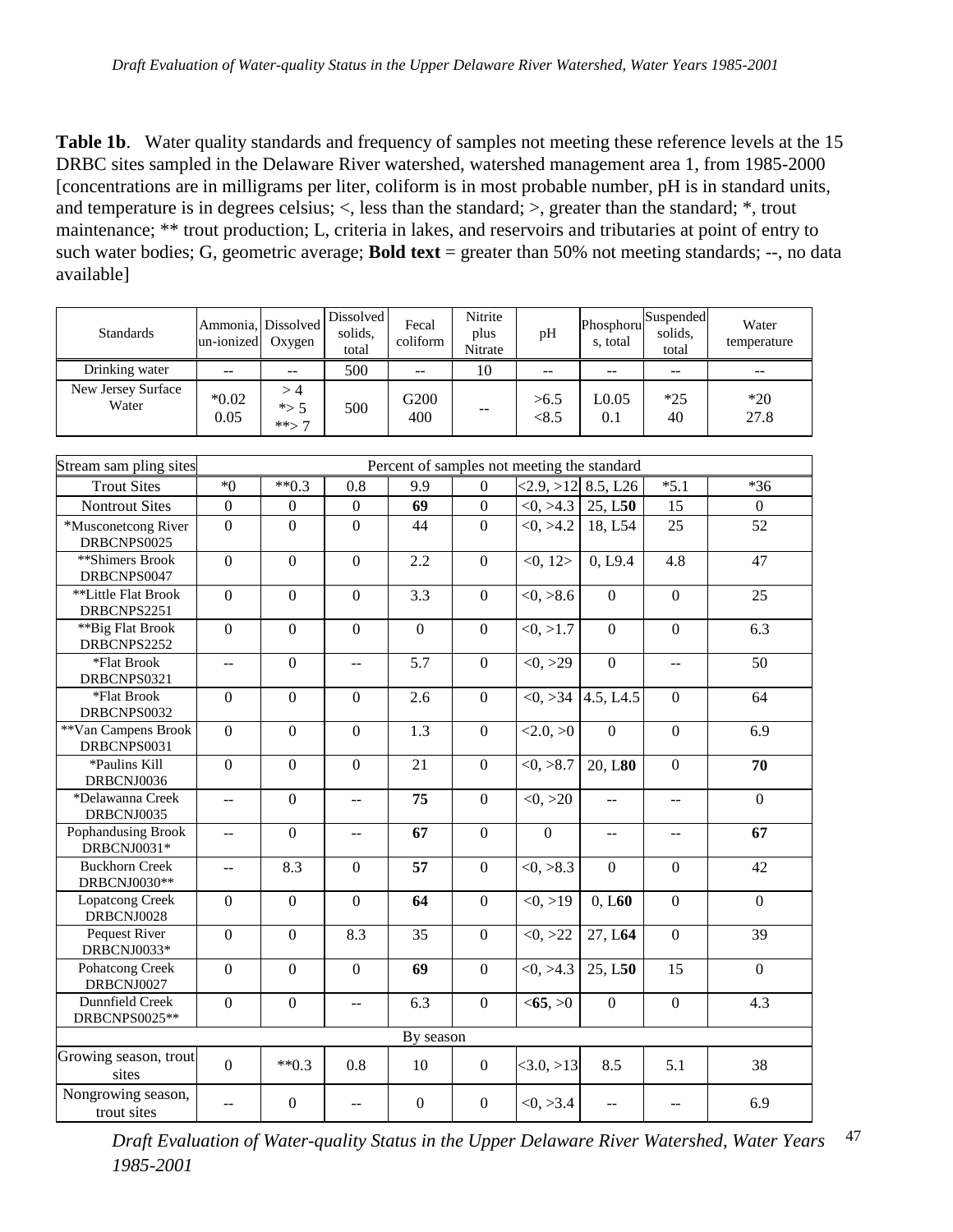| <b>Standards</b>                     | Ammonia, Dissolved<br>un-ionized | Oxygen                   | <b>Dissolved</b><br>solids,<br>total | Fecal<br>coliform | Nitrite<br>plus<br>Nitrate | pH            | Phosphoru<br>s, total    | Suspended<br>solids,<br>total | Water<br>temperature |
|--------------------------------------|----------------------------------|--------------------------|--------------------------------------|-------------------|----------------------------|---------------|--------------------------|-------------------------------|----------------------|
| Drinking water                       |                                  | --                       | 500                                  |                   | 10                         |               | $- -$                    | $- -$                         |                      |
| New Jersey Surface<br>Water          | $*0.02$<br>0.05                  | >4<br>$*$ > 5<br>$**$ >7 | 500                                  | G200<br>400       |                            | >6.5<br>< 8.5 | L <sub>0.05</sub><br>0.1 | $*25$<br>40                   | $*20$<br>27.8        |
| Growing Season,<br>nontrout sites    | $\overline{0}$                   | $\overline{0}$           | $\overline{0}$                       | 64                | $\theta$                   | <0, >19       | 0, L60                   | $\theta$                      | $\Omega$             |
| Nongrowing season,<br>nontrout sites |                                  |                          | --                                   |                   |                            |               | --                       | --                            |                      |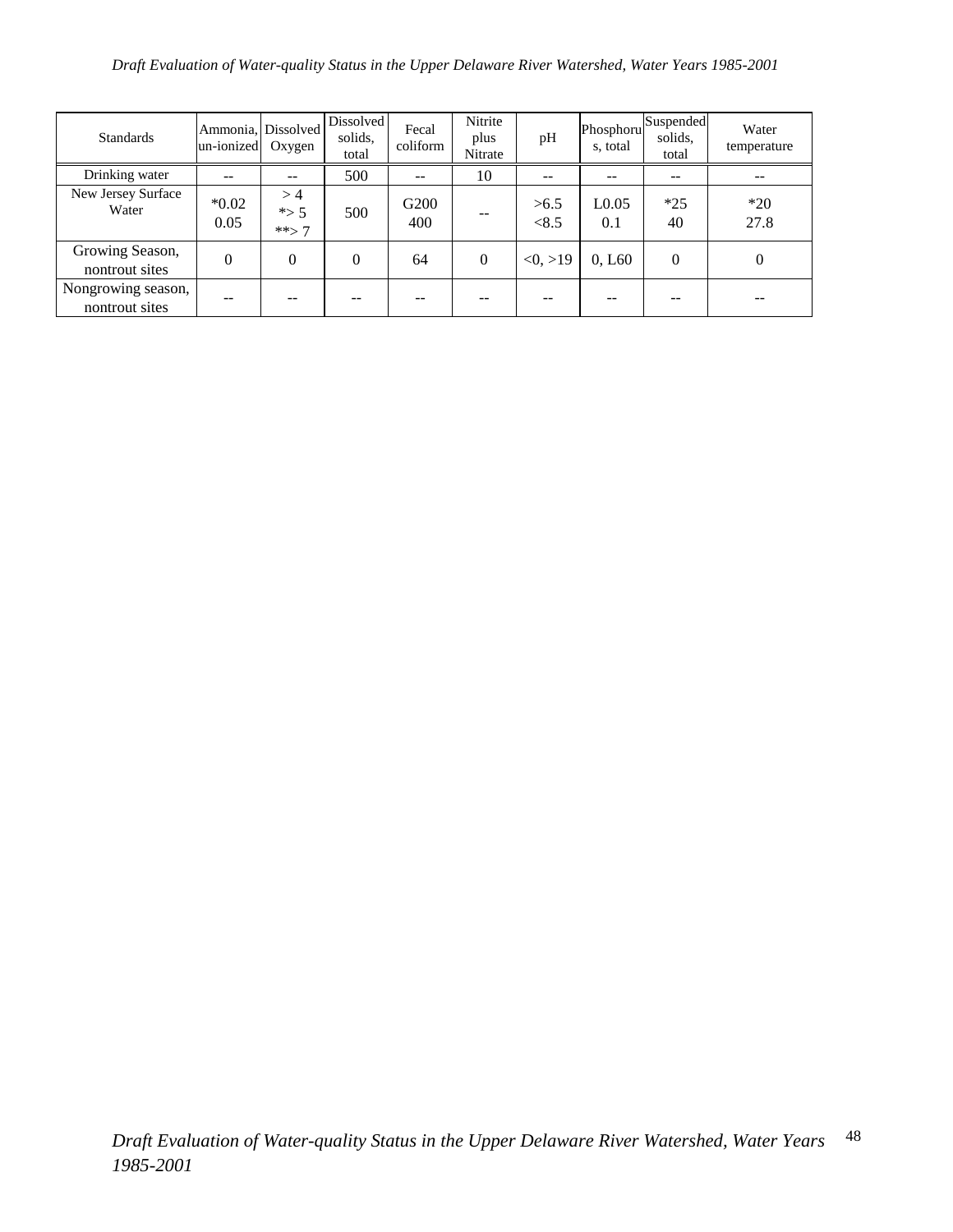**Table 1c.** Geometric Mean of Fecal coliform counts per 100/mL and exceedances of surface water standard [Bold text = exceeds New Jersey surface water standard, geometric mean > 200 counts/ 100mL]

| <b>Station number</b>          |                | Number of samples |                                          |                   | Geometric mean |             |
|--------------------------------|----------------|-------------------|------------------------------------------|-------------------|----------------|-------------|
|                                | Total          | High<br>Flow      | Low Flow                                 | All<br>samples    | High<br>Flow   | Low<br>Flow |
| ** Big Flat Brook (01439830)   | 5              | 0                 | 8                                        | 20.9              |                | 20.9        |
| *Flat Brook (01440000)         | 24             | 7                 | 17                                       | 28.5              | < 20           | 36.4        |
| *Flat Brook (01440010)         | $\mathbf 0$    | $\mathbf 0$       | $\overline{0}$                           | $- -$             | $ -$           | $- -$       |
| **Dunnfield Creek (01442760)   | 10             | $\mathbf 0$       | 10                                       | < 20              |                | < 20        |
| ** Paulins Kill (01443290)     | $\mathbf 0$    | $\mathbf 0$       | $\overline{0}$                           | $- -$             | $ -$           | $=$ $-$     |
| Dry Brook (01443370)           | $\overline{5}$ | $\Omega$          | $\overline{5}$                           | 652               | $- -$          | 652         |
| Paulins Kill (01443440)        | 69             | 33                | 38                                       | 435               | 199            | 826         |
| *Paulins Kill (01443500)       | 79             | 34                | 45                                       | $\overline{114}$  | 103            | 124         |
| *Jacksonburg Creek (01443550)  | $\mathbf 0$    | $\Omega$          | $\Omega$                                 | $-1$              | $=$ $-$        | $- -$       |
| *Jacksonburg Creek (01443600)  | $\mathbf 0$    | $\Omega$          | $\Omega$                                 | $=$ $-$           | $-$            | $- -$       |
| *Pequest River (01444970)      | 5              | $\Omega$          | 5                                        | 555               |                | 555         |
| *Pequest River (01445000)      | $\overline{4}$ | $\Omega$          | $\overline{4}$                           | 187               | $-$            | 187         |
| *Pequest River (01445500)      | 31             | 15                | 16                                       | 247               | 213            | 284         |
| *Pequest River (01446400)      | 10             | 0                 | 10                                       | 880               | $-$            | 880         |
| *Pohatcong Creek (01455200)    | 69             | 35                | 34                                       | 660               | 487            | 903         |
| *Musconetcong River (01455500) | 37             | 10                | 27                                       | $\overline{2}8.5$ | 55             | 22.4        |
| *Musconetcong River (01455801) | 19             | 5                 | 14                                       | 133               | 101            | 215         |
| *Musconetcong River (01456200) | 66             | $\overline{35}$   | 31                                       | 128               | 107            | 155         |
| *Musconetcong River 01456600   | $\mathbf 0$    | $\mathbf 0$       | $\mathbf 0$                              | $-$               | $ -$           | $- -$       |
| *Musconetcong River 01457000   | 31             | 16                | 15                                       | 351               | 192            | 669         |
| *Musconetcong River 01457400   | 79             | 27                | 52                                       | 364               | 243            | 450         |
|                                |                |                   | Samples from all sites by season         |                   |                |             |
| Season                         |                |                   | Number of Samples                        |                   | Geometric Mean |             |
| Growing                        |                |                   | 388                                      |                   | 320            |             |
| Nongrowing                     |                |                   | 175                                      |                   | 63.7           |             |
|                                |                |                   | Samples from all sites by flow condition |                   |                |             |
| <b>Flow Condition</b>          |                | Number of Samples | Geometric Mean                           |                   |                |             |
| <b>High Flow</b>               |                | 235               | 158                                      |                   |                |             |
| Low Flow                       |                |                   | 328                                      | 225               |                |             |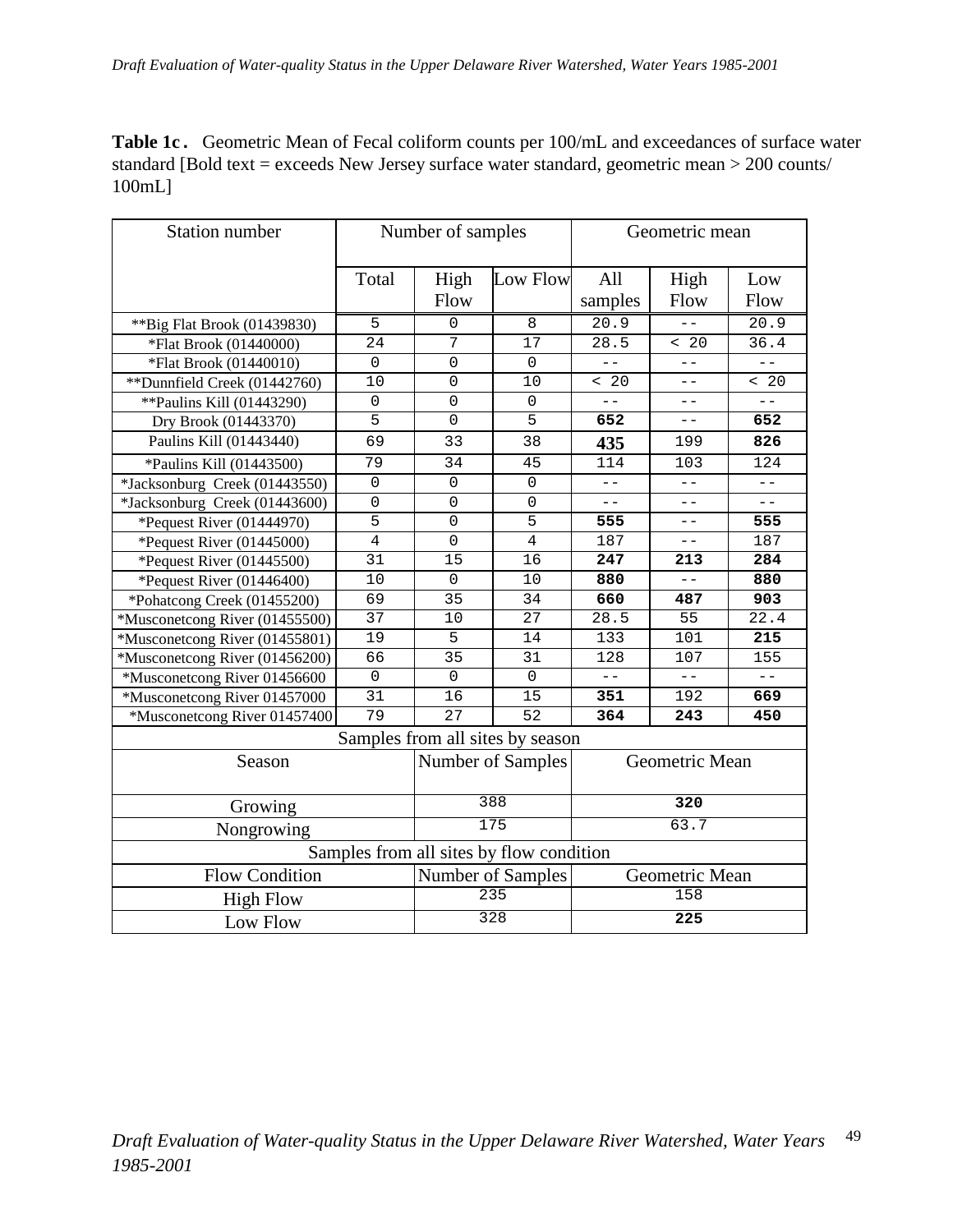**Table 1d.** Geometric Mean of Fecal coliform counts per 100/mL and exceedances of surface water standard for Delaware River Basin Commission sampling sites [Bold text = exceeds New Jersey surface water standard, geometric mean > 200 counts/ 100mL]

| <b>Station number</b>                         |                | Number of samples |      |                 | Geometric mean |       |       |         |  |
|-----------------------------------------------|----------------|-------------------|------|-----------------|----------------|-------|-------|---------|--|
|                                               | Total          | High              | Low  | Flow            | All            | High  | Low   | Flow    |  |
|                                               |                | Flow              | Flow | Unknown samples |                | Flow  | Flow  | Unknown |  |
| Little Flat Brook<br>DRBCNPS2251              | 60             |                   |      | 60              | 51.9           |       |       | 51.9    |  |
| Big Flat Brook DRBCNPS2252                    | 64             | $- -$             | $ -$ | 64              | 26.7           | $ -$  | $ -$  | 26.7    |  |
| Van Campens Brook<br>DRBCNPS0031              | 80             | $\overline{2}$    | 30   | 48              | 29.6           | 4.0   | 29.0  | 32.6    |  |
| Flat Brook DRBCNPS0032                        | 78             | $- -$             | $ -$ | 78              | 34.7           | $ -$  | $- -$ | 34.7    |  |
| Flat Brook DRBCNPS0321                        | 35             | $ -$              | $ -$ | 35              | 98.0           | $-$   | $ -$  | 98.0    |  |
| <b>Shimers Brook DRBCNPS0047</b>              | 134            | $- -$             | 19   | 116             | 25.4           | $- -$ | 23.5  | 25.7    |  |
| *Musconetcong River<br>DRBCNPS0025 (01457400) | 16             | $\overline{2}$    | 6    | 8               | 392            | 232   | 169   | 839     |  |
| Pohatcong Creek<br>DRBCNJ0027                 | 16             |                   |      | 16              | 709            | $- -$ |       | 709     |  |
| <b>Lopatcong Creek</b><br>DRBCNJ0028          | 11             | $ -$              | $ -$ | 11              | 386            | $ -$  |       | 386     |  |
| <b>Buckhorn Creek DRBCNJ0030</b>              | $\overline{7}$ | $=$ $-$           | $ -$ | 7               | 205            | $-$   | $-$   | 205     |  |
| Pophandusing Brook<br>DRBCNJ0031              | 3              | - -               | - -  | 3               | 512            | $ -$  |       | 512     |  |
| *Pequest River DRBCNJ0033<br>(01446400)       | 17             |                   | 5    | 7               | 246            | $ -$  | 225   | 279     |  |
| Delawanna Creek<br>DRBCNJ0035                 | $\overline{4}$ |                   |      | $\overline{4}$  | 438            |       |       | 438     |  |
| Paulins Kill DRBCNJ0036                       | 14             | $\overline{2}$    | 6    | 6               | 169            | 66.9  | 597   | 282     |  |
| *Dunnfield Creek<br>DRBCNPS0025 (01442760)    | 32             |                   |      | 32              | 28.2           |       |       | 28.2    |  |

| Samples from all sites by season |                                          |                |  |  |  |  |  |  |  |  |
|----------------------------------|------------------------------------------|----------------|--|--|--|--|--|--|--|--|
| Season                           | Number of Samples                        | Geometric Mean |  |  |  |  |  |  |  |  |
| Growing                          | 538                                      | 50.6           |  |  |  |  |  |  |  |  |
| Nongrowing                       | 29                                       | 17.2           |  |  |  |  |  |  |  |  |
|                                  | Samples from all sites by flow condition |                |  |  |  |  |  |  |  |  |
| <b>Flow Condition</b>            | Number of Samples                        | Geometric Mean |  |  |  |  |  |  |  |  |
| <b>High Flow</b>                 | 6                                        | 82.2           |  |  |  |  |  |  |  |  |
| Low Flow                         | 66                                       | 42.5           |  |  |  |  |  |  |  |  |
| Flow Unknown                     | 495                                      | 48.4           |  |  |  |  |  |  |  |  |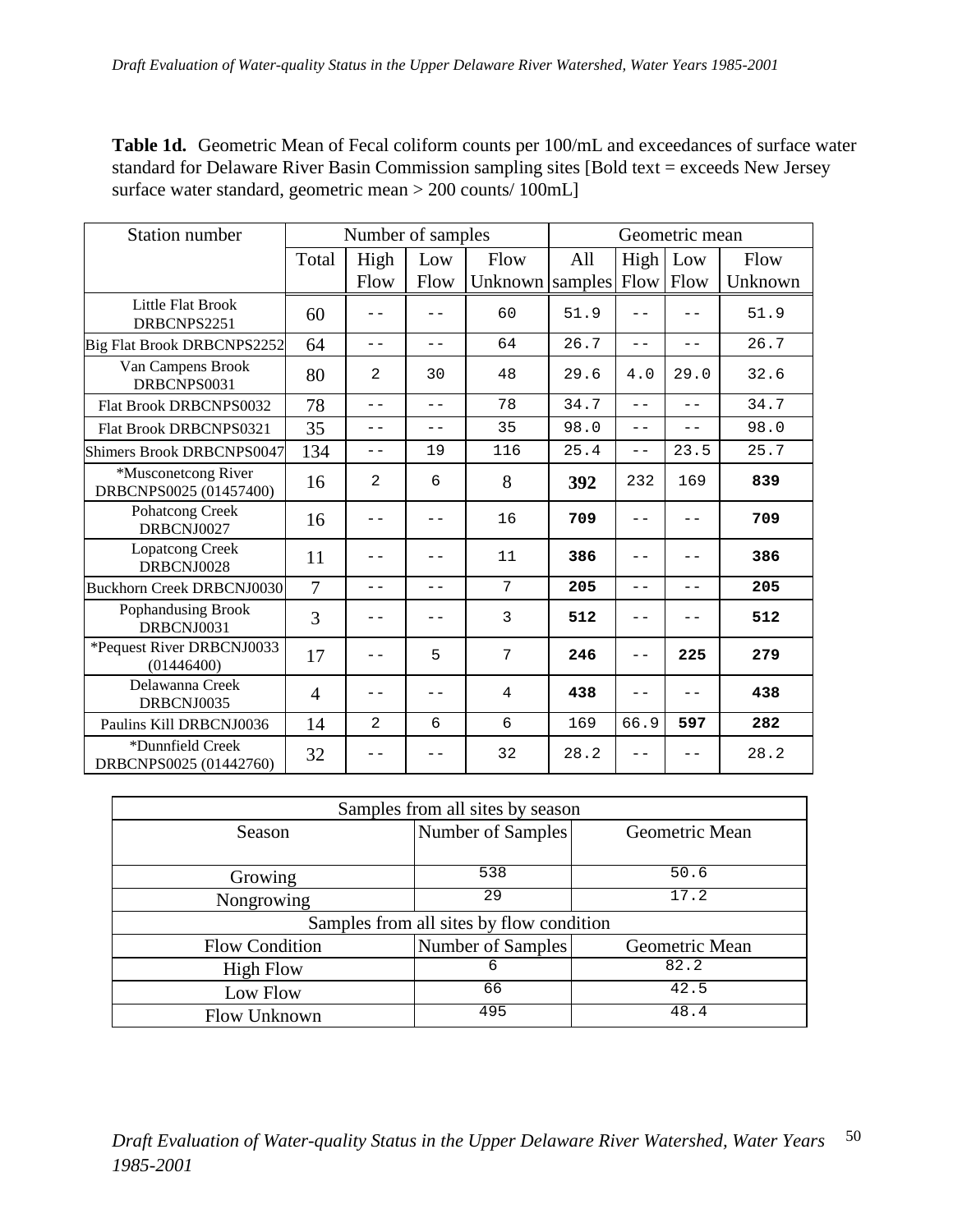# **Appendix 2. Statistical summaries of un-ionized ammonia data from NJDEP/USGS and DRBC sites and comparison of data between different season and flow conditions**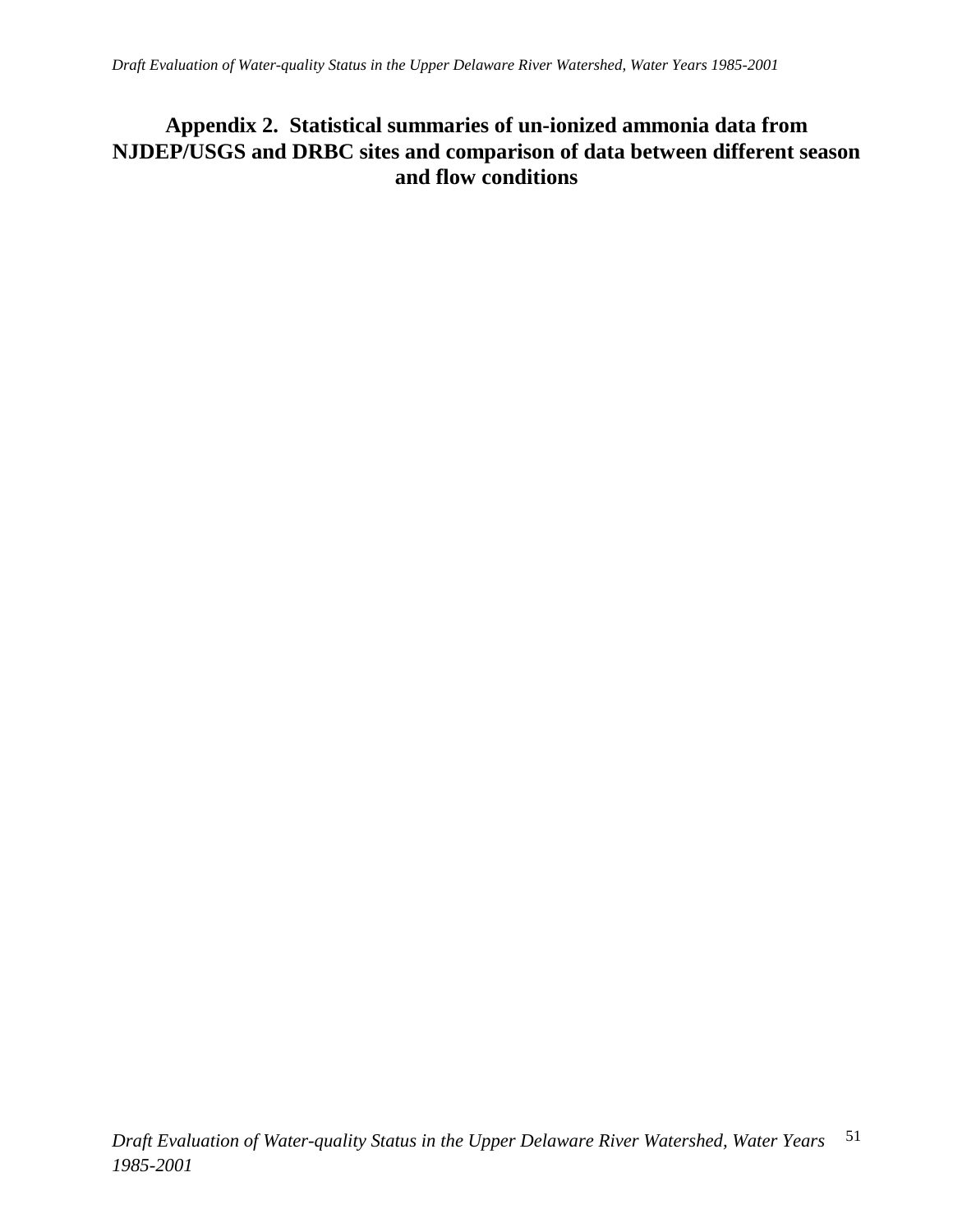| <b>USGS</b> Site                    | Number           | Percent          | Inner    | Standard  | Mini-    | 25th     | median   | 75th     | Maxi-    |
|-------------------------------------|------------------|------------------|----------|-----------|----------|----------|----------|----------|----------|
| Number                              | of               | Censored         | quartile | Deviation | mum      |          |          |          | mum      |
|                                     | samples          |                  | range    |           |          |          |          |          |          |
| <b>Big Flat Brook</b><br>(01439830) | $\overline{4}$   | 100              |          |           | < 0.0001 |          |          |          | < 0.0003 |
| <b>Flat Brook</b><br>(01440000)     | 27               | 70               | 0.0004   | 0.0007    | < 0.0001 | 0.0001   | 0.0002   | 0.0005   | 0.0027   |
| <b>Flat Brook</b><br>(01440010)     | $\overline{0}$   | $-$              |          |           |          |          |          |          |          |
| Dunnfield Creek<br>(01442760)       | 12               | 100              | 0.0000   | 0.0000    | < 0.0001 | < 0.0001 | < 0.0001 | < 0.0001 | < 0.0001 |
| Paulins Kill<br>(01443290)          | $\boldsymbol{0}$ | $-$              |          |           |          |          |          |          |          |
| Dry Brook<br>(01443370)             | $\overline{4}$   | 75               |          |           | < 0.0001 |          |          |          | 0.0004   |
| Paulins Kill<br>(01443440)          | 70               | 23               | 0.0023   | 0.0019    | < 0.0001 | 0.0006   | 0.0011   | 0.0029   | 0.0092   |
| Paulins Kill<br>(01443500)          | 82               | 45               | 0.0024   | 0.0032    | < 0.0002 | 0.0003   | 0.0011   | 0.0027   | 0.0208   |
| Jacksonburg<br>Creek (01443550)     | $\overline{4}$   | 100              |          |           | < 0.0001 |          |          |          | < 0.0001 |
| Jacksonburg<br>Creek (01443600)     | $\overline{4}$   | 75               |          |           | < 0.0001 |          |          |          | 0.0006   |
| Pequest River<br>(01444970)         | $\overline{4}$   | 75               |          |           | < 0.0002 |          |          |          | 0.0005   |
| Pequest River<br>(01445000)         | $\overline{4}$   | 75               |          |           | < 0.0002 |          |          |          | 0.0011   |
| Pequest River<br>(01445500)         | 31               | 19               | 0.0044   | 0.0037    | < 0.0001 | 0.0010   | 0.0022   | 0.0054   | 0.0166   |
| Pequest River<br>(01446400)         | 12               | 58               | 0.0009   | 0.0009    | 0.0029   | 0.0007   | 0.0011   | 0.0016   | 0.0037   |
| Pohatcong Creek<br>(01455200)       | 67               | 10               | 0.0037   | 0.0064    | < 0.0001 | 0.0007   | 0.0022   | 0.0044   | 0.0332   |
| Musconetcong<br>River (01455500)    | 37               | 24               | 0.0020   | 0.0024    | < 0.0001 | 0.0003   | 0.0008   | 0.0023   | 0.0131   |
| Musconetcong<br>River (01455801)    | 40               | $\boldsymbol{0}$ | 0.0053   | 0.0031    | 0.0005   | 0.0017   | 0.0042   | 0.0071   | 0.0121   |
| Musconetcong<br>River (01456200)    | 65               | 24               | 0.0084   | 0.0067    | < 0.0002 | 0.0007   | 0.0046   | 0.0091   | 0.0310   |
| Musconetcong<br>River (01456600)    | $\boldsymbol{0}$ |                  |          |           |          |          |          |          |          |
| Musconetcong<br>River (01457000)    | 31               | 74               | 0.0016   | 0.0016    | < 0.0002 | 0.0004   | 0.0008   | 0.0017   | 0.0075   |
| Musconetcong<br>River (01457400)    | 80               | 30               | 0.0043   | 0.0043    | < 0.0001 | 0.0005   | 0.0013   | 0.0041   | 0.0258   |

Table 2a. Statistical summary of un-ionized ammonia measured in samples collected from 1985 – 2000 [concentrations are in milligrams per liter]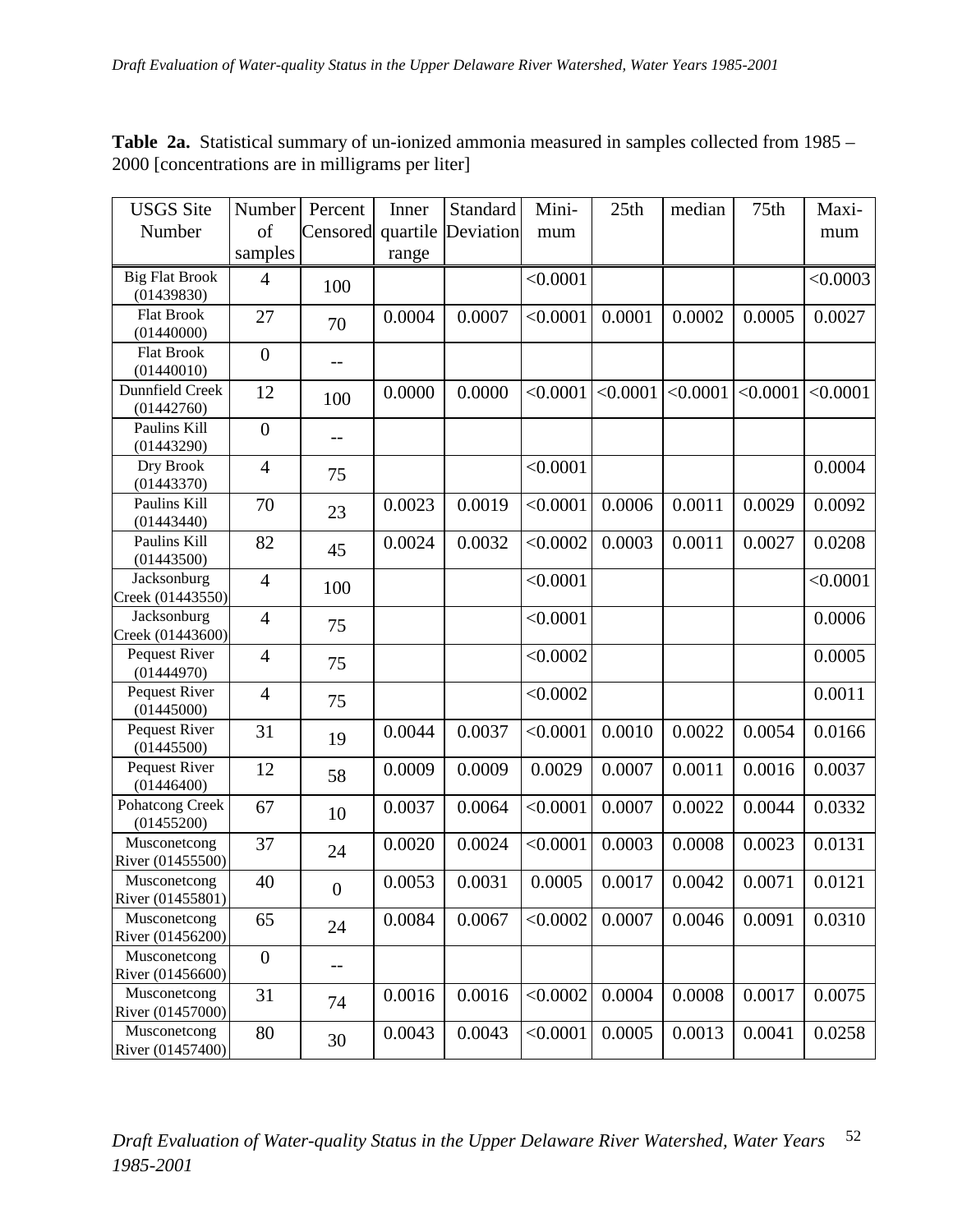| Table 2b. Statistical summary of un-ionized ammonia computed from total ammonia, pH and water |
|-----------------------------------------------------------------------------------------------|
| temperature measured in samples collected by the Delaware River Basin Commission from 1990 –  |
| 2000 [concentrations are in milligrams per liter; *, Site also samples by USGS/NJDEP]         |

| DRBC Site Number of<br>Number  | samples          | Inner<br>quartile<br>range | Standard<br>Deviation | Minimum   | 25th      | median               | 75th                 | Maximum   |
|--------------------------------|------------------|----------------------------|-----------------------|-----------|-----------|----------------------|----------------------|-----------|
| DRBC/<br><b>NPS2251</b>        | 9                | .00007                     | .00050                | < .00010  | .000096   | .0001                | .00038               | .00165    |
| DRBC/<br><b>NPS2252</b>        | 8                | .00010                     | .00015                | < .00002  | .00002    | .00003               | .00014               | .00049    |
| DRBC/<br>NPS31                 | 9                | .00001                     | .00005                | < .00001  | < .00003  | < .00004             | .00004               | .00015    |
| DRBC/<br>NPS32                 | 19               | .00066                     | .00060                | < .00004  | .00023    | .0003                | .00098               | .00234    |
| DRBC/<br><b>NPS321</b>         | $\boldsymbol{0}$ | $\bullet$                  |                       | $\bullet$ | $\bullet$ | $\bullet$            | $\ddot{\phantom{0}}$ |           |
| DRBC/<br>NPS47                 | 23               | .00091                     | .00075                | < .00009  | .0003     | .0004                | .00126               | .00253    |
| *DRBCNJ<br>0025<br>(01457400)  | 10               | .00120                     | .00213                | < .00003  | .000036   | .000045              | .00137               | .00704    |
| <b>DRBCNJ</b><br>0027          | 11               | .00045                     | .00083                | < .00003  | < .00018  | < .00030             | .00064               | .00250    |
| <b>DRBCNJ</b><br>0028          | 5                | .00031                     | .00020                | < .00001  |           |                      |                      | < .00048  |
| <b>DRBCNJ</b><br>0030          | $\boldsymbol{0}$ | $\bullet$                  |                       |           |           | $\ddot{\phantom{0}}$ | $\bullet$            |           |
| <b>DRBCNJ</b><br>0031          | $\overline{0}$   | $\ddot{\phantom{0}}$       | $\ddot{\phantom{0}}$  |           |           |                      |                      | $\bullet$ |
| *DRBCNJ<br>0033<br>(01446400)  | 11               | .00215                     | .00150                | < .00007  | < .00058  | < .00067             | < .00273             | .00440    |
| <b>DRBCNJ</b><br>0035          | $\boldsymbol{0}$ |                            |                       |           |           |                      |                      |           |
| <b>DRBCNJ</b><br>0036          | 10               | .00192                     | .00125                | < .00015  | .00048    | .00053               | .00220               | .00394    |
| *DRBCNP<br>S0025<br>(01442760) | $\mathbf{1}$     | .00000                     |                       | < .00001  |           |                      |                      | < .00001  |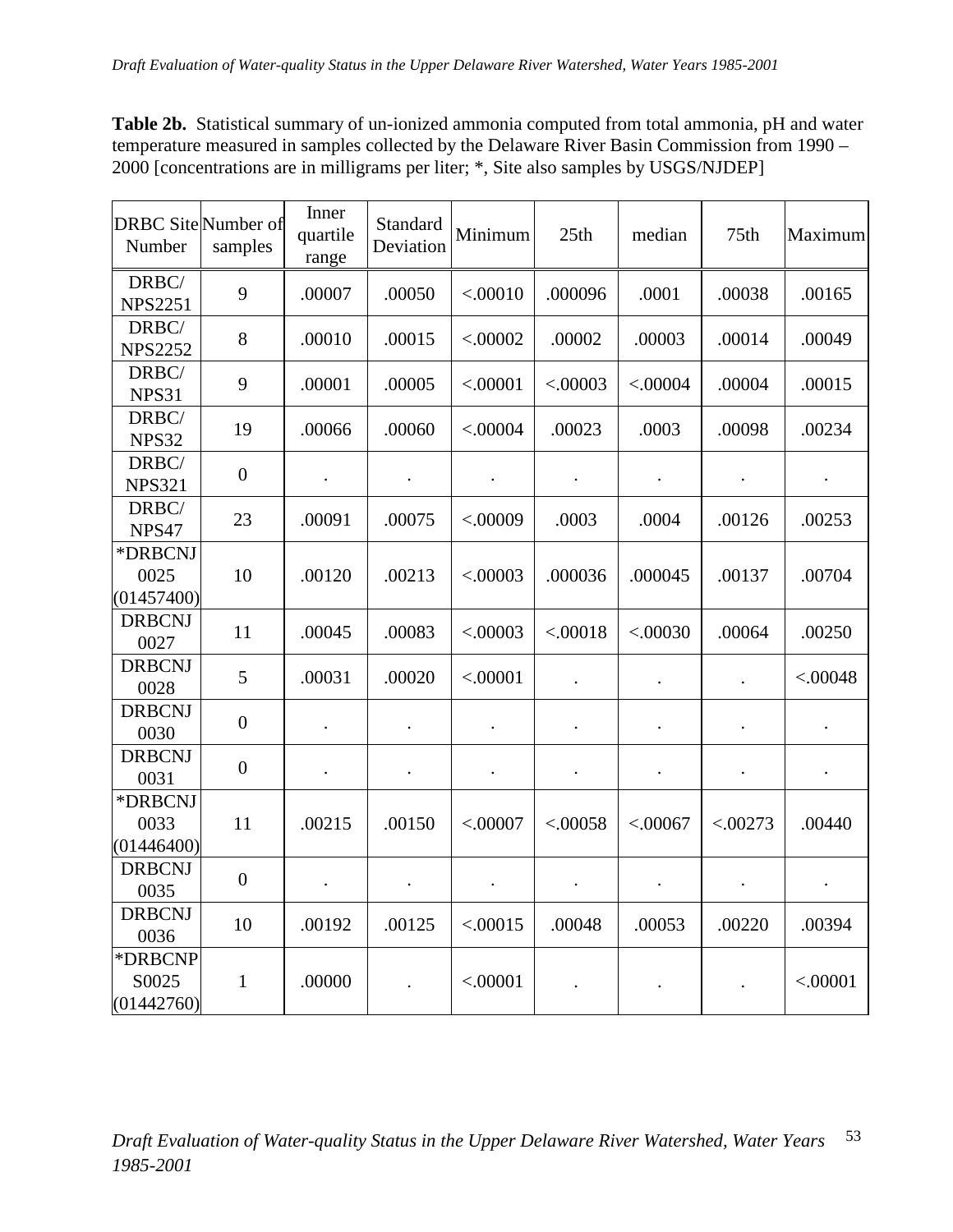**Table 2c**. Statistical summary and differences in un-ionized ammonia concentrations between seasons and flow conditions using all data from 1991 -1997 water years [un-ionized ammonia is in milligrams per liter; NS, indicates the distribution of un-ionized ammonia during the growing season and nongrowing season or during high flow and low flow conditions did not differ at the 0.05 significance level; G, significant differences occur between seasons and highest un-ionized ammonia occurs in the growing season (April- October); NG, significant differences occur between seasons and highest un-ionized ammonia occurs in the nongrowing season (November-March); LO, significant differences occur between flow conditions and largest un-ionized ammonia occur at low flow (less than median flow); HI, significant differences occur between flow conditions and highest un-ionized ammonia occurs at high flow (greater than median flow); Season(flow), indicates interaction of flow and season with highest median; ND, not enough data to perform an analysis of variance]

|                               |                         |                               |                            |                   | <b>UN-IONIZED AMMONIA</b> |                                  |                   |                            |
|-------------------------------|-------------------------|-------------------------------|----------------------------|-------------------|---------------------------|----------------------------------|-------------------|----------------------------|
|                               |                         |                               | <b>Seasonal Comparison</b> |                   |                           | Flow Comparison                  |                   | Flow and                   |
| <b>Station Number</b>         | Number<br>of<br>samples | Median Un-<br>ionized Ammonia |                            | Statistic<br>ally |                           | Median Un-<br>ionized<br>Ammonia | Statistic<br>ally | season<br>inter-<br>action |
|                               |                         | Growing                       | Non-<br>growing            | signi-<br>ficant  | Low<br>flow               | High<br>flow                     | signi-<br>ficant  | (highest<br>median)        |
| Big Flat Brook (01439830)     | $\overline{4}$          |                               |                            | <b>ND</b>         |                           |                                  | <b>ND</b>         | <b>ND</b>                  |
| Flat Brook (01440000)         | 27                      | .00064                        | .00020                     | G                 | .00064                    | .00021                           | LO                | G@LO                       |
| Flat Brook (01440010)         | $\overline{0}$          |                               |                            | <b>ND</b>         |                           |                                  | <b>ND</b>         | <b>ND</b>                  |
| Dunnfield Creek (01442760)    | 12                      | < .00005 < .00001             |                            | G                 | < .00005 < .00001         |                                  | LO                | G@LO                       |
| Paulins Kill (01443290)       | $\overline{0}$          |                               |                            | <b>ND</b>         |                           |                                  | <b>ND</b>         | <b>ND</b>                  |
| Dry Brook (01443370)          | $\overline{4}$          |                               |                            | <b>ND</b>         |                           |                                  | <b>ND</b>         | <b>ND</b>                  |
| Paulins Kill (01443440)       | 70                      | .00160                        | .00080                     | <b>NS</b>         | .00165                    | .00086                           | LO                | NG@LO                      |
| Paulins Kill (01443500)       | 82                      | .00208                        | .00065                     | G                 | .00183                    | .00106                           | <b>NS</b>         | G@LO                       |
| Jacksonburg Creek (01443550)  | $\overline{4}$          |                               |                            | <b>ND</b>         |                           |                                  | ND                | <b>ND</b>                  |
| Jacksonburg Creek (01443600)  | $\overline{4}$          |                               |                            | <b>ND</b>         |                           |                                  | <b>ND</b>         | <b>ND</b>                  |
| Pequest River (01444970)      | $\overline{4}$          |                               |                            | <b>ND</b>         |                           |                                  | <b>ND</b>         | <b>ND</b>                  |
| Pequest River (01445000)      | $\overline{4}$          |                               |                            | <b>ND</b>         |                           |                                  | <b>ND</b>         | <b>ND</b>                  |
| Pequest River (01445500)      | 31                      | .00448                        | .00098                     | G                 | .00497                    | .00101                           | LO                | G@LO                       |
| Pequest River (01446400)      | 12                      | .00213                        | .00135                     | <b>NS</b>         | .00229                    | .00125                           | <b>NS</b>         | <b>NS</b>                  |
| Pohatcong Creek (01455200)    | 67                      | .00299                        | .00164                     | $_{\rm NS}$       | .00408                    | .00164                           | LO                | <b>NS</b>                  |
| Musconetcong River (01455500) | 37                      | .00117                        | .00057                     | <b>NS</b>         | .00104                    | .00088                           | <b>NS</b>         | <b>NS</b>                  |
| Musconetcong River (01455801) | 40                      | .00440                        | .00233                     | <b>NS</b>         | .00575                    | .00277                           | LO                | G@LO                       |
| Musconetcong River (01456200) | 65                      | .00459                        | .00371                     | <b>NS</b>         | .00847                    | .00242                           | LO                | NG@LO                      |
| Musconetcong River (01456600) | $\boldsymbol{0}$        |                               |                            | <b>ND</b>         |                           |                                  | <b>ND</b>         | <b>ND</b>                  |
| Musconetcong River (01457000) | 31                      | .00184                        | .00078                     | G                 | .00189                    | .0079                            | LO                | <b>ND</b>                  |
| Musconetcong River (01457400) | 80                      | .00235                        | .00076                     | G                 | .00373                    | .00074                           | LO                | G@LO                       |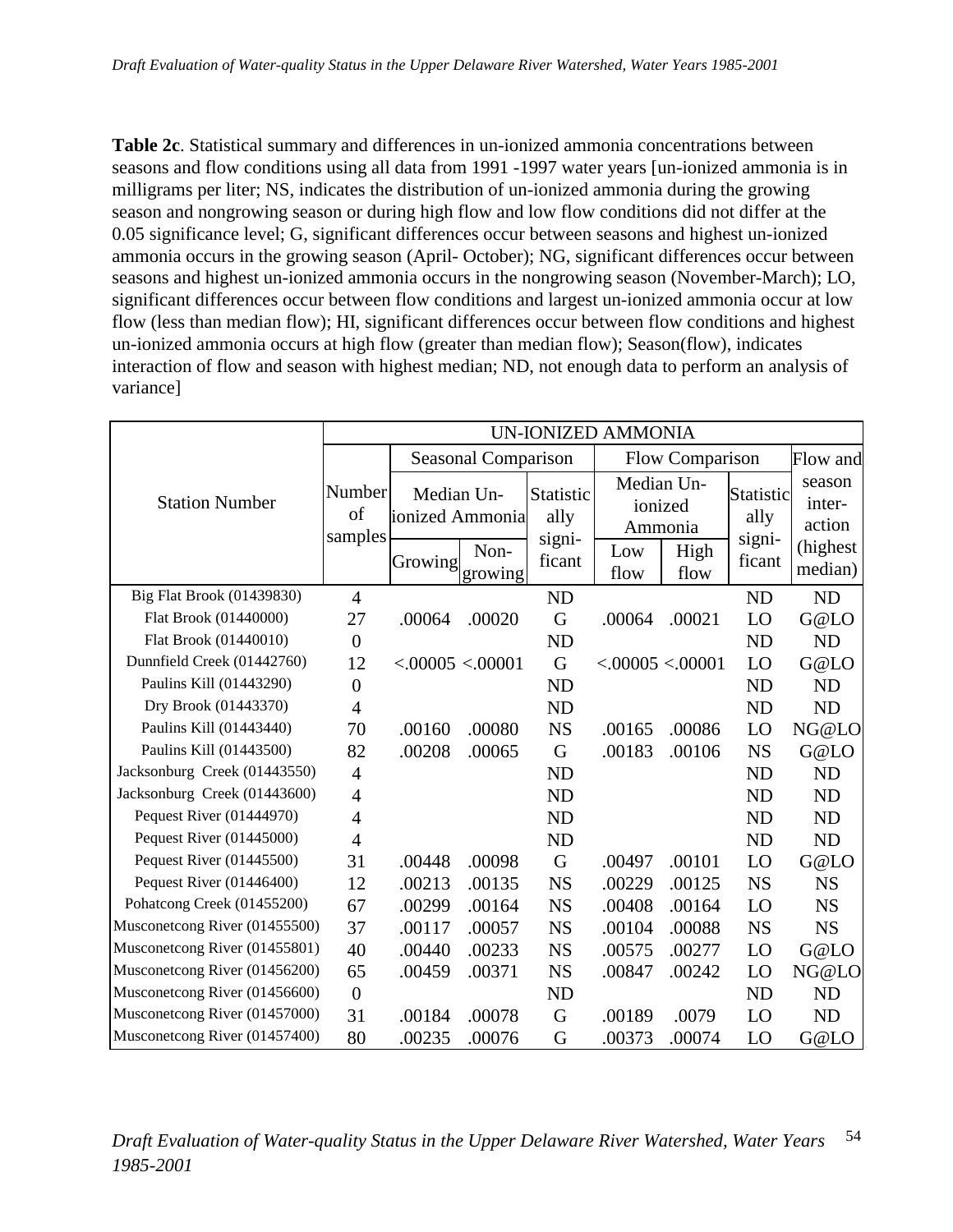## Appendix 3. **Statistical summaries of dissolved oxygen data from NJDEP/USGS and DRBC sites and comparison of data between different season and flow conditions**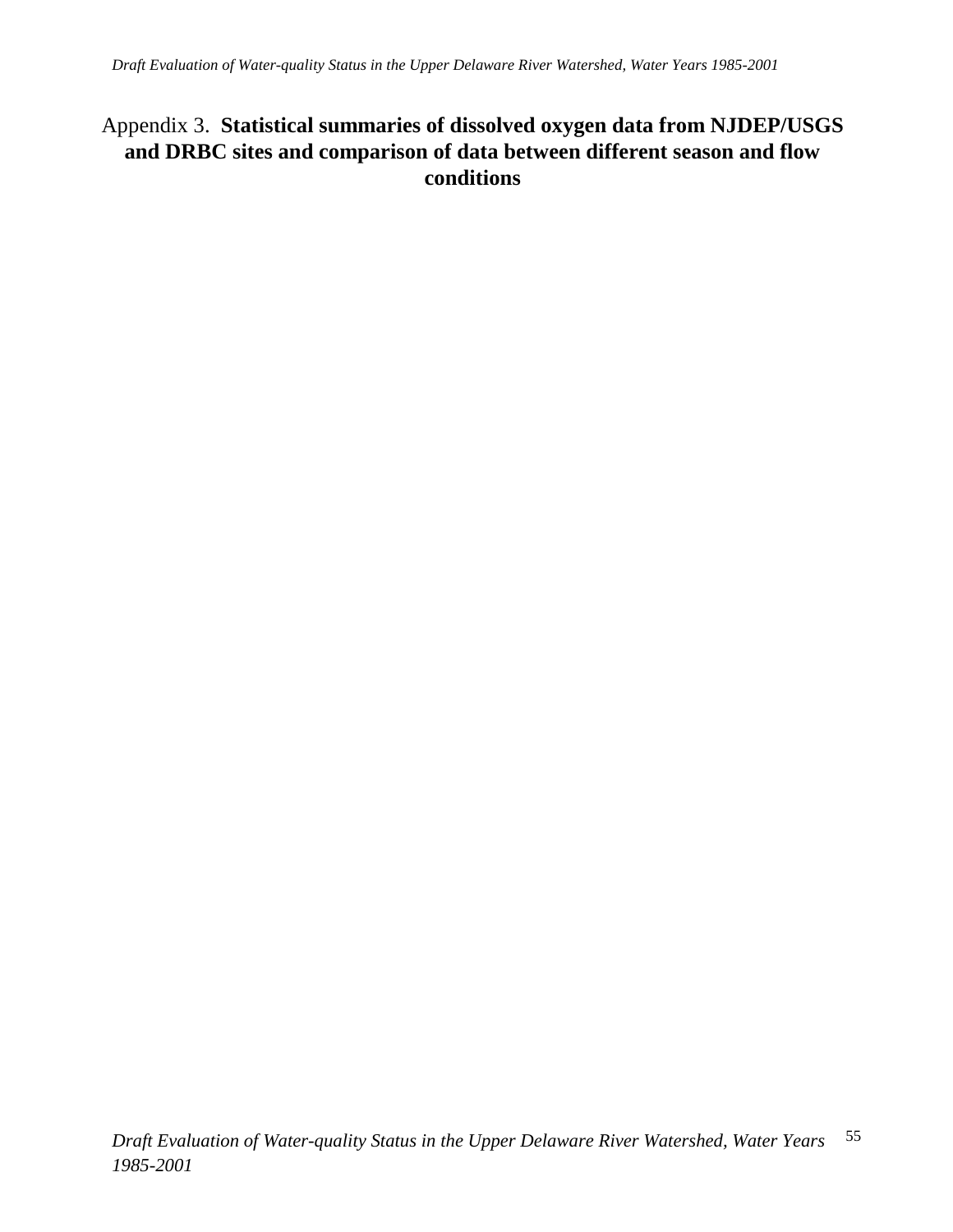| Site                             | Number         | Percent          | Range |        | Standard Minimum | 25th  | Median | 75th  | Maxi-mum |
|----------------------------------|----------------|------------------|-------|--------|------------------|-------|--------|-------|----------|
|                                  | of sam-        | Censored         |       | Devia- |                  |       |        |       |          |
|                                  | ples           |                  |       | tion   |                  |       |        |       |          |
| <b>Big Flat Brook</b>            | $\overline{4}$ | $\boldsymbol{0}$ |       |        | 10.20            |       |        |       | 14.00    |
| (01439830)                       |                |                  |       |        |                  |       |        |       |          |
| <b>Flat Brook</b>                | 31             | $\overline{0}$   | 2.700 | 1.916  | 8.260            | 10.40 | 11.60  | 13.10 | 15.60    |
| (01440000)<br><b>Flat Brook</b>  |                |                  |       |        |                  |       |        |       |          |
| (01440010)                       | $\mathbf{1}$   | $\boldsymbol{0}$ |       |        | 9.100            |       |        |       | 9.100    |
| Dunnfield Creek                  | 12             | $\boldsymbol{0}$ | 3.100 | 1.784  | 8.500            | 9.800 | 11.50  | 12.90 | 13.80    |
| (01442760)                       |                |                  |       |        |                  |       |        |       |          |
| Paulins Kill                     | $\mathbf{1}$   | $\boldsymbol{0}$ |       |        | 8.300            |       |        |       | 8.300    |
| (01443290)<br>Dry Brook          | $\overline{4}$ |                  |       |        | 6.300            |       |        |       |          |
| (01443370)                       |                | $\boldsymbol{0}$ |       |        |                  |       |        |       | 15.60    |
| Paulins Kill                     | 71             | $\boldsymbol{0}$ | 4.300 | 2.354  | 7.100            | 8.600 | 10.10  | 12.90 | 15.50    |
| (01443440)                       |                |                  |       |        |                  |       |        |       |          |
| Paulins Kill                     | 84             | $\boldsymbol{0}$ | 4.200 | 2.448  | 7.100            | 8.800 | 10.45  | 13.00 | 16.20    |
| (01443500)<br>Jacksonburg        |                |                  |       |        |                  |       |        |       | 12.60    |
| Creek (01443550)                 | $\overline{4}$ | $\boldsymbol{0}$ |       |        | 7.800            |       |        |       |          |
| Jacksonburg                      | $\overline{4}$ |                  |       |        | 8.900            |       |        |       | 13.40    |
| Creek (01443600)                 |                | $\boldsymbol{0}$ |       |        |                  |       |        |       |          |
| Pequest River                    | $\overline{4}$ | $\boldsymbol{0}$ |       |        | 4.600            |       |        |       | 11.80    |
| (01444970)<br>Pequest River      | $\overline{4}$ |                  |       |        | 8.900            |       |        |       | 13.40    |
| (01445000)                       |                | $\boldsymbol{0}$ |       |        |                  |       |        |       |          |
| Pequest River                    | 31             | $\boldsymbol{0}$ | 3.000 | 1.939  | 7.900            | 9.300 | 10.70  | 12.30 | 14.50    |
| (01445500)                       |                |                  |       |        |                  |       |        |       |          |
| Pequest River                    | 12             | $\overline{0}$   | 3.900 | 2.137  | 8.610            | 9.400 | 11.40  | 13.30 | 14.60    |
| (01446400)<br>Pohatcong Creek    | 70             |                  | 3.600 | 2.184  | 7.100            | 9.400 | 11.15  | 13.00 | 16.20    |
| (01455200)                       |                | $\boldsymbol{0}$ |       |        |                  |       |        |       |          |
| Musconetcong                     | 39             | $\boldsymbol{0}$ | 4.000 | 2.511  | 7.300            | 8.400 | 10.40  | 12.40 | 15.90    |
| River (01455500)                 |                |                  |       |        |                  |       |        |       |          |
| Musconetcong                     | 41             | $\boldsymbol{0}$ | 4.400 | 2.485  | 6.800            | 8.400 | 10.00  | 12.80 | 15.10    |
| River (01455801)<br>Musconetcong |                |                  |       |        |                  |       |        |       |          |
| River (01456200)                 | 68             | $\boldsymbol{0}$ | 3.750 | 2.164  | 8.000            | 9.500 | 10.60  | 13.25 | 16.30    |
| Musconetcong                     | $\mathbf{1}$   |                  |       |        | 9.100            |       |        |       | 9.100    |
| River (01456600)                 |                | $\boldsymbol{0}$ |       |        |                  |       |        |       |          |
| Musconetcong                     | 31             | $\boldsymbol{0}$ | 3.200 | 1.795  | 8.700            | 9.600 | 11.40  | 12.80 | 14.90    |
| River (01457000)<br>Musconetcong |                |                  |       |        |                  |       |        |       |          |
| River                            | 85             | $\boldsymbol{0}$ | 3.300 | 2.062  | 7.400            | 9.100 | 10.70  | 12.40 | 15.70    |
| (01457400)                       |                |                  |       |        |                  |       |        |       |          |

**Table 3a.** Statistical summary of dissolved oxygen measured in samples from 1985 – 2000 [concentrations are in milligrams per liter]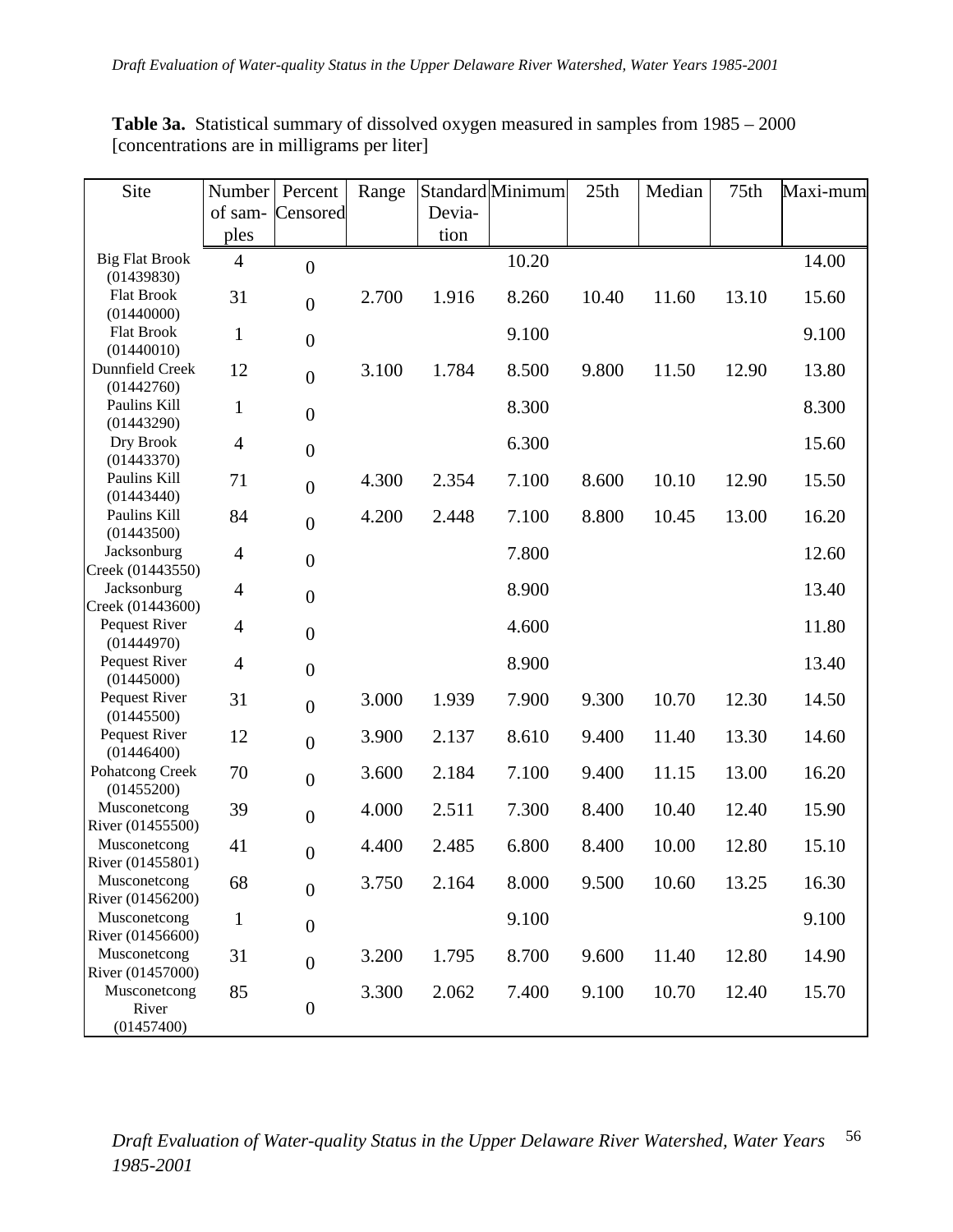**Table 3b.** Statistical summary of dissolved oxygen measured in samples collected by the Delaware River Basin Commission from 1985 – 2000 [concentrations are in milligrams per liter; \*, Site also samples by USGS/NJDEP]

| Site                                             | Number<br>of sam-<br>ples | Range | Standard<br>Deviation | Mini--<br>mum | 25th | Median | 75th  | Maxi-<br>mum |
|--------------------------------------------------|---------------------------|-------|-----------------------|---------------|------|--------|-------|--------------|
| Little Flat Brook<br>DRBCNPS2251                 | 60                        | 2.10  | 3.85                  | 8.0           | 8.60 | 9.80   | 10.70 | 13.20        |
| <b>Big Flat Brook</b><br>DRBCNPS2252             | 64                        | 1.65  | 3.45                  | 7.6           | 8.65 | 9.35   | 10.30 | 13.70        |
| Van Campens Brook<br>DRBCNPS0031                 | 70                        | 2.00  | 3.42                  | 8.2           | 8.60 | 9.50   | 10.60 | 13.80        |
| <b>Flat Brook</b><br>DRBCNPS0032                 | 65                        | 0.90  | 2.18                  | 8.6           | 8.90 | 9.30   | 9.80  | 11.50        |
| <b>Flat Brook</b><br>DRBCNPS0321                 | 36                        | 0.70  | 2.57                  | 8.3           | 9.15 | 9.55   | 9.85  | 11.90        |
| <b>Shimers Brook</b><br>DRBCNPS0047              | 121                       | 1.00  | 3.06                  | 7.1           | 8.20 | 8.70   | 9.20  | 13.60        |
| *Musconetcong River<br>DRBCNPS0025<br>(01457400) | 23                        | 1.40  | 1.40                  | 7.30          | 8.60 | 9.10   | 10.00 | 14.00        |
| Pohatcong Creek<br>DRBCNJ0027                    | 23                        | 1.40  | 1.71                  | 8.20          | 9.20 | 9.80   | 10.60 | 16.50        |
| <b>Lopatcong Creek</b><br>DRBCNJ0028             | 16                        | 0.95  | 1.63                  | 7.20          | 9.50 | 9.85   | 10.45 | 14.20        |
| <b>Buckhorn Creek</b><br>DRBCNJ0030              | 12                        | 0.95  | 1.06                  | 6.00          | 8.55 | 9.15   | 9.50  | 10.10        |
| Pophandusing Brook<br>DRBCNJ0031                 | 3                         | 2.70  | 1.56                  | 6.00          | 6.00 | 8.70   | 8.70  | 8.70         |
| *Pequest River<br>DRBCNJ0033<br>(01446400)       | 27                        | 1.7   | 1.55                  | 7.20          | 9.20 | 9.90   | 10.90 | 15.80        |
| Delawanna Creek<br>DRBCNJ0035                    | 5                         | 1.30  | 0.90                  | 6.30          | 6.90 | 8.10   | 8.20  | 8.30         |
| Paulins Kill<br>DRBCNJ0036                       | 23                        | 1.90  | 1.24                  | 6.20          | 7.00 | 7.80   | 8.90  | 11.20        |
| *Dunnfield Creek<br>DRBCNPS0025<br>(01442760)    | 23                        | 0.80  | 0.74                  | 7.00          | 8.40 | 8.80   | 9.20  | 10.00        |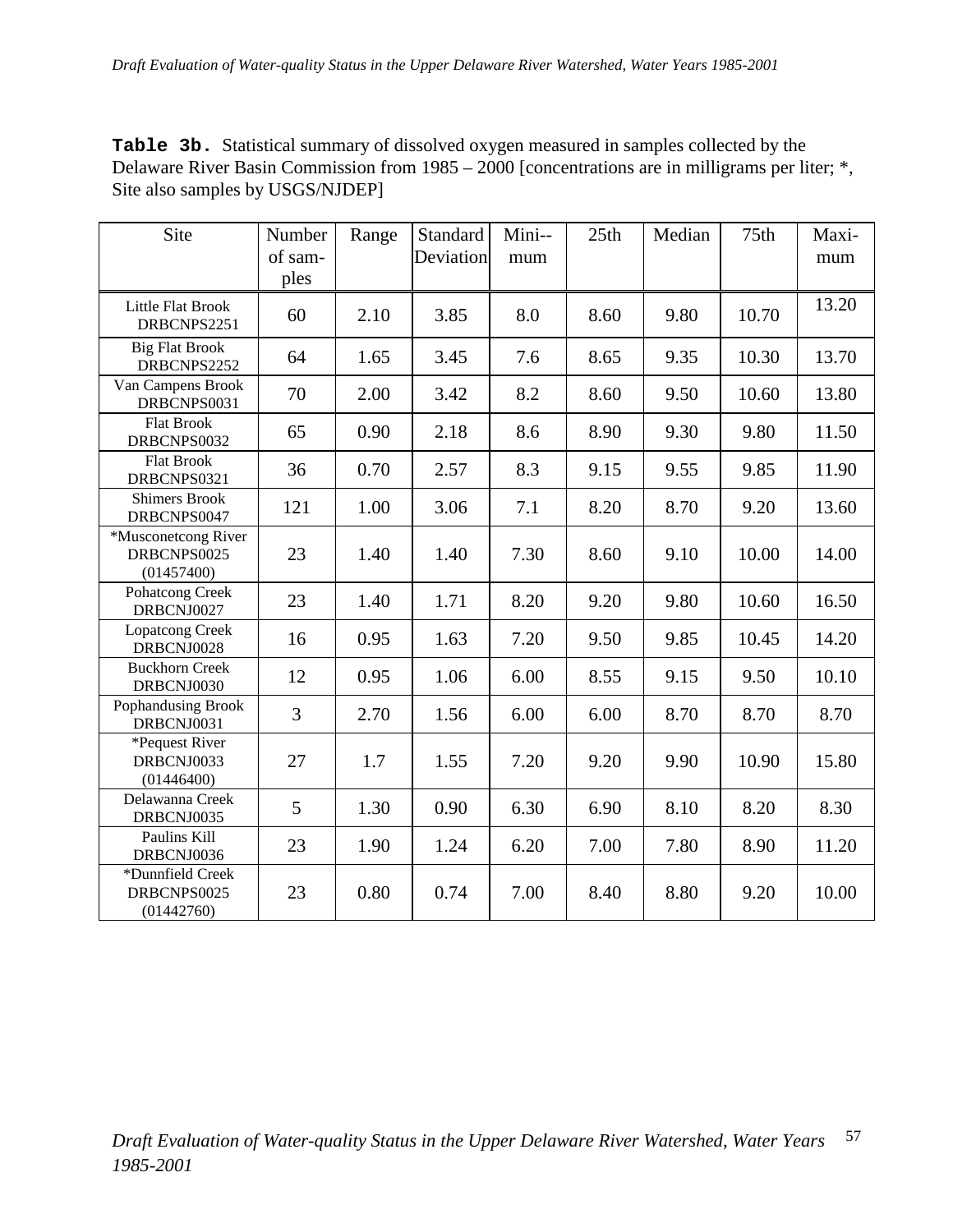**Table 3c**. Statistical summary and differences in dissolved oxygen concentrations between seasons and flow conditions using all data from 1991 -1997 water years [dissolved oxygen is in milligrams per liter; NS, indicates the distribution of temperatures during the growing season and nongrowing season or during high flow and low flow conditions did not differ at the 0.05 significance level; G, significant differences occur between seasons and highest dissolved oxygen occurs in the growing season (April- October); NG, significant differences occur between seasons and highest dissolved oxygen occurs in the nongrowing season (November-March); LO, significant differences occur between flow conditions and highest dissolved oxygen occurs at low flow (less than median flow); HI, significant differences occur between flow conditions and highest dissolved oxygen occurs at high flow (greater than median flow); Season@flow, indicates interaction of flow and season with highest median; ND, not enough data to perform an analysis of variance]

|                                  |                         |                               |                            | <b>DISSOLVED OXYGEN</b>               |                               |                 |                                       |                                                  |
|----------------------------------|-------------------------|-------------------------------|----------------------------|---------------------------------------|-------------------------------|-----------------|---------------------------------------|--------------------------------------------------|
|                                  |                         |                               | <b>Seasonal Comparison</b> |                                       |                               | Flow Comparison |                                       | Flow and                                         |
| <b>Station Number</b>            | Number<br>of<br>samples | Median<br>Dissolved<br>Oxygen |                            | Statistic<br>ally<br>signi-<br>ficant | Median<br>Dissolved<br>Oxygen |                 | Statistic<br>ally<br>signi-<br>ficant | season<br>interactio<br>n<br>(highest<br>median) |
|                                  |                         | Growing                       | Non-<br>growing            |                                       | Low<br>flow                   | High<br>flow    |                                       |                                                  |
| Big Flat Brook (01439830)        | $\overline{4}$          |                               |                            | <b>ND</b>                             |                               |                 | <b>ND</b>                             | <b>ND</b>                                        |
| Flat Brook (01440000)            | 31                      | 10.90                         | 13.15                      | NG                                    | 11.30                         | 11.6            | <b>NS</b>                             | NG@HI                                            |
| Flat Brook (01440010)            | 1                       |                               |                            | <b>ND</b>                             |                               |                 | <b>ND</b>                             | <b>ND</b>                                        |
| Dunnfield Creek (01442760)       | 12                      | 9.80                          | 12.90                      | <b>NG</b>                             | 10.10                         | 13.1            | H1                                    | NG@HI                                            |
| Paulins Kill (01443290)          | $\mathbf{1}$            |                               |                            | <b>ND</b>                             |                               |                 | <b>ND</b>                             | <b>ND</b>                                        |
| Dry Brook (01443370)             | $\overline{4}$          |                               |                            | <b>ND</b>                             |                               |                 | <b>ND</b>                             | <b>ND</b>                                        |
| Paulins Kill (01443440)          | 71                      | 8.90                          | 13.10                      | <b>NG</b>                             | 8.95                          | 12.8            | H1                                    | NG@HI                                            |
| Paulins Kill (01443500)          | 84                      | 9.20                          | 13.40                      | <b>NG</b>                             | 9.50                          | 12.2            | H <sub>I</sub>                        | NG@HI-                                           |
| Jacksonburg Creek (01443550)     | $\overline{4}$          |                               |                            | <b>ND</b>                             |                               |                 | <b>ND</b>                             | <b>ND</b>                                        |
| Jacksonburg Creek (01443600)     | $\overline{4}$          |                               |                            | <b>ND</b>                             |                               |                 | <b>ND</b>                             | <b>ND</b>                                        |
| Pequest River (01444970)         | $\overline{4}$          |                               |                            | <b>ND</b>                             |                               |                 | <b>ND</b>                             | <b>ND</b>                                        |
| Pequest River (01445000)         | $\overline{4}$          |                               |                            | <b>ND</b>                             |                               |                 | <b>ND</b>                             | <b>ND</b>                                        |
| Pequest River (01445500)         | 31                      | 9.70                          | 12.85                      | <b>NG</b>                             | 9.75                          | 11.7            | H1                                    | NG@HI                                            |
| Pequest River (01446400)         | 12                      | 9.40                          | 13.30                      | <b>NG</b>                             | 11.55                         | 11.4            | <b>NS</b>                             | NG@HI                                            |
| Pohatcong Creek (01455200)       | 70                      | 10.00                         | 13.10                      | NG                                    | 10.80                         | 11.5            | <b>NS</b>                             | NG@LO                                            |
| Musconetcong River (01455500)    | 39                      | 8.70                          | 13.85                      | <b>NG</b>                             | 9.90                          | 11.2            | <b>NS</b>                             | NG@LO                                            |
| Musconetcong River (01455801)    | 41                      | 8.65                          | 13.30                      | <b>NG</b>                             | 9.00                          | 10.3            | <b>NS</b>                             | NG@LO                                            |
| Musconetcong River (01456200)    | 68                      | 9.70                          | 13.85                      | <b>NG</b>                             | 10.10                         | 12.0            | <b>NS</b>                             | NG@LO                                            |
| Musconetcong River (01456600)    | $\mathbf{1}$            |                               |                            | <b>ND</b>                             |                               |                 | <b>ND</b>                             | <b>ND</b>                                        |
| Musconetcong River (01457000)    | 31                      | 10.20                         | 13.40                      | NG                                    | 10.40                         | 12.6            | H <sub>I</sub>                        | NG@HI                                            |
| Musconetcong River<br>(01457400) | 85                      | 9.80                          | 13.20                      | NG                                    | 9.80                          | 11.8            | H <sub>I</sub>                        | NG@HI                                            |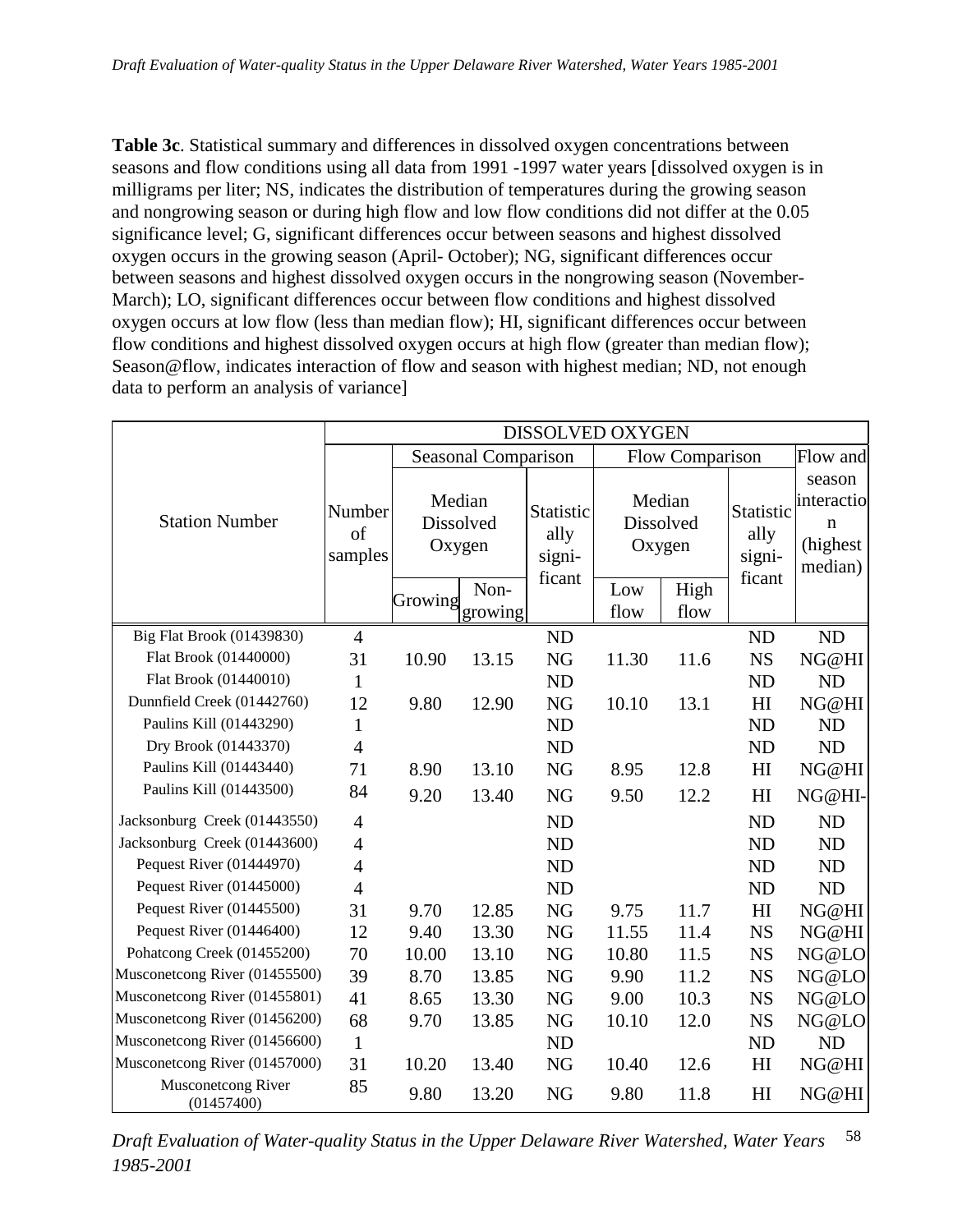## Appendix 4. **Statistical summaries of total dissolved solids data from NJDEP/USGS and DRBC sites and comparison of data between different season and flow conditions**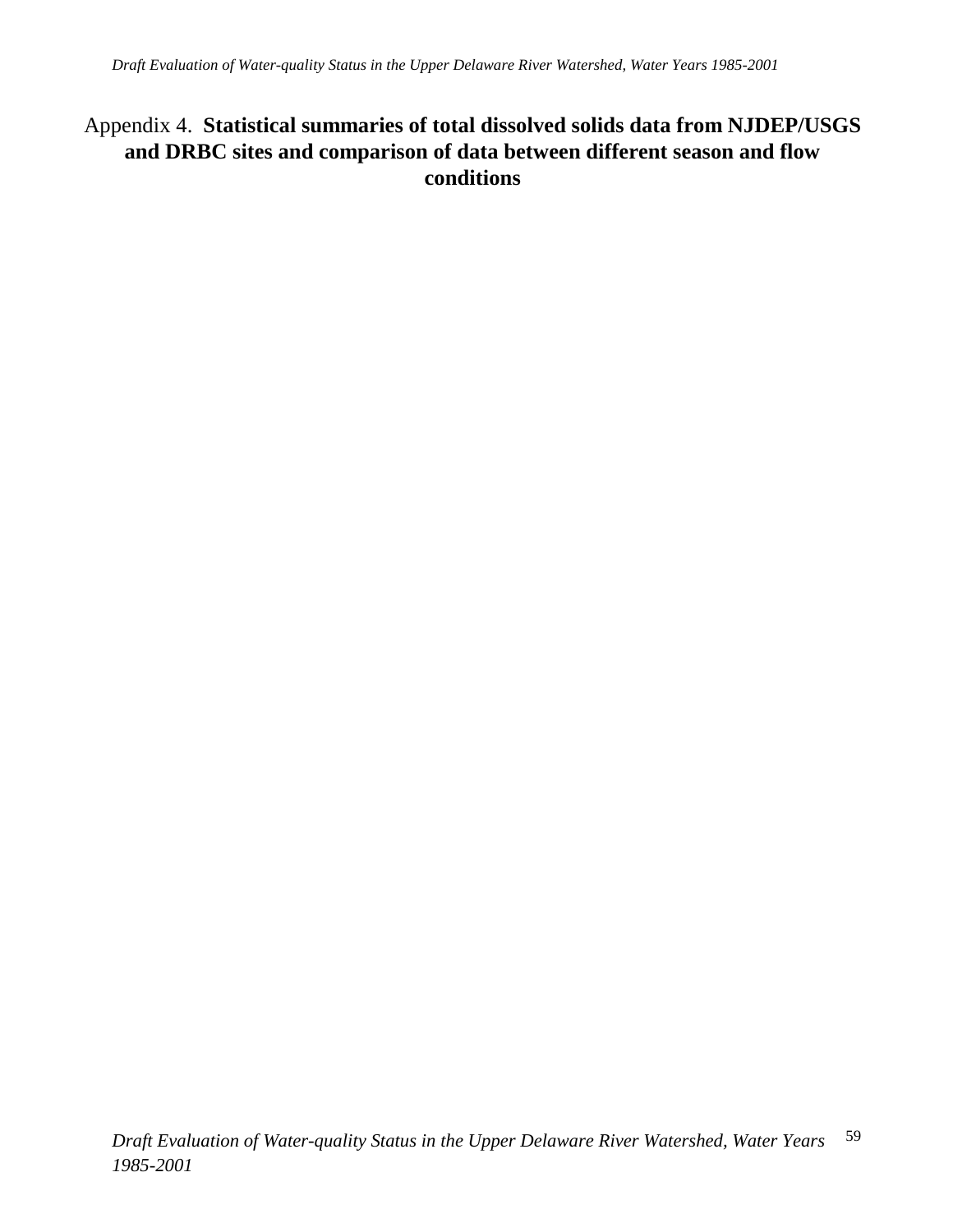| <b>USGS</b> Site                    | Number         | Percent          | Inner    | Standard | Mini- | 25th | median | 75th | Maxi- |
|-------------------------------------|----------------|------------------|----------|----------|-------|------|--------|------|-------|
| Number                              | of             | Censored         | quartile | Devia-   | mum   |      |        |      | mum   |
|                                     | samples        |                  | range    | tion     |       |      |        |      |       |
| <b>Big Flat Brook</b><br>(01439830) | $\overline{4}$ | $\overline{0}$   |          |          | 35.0  |      |        |      | 62.0  |
| <b>Flat Brook</b><br>(01440000)     | 30             | $\overline{0}$   | 33.00    | 30.25    | 39.0  | 86.0 | 100    | 119. | 158   |
| <b>Flat Brook</b><br>(01440010)     | $\mathbf{1}$   | $\overline{0}$   |          |          | 113   |      |        |      | 113   |
| Dunnfield Creek<br>(01442760)       | 12             | $\overline{0}$   | 2.000    | 1.960    | 19.0  | 21.0 | 22.0   | 23.0 | 27.0  |
| Paulins Kill<br>(01443290)          | $\mathbf{1}$   | $\boldsymbol{0}$ |          |          | 345   |      |        |      | 345   |
| Dry Brook<br>(01443370)             | $\overline{4}$ | $\boldsymbol{0}$ |          |          | 90.0  |      |        |      | 117   |
| Paulins Kill<br>(01443440)          | 71             | $\boldsymbol{0}$ | 78.00    | 52.59    | 122   | 201  | 230    | 279  | 343   |
| Paulins Kill<br>(01443500)          | 82             | $\boldsymbol{0}$ | 49.00    | 35.72    | 121   | 181  | 205    | 230  | 291   |
| Jacksonburg<br>Creek (01443550)     | $\overline{4}$ | $\boldsymbol{0}$ |          |          | 35.0  |      |        |      | 50.0  |
| Jacksonburg<br>Creek (01443600)     | $\overline{4}$ | $\overline{0}$   |          |          | 67.0  |      |        |      | 102   |
| Pequest River<br>(01444970)         | $\overline{4}$ | $\boldsymbol{0}$ |          |          | 189   |      |        |      | 313   |
| Pequest River<br>(01445000)         | $\overline{4}$ | $\boldsymbol{0}$ |          |          | 194   |      |        |      | 264   |
| Pequest River<br>(01445500)         | 31             | $\boldsymbol{0}$ | 56.00    | 38.87    | 166   | 243  | 269    | 299  | 321   |
| Pequest River<br>(01446400)         | 12             | $\overline{0}$   | 34.50    | 38.38    | 161   | 250  | 276    | 285  | 293   |
| Pohatcong Creek<br>(01455200)       | 70             | $\overline{0}$   | 32.00    | 23.08    | 75.0  | 105  | 122    | 137  | 183   |
| Musconetcong<br>River (01455500)    | 37             | $\boldsymbol{0}$ | 16.00    | 12.72    | 109   | 122  | 128    | 138  | 164   |
| Musconetcong<br>River (01455801)    | 40             | $\overline{0}$   | 43.50    | 35.02    | 107   | 140  | 154    | 184  | 253   |
| Musconetcong<br>River (01456200)    | 66             | $\boldsymbol{0}$ | 57.00    | 36.74    | 105   | 158  | 172    | 215  | 269   |
| Musconetcong<br>River (01456600)    | $\mathbf{1}$   | $\boldsymbol{0}$ |          |          | 217   |      |        |      | 217   |
| Musconetcong<br>River (01457000)    | 30             | $\boldsymbol{0}$ | 36.00    | 27.46    | 105   | 171  | 192    | 207  | 222   |
| Musconetcong<br>River (01457400)    | 84             | $\boldsymbol{0}$ | 34.50    | 25.26    | 115   | 166  | 182    | 200  | 243   |

**Table 4a**. Statistical summary of total dissolved solids measured when samples were collected from 1985 – 2000 [concentrations are in milligrams per liter]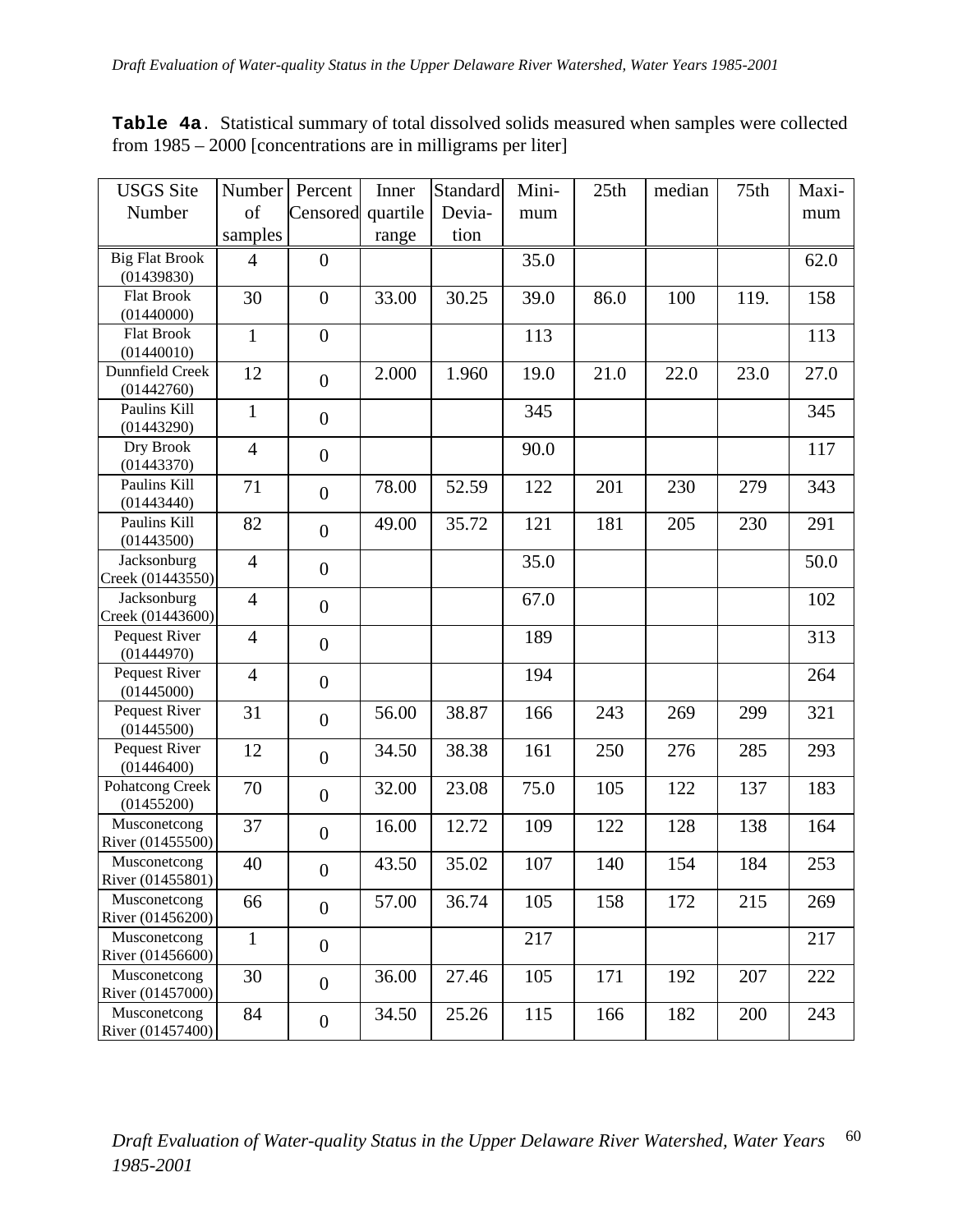**Table 4b.** Statistical summary of total dissolved solids measured in samples collected by the Delaware River Basin Commission from 1990 – 2000 [concentrations are in milligrams per liter; \*, Site also samples by USGS/NJDEP]

| <b>DRBC</b> Site<br>Number                          | Number<br>of<br>samples | Inner<br>quartile<br>range | Standard<br>Deviation | Minimum | 25th  | median | 75th                 | Maxi-<br>mum |
|-----------------------------------------------------|-------------------------|----------------------------|-----------------------|---------|-------|--------|----------------------|--------------|
| <b>Little Flat Brook</b><br>DRBCNPS2251             | 10                      | 42.00                      | 55.46                 | 70.00   | 192.0 | 202.0  | 234.0                | 280.0        |
| <b>Big Flat Brook</b><br>DRBCNPS2252                | 10                      | 78.00                      | 50.44                 | 50.00   | 77.00 | 116.0  | 155.0                | 217.0        |
| Van Campens<br><b>Brook</b><br>DRBCNPS0031          | $\overline{4}$          | 8.00                       | 5.20                  | 48.00   |       |        |                      | 60.00        |
| <b>Flat Brook</b><br>DRBCNPS0032                    | 12                      | 27.50                      | 17.74                 | 101.0   | 118.5 | 126.5  | 146.0                | 154.0        |
| <b>Flat Brook</b><br>DRBCNPS0321                    | $\overline{0}$          | $\bullet$                  | $\bullet$             |         |       |        | $\bullet$            | $\bullet$    |
| <b>Shimers Brook</b><br>DRBCNPS0047                 | 22                      | 66.00                      | 49.97                 | 60.00   | 156.0 | 197.5  | 222.0                | 266.0        |
| *Musconetcong<br>River<br>DRBCNPS0025<br>(01457400) | 12                      | 102.0                      | 63.36                 | 206.0   | 230.0 | 252.5  | 332.0                | 408.0        |
| Pohatcong Creek<br>DRBCNJ0027                       | 13                      | 109.0                      | 84.33                 | 180.0   | 211.0 | 262.0  | 320.0                | 446.0        |
| <b>Lopatcong Creek</b><br>DRBCNJ0028                | $\overline{7}$          | 168.0                      | 78.52                 | 270.0   |       |        | $\ddot{\phantom{a}}$ | 454.0        |
| <b>Buckhorn Creek</b><br>DRBCNJ0030                 | $\overline{7}$          | 48.00                      | 51.25                 | 142.0   |       |        | $\ddot{\phantom{0}}$ | 288.0        |
| Pophandusing<br><b>Brook</b><br>DRBCNJ0031          | $\overline{0}$          |                            |                       |         |       |        |                      |              |
| *Pequest River<br>DRBCNJ0033<br>(01446400)          | 12                      | 89.50                      | 113.2                 | 78.00   | 304.5 | 344.0  | 394.0                | 556.0        |
| Delawanna Creek<br>DRBCNJ0035                       | $\boldsymbol{0}$        |                            |                       |         |       |        | $\bullet$            | $\bullet$    |
| Paulins Kill<br>DRBCNJ0036                          | 12                      | 89.00                      | 106.3                 | 44.00   | 244.0 | 292.0  | 333.0                | 416.0        |
| *Dunnfield Creek<br>DRBCNPS0025<br>(01442760)       | $\overline{0}$          |                            |                       |         |       |        |                      |              |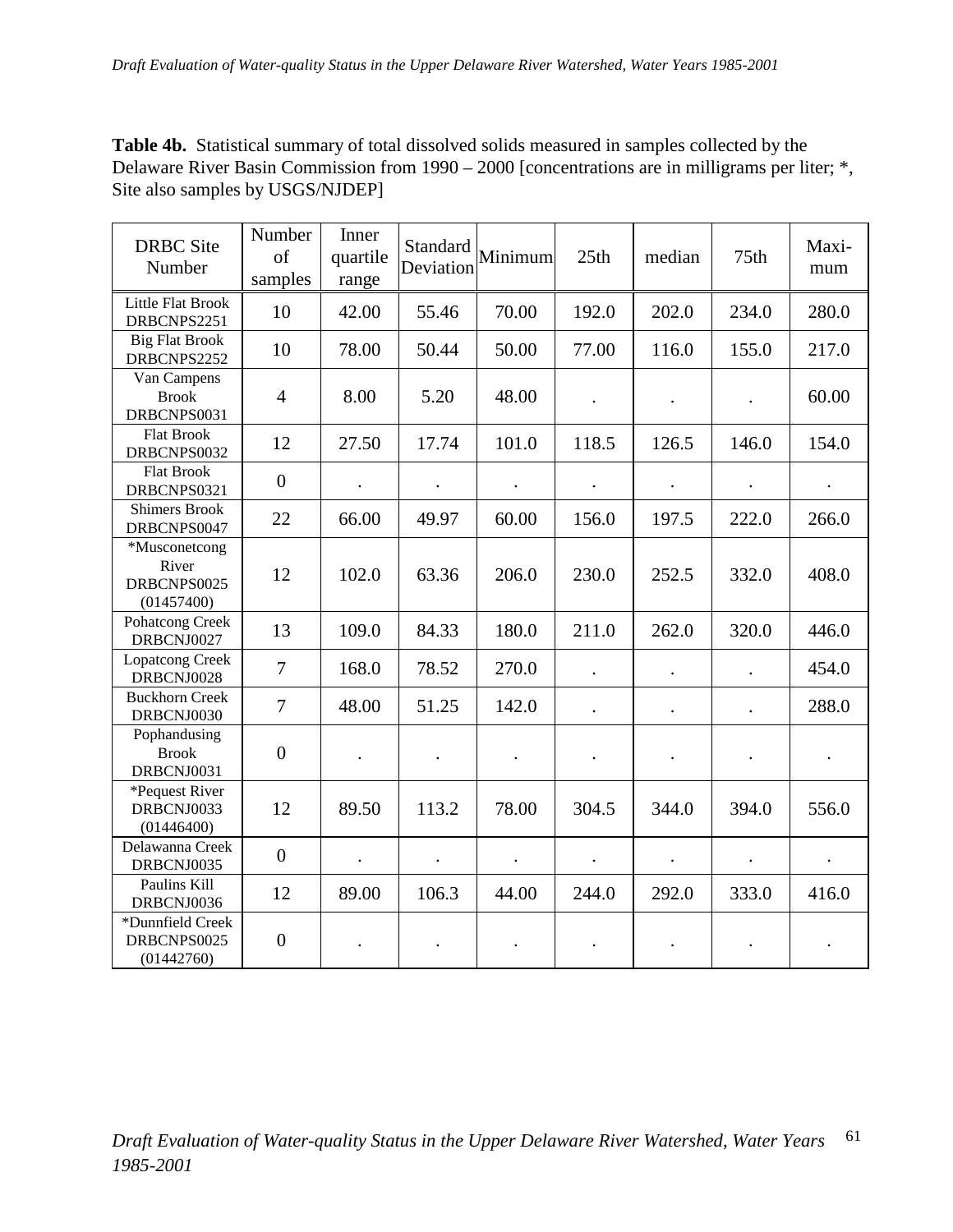**Table 4c.** Statistical summary and differences in total dissolved solids concentrations between seasons and flow conditions using all data from 1991 -1997 water years [total dissolved solids are in milligrams per liter; NS, indicates the distribution of total dissolved solids during the growing season and nongrowing season or during high flow and low flow conditions did not differ at the 0.05 significance level; G, significant differences occur between seasons and highest total dissolved solids occur in the growing season (April- October); NG, significant differences occur between seasons and highest total dissolved solids occur in the nongrowing season (November-March); LO, significant differences occur between flow conditions and highest total dissolved solids occur at low flow (less than median flow); HI, significant differences occur between flow conditions and highest total dissolved solids occur at high flow (greater than median flow); Season@flow, indicates flow as a function of season]

|                               | <b>TOTAL DISSOLVED SOLIDS</b> |                     |                     |           |                                                              |                 |           |           |  |  |
|-------------------------------|-------------------------------|---------------------|---------------------|-----------|--------------------------------------------------------------|-----------------|-----------|-----------|--|--|
|                               |                               |                     | Seasonal Comparison |           |                                                              | Flow Comparison | Flow      |           |  |  |
|                               |                               | <b>Median Total</b> |                     |           | <b>Median Total</b>                                          |                 |           | and       |  |  |
| <b>Station Number</b>         |                               |                     |                     |           | Number Dissolved Solids Statistic Dissolved Solids Statistic |                 |           | season    |  |  |
|                               | of                            |                     |                     | a lly     |                                                              |                 | ally      | interacti |  |  |
|                               | samples                       |                     | Non-                | signi-    | Low                                                          | High            | signi-    | on        |  |  |
|                               |                               | Growing             | growing             | ficant    | flow                                                         | flow            | ficant    | (highest) |  |  |
|                               |                               |                     |                     |           |                                                              |                 |           | median)   |  |  |
| Big Flat Brook (01439830)     | $\overline{4}$                |                     |                     | <b>ND</b> |                                                              |                 | <b>ND</b> | <b>ND</b> |  |  |
| Flat Brook (01440000)         | 30                            | 107.0               | 98.5                | <b>NS</b> | 119.0                                                        | 80.0            | LO        | G@LO      |  |  |
| Flat Brook (01440010)         | 1                             |                     |                     | <b>ND</b> |                                                              |                 | <b>ND</b> | <b>ND</b> |  |  |
| Dunnfield Creek (01442760)    | 12                            | 22.5                | 22.0                | <b>NS</b> | 23.00                                                        | 21.0            | LO        | G@LO      |  |  |
| Paulins Kill (01443290)       | $\mathbf{1}$                  |                     |                     | <b>ND</b> |                                                              |                 | <b>ND</b> | <b>ND</b> |  |  |
| Dry Brook (01443370)          | $\overline{4}$                |                     |                     | <b>ND</b> |                                                              |                 | <b>ND</b> | <b>ND</b> |  |  |
| Paulins Kill (01443440)       | 71                            | 251.0               | 211.0               | G         | 275.0                                                        | 198.0           | LO        | G@LO      |  |  |
| Paulins Kill (01443500)       | 82                            | 214.5               | 191.0               | G         | 225.0                                                        | 180.0           | LO        | NG@LO     |  |  |
| Jacksonburg Creek (01443550)  | $\overline{4}$                |                     |                     | <b>ND</b> |                                                              |                 | <b>ND</b> | <b>ND</b> |  |  |
| Jacksonburg Creek (01443600)  | $\overline{4}$                |                     |                     | <b>ND</b> |                                                              |                 | <b>ND</b> | <b>ND</b> |  |  |
| Pequest River (01444970)      | $\overline{4}$                |                     |                     | <b>ND</b> |                                                              |                 | <b>ND</b> | ND        |  |  |
| Pequest River (01445000)      | $\overline{4}$                |                     |                     | <b>ND</b> |                                                              |                 | <b>ND</b> | <b>ND</b> |  |  |
| Pequest River (01445500)      | 31                            | 282.0               | 250.0               | G         | 292.5                                                        | 243.0           | LO        | NG@LO     |  |  |
| Pequest River (01446400)      | 12                            | 260.5               | 282.0               | <b>NS</b> | 285.0                                                        | 250.5           | LO        | NG@LO     |  |  |
| Pohatcong Creek (01455200)    | 70                            | 131.5               | 108.0               | G         | 135.0                                                        | 107.0           | LO        | G@LO      |  |  |
| Musconetcong River (01455500) | 37                            | 128.0               | 125.0               | <b>NS</b> | 130.5                                                        | 126.0           | <b>NS</b> | <b>NS</b> |  |  |
| Musconetcong River (01455801) | 40                            | 157.5               | 151.5               | <b>NS</b> | 196.5                                                        | 146.0           | LO        | G@LO      |  |  |
| Musconetcong River (01456200) | 66                            | 183.0               | 162.0               | G         | 215.0                                                        | 162.5           | LO        | G@LO      |  |  |
| Musconetcong River (01456600) | $\mathbf{1}$                  |                     |                     | <b>ND</b> |                                                              |                 | <b>ND</b> | <b>ND</b> |  |  |
| Musconetcong River (01457000) | 30                            | 202.0               | 172.5               | G         | 205.0                                                        | 171.0           | LO        | G@LO      |  |  |
| Musconetcong River (01457400) | 84                            | 183.0               | 175.0               | <b>NS</b> | 194.0                                                        | 166.0           | LO        | G@LO      |  |  |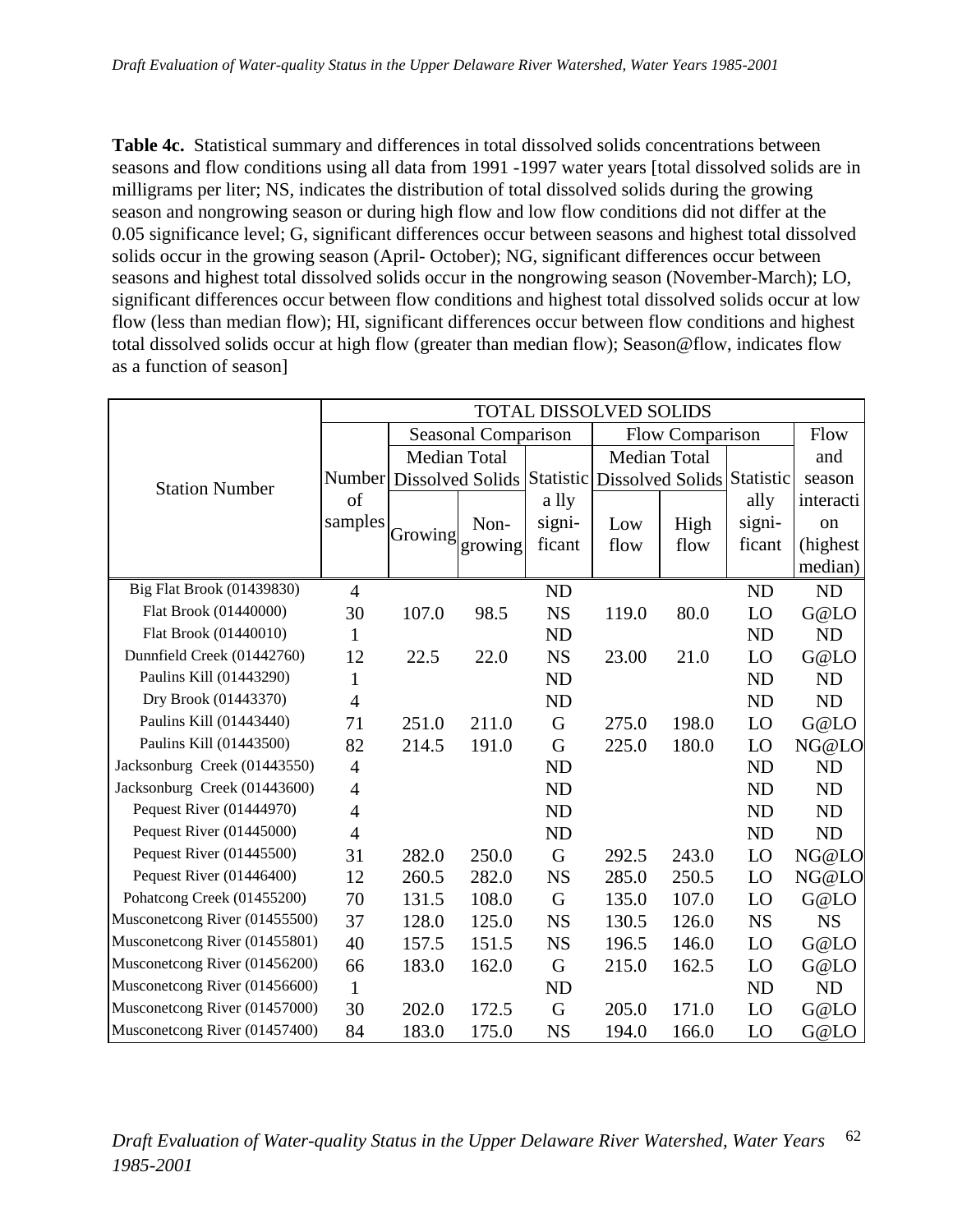# Appendix 5. **Statistical summaries of fecal coliform counts from NJDEP/USGS and DRBC sites and comparison of data between different season and flow conditions**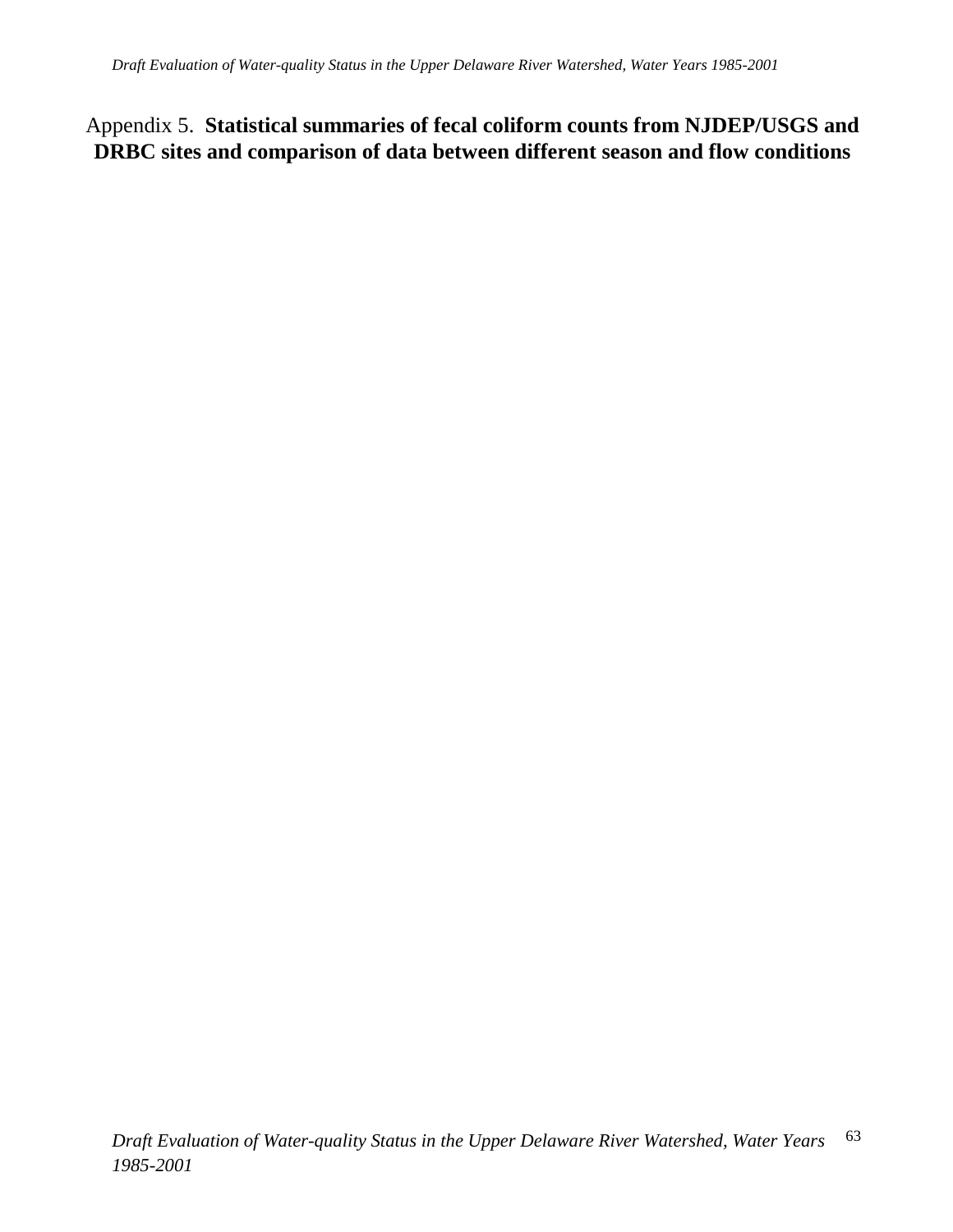| <b>Table 5a.</b> Statistical summary of fecal coliform measured in samples from 1985 – 2000 [measured] |  |  |  |
|--------------------------------------------------------------------------------------------------------|--|--|--|
| as most probable number]                                                                               |  |  |  |

| Site                                | Number           | Percent          | Range | Standard  | Mini-     | 25th      | Median    | 75th      | Maxi-     |
|-------------------------------------|------------------|------------------|-------|-----------|-----------|-----------|-----------|-----------|-----------|
|                                     | of sam-          | censored         |       | Deviation | mum       |           |           |           | mum       |
|                                     | ples             |                  |       |           |           |           |           |           |           |
| <b>Big Flat Brook</b><br>(01439830) | 5                | 40               |       |           | $<$ 20.00 |           |           |           | 50.00     |
| Flat Brook<br>(01440000)            | 24               | 33.3             | 30.00 | 220.7     | 2.000     | $<$ 20.00 | 20.00     | 50.00     | 1100      |
| <b>Flat Brook</b><br>(01440010)     | $\overline{0}$   | $-$              |       |           |           |           |           |           |           |
| Dunnfield Creek<br>(01442760)       | 10               | 100              | .0000 | 5.692     | < 2.000   | $<$ 20.00 | $<$ 20.00 | $<$ 20.00 | $<$ 20.00 |
| Paulins Kill<br>(01443290)          | $\overline{0}$   | $-$              |       |           |           |           |           |           |           |
| Dry Brook<br>(01443370)             | 5                | $\overline{0}$   |       |           | 330.0     |           |           |           | 2800      |
| Paulins Kill<br>(01443440)          | 69               | 3                | 1570  | 3228      | 20.00     | 130.0     | 490.0     | 1700      | >24000    |
| Paulins Kill<br>(01443500)          | 79               | 11               | 310.0 | 2887      | $<$ 20.00 | 20.00     | 120.0     | 330.0     | >24000    |
| Jacksonburg Creek<br>(01443550)     | $\overline{0}$   | --               |       |           |           |           |           |           |           |
| Jacksonburg Creek<br>(01443600)     | $\overline{0}$   | --               |       |           |           |           |           |           |           |
| Pequest River<br>(01444970)         | 5                | $\boldsymbol{0}$ |       |           | 170.0     |           |           |           | 5400      |
| Pequest River<br>(01445000)         | $\overline{4}$   | $\overline{0}$   |       |           | 80.00     |           |           |           | 330.0     |
| Pequest River<br>(01445500)         | 31               | $\boldsymbol{0}$ | 410.0 | 2060      | 20.00     | 80.00     | 170.0     | 490.0     | 9200      |
| Pequest River<br>(01446400)         | 10               | $\boldsymbol{0}$ | 1740  | 832.7     | 170.0     | 460.0     | 1045      | 2200      | 2400      |
| Pohatcong Creek<br>(01455200)       | 69               | $\overline{7}$   | 2030  | 4685      | $<$ 20.00 | 170.0     | 1100      | 2200      | 24000     |
| Musconetcong<br>River (01455500)    | 37               | 51               | 50.00 | 87.35     | $<$ 20.00 | $<$ 20.00 | 20.00     | 70.00     | 490.0     |
| Musconetcong<br>River (01455801)    | 39               | 18               | 290.0 | 1285      | $<$ 20.00 | 40.00     | 170.0     | 330.0     | 5400      |
| Musconetcong<br>River (01456200)    | 66               | $\overline{7}$   | 290.0 | 749.2     | $<$ 20.00 | 40.00     | 130.0     | 330.0     | 3500      |
| Musconetcong<br>River (01456600)    | $\boldsymbol{0}$ | $-\, -$          |       |           |           |           |           |           |           |
| Musconetcong<br>River (01457000)    | 31               | 7                | 860.0 | 3269      | $<$ 20.00 | 80.00     | 490.0     | 940.0     | 16000     |
| Musconetcong<br>River<br>(01457400) | 79               | 5                | 810.0 | 2749      | 7.000     | 130.0     | 490.0     | 940.0     | 16000     |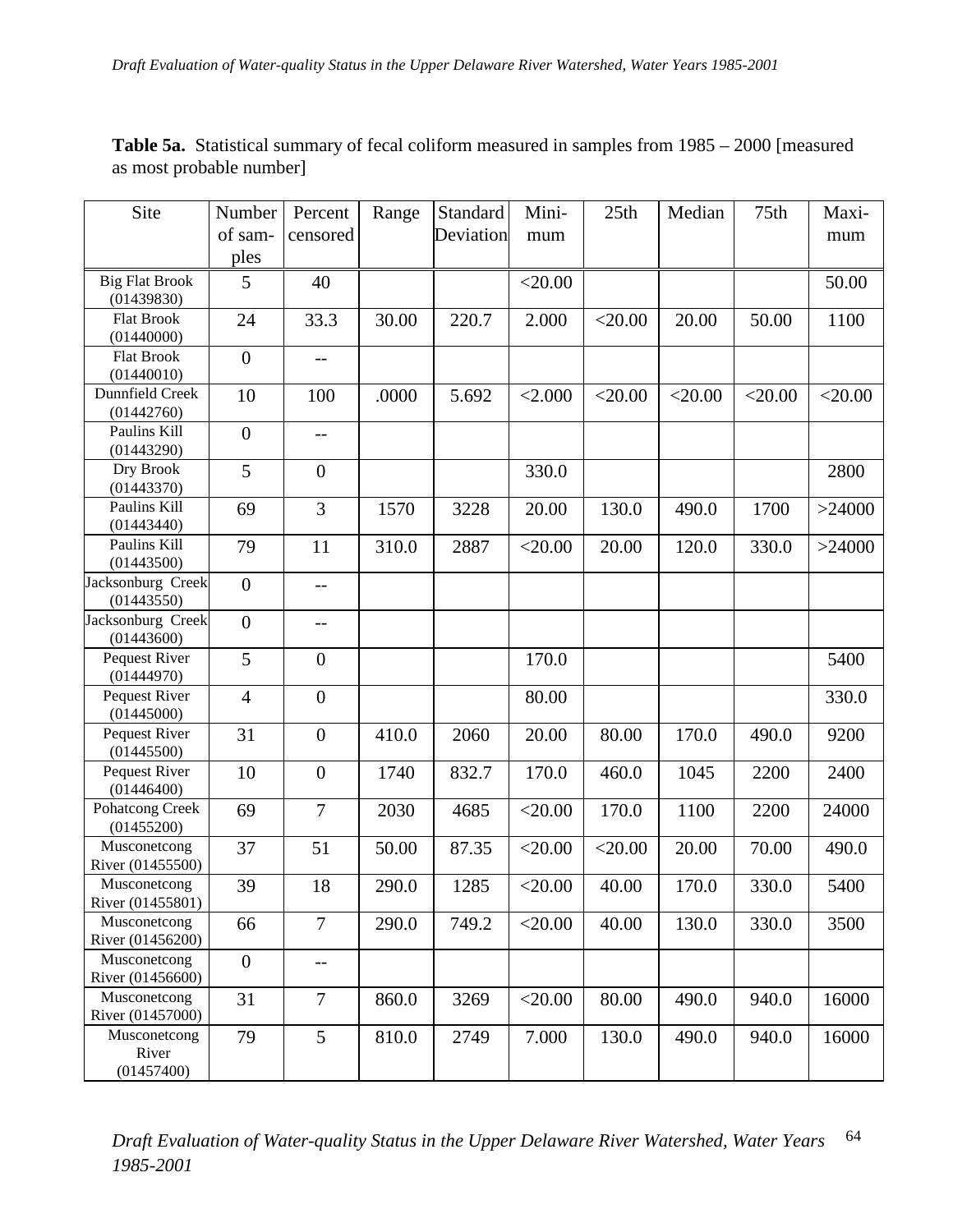**Table 5b.** Statistical summary of fecal coliform measured in samples collected by the Delaware River Basin Commission from 1985 – 2000 [data is in colonies per 100 milliliters; \*, Site also sampled by USGS/NJDEP]

| Site                                             | Number<br>of sam-<br>ples | Range | Deviation | <b>Standard Minimum</b> | 25th                 | Median | 75th                 | Maxi-<br>mum |
|--------------------------------------------------|---------------------------|-------|-----------|-------------------------|----------------------|--------|----------------------|--------------|
| Little Flat Brook<br>DRBCNPS2251                 | 60                        | 66    | 88        | $\leq$ 1                | 26                   | 65     | 92                   | >400         |
| <b>Big Flat Brook</b><br>DRBCNPS2252             | 64                        | 54    | 58        | $\leq$ 1                | 17                   | 34     | 70                   | 346          |
| Van Campens Brook<br>DRBCNPS0031                 | 80                        | 57    | 67        | $\leq$ 1                | 16                   | 34     | 72                   | 400          |
| <b>Flat Brook</b><br>DRBCNPS0032                 | 78                        | 47    | 89        | $\leq$ 1                | 18                   | 30     | 65                   | 538          |
| <b>Flat Brook</b><br>DRBCNPS0321                 | 35                        | 78    | 112       | 27                      | 62                   | 98     | 140                  | 594          |
| <b>Shimers Brook</b><br>DRBCNPS0047              | 134                       | 46    | 144       | $\leq$ 1                | 12                   | 22     | 58                   | >1000        |
| *Musconetcong River<br>DRBCNPS0025<br>(01457400) | 16                        | 1493  | 1966      | 12                      | 142                  | 245    | 1635                 | 5980         |
| Pohatcong Creek<br>DRBCNJ0027                    | 16                        | 1383  | 977       | 30                      | 368                  | 715    | 1750                 | 3500         |
| <b>Lopatcong Creek</b><br>DRBCNJ0028             | 11                        | 1920  | 1749      | 13                      | 80                   | 460    | 2000                 | 5100         |
| <b>Buckhorn Creek</b><br>DRBCNJ0030              | $\tau$                    | 770   | 426       | $\mathbf{1}$            | $\ddot{\phantom{0}}$ |        | $\ddot{\phantom{0}}$ | >1200        |
| Pophandusing Brook<br>DRBCNJ0031                 | 3                         | 880   | 482       | 320                     | $\ddot{\phantom{0}}$ |        | $\ddot{\phantom{a}}$ | >1200        |
| *Pequest River<br>DRBCNJ0033<br>(01446400)       | 17                        | 420   | 1034      | 15                      | 120                  | 310    | 540                  | 4100         |
| Delawanna Creek<br>DRBCNJ0035                    | $\overline{4}$            | 1525  | 1021      | 31                      |                      |        |                      | 2380         |
| Paulins Kill<br>DRBCNJ0036                       | 14                        | 130   | 970       | 25                      | 80                   | 104    | 210                  | 3300         |
| *Dunnfield Creek<br>DRBCNPS0025<br>(01442760)    | 32                        | 60    | 689       | 3                       | 6                    | 22     | 66                   | 3900         |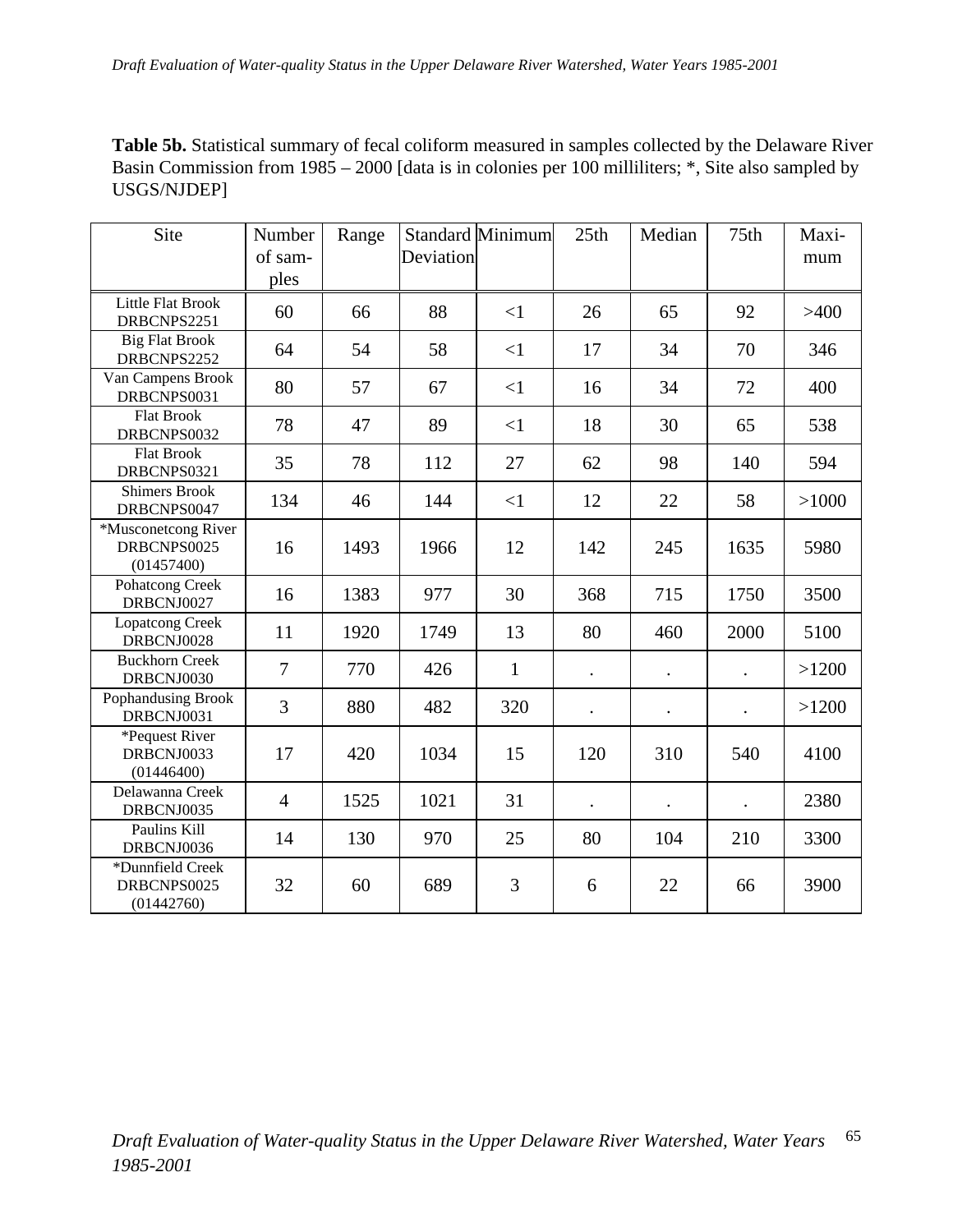**Table 5c.** Statistical summary and differences in fecal coliform counts between seasons and flow conditions using all data from 1991 -1997 water years [fecal coliform is in counts per 100 milliliters; NS, indicates the distribution of fecal coliform during the growing season and nongrowing season or during high flow and low flow conditions did not differ at the 0.05 significance level; G, significant differences occur between seasons and highest fecal coliform counts occur in the growing season (April- October); NG, significant differences occur between seasons and highest fecal coliform counts occur in the nongrowing season (November-March); LO, significant differences occur between flow conditions and highest fecal coliform counts occur at low flow (less than median flow); HI, significant differences occur between flow conditions and largest fecal coliform occur at high flow (greater than median flow); Season@flow, indicates flow as a function of season]

|                                         | <b>FECAL COLIFORM</b> |           |                            |                  |                     |                 |                  |           |  |  |
|-----------------------------------------|-----------------------|-----------|----------------------------|------------------|---------------------|-----------------|------------------|-----------|--|--|
|                                         |                       |           | <b>Seasonal Comparison</b> |                  |                     | Flow Comparison |                  | Flow      |  |  |
| <b>Station Number</b>                   | Number                |           | <b>Median Fecal</b>        | <b>Statistic</b> | <b>Median Fecal</b> |                 | <b>Statistic</b> | and       |  |  |
|                                         | of                    |           | Coliform Count             | ally             | Coliform Count      |                 | ally             | season    |  |  |
|                                         | samples               |           | Non-                       | signi-           | Low                 | High            | signi-           | compari   |  |  |
|                                         |                       | Growing   | growing                    | ficant           | flow                | flow            | ficant           | s on      |  |  |
| Big Flat Brook (01439830)               | 5                     |           |                            | ND               |                     |                 | <b>ND</b>        | ND        |  |  |
| Flat Brook (01440000)                   | 24                    | 40.00     | 20.00                      | <b>NS</b>        | 40.0                | 20.0            | <b>NS</b>        | <b>NS</b> |  |  |
| Flat Brook (01440010)                   | $\overline{0}$        |           |                            | <b>ND</b>        |                     |                 | <b>ND</b>        | ND        |  |  |
| Dunnfield Creek (01442760)              | 10                    | $<$ 20.00 | <b>NS</b>                  | ND               | $<$ 20.0            | <b>NS</b>       | <b>ND</b>        | ND        |  |  |
| Paulins Kill (01443290)                 | $\boldsymbol{0}$      |           |                            | ND               |                     |                 | <b>ND</b>        | ND        |  |  |
| Dry Brook (01443370)                    | 5                     |           |                            | <b>ND</b>        |                     |                 | <b>ND</b>        | <b>ND</b> |  |  |
| Paulins Kill (01443440)                 | 69                    | 1100      | 105.0                      | G                | 1020                | 170             | LO               | G@LO      |  |  |
| Paulins Kill (01443500)                 | 79                    | 130.0     | 20.00                      | G                | 130.0               | 50              | <b>NS</b>        | G@HI      |  |  |
| Jacksonburg Creek (01443550)            | $\boldsymbol{0}$      |           |                            | <b>ND</b>        |                     |                 | <b>ND</b>        | ND        |  |  |
| Jacksonburg Creek (01443600)            | $\boldsymbol{0}$      |           |                            | <b>ND</b>        |                     |                 | <b>ND</b>        | ND        |  |  |
| Pequest River (01444970)                | 5                     |           |                            | <b>ND</b>        |                     |                 | <b>ND</b>        | ND        |  |  |
| Pequest River (01445000)                | $\overline{4}$        |           |                            | <b>ND</b>        |                     |                 | <b>ND</b>        | ND        |  |  |
| Pequest River (01445500)                | 31                    | 230.0     | 80.00                      | G                | 230.0               | 110             | <b>NS</b>        | G@HI      |  |  |
| Pequest River (01446400)                | 10                    | 1045      | <b>NS</b>                  | <b>ND</b>        | 1045                | <b>NS</b>       | <b>ND</b>        | <b>ND</b> |  |  |
| Pohatcong Creek (01455200)              | 69                    | 1700      | 150.0                      | G                | 1350                | 490             | <b>NS</b>        | G@HI      |  |  |
| Musconetcong River<br>(01455500)        | 37                    | 20.0      | $<$ 20.0                   | <b>NS</b>        | $<$ 20.0            | 20              | <b>NS</b>        | G@HI      |  |  |
| <b>Musconetcong River</b><br>(01455801) | 39                    | 230.0     | 20.00                      | G                | 195.0               | 130             | <b>NS</b>        | G@LO      |  |  |
| Musconetcong River<br>(01456200)        | 66                    | 195.0     | 35.00                      | G                | 170.0               | 130             | <b>NS</b>        | G@HI      |  |  |
| Musconetcong River<br>(01456600)        | $\overline{0}$        |           |                            | <b>ND</b>        |                     |                 | <b>ND</b>        | <b>ND</b> |  |  |
| Musconetcong River<br>(01457000)        | 31                    | 700.0     | 150.0                      | G                | 700.0               | 130             | LO               | <b>NS</b> |  |  |
| Musconetcong River<br>(01457400)        | 79                    | 595.0     | 110.0                      | G                | 490.0               | 170             | <b>NS</b>        | G@LO      |  |  |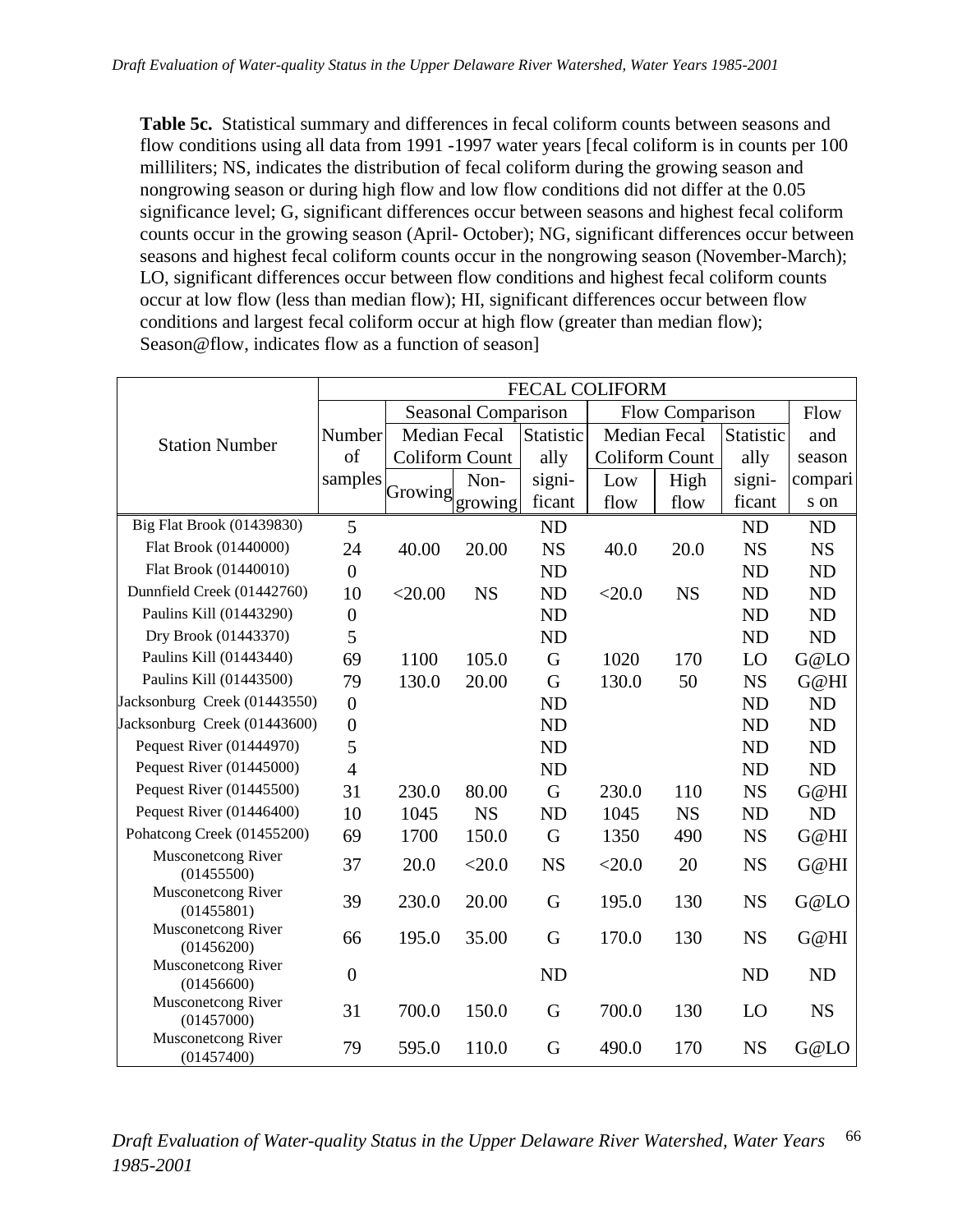## Appendix 6. **Statistical summaries of nitrate plus nitrite data from NJDEP/USGS and DRBC sites and comparison of data between different season and flow conditions**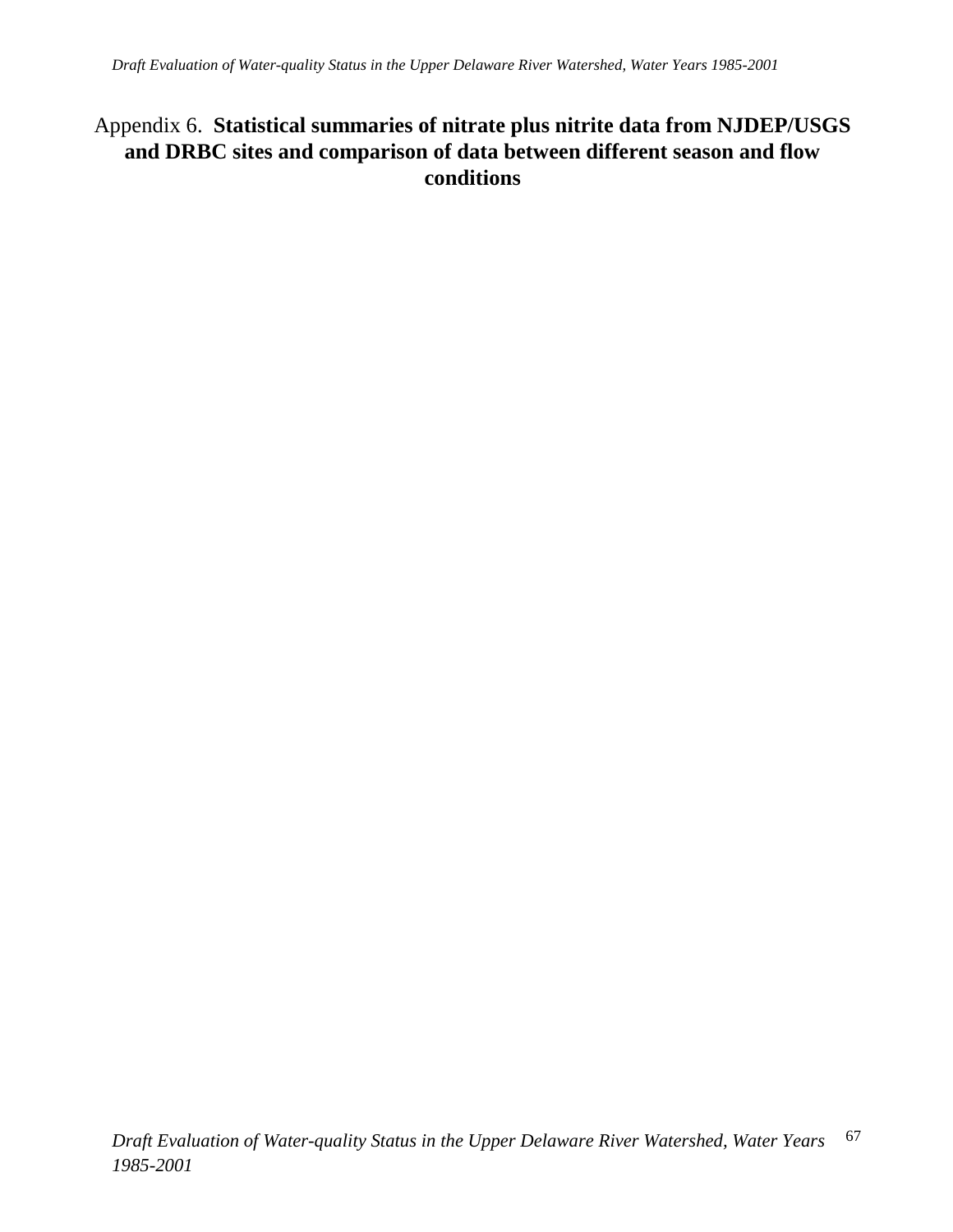| <b>USGS</b> Site                    | Number         | Percent          | Inner  | Standard          | Mini-  | 25th   | median | 75th   | Maxi- |
|-------------------------------------|----------------|------------------|--------|-------------------|--------|--------|--------|--------|-------|
| Number                              | of             | Censor-          |        | quartile Deviatio | mum    |        |        |        | mum   |
|                                     | samples        | ed               | range  | $\mathbf n$       |        |        |        |        |       |
| <b>Big Flat Brook</b><br>(01439830) | $\overline{4}$ | $\overline{0}$   |        |                   | 0.050  |        |        |        | 0.457 |
| <b>Flat Brook</b><br>(01440000)     | 30             | 3.3              | 0.0770 | 0.0976            | < 0.02 | 0.0500 | 0.0910 | 0.1300 | 0.420 |
| <b>Flat Brook</b><br>(01440010)     | $\mathbf{1}$   | $\boldsymbol{0}$ |        |                   | 0.127  |        |        |        | 0.127 |
| Dunnfield Creek<br>(01442760)       | 12             | $\overline{0}$   | 0.0335 | 0.1110            | 0.018  | 0.0435 | 0.0500 | 0.0770 | 0.407 |
| Paulins Kill<br>(01443290)          | $\mathbf{1}$   | $\overline{0}$   |        |                   | 1.662  |        |        |        | 1.662 |
| Dry Brook<br>(01443370)             | $\overline{4}$ | $\overline{0}$   |        |                   | 0.037  |        |        |        | 0.239 |
| Paulins Kill<br>(01443440)          | 70             | $\overline{0}$   | 0.4900 | 0.2958            | 0.400  | 0.7700 | 1.000  | 1.260  | 1.640 |
| Paulins Kill<br>(01443500)          | 84             | $\mathbf{1}$     | 0.3595 | 0.2621            | < 0.03 | 0.3855 | 0.5400 | 0.7450 | 1.190 |
| Jacksonburg<br>Creek (01443550)     | $\overline{4}$ | $\overline{0}$   |        |                   | 0.040  |        |        |        | 0.050 |
| Jacksonburg<br>Creek (01443600)     | $\overline{4}$ | $\overline{0}$   |        |                   | 0.131  |        |        |        | 0.358 |
| Pequest River<br>(01444970)         | $\overline{4}$ | $\overline{0}$   |        |                   | 0.159  |        |        |        | 0.616 |
| Pequest River<br>(01445000)         | $\overline{4}$ | $\overline{0}$   |        |                   | 0.290  |        |        |        | 0.471 |
| Pequest River<br>(01445500)         | 31             | $\overline{0}$   | 0.3500 | 0.3682            | 0.730  | 1.010  | 1.200  | 1.360  | 2.660 |
| Pequest River<br>(01446400)         | 12             | $\overline{0}$   | 0.2935 | 0.2279            | 0.655  | 0.9050 | 1.015  | 1.199  | 1.476 |
| Pohatcong Creek<br>(01455200)       | 69             | $\overline{0}$   | 0.5200 | 0.4441            | 0.850  | 1.680  | 1.930  | 2.200  | 2.800 |
| Musconetcong<br>River (01455500)    | 39             | 26               | 0.1100 | 0.0966            | < 0.02 | 0.0400 | 0.0700 | 0.1600 | 0.400 |
| Musconetcong<br>River (01455801)    | 41             | $\boldsymbol{0}$ | 0.3700 | 0.4838            | 0.123  | 0.2700 | 0.4200 | 0.6400 | 1.958 |
| Musconetcong<br>River (01456200)    | 68             | $\overline{0}$   | 0.5700 | 0.5060            | 0.410  | 0.7000 | 0.8750 | 1.270  | 2.600 |
| Musconetcong<br>River (01456600)    | $\mathbf{1}$   | $\boldsymbol{0}$ |        |                   | 1.815  |        |        |        | 1.815 |
| Musconetcong<br>River (01457000)    | 31             | $\boldsymbol{0}$ | 0.7200 | 0.4656            | 0.980  | 1.480  | 1.850  | 2.200  | 2.930 |
| Musconetcong<br>River (01457400)    | 85             | $\boldsymbol{0}$ | 0.5300 | 0.4757            | 0.230  | 1.570  | 1.790  | 2.100  | 2.900 |

**Table 6a.** Statistical summary of nitrate plus nitrite measured when samples were collected from 1985 – 2000 [concentrations are in milligrams per liter]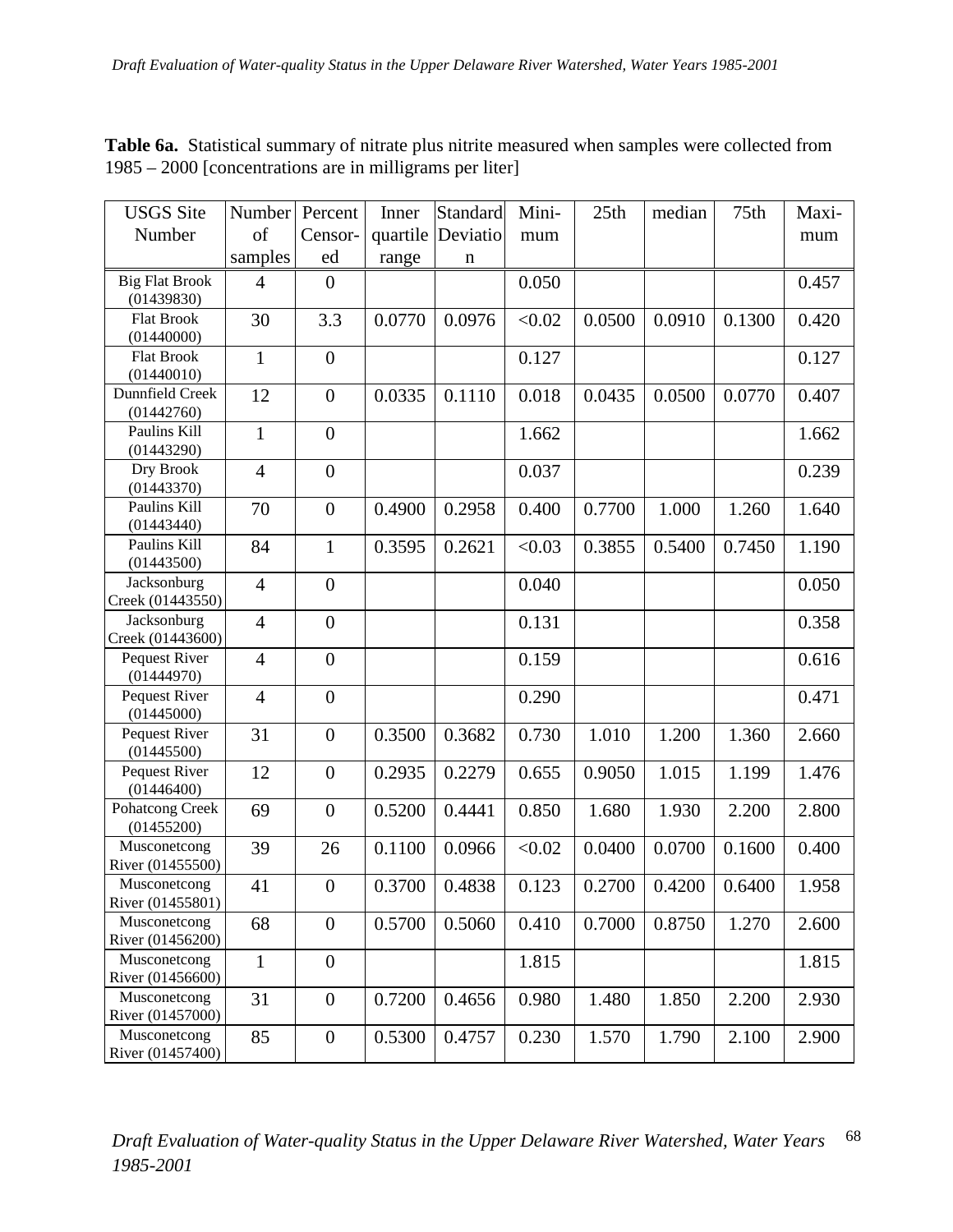**Table 6b.** Statistical summary of nitrate plus nitrite data measured by the Delaware River Basin Commission from 1985 – 2000 [data is in cubic feet per second; \*, samples also collected at this site by USGS/NJDEP]

| Site                                                | Number         | Percent          | Inner    | Standard | Mini-  | 25th                 | Median               | 75th                 | Maxi- |
|-----------------------------------------------------|----------------|------------------|----------|----------|--------|----------------------|----------------------|----------------------|-------|
|                                                     | of sam-        | Censore          | quartile | Devia-   | mum    |                      |                      |                      | mum   |
|                                                     | ples           | d                | range    | tion     |        |                      |                      |                      |       |
| <b>Little Flat Brook</b><br>DRBCNPS2251             | 31             | 3.2              | 0.33     | 0.23     | < 0.02 | 0.23                 | 0.40                 | 0.56                 | 0.87  |
| <b>Big Flat Brook</b><br>DRBCNPS2252                | 48             | 16.7             | 0.27     | 0.17     | < 0.02 | 0.09                 | 0.21                 | 0.36                 | 0.56  |
| Van Campens<br><b>Brook</b><br>DRBCNPS0031          | 26             | 77.8             | 0.09     | 0.14     | < 0.02 | 0.02                 | 0.05                 | 0.11                 | 0.73  |
| <b>Flat Brook</b><br>DRBCNPS0032                    | 26             | 26.9             | 0.13     | 0.16     | < 0.01 | 0.04                 | 0.07                 | 0.18                 | 0.75  |
| <b>Flat Brook</b><br>DRBCNPS0321                    | $\overline{7}$ | $\mathbf{0}$     | 0.06     | 0.08     | 0.11   | $\cdot$              | $\cdot$              |                      | 0.37  |
| <b>Shimers Brook</b><br>DRBCNPS0047                 | 57             | $\overline{7}$   | 0.10     | 0.09     | < 0.01 | 0.12                 | 0.16                 | 0.22                 | 0.58  |
| *Musconetcong<br>River<br>DRBCNPS0025<br>(01457400) | 3              | $\boldsymbol{0}$ | 5.02     | 2.84     | 0.38   |                      |                      |                      | 5.40  |
| Pohatcong Creek<br>DRBCNJ0027                       | $\overline{4}$ | $\overline{0}$   | 2.30     | 1.65     | 0.06   | $\ddot{\phantom{0}}$ |                      | $\ddot{\phantom{0}}$ | 3.60  |
| <b>Lopatcong Creek</b><br>DRBCNJ0028                | $\overline{2}$ | $\boldsymbol{0}$ | 1.15     | 0.81     | 0.60   | $\ddot{\phantom{0}}$ | $\ddot{\phantom{0}}$ | $\ddot{\phantom{0}}$ | 1.75  |
| <b>Buckhorn Creek</b><br>DRBCNJ0030                 | 6              | $\overline{0}$   | 0.90     | 0.48     | 0.96   | $\bullet$            |                      | $\ddot{\phantom{0}}$ | 2.10  |
| Pophandusing<br><b>Brook</b><br>DRBCNJ0031          | 3              | $\boldsymbol{0}$ | 0.70     | 0.35     | 0.90   | $\ddot{\phantom{0}}$ |                      |                      | 1.60  |
| *Pequest River<br>DRBCNJ0033<br>(01446400)          | 13             | $\boldsymbol{0}$ | 0.50     | 0.53     | 0.20   | 0.70                 | 1.05                 | 1.20                 | 2.00  |
| Delawanna Creek<br>DRBCNJ0035                       | 3              | $\boldsymbol{0}$ | 0.94     | 0.53     | 0.96   | $\cdot$              | $\bullet$            | $\ddot{\phantom{a}}$ | 1.90  |
| Paulins Kill<br>DRBCNJ0036                          | 3              | $\boldsymbol{0}$ | 1.06     | 0.55     | 0.63   | $\ddot{\phantom{0}}$ |                      |                      | 1.69  |
| *Dunnfield Creek<br>DRBCNPS0025<br>(01442760)       | $\mathbf{1}$   | $\overline{0}$   | 0.00     |          | 0.24   |                      |                      |                      | 0.24  |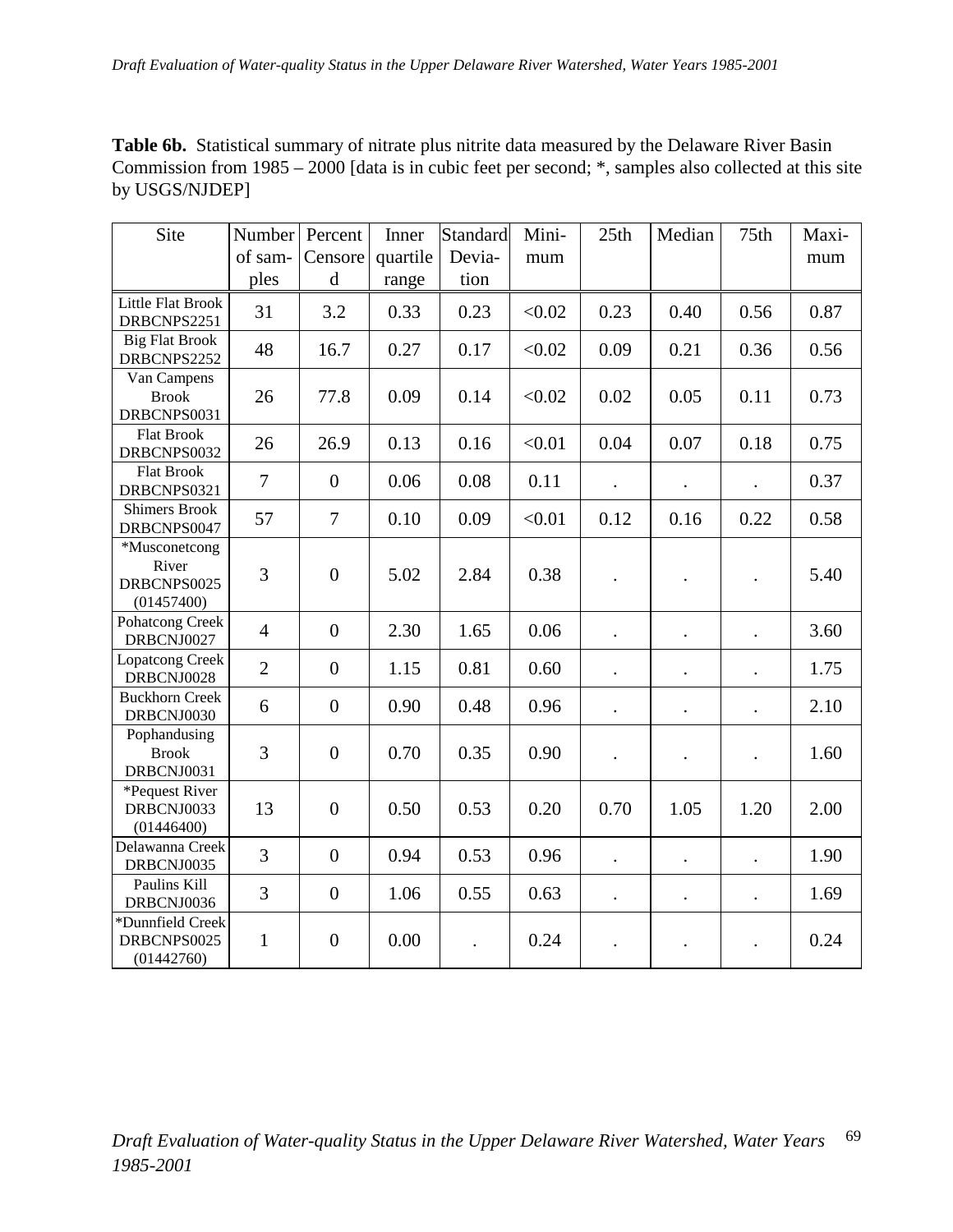**Table 6c**. Statistical summary and differences in nitrate plus nitrite concentrations between seasons and flow conditions using all data from 1991 -1997 water years [nitrate plus nitrite is in milligrams per liter; NS, indicates the distribution of concentrations during the growing season and nongrowing season or during high flow and low flow conditions did not differ at the 0.05 significance level; G, significant differences occur between seasons and highest nitrate plus nitrite occurs in the growing season (April- October); NG, significant differences occur between seasons and highest nitrate plus nitrite occurs in the nongrowing season (November-March); LO, significant differences occur between flow conditions and highest nitrate plus nitrites occur at low flow (less than median flow); HI, significant differences occur between flow conditions and highest nitrate plus nitrite occurs at high flow (greater than median flow); Season(flow), indicates interaction of flow and season with highest median; ND, not enough data to perform an analysis of variance]

|                               | NITRATE PLUS NITRITE |                       |                     |           |                       |                 |                |           |
|-------------------------------|----------------------|-----------------------|---------------------|-----------|-----------------------|-----------------|----------------|-----------|
|                               |                      |                       | Seasonal Comparison |           |                       | Flow Comparison |                | Flow      |
|                               |                      | <b>Median Nitrate</b> |                     |           | <b>Median Nitrate</b> |                 |                | and       |
| <b>Station Number</b>         | Number               | plus nitrite          |                     | Statistic | plus nitrite          |                 | Statistic      | season    |
|                               | of                   |                       |                     | a lly     |                       |                 | ally           | interacti |
|                               | samples              |                       | Non-                | signi-    | Low                   | High            | signi-         | on        |
|                               |                      | Growing               | growing             | ficant    | flow                  | flow            | ficant         | (highest) |
|                               |                      |                       |                     |           |                       |                 |                | median)   |
| Big Flat Brook (01439830)     | $\overline{4}$       |                       |                     | <b>ND</b> |                       |                 | <b>ND</b>      | <b>ND</b> |
| Flat Brook (01440000)         | 30                   | 0.08                  | 0.15                | NG        | 0.07                  | 0.11            | H <sub>I</sub> | G@HI      |
| Flat Brook (01440010)         | 1                    |                       |                     | <b>ND</b> |                       |                 | <b>ND</b>      | <b>ND</b> |
| Dunnfield Creek (01442760)    | 12                   | 0.08                  | 0.05                | <b>NS</b> | 0.05                  | 0.05            | LO             | G@LO      |
| Paulins Kill (01443290)       | $\mathbf{1}$         |                       |                     | <b>ND</b> |                       |                 | <b>ND</b>      | <b>ND</b> |
| Dry Brook (01443370)          | $\overline{4}$       |                       |                     | <b>ND</b> |                       |                 | <b>ND</b>      | <b>ND</b> |
| Paulins Kill (01443440)       | 70                   | 1.02                  | 1.00                | <b>NS</b> | 1.18                  | 0.92            | LO             | NG@LO     |
| Paulins Kill (01443500)       | 84                   | 0.45                  | 0.79                | NG        | 0.45                  | 0.62            | H <sub>I</sub> | NG@HI     |
| Jacksonburg Creek (01443550)  | $\overline{4}$       |                       |                     | <b>ND</b> |                       |                 | <b>ND</b>      | <b>ND</b> |
| Jacksonburg Creek (01443600)  | $\overline{4}$       |                       |                     | <b>ND</b> |                       |                 | <b>ND</b>      | <b>ND</b> |
| Pequest River (01444970)      | $\overline{4}$       |                       |                     | <b>ND</b> |                       |                 | <b>ND</b>      | <b>ND</b> |
| Pequest River (01445000)      | $\overline{4}$       |                       |                     | <b>ND</b> |                       |                 | <b>ND</b>      | <b>ND</b> |
| Pequest River (01445500)      | 31                   | 1.20                  | 1.23                | <b>NS</b> | 1.2                   | 1.20            | <b>NS</b>      | NG@LO     |
| Pequest River (01446400)      | 12                   | 1.07                  | 1.01                | <b>NS</b> | 1.1                   | 1.00            | <b>NS</b>      | <b>NS</b> |
| Pohatcong Creek (01455200)    | 69                   | 2.03                  | 1.82                | <b>NS</b> | 2.1                   | 1.70            | LO             | G@LO      |
| Musconetcong River (01455500) | 39                   | 0.07                  | 0.15                | <b>NS</b> | 0.07                  | 0.10            | H <sub>I</sub> | G@HI      |
| Musconetcong River (01455801) | 41                   | 0.50                  | 0.27                | G         | 0.87                  | 0.39            | LO             | G@LO      |
| Musconetcong River (01456200) | 68                   | 1.01                  | 0.79                | G         | 1.25                  | 0.76            | LO             | G@LO      |
| Musconetcong River (01456600) | $\mathbf{1}$         |                       |                     | <b>ND</b> |                       |                 | <b>ND</b>      | <b>ND</b> |
| Musconetcong River (01457000) | 31                   | 1.92                  | 1.60                | <b>NS</b> | 2.02                  | 1.60            | LO             | <b>NS</b> |
| Musconetcong River (01457400) | 85                   | 1.86                  | 1.77                | <b>NS</b> | 2.01                  | 1.56            | LO             | NG@LO     |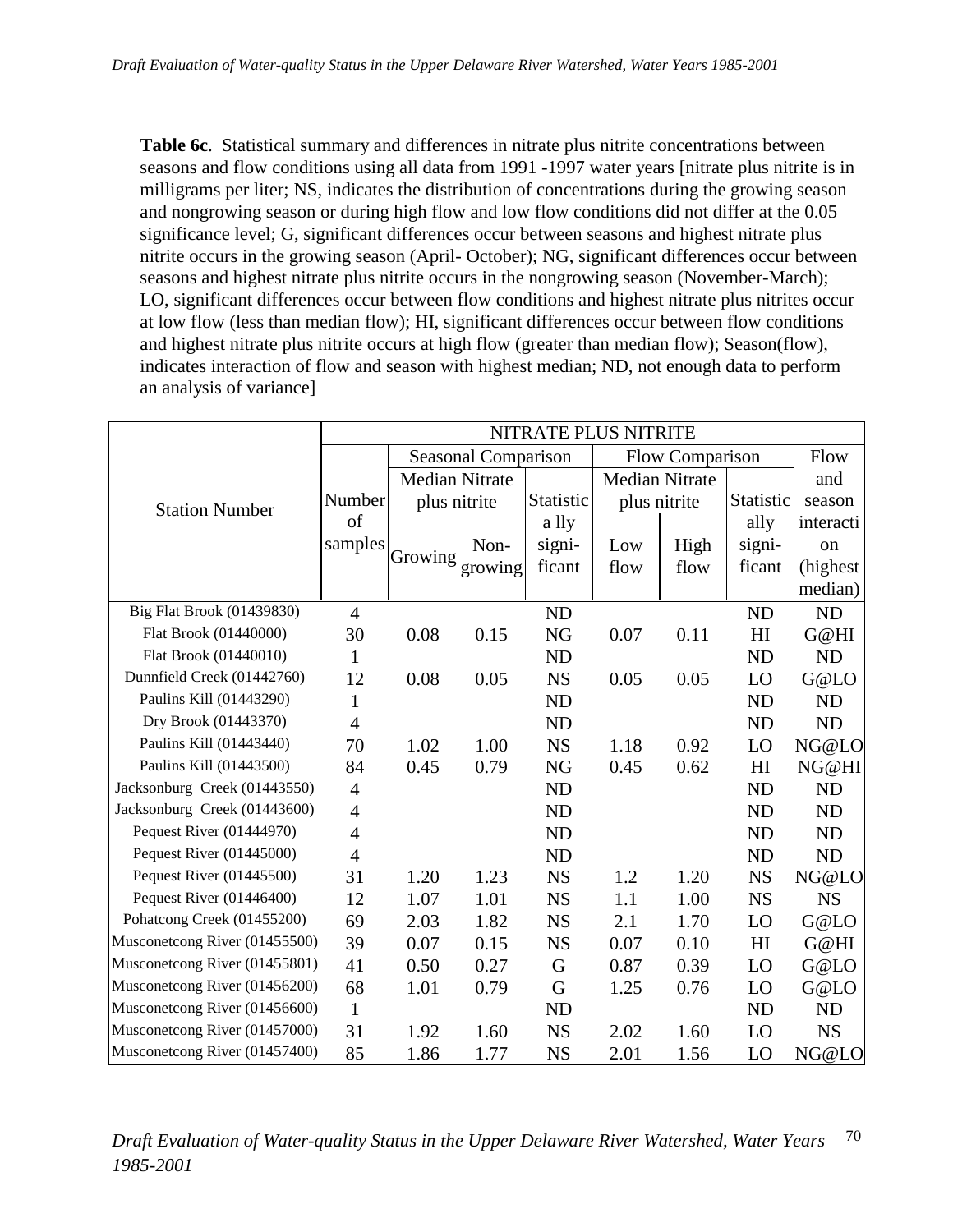# Appendix 7. **Statistical summaries of pH data from NJDEP/USGS and DRBC sites and comparison of data between different season and flow conditions**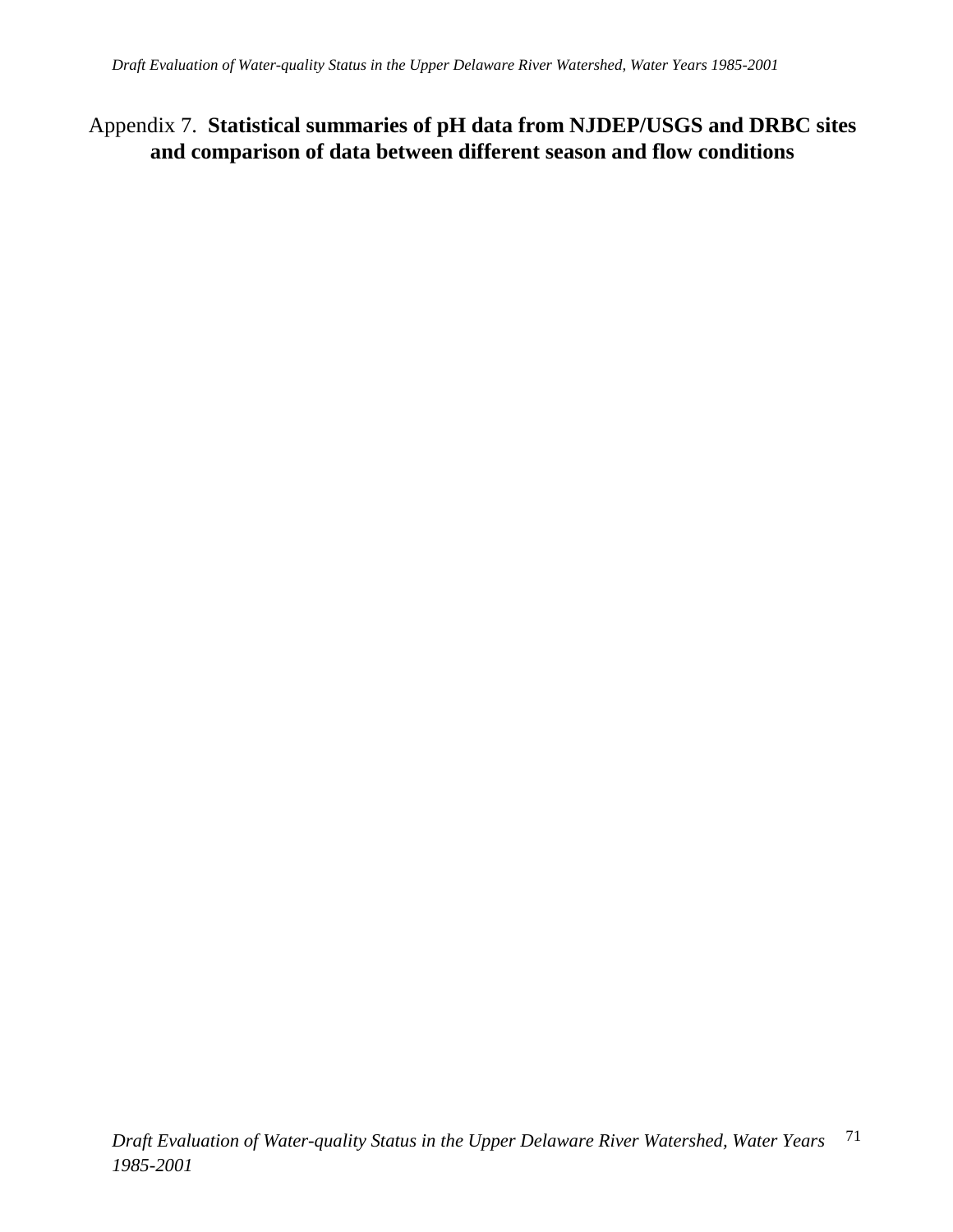**Table 7a.** Statistical summary of pH measurements collected from 1985 – 2000 [measurements are in standard units]

| <b>USGS</b> Site                    | Number         | Percent          | Inner    |             | <b>Standard Minimu</b> | 25th | median | 75th | Maximu |
|-------------------------------------|----------------|------------------|----------|-------------|------------------------|------|--------|------|--------|
| Number                              | of             | Censore          | quartile | Deviatio    | m                      |      |        |      | m      |
|                                     | samples        | d                | range    | $\mathbf n$ |                        |      |        |      |        |
| <b>Big Flat Brook</b><br>(01439830) | $\overline{4}$ | $\overline{0}$   |          |             | 7.30                   |      |        |      | 7.70   |
| <b>Flat Brook</b><br>(01440000)     | 32             | $\boldsymbol{0}$ | 0.3500   | 0.3741      | 7.19                   | 7.65 | 7.90   | 8.00 | 8.90   |
| <b>Flat Brook</b><br>(01440010)     | $\overline{2}$ | $\boldsymbol{0}$ |          |             | 7.43                   |      |        |      | 8.10   |
| Dunnfield Creek<br>(01442760)       | 12             | $\overline{0}$   | 0.3500   | 0.3303      | 5.80                   | 6.45 | 6.75   | 6.80 | 6.90   |
| Paulins Kill<br>(01443290)          | $\overline{2}$ | $\boldsymbol{0}$ |          |             | 7.23                   |      |        |      | 7.90   |
| Dry Brook<br>(01443370)             | $\overline{4}$ | $\boldsymbol{0}$ |          |             | 7.10                   |      |        |      | 8.00   |
| Paulins Kill<br>(01443440)          | 71             | $\boldsymbol{0}$ | 0.3000   | 0.2699      | 7.30                   | 7.80 | 8.00   | 8.10 | 8.40   |
| Paulins Kill<br>(01443500)          | 84             | $\boldsymbol{0}$ | 0.2000   | 0.2654      | 7.20                   | 8.00 | 8.10   | 8.20 | 8.70   |
| Jacksonburg Creek<br>(01443550)     | $\overline{4}$ | $\boldsymbol{0}$ |          |             | 5.90                   |      |        |      | 7.00   |
| Jacksonburg Creek<br>(01443600)     | $\overline{4}$ | $\boldsymbol{0}$ |          |             | 7.50                   |      |        |      | 8.10   |
| Pequest River<br>(01444970)         | $\overline{4}$ | $\boldsymbol{0}$ |          |             | 7.30                   |      |        |      | 8.00   |
| Pequest River<br>(01445000)         | $\overline{4}$ | $\boldsymbol{0}$ |          |             | 7.70                   |      |        |      | 8.10   |
| Pequest River<br>(01445500)         | 31             | $\boldsymbol{0}$ | 0.3000   | 0.2233      | 7.60                   | 8.10 | 8.30   | 8.40 | 8.70   |
| Pequest River<br>(01446400)         | 12             | $\boldsymbol{0}$ | 0.3000   | 0.2234      | 8.00                   | 8.20 | 8.35   | 8.50 | 8.70   |
| Pohatcong Creek<br>(01455200)       | 70             | $\overline{0}$   | 0.7000   | 0.5697      | 6.40                   | 7.50 | 7.85   | 8.20 | 9.20   |
| Musconetcong<br>River (01455500)    | 38             | $\overline{0}$   | 0.4000   | 0.4405      | 6.40                   | 7.50 | 7.70   | 7.90 | 8.80   |
| Musconetcong<br>River (01455801)    | 41             | $\overline{0}$   | 0.4000   | 0.2937      | 6.80                   | 7.50 | 7.70   | 7.90 | 8.10   |
| Musconetcong<br>River (01456200)    | 67             | $\overline{0}$   | 0.4000   | 0.2935      | 7.40                   | 7.90 | 8.10   | 8.30 | 8.70   |
| Musconetcong<br>River (01456600)    | $\mathbf{2}$   | $\boldsymbol{0}$ |          |             | 7.34                   |      |        |      | 7.99   |
| Musconetcong<br>River (01457000)    | 31             | $\boldsymbol{0}$ | 0.5000   | 0.3285      | 7.60                   | 8.00 | 8.20   | 8.50 | 9.00   |
| Musconetcong<br>River (01457400)    | 84             | $\boldsymbol{0}$ | 0.5000   | 0.3854      | 6.90                   | 7.80 | 8.10   | 8.30 | 9.20   |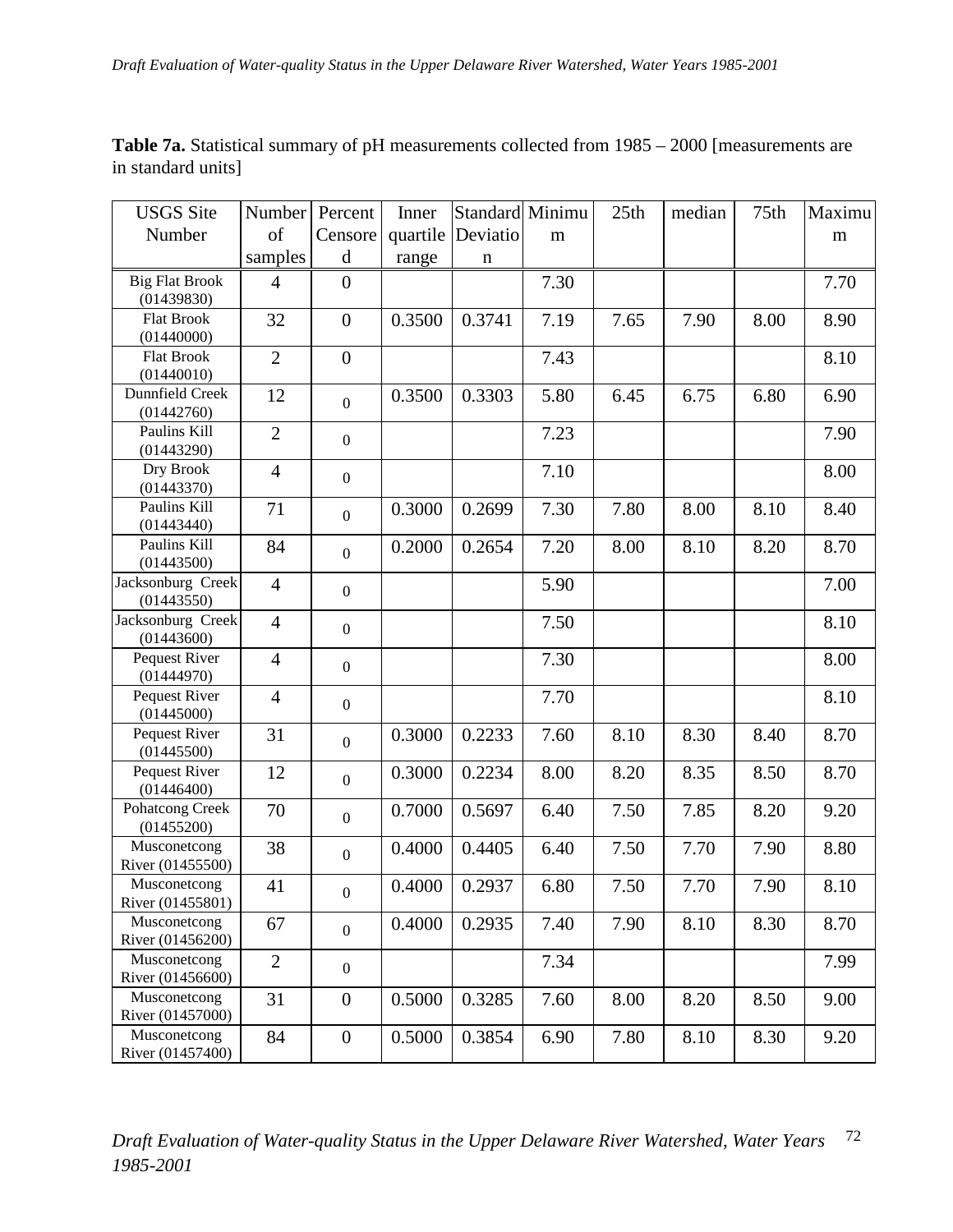**Table 7b.** Statistical summary of pH measured in samples collected by the Delaware River Basin Commission from 1984 – 2000 [concentrations are in milligrams per liter; \*, Site also sampled by USGS/NJDEP]

| <b>DRBC</b> Site<br>Number                          | Number<br>of<br>samples | Inner<br>quartile<br>range | Standard<br>Deviation | Minimum | 25th      | median | 75th      | Maximum |
|-----------------------------------------------------|-------------------------|----------------------------|-----------------------|---------|-----------|--------|-----------|---------|
| <b>Little Flat Brook</b><br>DRBCNPS2251             | 58                      | 0.30                       | 0.26                  | 7.50    | 8.00      | 8.00   | 8.30      | 8.60    |
| <b>Big Flat Brook</b><br>DRBCNPS2252                | 59                      | 0.35                       | 0.34                  | 6.80    | 7.40      | 7.60   | 7.75      | 8.80    |
| Van Campens<br><b>Brook</b><br>DRBCNPS0031          | 68                      | 0.60                       | 0.36                  | 6.50    | 7.00      | 7.40   | 7.60      | 8.20    |
| <b>Flat Brook</b><br>DRBCNPS0032                    | 64                      | 0.50                       | 0.50                  | 7.00    | 8.00      | 8.00   | 8.50      | 9.00    |
| <b>Flat Brook</b><br>DRBCNPS0321                    | 35                      | 0.70                       | 0.50                  | 7.00    | 7.80      | 8.00   | 8.50      | 9.00    |
| <b>Shimers Brook</b><br>DRBCNPS0047                 | 131                     | 0.30                       | 0.32                  | 7.13    | 7.80      | 8.00   | 8.10      | 9.00    |
| *Musconetcong<br>River<br>DRBCNPS0025<br>(01457400) | 24                      | 0.60                       | 0.41                  | 6.90    | 7.60      | 7.90   | 8.20      | 8.60    |
| Pohatcong<br>Creek<br>DRBCNJ0027                    | 23                      | 0.40                       | 0.32                  | 6.90    | 7.80      | 7.90   | 8.20      | 8.50    |
| Lopatcong<br>Creek<br>DRBCNJ0028                    | 16                      | 0.55                       | 0.47                  | 6.70    | 7.80      | 8.00   | 8.35      | 8.50    |
| <b>Buckhorn Creek</b><br>DRBCNJ0030                 | 12                      | 0.70                       | 0.43                  | 7.10    | 7.50      | 7.90   | 8.20      | 8.50    |
| Pophandusing<br><b>Brook</b><br>DRBCNJ0031          | 3                       | 1.50                       | 0.79                  | 6.90    | $\bullet$ |        | $\bullet$ | 8.40    |
| *Pequest River<br>DRBCNJ0033<br>(01446400)          | 27                      | 0.40                       | 0.40                  | 6.90    | 8.00      | 8.20   | 8.40      | 9.00    |
| Delawanna<br>Creek<br>DRBCNJ0035                    | 5                       | 0.40                       | 0.73                  | 6.90    | $\bullet$ |        | $\bullet$ | 8.90    |
| Paulins Kill<br>DRBCNJ0036                          | 23                      | 0.30                       | 0.39                  | 6.90    | 7.70      | 7.90   | 8.00      | 8.70    |
| *Dunnfield<br>Creek<br>DRBCNPS0025<br>(01442760)    | 23                      | 0.30                       | 0.42                  | 6.40    | 6.50      | 6.50   | 6.80      | 8.10    |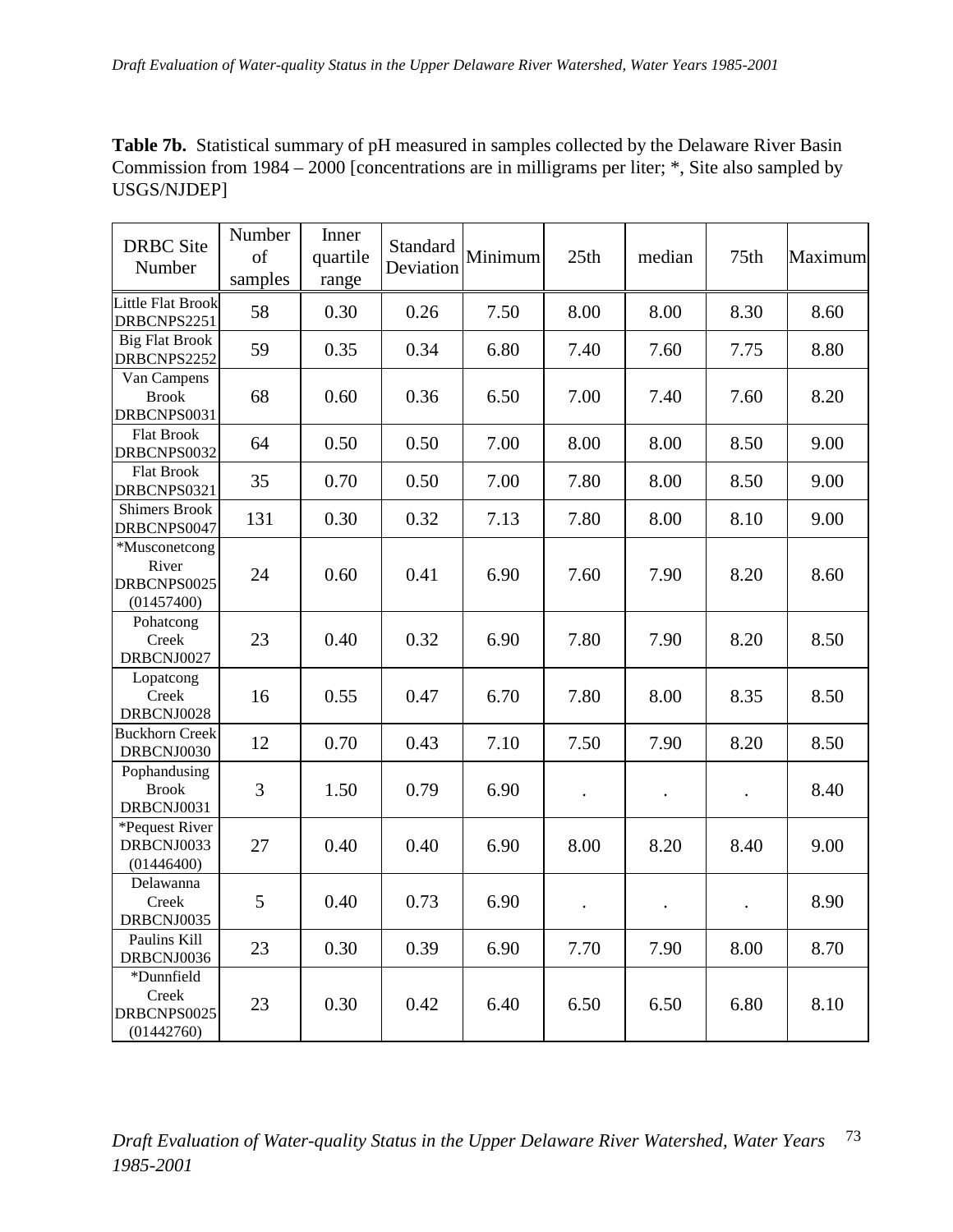**Table 7c.** Statistical summary and differences in pH units between seasons and flow conditions using all data from 1991 -1997 water years [pH is in standard units; NS, indicates the distribution of pH data during the growing season and nongrowing season or during high flow and low flow conditions did not differ at the 0.05 significance level; G, significant differences occur between seasons and highest pH values occur in the growing season (April- October); NG, significant differences occur between seasons and highest pH values occur in the nongrowing season (November-March); LO, significant differences occur between flow conditions and largest pH values occur at low flow (less than median flow); HI, significant differences occur between flow conditions and largest pH values occur at high flow (greater than median flow); Season(flow), indicates interaction of flow and season with highest median; ND, not enough data to perform an analysis of variance]

|                               | pH             |         |                            |           |      |                 |           |           |
|-------------------------------|----------------|---------|----------------------------|-----------|------|-----------------|-----------|-----------|
| <b>Station Number</b>         | Number         |         | <b>Seasonal Comparison</b> |           |      | Flow Comparison |           | Flow and  |
|                               | of             |         | Median                     | Statistic |      | Median          | Statistic | season    |
|                               | samples        |         | Temperature                | a lly     |      | Temperature     | ally      | inter-    |
|                               |                |         | Non-                       | signi-    | Low  | High            | signi-    | action    |
|                               |                | Growing | growing                    | ficant    | flow | flow            | ficant    | (highest) |
|                               |                |         |                            |           |      |                 |           | median)   |
| Big Flat Brook (01439830)     | $\overline{4}$ |         |                            | <b>ND</b> |      |                 | <b>ND</b> | <b>ND</b> |
| Flat Brook (01440000)         | 32             | 8.00    | 7.70                       | <b>NS</b> | 8.00 | 7.70            | LO        | G@LO      |
| Flat Brook (01440010)         | $\overline{2}$ |         |                            | ND        |      |                 | <b>ND</b> | ND        |
| Dunnfield Creek (01442760)    | 12             | 6.80    | 6.50                       | G         | 6.80 | 6.50            | <b>NS</b> | <b>NS</b> |
| Paulins Kill (01443290)       | $\mathbf{2}$   |         |                            | <b>ND</b> |      |                 | <b>ND</b> | ND        |
| Dry Brook (01443370)          | 4              |         |                            | ND        |      |                 | <b>ND</b> | ND        |
| Paulins Kill (01443440)       | 71             | 8.00    | 7.90                       | <b>NS</b> | 8.00 | 7.90            | <b>NS</b> | <b>NS</b> |
| Paulins Kill (01443500)       | 84             | 8.10    | 8.10                       | <b>NS</b> | 8.20 | 8.10            | <b>NS</b> | <b>NS</b> |
| Jacksonburg Creek (01443550)  | 4              |         |                            | <b>ND</b> |      |                 | <b>ND</b> | ND        |
| Jacksonburg Creek (01443600)  | $\overline{4}$ |         |                            | <b>ND</b> |      |                 | <b>ND</b> | ND        |
| Pequest River (01444970)      | 4              |         |                            | <b>ND</b> |      |                 | ND        | <b>ND</b> |
| Pequest River (01445000)      | $\overline{4}$ |         |                            | <b>ND</b> |      |                 | <b>ND</b> | ND        |
| Pequest River (01445500)      | 31             | 8.30    | 8.15                       | G         | 8.40 | 8.20            | LO        | G@LO      |
| Pequest River (01446400)      | 12             | 8.40    | 8.30                       | <b>NS</b> | 8.50 | 8.30            | LO        | <b>NS</b> |
| Pohatcong Creek (01455200)    | 70             | 7.85    | 7.85                       | <b>NS</b> | 8.05 | 7.75            | LO        | <b>NS</b> |
| Musconetcong River (01455500) | 38             | 7.65    | 7.70                       | <b>NS</b> | 7.70 | 7.70            | <b>NS</b> | <b>NS</b> |
| Musconetcong River (01455801) | 41             | 7.70    | 7.80                       | <b>NS</b> | 7.80 | 7.70            | <b>NS</b> | <b>NS</b> |
| Musconetcong River (01456200) | 67             | 8.10    | 8.25                       | <b>NS</b> | 8.20 | 8.00            | LO        | NG@LO     |
| Musconetcong River (01456600) | $\overline{2}$ |         |                            | <b>ND</b> |      |                 | <b>ND</b> | ND        |
| Musconetcong River (01457000) | 31             | 8.25    | 8.20                       | <b>NS</b> | 8.30 | 8.20            | <b>NS</b> | ND        |
| Musconetcong River (01457400) | 84             | 8.10    | 8.20                       | <b>NS</b> | 8.20 | 8.00            | <b>NS</b> | NG@LO     |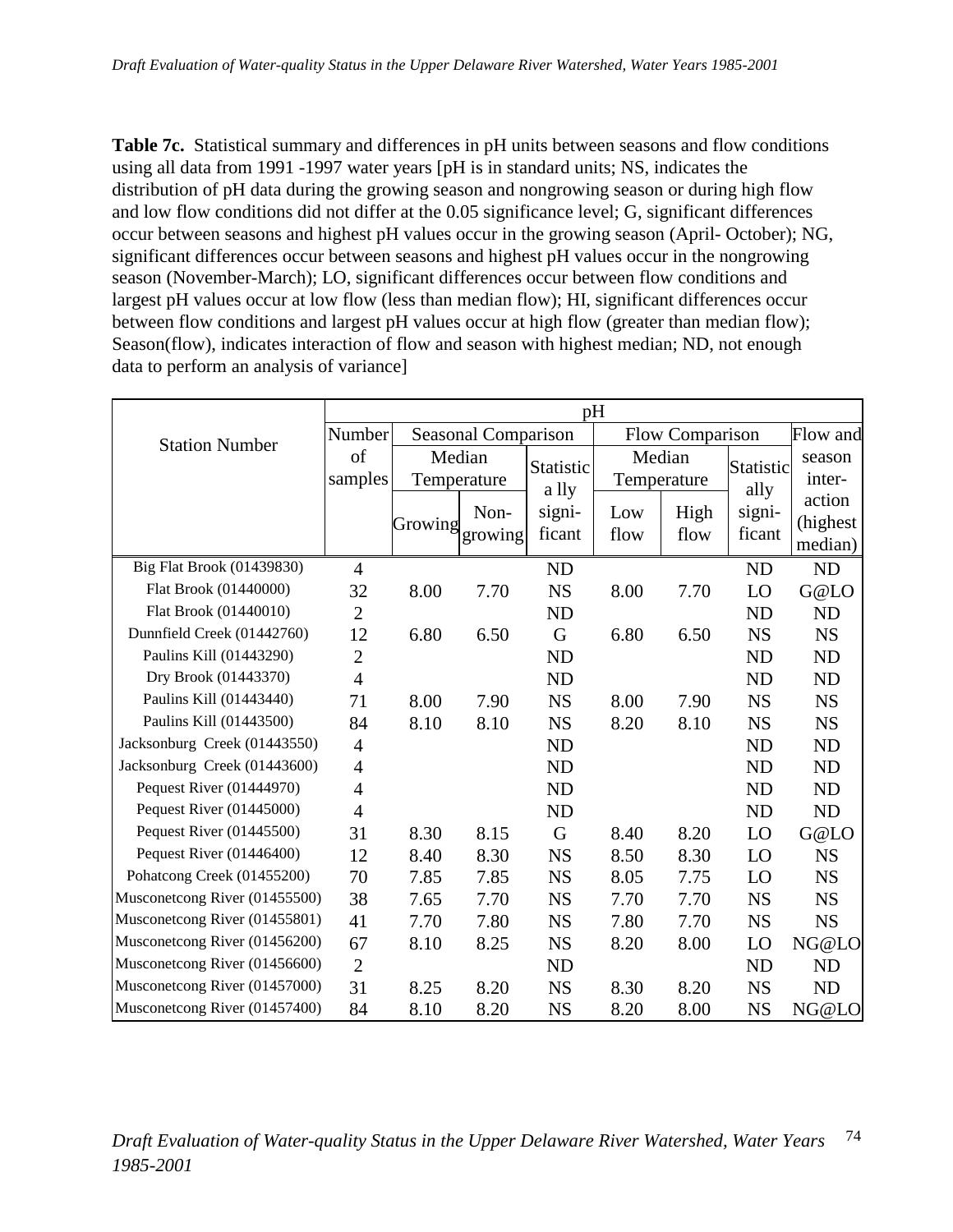## Appendix 8. **Statistical summaries of Total Phosphorus data from NJDEP/USGS and DRBC sites and comparison of data between different season and flow conditions**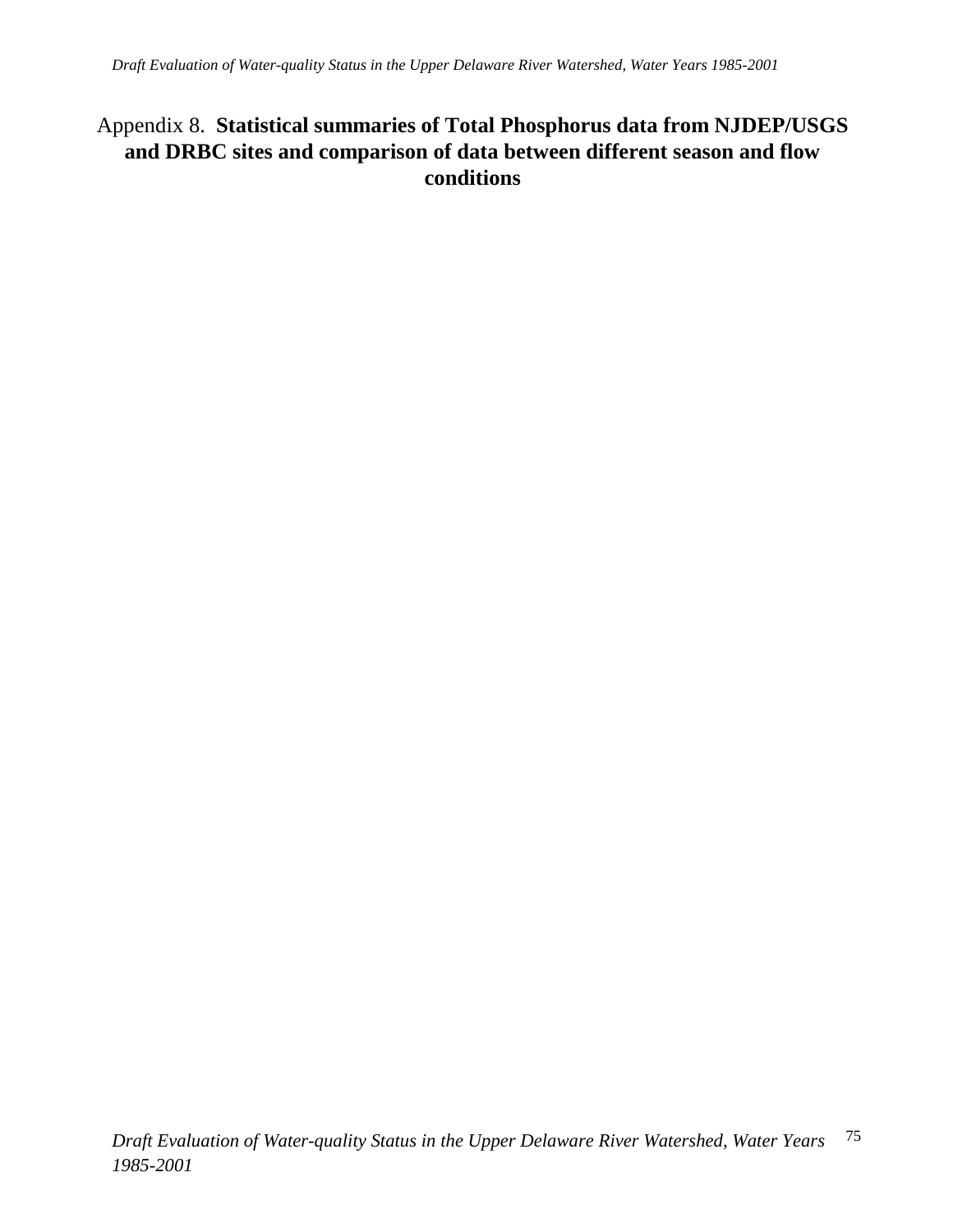| <b>USGS</b> Site                    | Number         | Percent          | Inner    | Standard    | Mini-   |         |         |        | Maxi-  |
|-------------------------------------|----------------|------------------|----------|-------------|---------|---------|---------|--------|--------|
| Number                              | of             | Censored         | quartile | Deviatio    | mum     | 25th    | median  | 75th   | mum    |
|                                     | samples        |                  | range    | $\mathbf n$ |         |         |         |        |        |
| <b>Big Flat Brook</b><br>(01439830) | $\overline{4}$ | 100              |          |             | < 0.01  |         |         |        | < 0.01 |
| <b>Flat Brook</b><br>(01440000)     | 29             | $\mathbf{0}$     | 0.0300   | 0.018       | 0.004   | 0.005   | 0.0110  | 0.0300 | 0.063  |
| <b>Flat Brook</b><br>(01440010)     | $\mathbf{1}$   | 100              |          |             | < 0.01  |         |         |        | < 0.01 |
| Dunnfield Creek<br>(01442760)       | 12             | 83               | 0.0420   | 0.0196      | < 0.008 | < 0.008 | < 0.008 | 0.0100 | 0.018  |
| Paulins Kill<br>(01443290)          | $\mathbf{1}$   | $\overline{0}$   |          |             | 0.015   |         |         |        | 0.015  |
| Dry Brook<br>(01443370)             | $\overline{4}$ | $\overline{0}$   |          |             | 0.015   |         |         |        | 0.078  |
| Paulins Kill<br>(01443440)          | 71             | $\overline{7}$   | 0.0800   | 0.0784      | < 0.01  | 0.04    | 0.0700  | 0.1200 | 0.379  |
| Paulins Kill<br>(01443500)          | 84             | 10               | 0.0390   | 0.0318      | < 0.01  | 0.03    | 0.0415  | 0.0690 | 0.21   |
| Jacksonburg<br>Creek (01443550)     | $\overline{4}$ | 50               |          |             | < 0.01  |         |         |        | 0.05   |
| Jacksonburg<br>Creek (01443600)     | $\overline{4}$ | 100              |          |             | < 0.05  |         |         |        | < 0.05 |
| Pequest River<br>(01444970)         | $\overline{4}$ | 25               |          |             | < 0.01  |         |         |        | 0.049  |
| Pequest River<br>(01445000)         | $\overline{4}$ | $\boldsymbol{0}$ |          |             | 0.013   |         |         |        | 0.028  |
| Pequest River<br>(01445500)         | 31             | $\boldsymbol{0}$ | 0.0800   | 0.0750      | 0.01    | 0.03    | 0.0700  | 0.1100 | 0.40   |
| Pequest River<br>(01446400)         | 12             | $\boldsymbol{0}$ | 0.0270   | 0.0853      | 0.021   | 0.04    | 0.0425  | 0.0665 | 0.329  |
| Pohatcong Creek<br>(01455200)       | 66             | $\boldsymbol{0}$ | 0.1800   | 0.1593      | 0.03    | 0.11    | 0.1850  | 0.2900 | 0.808  |
| Musconetcong<br>River (01455500)    | 39             | 26               | 0.0200   | 0.0124      | < 0.01  | 0.017   | 0.0240  | 0.0400 | 0.07   |
| Musconetcong<br>River (01455801)    | 41             | $\overline{2}$   | 0.0640   | 0.0515      | < 0.01  | 0.04    | 0.0600  | 0.1040 | 0.22   |
| Musconetcong<br>River (01456200)    | 68             | 3                | 0.1135   | 0.0873      | < 0.01  | 0.036   | 0.0700  | 0.1500 | 0.38   |
| Musconetcong<br>River (01456600)    | $\mathbf{1}$   | $\mathbf{0}$     |          |             | 0.032   |         |         |        | 0.032  |
| Musconetcong<br>River (01457000)    | 31             | 29               | 0.0500   | 0.0455      | < 0.01  | 0.01    | 0.0200  | 0.0700 | 0.21   |
| Musconetcong<br>River (01457400)    | 82             | 11               | 0.0600   | 0.1004      | < 0.01  | 0.03    | 0.0500  | 0.0900 | 0.48   |

**Table 8a.** Statistical summary of total phosphorus measured in samples collected from 1985 – 2000 [concentrations are in milligrams per liter; \*, site also sampled by DRBC]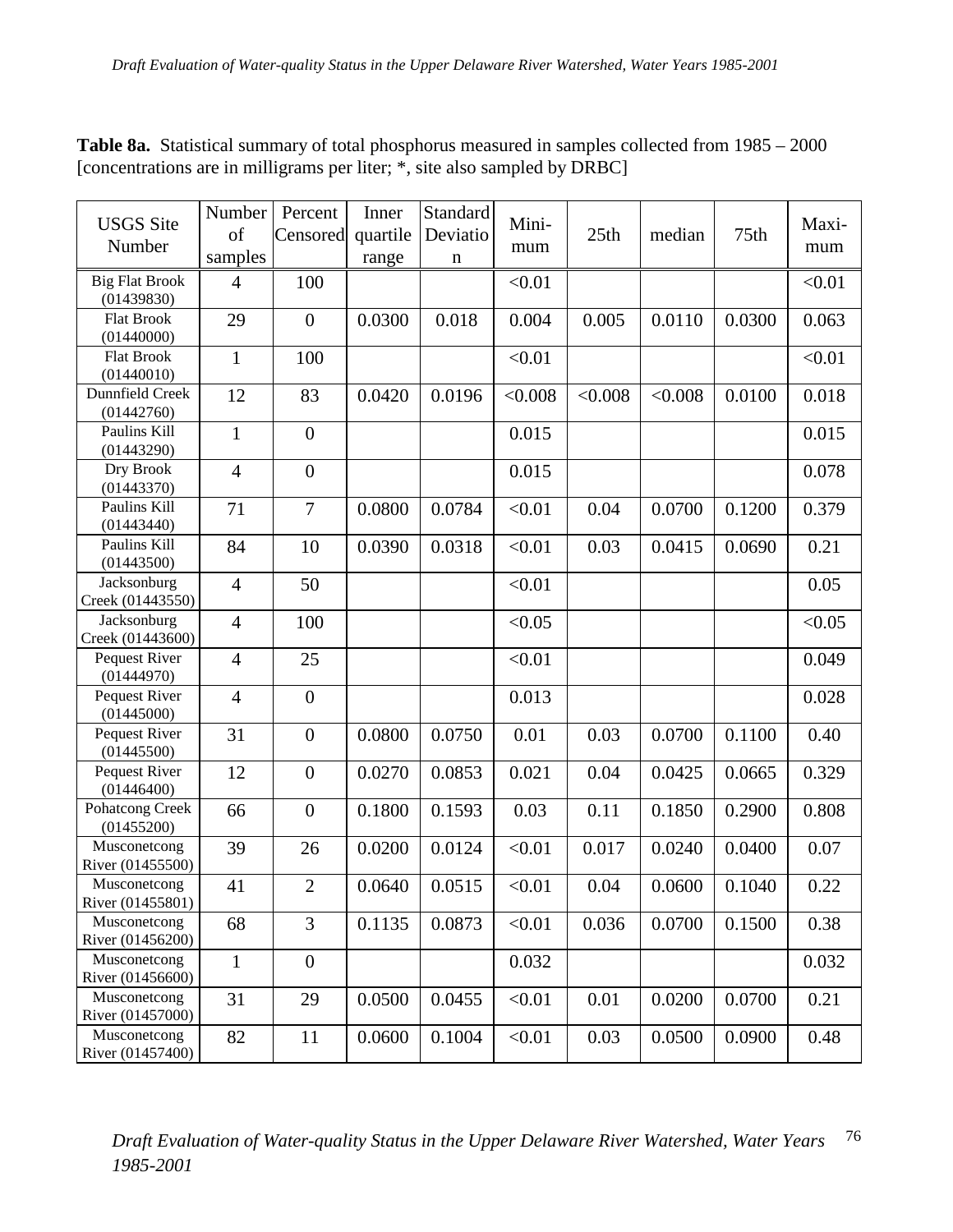**Table 8b.** Statistical summary of total phosphorus measured in samples collected by the Delaware River Basin Commission from 1990 – 2000 [concentrations are in milligrams per liter; \*, Site also samples by USGS/NJDEP]

| <b>DRBC</b> Site<br>Number                          | Number<br>of<br>samples | Inner<br>quartile<br>range | Standard<br>Deviation | Minimum | 25th                 | median               | 75th                 | Maxi-<br>mum |
|-----------------------------------------------------|-------------------------|----------------------------|-----------------------|---------|----------------------|----------------------|----------------------|--------------|
| Little Flat Brook<br>DRBCNPS2251                    | 10                      | 0.01                       | 0.01                  | < 0.01  | 0.02                 | 0.02                 | 0.03                 | 0.03         |
| <b>Big Flat Brook</b><br>DRBCNPS2252                | 10                      | 0.01                       | 0.00                  | < 0.01  | 0.013                | 0.016                | 0.02                 | 0.02         |
| Van Campens<br><b>Brook</b><br>DRBCNPS0031          | 5                       | 0.00                       | 0.00                  | < 0.01  |                      |                      |                      | 0.02         |
| <b>Flat Brook</b><br>DRBCNPS0032                    | 22                      | 0.01                       | 0.04                  | 0.01    | 0.003                | 0.01                 | 0.02                 | 0.19         |
| <b>Flat Brook</b><br>DRBCNPS0321                    | 3                       | 0.02                       | 0.01                  | < 0.03  | $\ddot{\phantom{0}}$ | $\ddot{\phantom{a}}$ | $\ddot{\phantom{0}}$ | 0.05         |
| <b>Shimers Brook</b><br>DRBCNPS0047                 | 32                      | 0.02                       | 0.01                  | < 0.01  | 0.02                 | 0.03                 | 0.04                 | 0.07         |
| *Musconetcong<br>River<br>DRBCNPS0025<br>(01457400) | 11                      | 0.08                       | 0.05                  | < 0.01  | 0.026                | 0.05                 | 0.09                 | 0.16         |
| Pohatcong Creek<br>DRBCNJ0027                       | 12                      | 0.09                       | 0.09                  | < 0.01  | 0.02                 | 0.05                 | 0.10                 | 0.25         |
| <b>Lopatcong Creek</b><br>DRBCNJ0028                | 5                       | 0.06                       | 0.03                  | < 0.01  |                      |                      | $\ddot{\phantom{a}}$ | 0.07         |
| <b>Buckhorn Creek</b><br>DRBCNJ0030                 | $\overline{0}$          | $\bullet$                  | $\bullet$             |         |                      |                      | $\ddot{\phantom{0}}$ |              |
| Pophandusing<br><b>Brook</b><br>DRBCNJ0031          | $\overline{0}$          |                            |                       |         |                      |                      |                      |              |
| *Pequest River<br>DRBCNJ0033<br>(01446400)          | 11                      | 0.10                       | 0.06                  | < 0.01  | 0.01                 | 0.07                 | 0.11                 | 0.21         |
| Delawanna Creek<br>DRBCNJ0035                       | $\boldsymbol{0}$        |                            |                       |         |                      |                      |                      |              |
| Paulins Kill<br>DRBCNJ0036                          | 10                      | 0.02                       | 0.06                  | < 0.01  | 0.05                 | 0.07                 | 0.07                 | 0.21         |
| *Dunnfield Creek<br>DRBCNPS0025<br>(01442760)       | $\mathbf{1}$            | 0.00                       |                       | < 0.01  |                      |                      | $\ddot{\phantom{0}}$ | < 0.01       |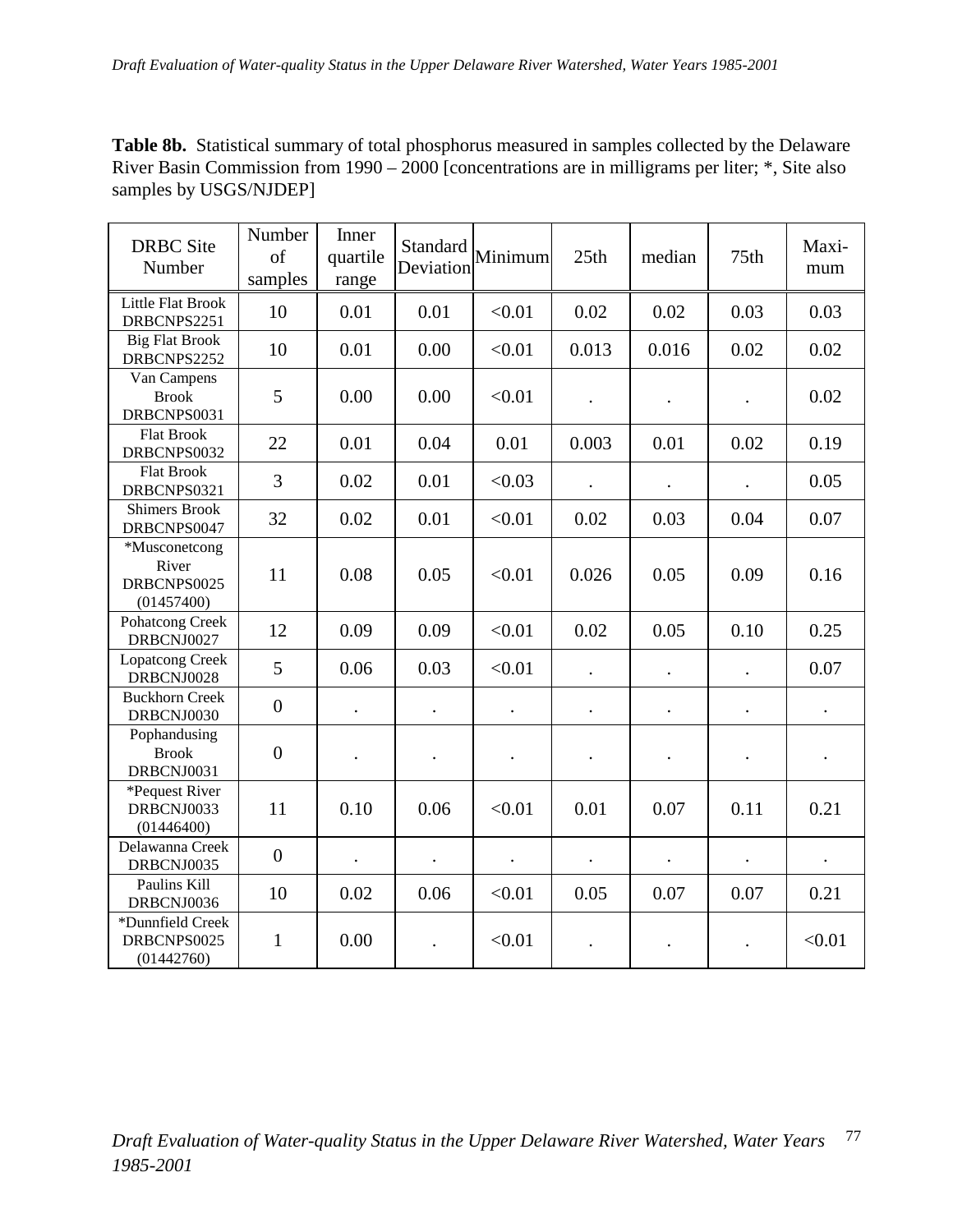**Table 8c**. Statistical summary and differences in total phosphorus concentrations between seasons and flow conditions using all data from 1991 -1997 water years [total phosphorus is in milligrams per liter; NS, indicates the distribution of total phosphorus during the growing season and nongrowing season or during high flow and low flow conditions did not differ at the 0.05 significance level; G, significant differences occur between seasons and highest total phosphorus occurs in the growing season (April- October); NG, significant differences occur between seasons and highest total phosphorus occur in the nongrowing season (November-March); LO, significant differences occur between flow conditions and highest total phosphorus occurs at low flow (less than median flow); HI, significant differences occur between flow conditions and highest total phosphorus occur at high flow (greater than median flow); Season(flow), indicates interaction of flow and season with highest median; ND, not enough data to perform an analysis of variance]

|                               | <b>TOTAL PHOSPHORUS</b> |         |                     |           |                     |                 |           |           |  |  |
|-------------------------------|-------------------------|---------|---------------------|-----------|---------------------|-----------------|-----------|-----------|--|--|
|                               | Seasonal Comparison     |         |                     |           |                     | Flow Comparison |           | Flow      |  |  |
|                               |                         |         | <b>Median Total</b> |           | <b>Median Total</b> |                 |           | and       |  |  |
| <b>Station Number</b>         | Number                  |         | Phosphorus          | Statistic |                     | Phosphorus      | Statistic | season    |  |  |
|                               | of                      |         |                     | a lly     |                     |                 | a lly     | interacti |  |  |
|                               | samples                 |         | Non-                | signi-    | Low                 | High            | signi-    | on        |  |  |
|                               |                         | Growing | growing             | ficant    | flow                | flow            | ficant    | (highest) |  |  |
|                               |                         |         |                     |           |                     |                 |           | median)   |  |  |
| Big Flat Brook (01439830)     | $\overline{4}$          |         |                     | ND        |                     |                 | <b>ND</b> | ND        |  |  |
| Flat Brook (01440000)         | 29                      | 0.01    | 0.01                | <b>NS</b> | 0.02                | 0.01            | <b>NS</b> | <b>NS</b> |  |  |
| Flat Brook (01440010)         | 1                       |         |                     | <b>ND</b> |                     |                 | <b>ND</b> | <b>ND</b> |  |  |
| Dunnfield Creek (01442760)    | 12                      | 0.01    | < 0.01              | <b>NS</b> | < 0.01              | 0.05            | <b>NS</b> | <b>NS</b> |  |  |
| Paulins Kill (01443290)       | 1                       |         |                     | <b>ND</b> |                     |                 | <b>ND</b> | ND        |  |  |
| Dry Brook (01443370)          | $\overline{4}$          |         |                     | <b>ND</b> |                     |                 | <b>ND</b> | ND        |  |  |
| Paulins Kill (01443440)       | 71                      | 0.08    | 0.05                | G         | 0.08                | 0.05            | LO        | G@LO      |  |  |
| Paulins Kill (01443500)       | 84                      | 0.06    | 0.03                | G         | 0.05                | 0.04            | <b>NS</b> | G@LO      |  |  |
| Jacksonburg Creek (01443550)  | $\overline{4}$          |         |                     | <b>ND</b> | 0.04                |                 | <b>ND</b> | <b>ND</b> |  |  |
| Jacksonburg Creek (01443600)  | $\overline{4}$          |         |                     | <b>ND</b> | 0.05                |                 | <b>ND</b> | ND        |  |  |
| Pequest River (01444970)      | $\overline{4}$          |         |                     | ND        | 0.03                |                 | <b>ND</b> | ND        |  |  |
| Pequest River (01445000)      | $\overline{4}$          |         |                     | <b>ND</b> | 0.02                |                 | <b>ND</b> | ND        |  |  |
| Pequest River (01445500)      | 31                      | 0.07    | 0.06                | <b>NS</b> | 0.08                | 0.06            | <b>NS</b> | <b>NS</b> |  |  |
| Pequest River (01446400)      | 12                      | 0.07    | 0.04                | G         | 0.05                | 0.04            | <b>NS</b> | <b>NS</b> |  |  |
| Pohatcong Creek (01455200)    | 66                      | 0.21    | 0.12                | G         | 0.25                | 0.12            | LO        | G@LO      |  |  |
| Musconetcong River (01455500) | 39                      | 0.03    | 0.02                | G         | 0.03                | 0.02            | <b>NS</b> | <b>NS</b> |  |  |
| Musconetcong River (01455801) | 41                      | 0.07    | 0.04                | <b>NS</b> | 0.08                | 0.06            | <b>NS</b> | <b>NS</b> |  |  |
| Musconetcong River (01456200) | 68                      | 0.07    | 0.06                | <b>NS</b> | 0.07                | 0.05            | <b>NS</b> | <b>NS</b> |  |  |
| Musconetcong River (01456600) | $\mathbf{1}$            |         |                     | <b>ND</b> |                     |                 | <b>ND</b> | ND        |  |  |
| Musconetcong River (01457000) | 31                      | 0.02    | 0.03                | <b>NS</b> | 0.02                | 0.03            | <b>NS</b> | <b>NS</b> |  |  |
| Musconetcong River (01457400) | 82                      | 0.06    | 0.05                | <b>NS</b> | 0.06                | 0.05            | <b>NS</b> | <b>NS</b> |  |  |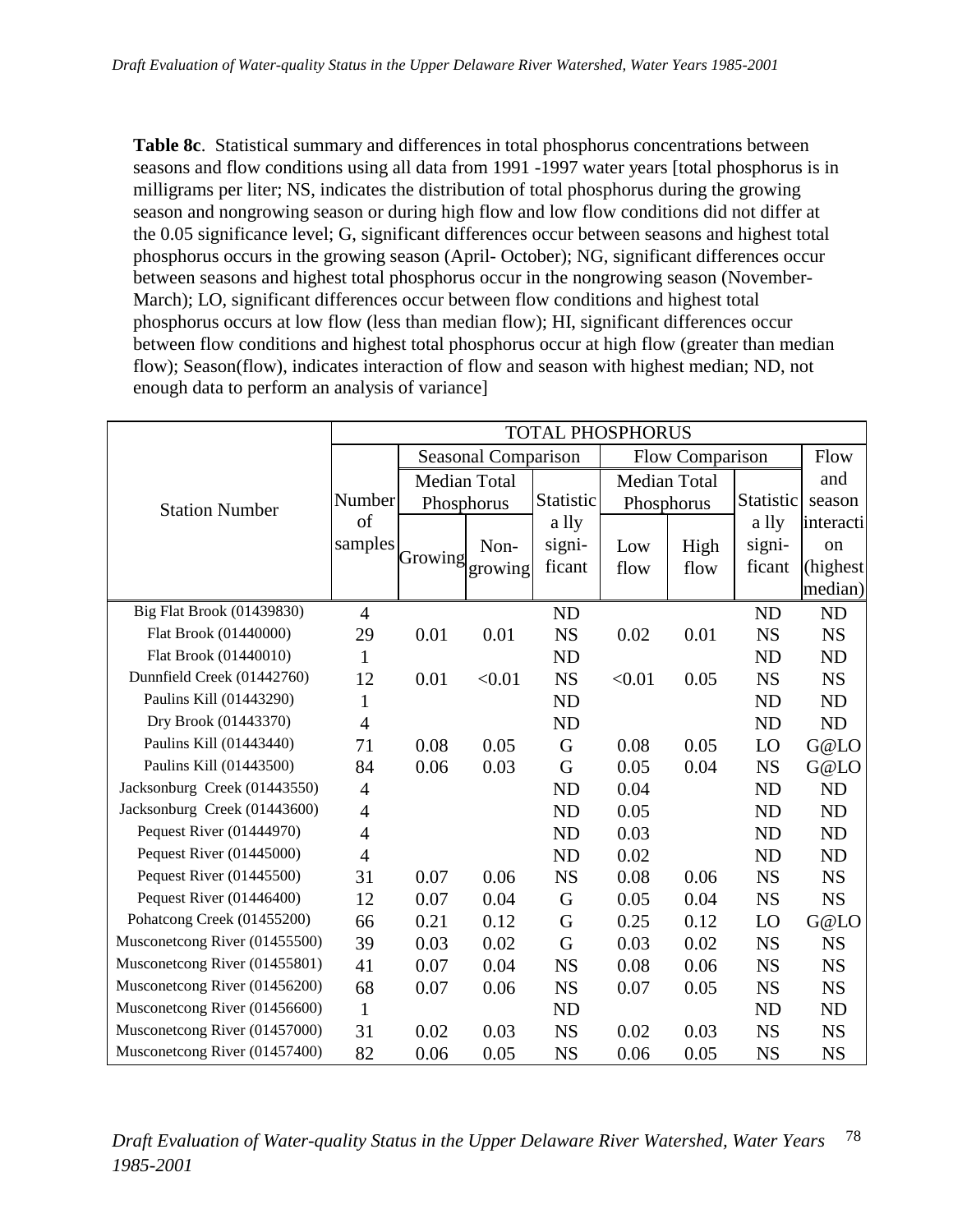## Appendix 9. **Statistical summaries of total suspended solids data from NJDEP/USGS and DRBC sites and comparison of data between different season and flow conditions**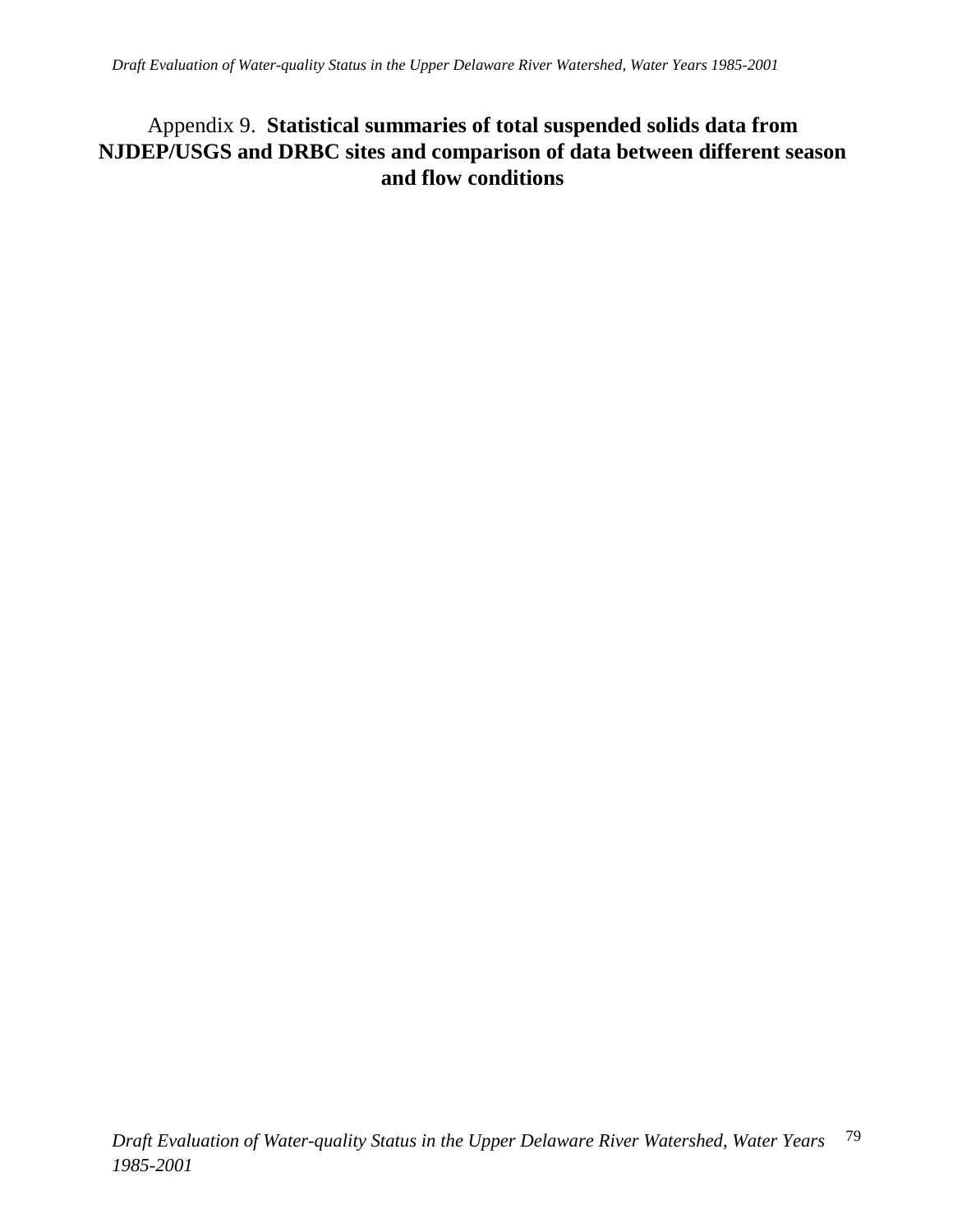| <b>USGS</b> Site                    | Number         | Percent          | Inner    | Standard  | Mini-     | 25th | median | 75th | Maxi- |
|-------------------------------------|----------------|------------------|----------|-----------|-----------|------|--------|------|-------|
| Number                              | of             | Censored         | quartile | Deviation | mum       |      |        |      | mum   |
|                                     | samples        |                  | range    |           |           |      |        |      |       |
| <b>Big Flat Brook</b><br>(01439830) | $\overline{4}$ | $\boldsymbol{0}$ |          |           | 1.00      |      |        |      | 1.00  |
| <b>Flat Brook</b><br>(01440000)     | 21             | $\overline{0}$   | 3.00     | 5.710     | 0.80      | 1.00 | 3.00   | 4.00 | 28.0  |
| <b>Flat Brook</b><br>(01440010)     | $\mathbf{1}$   | $\boldsymbol{0}$ |          |           | 2.50      |      |        |      | 2.50  |
| Dunnfield Creek<br>(01442760)       | 5              | $\overline{0}$   |          |           | 1.30      |      |        |      | 4.00  |
| Paulins Kill<br>(01443290)          | $\mathbf{1}$   | $\overline{0}$   |          |           | 6.30      |      |        |      | 6.30  |
| Dry Brook<br>(01443370)             | $\overline{3}$ | $\overline{0}$   |          |           | 1.80      |      |        |      | 12.3  |
| Paulins Kill<br>(01443440)          | 27             | $\overline{0}$   | 3.00     | 3.786     | ${<}1.00$ | 4.00 | 5.00   | 7.00 | 17.0  |
| Paulins Kill<br>(01443500)          | 41             | $\overline{0}$   | 3.90     | 11.20     | ${<}1.00$ | 3.10 | 5.00   | 7.00 | 75.0  |
| Jacksonburg<br>Creek (01443550)     | 3              | $\overline{0}$   |          |           | < 1.00    |      |        |      | 2.00  |
| Jacksonburg<br>Creek (01443600)     | 3              | $\overline{0}$   |          |           | ${<}1.00$ |      |        |      | 5.00  |
| Pequest River<br>(01444970)         | 3              | $\overline{0}$   |          |           | ${<}1.00$ |      |        |      | 4.00  |
| Pequest River<br>(01445000)         | $\overline{4}$ | $\boldsymbol{0}$ |          |           | 1.00      |      |        |      | 7.00  |
| Pequest River<br>(01445500)         | 29             | $\overline{0}$   | 5.00     | 46.55     | ${<}1.00$ | 6.00 | 8.00   | 11.0 | 189.0 |
| Pequest River<br>(01446400)         | 10             | $\overline{0}$   | 6.00     | 28.70     | < 1.00    | 4.00 | 8.45   | 10.0 | 95.7  |
| Pohatcong Creek<br>(01455200)       | 28             | $\overline{0}$   | 6.00     | 26.44     | < 1.00    | 4.00 | 6.50   | 10.0 | 140.0 |
| Musconetcong<br>River (01455500)    | $\overline{0}$ | $-$              |          |           |           |      |        |      |       |
| Musconetcong<br>River (01455801)    | $\overline{2}$ | $\boldsymbol{0}$ |          |           | 3.00      |      |        |      | 3.00  |
| Musconetcong<br>River (01456200)    | 26             | $\overline{0}$   | 3.00     | 6.458     | < 1.00    | 3.00 | 4.00   | 6.00 | 34.0  |
| Musconetcong<br>River (01456600)    | $\mathbf{1}$   | $\boldsymbol{0}$ |          |           | 6.40      |      |        |      | 6.40  |
| Musconetcong<br>River (01457000)    | 29             | $\boldsymbol{0}$ | 9.00     | 25.54     | 1.00      | 3.00 | 6.00   | 12.0 | 142.0 |
| Musconetcong<br>River (01457400)    | 42             | $\boldsymbol{0}$ | 8.00     | 23.79     | 1.00      | 5.00 | 8.00   | 13.0 | 144.7 |

**Table 9a.** Statistical summary of total suspended solids measured in samples collected from 1985 – 2000 [concentrations are in milligrams per liter]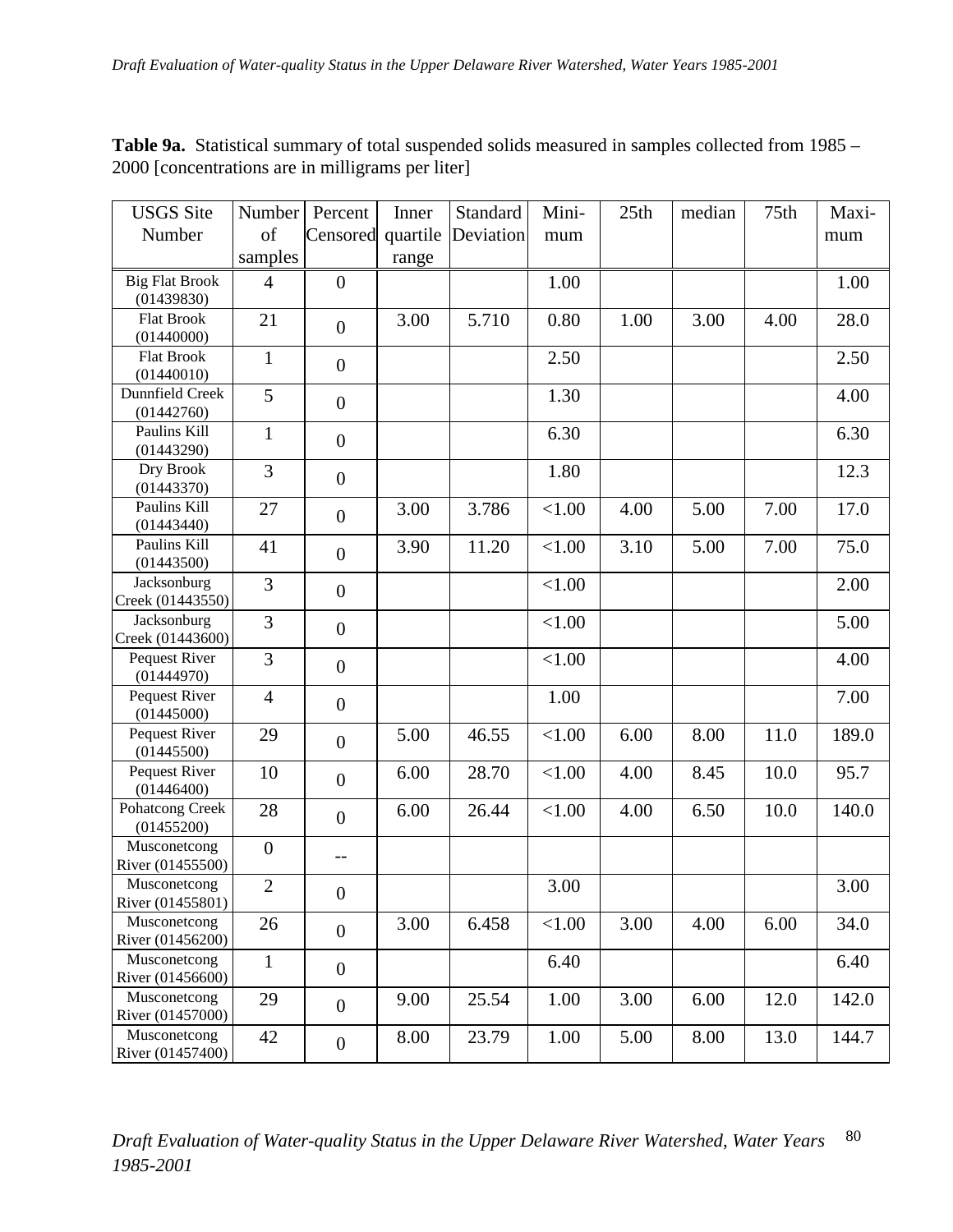**Table 9b.** Statistical summary of total suspended solids measured in samples collected by the Delaware River Basin Commission from 1990 – 2000 [concentrations are in milligrams per liter; \*, Site also sampled by USGS/NJDEP]

| <b>DRBC</b> Site<br>Number                          | Number<br>of<br>samples | Inner<br>quartile<br>range | Standard<br>Deviation | Minimum              | 25th      | median               | 75th                 | Maxi-<br>mum         |
|-----------------------------------------------------|-------------------------|----------------------------|-----------------------|----------------------|-----------|----------------------|----------------------|----------------------|
| Little Flat Brook<br>DRBCNPS2251                    | 10                      | 1.80                       | 6.116                 | .3500                | 1.000     | 1.700                | 2.80                 | 20.9                 |
| <b>Big Flat Brook</b><br>DRBCNPS2252                | 10                      | .920                       | .7554                 | < 1.000              | < 1.000   | 1.300                | 1.92                 | 3.40                 |
| Van Campens<br><b>Brook</b><br>DRBCNPS0031          | 3                       | .600                       | .3464                 | < 1.000              |           |                      | $\cdot$              | 1.60                 |
| <b>Flat Brook</b><br>DRBCNPS0032                    | 12                      | 2.025                      | 1.305                 | < 1.000              | < 1.000   | 1.480                | 3.025                | 4.38                 |
| <b>Flat Brook</b><br>DRBCNPS0321                    | $\boldsymbol{0}$        | $\ddot{\phantom{a}}$       | $\bullet$             | $\ddot{\phantom{0}}$ | $\bullet$ | $\ddot{\phantom{0}}$ | $\ddot{\phantom{0}}$ | $\ddot{\phantom{0}}$ |
| <b>Shimers Brook</b><br>DRBCNPS0047                 | 21                      | 5.00                       | 21.87                 | < 1.000              | 3.400     | 6.200                | 8.40                 | 105                  |
| *Musconetcong<br>River<br>DRBCNPS0025<br>(01457400) | 12                      | 15.0                       | 10.22                 | 3.000                | 6.000     | 9.000                | 21.0                 | 31.0                 |
| Pohatcong Creek<br>DRBCNJ0027                       | 13                      | 8.00                       | 16.81                 | 2.000                | 5.000     | 7.000                | 13.0                 | 52.0                 |
| <b>Lopatcong Creek</b><br>DRBCNJ0028                | $\overline{7}$          | 4.00                       | 1.915                 | < 1.000              |           |                      | $\ddot{\phantom{0}}$ | 6.00                 |
| <b>Buckhorn Creek</b><br>DRBCNJ0030                 | $\overline{7}$          | 2.00                       | 7.868                 | < 1.000              |           |                      | $\ddot{\phantom{0}}$ | 23.0                 |
| Pophandusing<br><b>Brook</b><br>DRBCNJ0031          | $\overline{0}$          |                            |                       |                      |           |                      |                      |                      |
| *Pequest River<br>DRBCNJ0033<br>(01446400)          | 12                      | 7.00                       | 7.378                 | < 1.000              | 4.000     | 6.000                | 11.0                 | 24.0                 |
| Delawanna Creek<br>DRBCNJ0035                       | $\boldsymbol{0}$        |                            |                       |                      |           |                      | $\bullet$            |                      |
| Paulins Kill<br>DRBCNJ0036                          | 12                      | 5.00                       | 5.071                 | 3.000                | 5.000     | 7.500                | 10.0                 | 22.0                 |
| *Dunnfield Creek<br>DRBCNPS0025<br>(01442760)       | $\overline{0}$          |                            |                       |                      |           |                      |                      |                      |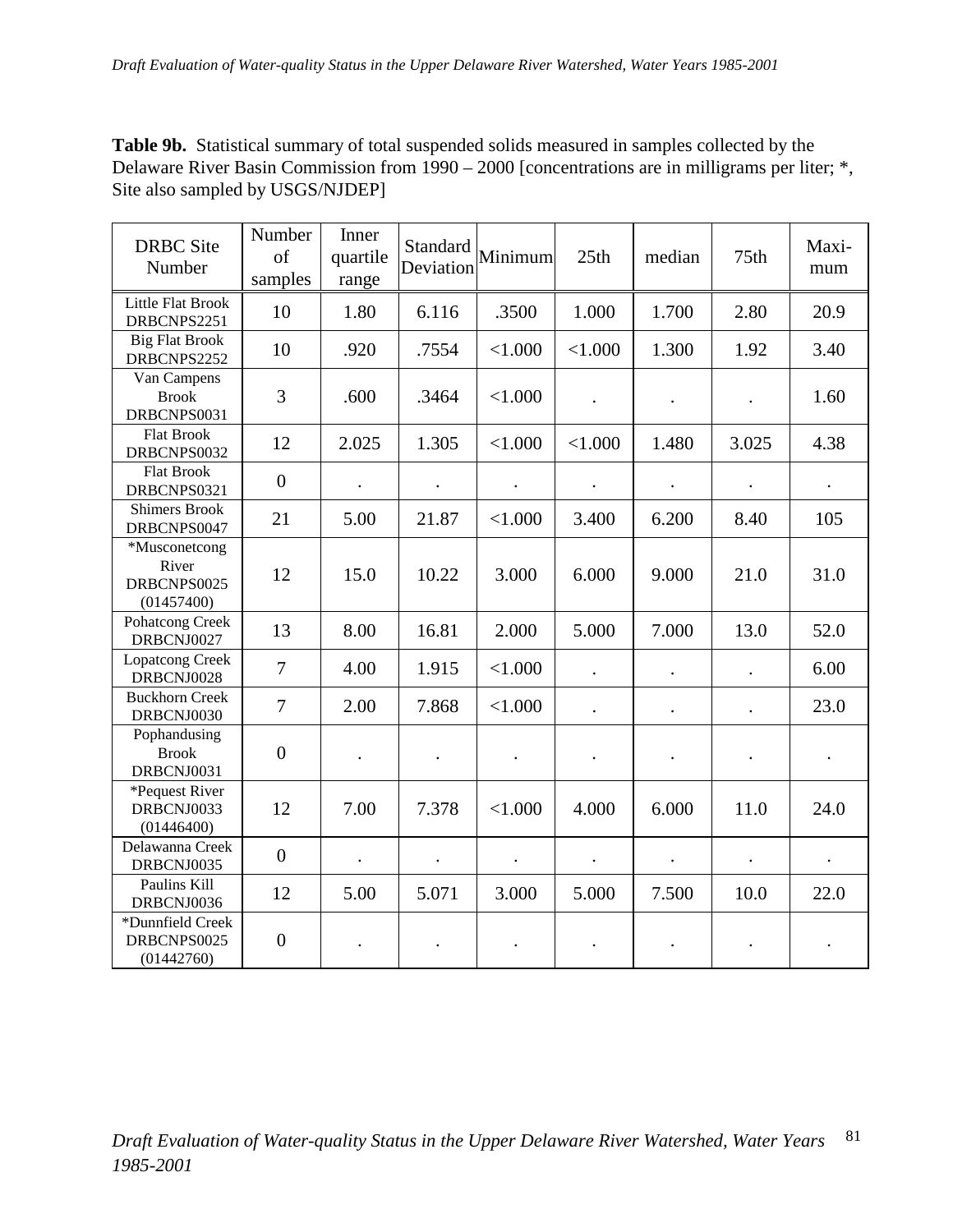**Table 9c.** Statistical summary and differences in total suspended solids concentrations between seasons and flow conditions using all data from 1991 -1997 water years [total suspended solids is in milligrams per liter; --, indicates the distribution of total suspended solids during the growing season and nongrowing season or during high flow and low flow conditions did not differ at the 0.05 significance level; G, significant differences occur between seasons and highest total suspended solids occur in the growing season (April- October); NG, significant differences occur between seasons and highest total suspended solids occur in the nongrowing season (November-March); LO, significant differences occur between flow conditions and largest total suspended solids occur at low flow (less than median flow); HI, significant differences occur between flow conditions and highest total suspended solids occur at high flow (greater than median flow); Season(flow), indicates interaction of flow and season with highest median; ND, not enough data to perform an analysis of variance]

|                               | <b>TOTAL SUSPENDED SOLIDS</b> |                                                              |                     |                |                 |              |           |           |  |  |
|-------------------------------|-------------------------------|--------------------------------------------------------------|---------------------|----------------|-----------------|--------------|-----------|-----------|--|--|
|                               |                               |                                                              | Seasonal Comparison |                | Flow Comparison |              |           | Flow      |  |  |
|                               |                               | Median total                                                 |                     |                |                 | Median total |           | and       |  |  |
| <b>Station Number</b>         |                               | Number suspended solids Statistic suspended solids Statistic |                     |                |                 |              |           | season    |  |  |
|                               | of                            |                                                              |                     | ally           |                 |              | ally      | inter-    |  |  |
|                               | samples                       |                                                              | Non-                | signi-         | Low             | High         | signi-    | action    |  |  |
|                               |                               | Growing                                                      | growing             | ficant         | flow            | flow         | ficant    | (highest) |  |  |
|                               |                               |                                                              |                     |                |                 |              |           | median)   |  |  |
| Big Flat Brook (01439830)     | $\overline{4}$                |                                                              |                     | <b>ND</b>      |                 |              | <b>ND</b> | ND        |  |  |
| Flat Brook (01440000)         | 21                            | 1.0                                                          | 1.0                 | <b>NS</b>      | 1.00            | 2.50         | <b>NS</b> | <b>NS</b> |  |  |
| Flat Brook (01440010)         | 1                             |                                                              |                     | <b>ND</b>      |                 |              | <b>ND</b> | <b>ND</b> |  |  |
| Dunnfield Creek (01442760)    | 5                             |                                                              |                     | <b>ND</b>      |                 |              | <b>ND</b> | <b>ND</b> |  |  |
| Paulins Kill (01443290)       | $\mathbf{1}$                  |                                                              |                     | <b>ND</b>      |                 |              | <b>ND</b> | <b>ND</b> |  |  |
| Dry Brook (01443370)          | 3                             |                                                              |                     | <b>NS</b>      |                 |              | <b>ND</b> | <b>ND</b> |  |  |
| Paulins Kill (01443440)       | 27                            | 3.0                                                          | 3.5                 | <b>NS</b>      | 3.00            | 3.50         | <b>NS</b> | NS        |  |  |
| Paulins Kill (01443500)       | 41                            | 6.0                                                          | 3.0                 | <b>NS</b>      | 3.50            | 5.00         | <b>NS</b> | <b>NS</b> |  |  |
| Jacksonburg Creek (01443550)  | 3                             |                                                              |                     | NG             |                 |              | <b>ND</b> | <b>ND</b> |  |  |
| Jacksonburg Creek (01443600)  | 3                             |                                                              |                     | <b>NS</b>      |                 |              | <b>ND</b> | <b>ND</b> |  |  |
| Pequest River (01444970)      | 3                             |                                                              |                     | <b>NS</b>      |                 |              | <b>ND</b> | ND        |  |  |
| Pequest River (01445000)      | $\overline{4}$                |                                                              |                     | <b>ND</b>      |                 |              | <b>ND</b> | <b>ND</b> |  |  |
| Pequest River (01445500)      | 29                            | 7.0                                                          | 8.0                 | <b>NS</b>      | 5.50            | 11.0         | <b>NS</b> | <b>NS</b> |  |  |
| Pequest River (01446400)      | 10                            | 7.0                                                          | 2.0                 | <b>NS</b>      | 3.00            | 5.00         | <b>NS</b> | <b>NS</b> |  |  |
| Pohatcong Creek (01455200)    | 28                            | 6.0                                                          | 6.0                 | <b>NS</b>      | 6.00            | 6.00         | <b>NS</b> | <b>NS</b> |  |  |
| Musconetcong River (01455500) | $\boldsymbol{0}$              |                                                              |                     | <b>ND</b>      |                 |              | <b>ND</b> | ND        |  |  |
| Musconetcong River (01455801) | $\overline{2}$                |                                                              |                     | N <sub>D</sub> |                 |              | ND        | <b>ND</b> |  |  |
| Musconetcong River (01456200) | 26                            | 4.0                                                          | 3.0                 | <b>NS</b>      | 3.50            | 5.00         | <b>NS</b> | <b>NS</b> |  |  |
| Musconetcong River (01456600) | $\mathbf{1}$                  |                                                              |                     | ND             |                 |              | <b>ND</b> | ND        |  |  |
| Musconetcong River (01457000) | 29                            | 5.5                                                          | 3.0                 | <b>NS</b>      | 4.00            | 7.00         | <b>NS</b> | <b>NS</b> |  |  |
| Musconetcong River (01457400) | 42                            | 8.0                                                          | 3.0                 | <b>NS</b>      | 5.50            | 9.00         | <b>NS</b> | <b>NS</b> |  |  |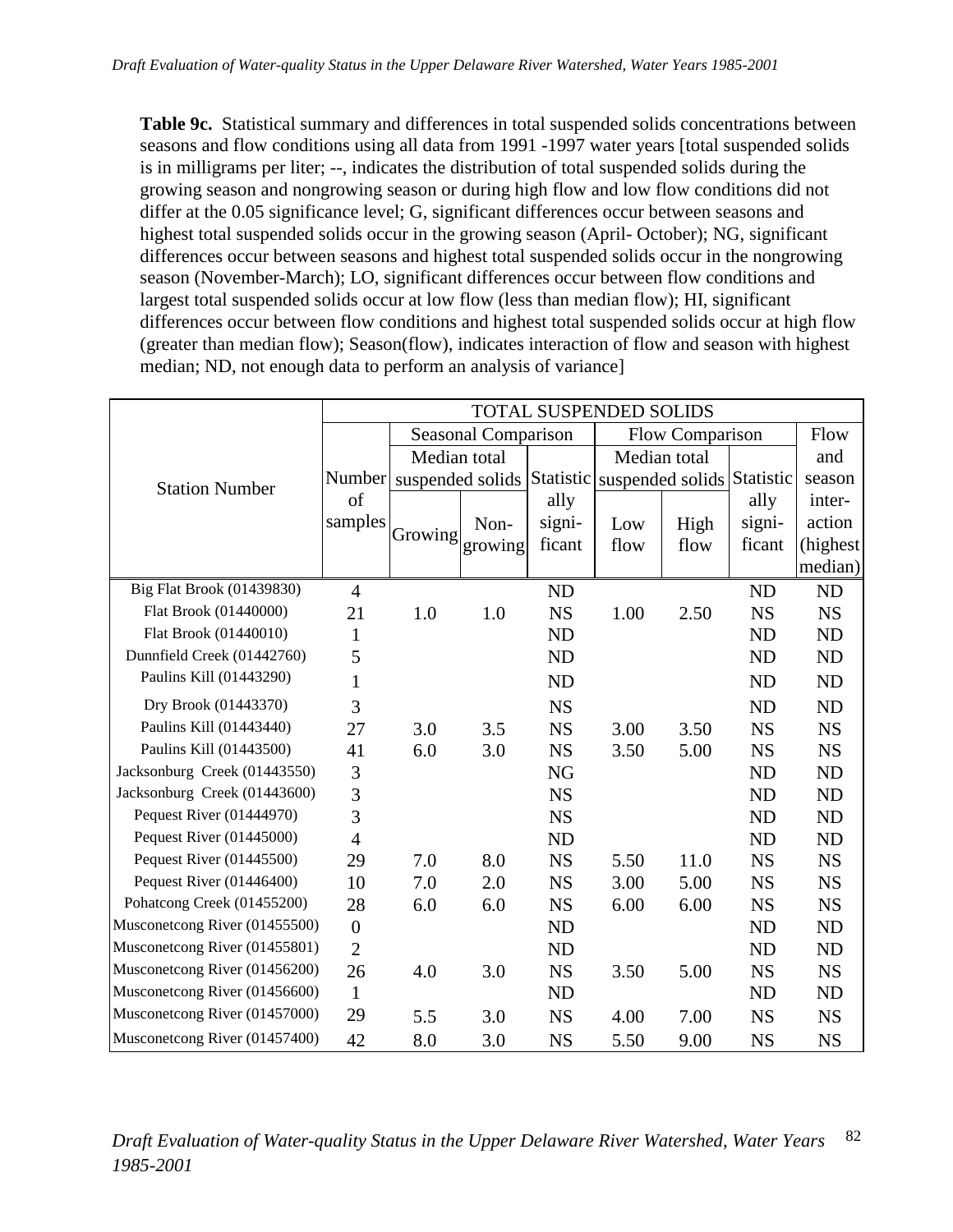## Appendix 10. **Statistical summaries of water temperature data from NJDEP/USGS and DRBC sites and comparison of data between different season and flow conditions**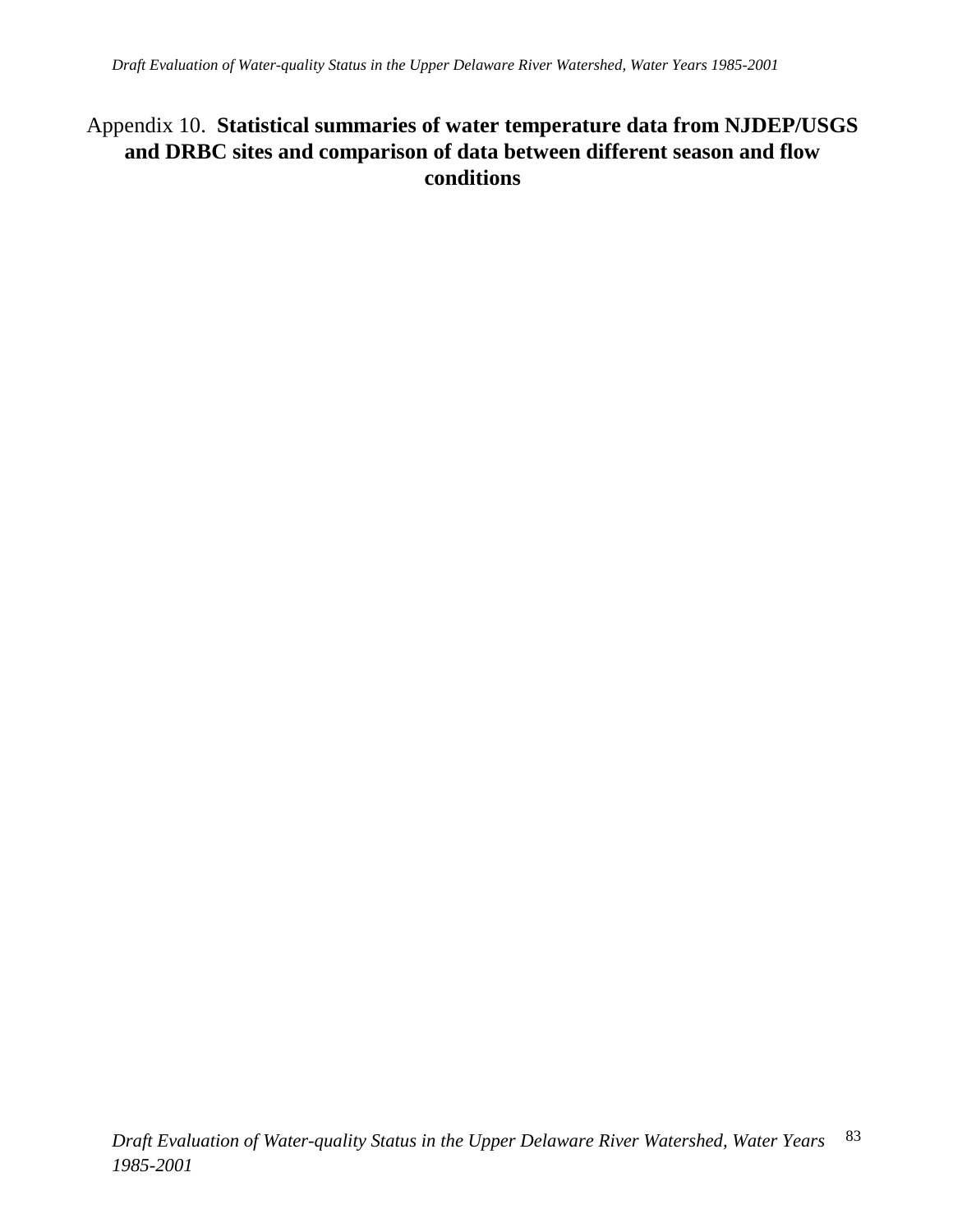|                         | <b>Table 10a.</b> Statistical summary of water temperatures measured from $1985 - 2000$ [measurements |
|-------------------------|-------------------------------------------------------------------------------------------------------|
| are in degrees celcius] |                                                                                                       |

| <b>USGS</b> Site                 | Number         | Percent          | Inner    | Standard  | Mini- | 25th | median | 75th  | Maxi- |
|----------------------------------|----------------|------------------|----------|-----------|-------|------|--------|-------|-------|
| Number                           | of             | Censore          | quartile | Deviation | mum   |      |        |       | mum   |
|                                  | samples        | $\mathbf d$      | range    |           |       |      |        |       |       |
| <b>Big Flat Brook</b>            | $\overline{4}$ | $\boldsymbol{0}$ |          |           | 1.50  |      |        |       | 18.5  |
| (01439830)                       |                |                  |          |           |       |      |        |       |       |
| <b>Flat Brook</b><br>(01440000)  | 32             | $\overline{0}$   | 13.25    | 7.333     | 0.00  | 4.75 | 12.0   | 18.0  | 24.5  |
| <b>Flat Brook</b><br>(01440010)  | $\overline{2}$ | $\boldsymbol{0}$ |          |           | 0.00  |      |        |       | 20.4  |
| Dunnfield Creek<br>(01442760)    | 12             | $\overline{0}$   | 10.00    | 6.008     | 2.50  | 4.00 | 7.25   | 14.0  | 20.5  |
| Paulins Kill<br>(01443290)       | $\overline{2}$ | $\boldsymbol{0}$ |          |           | 0.30  |      |        |       | 19.2  |
| Dry Brook<br>(01443370)          | $\overline{4}$ | $\boldsymbol{0}$ |          |           | 0.00  |      |        |       | 22.0  |
| Paulins Kill<br>(01443440)       | 71             | $\boldsymbol{0}$ | 14.00    | 7.412     | 0.00  | 5.00 | 10.8   | 19.0  | 25.0  |
| Paulins Kill<br>(01443500)       | 84             | $\boldsymbol{0}$ | 14.50    | 7.981     | 0.00  | 6.00 | 13.0   | 20.5  | 26.0  |
| Jacksonburg<br>Creek (01443550)  | $\overline{4}$ | $\boldsymbol{0}$ |          |           | 1.50  |      |        |       | 16.5  |
| Jacksonburg<br>Creek (01443600)  | $\overline{4}$ | $\boldsymbol{0}$ |          |           | 3.00  |      |        |       | 16.5  |
| Pequest River<br>(01444970)      | $\overline{4}$ | $\boldsymbol{0}$ |          |           | 3.50  |      |        |       | 22.0  |
| Pequest River<br>(01445000)      | $\overline{4}$ | $\boldsymbol{0}$ |          |           | 2.00  |      |        |       | 16.0  |
| Pequest River<br>(01445500)      | 31             | $\boldsymbol{0}$ | 11.50    | 6.132     | 1.50  | 5.50 | 11.5   | 17.0  | 19.0  |
| Pequest River<br>(01446400)      | 12             | $\boldsymbol{0}$ | 11.25    | 6.872     | 2.00  | 6.00 | 10.25  | 17.25 | 20.5  |
| Pohatcong Creek<br>(01455200)    | 71             | $\boldsymbol{0}$ | 12.00    | 7.218     | 0.00  | 7.00 | 12.0   | 19.0  | 25.0  |
| Musconetcong<br>River (01455500) | 39             | $\boldsymbol{0}$ | 16.50    | 8.794     | 1.00  | 6.50 | 15.5   | 23.0  | 29.0  |
| Musconetcong<br>River (01455801) | 41             | $\boldsymbol{0}$ | 14.00    | 7.860     | 1.00  | 7.00 | 15.0   | 21.0  | 26.0  |
| Musconetcong<br>River (01456200) | 68             | $\boldsymbol{0}$ | 13.50    | 7.535     | 0.50  | 6.25 | 11.25  | 19.75 | 24.0  |
| Musconetcong<br>River (01456600) | $\overline{2}$ | $\boldsymbol{0}$ |          |           | 1.80  |      |        |       | 16.5  |
| Musconetcong<br>River (01457000) | 31             | $\boldsymbol{0}$ | 11.00    | 6.734     | 2.00  | 7.50 | 11.0   | 18.5  | 22.5  |
| Musconetcong<br>River (01457400) | 85             | $\boldsymbol{0}$ | 12.50    | 6.965     | 0.00  | 7.00 | 12.5   | 19.5  | 24.5  |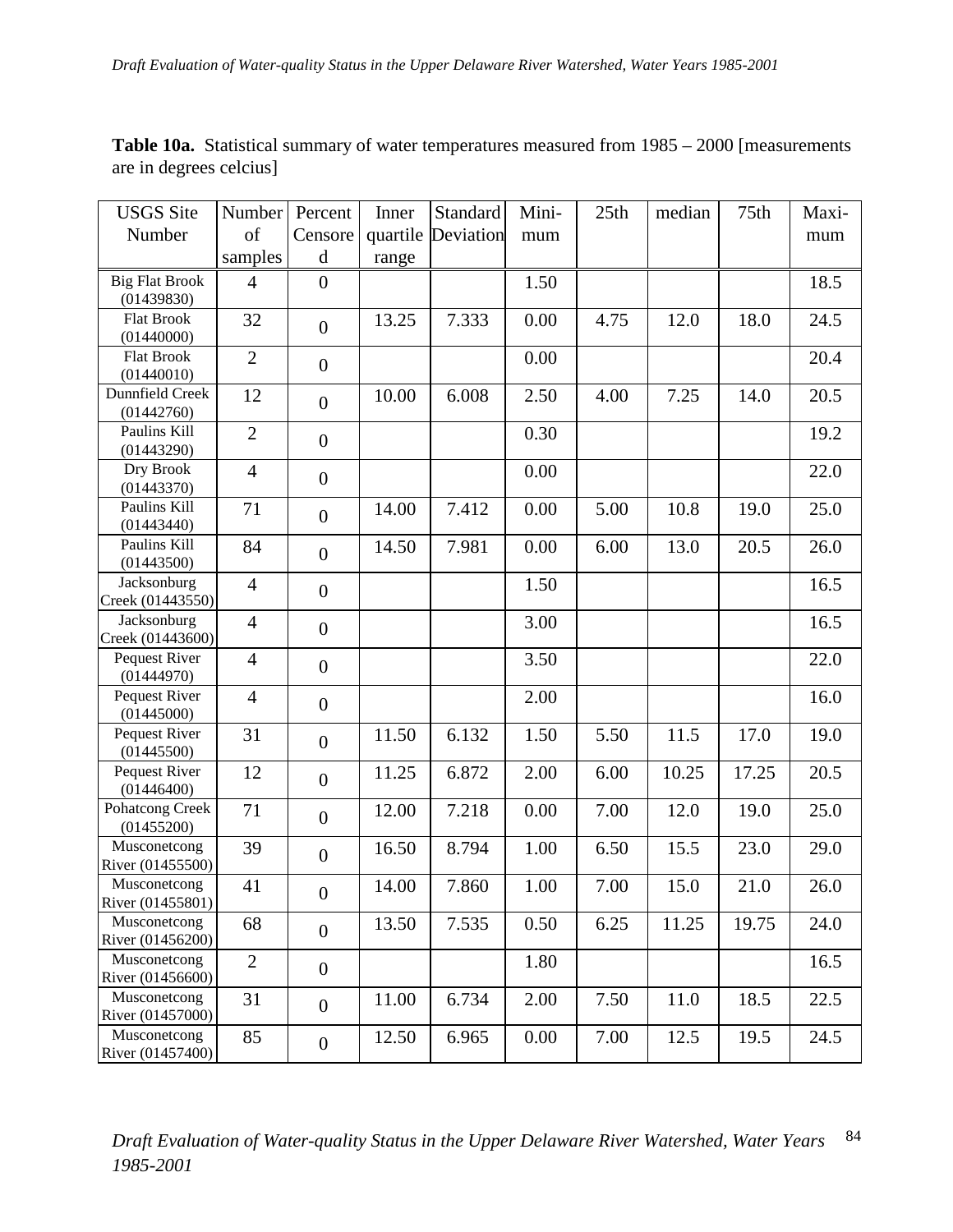| <b>DRBC</b> Site<br>Number                          | Number<br>of<br>samples | Inner<br>quartile<br>range | Standard<br>Deviation | Minimum | 25th  | median | 75th  | Maximum |
|-----------------------------------------------------|-------------------------|----------------------------|-----------------------|---------|-------|--------|-------|---------|
| <b>Little Flat Brook</b><br>DRBCNPS2251             | 59                      | 9.00                       | 4.92                  | 2.00    | 11.00 | 17.00  | 20.00 | 23.00   |
| <b>Big Flat Brook</b><br>DRBCNPS2252                | 63                      | 7.00                       | 4.87                  | 1.50    | 11.00 | 16.20  | 18.00 | 27.00   |
| Van Campens Brook<br>DRBCNPS0031                    | 72                      | 6.20                       | 4.49                  | 2.00    | 12.00 | 16.75  | 18.20 | 22.00   |
| <b>Flat Brook</b><br>DRBCNPS0032                    | 66                      | 2.90                       | 2.72                  | 12.00   | 18.30 | 20.00  | 21.20 | 27.00   |
| <b>Flat Brook</b><br>DRBCNPS0321                    | 38                      | 3.00                       | 2.83                  | 13.00   | 18.00 | 19.90  | 21.00 | 25.00   |
| <b>Shimers Brook</b><br>DRBCNPS0047                 | $**$                    | 5.00                       | 4.54                  | 2.50    | 17.00 | 19.00  | 22.00 | 25.50   |
| *Musconetcong<br>River<br>DRBCNPS0025<br>(01457400) | 23                      | 4.10                       | 3.12                  | 12.60   | 17.50 | 20.30  | 21.60 | 25.00   |
| Pohatcong Creek<br>DRBCNJ0027                       | 23                      | 2.70                       | 3.39                  | 9.80    | 16.10 | 17.20  | 18.80 | 25.40   |
| <b>Lopatcong Creek</b><br>DRBCNJ0028                | 15                      | 2.00                       | 3.96                  | 10.80   | 13.40 | 14.10  | 15.40 | 25.00   |
| <b>Buckhorn Creek</b><br>DRBCNJ0030                 | 12                      | 4.50                       | 3.63                  | 11.70   | 17.35 | 18.95  | 21.85 | 24.20   |
| Pophandusing Brook<br>DRBCNJ0031                    | 3                       | 3.50                       | 1.82                  | 19.50   | 19.50 | 22.10  | 23.00 | 23.00   |
| *Pequest River<br>DRBCNJ0033<br>(01446400)          | 28                      | 4.80                       | 2.98                  | 10.20   | 16.9  | 19.30  | 21.8  | 22.90   |
| Delawanna Creek<br>DRBCNJ0035                       | 5                       | 0.00                       | 0.50                  | 20.90   | 22.00 | 22.00  | 22.00 | 22.10   |
| Paulins Kill<br>DRBCNJ0036                          | 23                      | 5.20                       | 3.73                  | 13.30   | 18.80 | 21.70  | 24.00 | 27.50   |
| *Dunnfield Creek<br>DRBCNPS0025<br>(01442760)       | 23                      | 1.50                       | 2.36                  | 14.70   | 16.50 | 17.10  | 18.00 | 27.00   |

**Table 10b.** Statistical summary of water temperatures collected by the Delaware River Basin Commission from 1984 – 2000 [data is in degrees celcius; \*, Site also sampled by USGS/NJDEP]